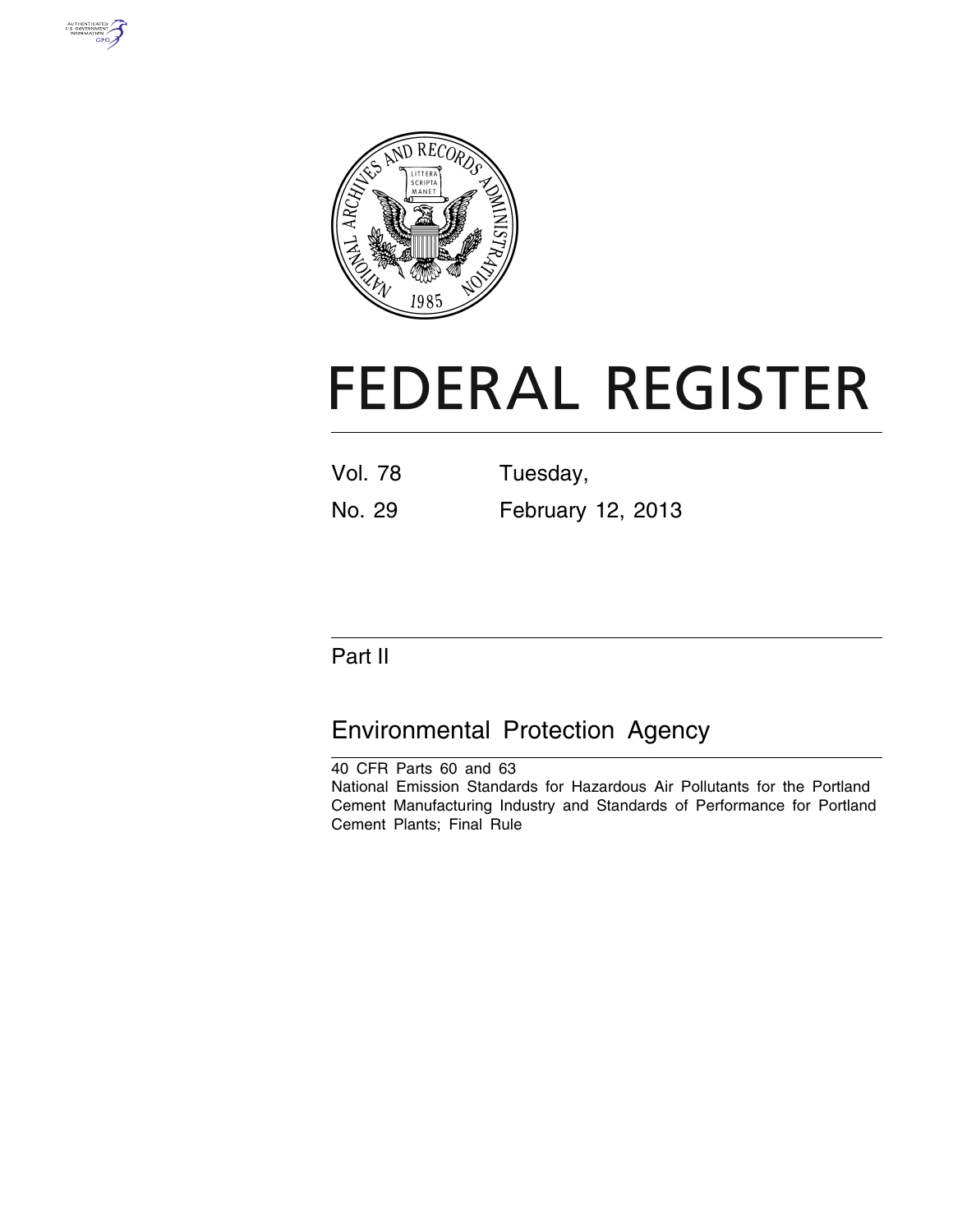#### **ENVIRONMENTAL PROTECTION AGENCY**

#### **40 CFR Parts 60 and 63**

**[EPA–HQ–OAR–2011–0817; FRL–9758–6]** 

#### **RIN 2060–AQ93**

#### **National Emission Standards for Hazardous Air Pollutants for the Portland Cement Manufacturing Industry and Standards of Performance for Portland Cement Plants**

**AGENCY:** Environmental Protection Agency (EPA). **ACTION:** Final rule.

**SUMMARY:** On July 18, 2012, the EPA proposed amendments to the National Emission Standards for Hazardous Air Pollutants for the Portland Cement Manufacturing Industry and the Standards of Performance for Portland Cement Plants. This final action amends the national emission standards for hazardous air pollutants for the Portland cement industry. The EPA is also promulgating amendments with respect to issues on which it granted reconsideration on May 17, 2011. In addition, the EPA is amending the new source performance standard for particulate matter. These amendments promote flexibility, reduce costs, ease compliance and preserve health benefits. The amendments also address the remand of the national emission standards for hazardous air pollutants for the Portland cement industry by the United States Court of Appeals for the District of Columbia Circuit on December 9, 2011. Finally, the EPA is setting the date for compliance with the existing source national emission standards for hazardous air pollutants to be September 9, 2015.

**DATES:** This final rule is effective on February 12, 2013. The EPA is setting the compliance date for existing open clinker storage piles to be February 12, 2014.

**ADDRESSES:** The EPA has established a docket for this action under Docket ID No. EPA–HQ–OAR–2011–0817. All documents in the docket are listed in the *<http://www.regulations.gov>*Web site. Although listed in the index, some information is not publicly available, for example, confidential business information or other information whose disclosure is restricted by statute. Certain other material, such as copyrighted material, will be publicly available only in hard copy. Publicly available docket materials are available either electronically in *[www.regulations.gov](http://www.regulations.gov)* or in hard copy at

the EPA Docket Center, EPA West Building, Room 3334, 1301 Constitution Ave. NW., Washington, DC. The Public Reading Room is open from 8:30 a.m. to 4:30 p.m., Monday through Friday, excluding legal holidays. The telephone number for the Public Reading Room is (202) 566–1744, and the telephone number for the Docket Center is (202) 566–1742.

**FOR FURTHER INFORMATION CONTACT:** For questions about this final action, contact Ms. Sharon Nizich, Office of Air Quality Planning and Standards; Sector Policies and Programs Division, Minerals and Manufacturing Group (D243–04); Environmental Protection Agency; Research Triangle Park, NC 27111; telephone number: (919) 541–2825; fax number: (919) 541–5450; email address: *[nizich.sharon@epa.gov.](mailto:nizich.sharon@epa.gov)* For information about the applicability of the NESHAP or NSPS contact Mr. Patrick Yellin, Monitoring, Assistance and Media Programs Division (2227A), Office of Enforcement and Compliance Assurance, U.S. Environmental Protection Agency, 1200 Pennsylvania Avenue, Washington, DC 20460; telephone number (202) 654–2970; email address *[yellin.patrick@epa.gov.](mailto:yellin.patrick@epa.gov)* 

#### **SUPPLEMENTARY INFORMATION:**

*Acronyms and Abbreviations.* The following acronyms and abbreviations are used in this document.

- APCD air pollution control devices
- CAA Clean Air Act
- CBI confidential business information
- CDX Central Data Exchange CEMS continuous emission monitoring
- systems
- CEDRI Compliance and Emissions Data Reporting Interface
- CFR<sup>-</sup> Code of Federal Regulations CISWI commercial and industrial solid
- waste incinerators
- CMS continuous monitoring system COMS continuous opacity monitoring
- system  $CO<sub>2</sub>$  carbon dioxide
- CPMS continuous parametric monitoring system
- D/F dioxins and furans
- EPA Environmental Protection Agency<br>ESP Electrostatic Precipitators
- ESP Electrostatic Precipitators<br>ERT Electronic Reporting Tool
- Electronic Reporting Tool
- FR Federal Register
- gr/dscf grains per dry standard cubic foot HAP hazardous air pollutants
- 
- Hg mercury
- HCl hydrogen chloride ICR information collection request
- Lb/ton pound per ton
- MACT maximum achievable control technology
- meHg methylmercury
- NAICS North American Industry Classification System
- NAS National Academy of Science
- NESHAP National Emissions Standards for Hazardous Air Pollutants
- NHSM Nonhazardous Secondary Materials NOX Nitrogen Oxides
- NRC National Research Council
- NSPS new source performance standards
- NTTAA National Technology Transfer and Advancement Act
- oHAP Non-dioxin organic hazardous air pollutants
- OMB Office of Management and Budget
- PCA Portland Cement Association
- PM particulate matter
- $ppm(\hat{v})$  (d,w) parts per million (by volume) (dry, wet)
- RATA Relative Accuracy Test Audit
- RfD reference dose
- RIA regulatory impact analysis
- RTC Response to Comment<br>RTO regenerative thermal of
- regenerative thermal oxidizers
- $SIP$  state implementation plan<br> $SO<sub>2</sub>$  Sulphur Dioxide
- Sulphur Dioxide
- THC total hydrocarbons
- tpy tons per year
- TTN Technology Transfer Network
- $\mu$ g/m<sup>3</sup> micrograms per cubic meter
- UPL Upper Prediction Limit
- UMRA Unfunded Mandates Reform Act
- TEOM Tapered Element Oscillating
- Microbalance
- VCS voluntary consensus standards WWW worldwide web

*Background Information Document.*  On July 18, 2012 (77 FR 42368), the EPA proposed to amend the Portland cement manufacturing industry NESHAP and the Portland cement plant new source performance standards (NSPS). In this action, we are taking final action on this proposal. A summary of the public comments on the proposal and the EPA's responses to those comments is available in Docket ID Number EPA– HQ–OAR–2011–0817.

*Organization of this Document.* The information presented in this preamble is organized as follows:

- I. General Information
- A. Executive Summary
- B. Does this action apply to me? C. Where can I get a copy of this
- document?
- D. Judicial Review
- II. Background Information
- A. What is the statutory authority for these amendments?
- B. What actions preceded this final rule?
- III. Summary of Final Amendments to Subpart LLL and Subpart F
	- A. Reconsideration of Standards
	- B. Continuously Monitored Parameters for Alternative Organic HAP Standard (With THC Monitoring Parameter)
	- C. Allowing Sources With Dry Caustic Scrubbers To Comply With HCl Standard Using Performance Tests
	- D. Alternative PM Limit
	- E. Coal Mills
	- F. NESHAP Compliance Date Extension for Existing Sources
- G. Section 112 Eligibility To Be a New Source
- H. Other Testing and Monitoring Revisions
- I. Miscellaneous Amendments
- J. Standards During Periods of Startup and Shutdown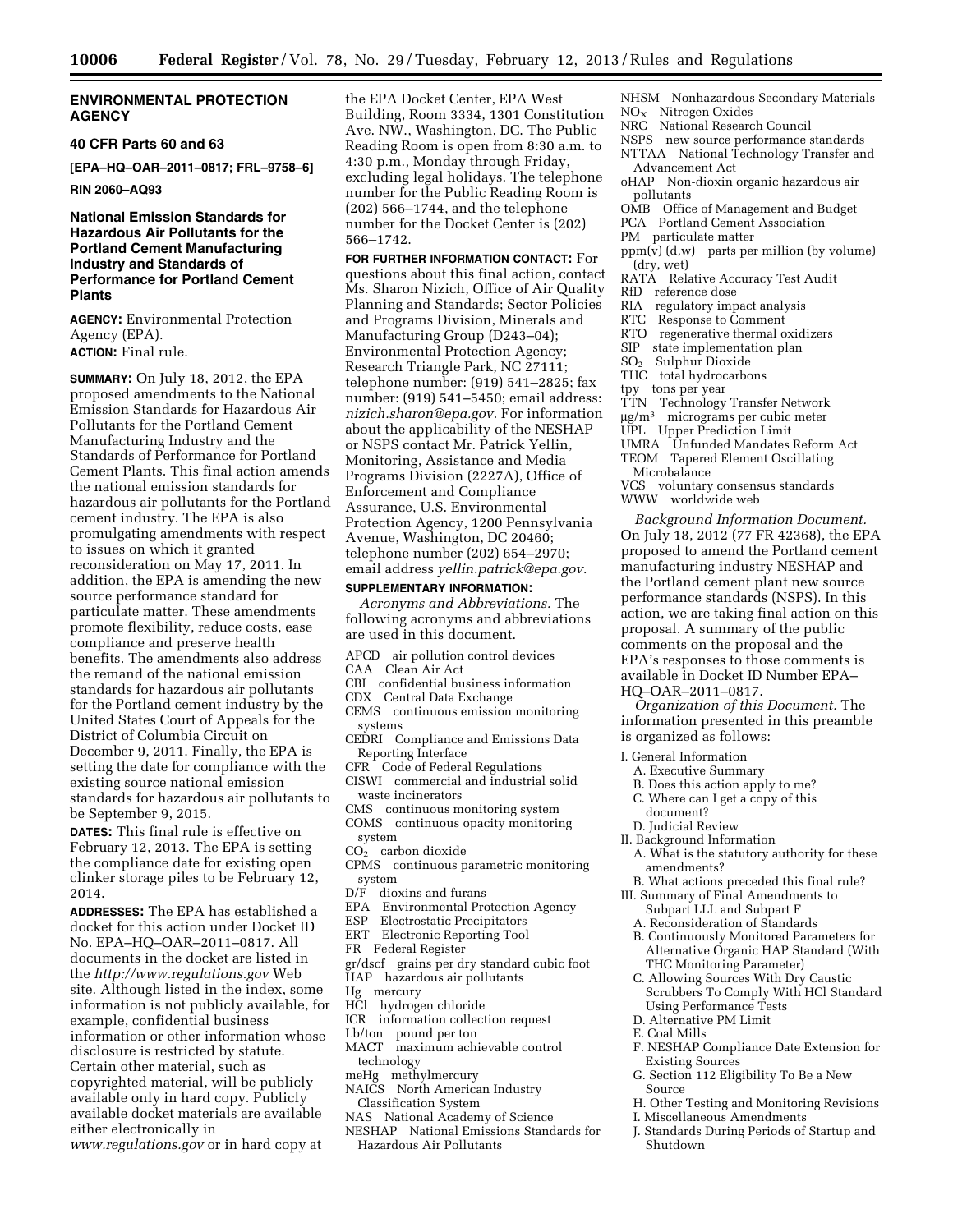- K. Reporting for Malfunctions and Affirmative Defense for Violation of Emission Standards During Malfunctions
- L. What are the compliance dates of the standards?
- M. Open Clinker Storage Piles
- IV. Summary of Major Changes Since Proposal
	- A. PM Parametric Monitoring
	- B. Scaling for Continuous Parametric Monitoring of THC for Alternative OHAP Standard
	- C. Work Practice Standard in Lieu of Numerical Emissions Limits for Periods of Startup and Shutdown
- V. Summary of Significant Comments and Responses
	- A. Amendments to Existing Source and New Source Standards for PM Under CAA Sections 112(d) and 111(b)
	- B. Mercury Standard
	- C. Standards for Fugitive Emissions From Open Clinker Storage Piles
	- D. September 9, 2015, Compliance Date for the Amended Existing Source Standards
	- E. Eligibility to be a New Source Under NESHAP
- VI. Summary of Cost, Environmental, Energy and Economic Impacts
	- A. What are the affected sources?
	- B. How did EPA evaluate the impacts of these amendments?
	- C. What are the air quality impacts?
	- D. What are the water quality impacts?
	- E. What are the solid waste impacts?
	- F. What are the secondary impacts?
	- G. What are the energy impacts?
	- H. What are the cost impacts?
	- I. What are the health effects of these pollutants?
- VII. Statutory and Executive Order Reviews
	- A. Executive Order 12866: Regulatory Planning and Review and Executive Order 13563: Improving Regulation and Regulatory Review
	- B. Paperwork Reduction Act
	- C. Regulatory Flexibility Act
	- D. Unfunded Mandates Reform Act
	- E. Executive Order 13132: Federalism
	- F. Executive Order 13175: Consultation and Coordination With Indian Tribal Governments
	- G. Executive Order 13045: Protection of Children From Environmental Health Risks and Safety Risks
	- H. Executive Order 13211: Actions Concerning Regulations That Significantly Affect Energy Supply, Distribution, or Use
	- I. National Technology Transfer and Advancement Act
	- J. Executive Order 12898: Federal Actions To Address Environmental Justice in Minority Populations and Low-Income Populations
- K. Congressional Review Act

#### **I. General Information**

#### *A. Executive Summary*

In this action the EPA is finalizing amendments to the NESHAP for Portland cement plants and to the NSPS for Portland cement plants. These amendments respond to petitions for reconsideration filed by the Portland

cement industry and to a decision by the United States Court of Appeals for the District of Columbia Circuit (D.C. Circuit). The EPA is retaining the stack emission standards for mercury, hydrogen chloride (HCl), and total hydrocarbons (THC) under the NESHAP, amending the stack emission standard for particulate matter (PM) under the NESHAP, and making a conforming amendment to the NSPS for PM. The amendments also include provisions which account for commingled HAP emissions from coal mills that are an integral part of the kiln, establish a continuous monitoring regime for parametric monitoring of PM, set work practice standards for startup and shutdown, and revise the compliance date for the PM, mercury, HCl, THC and clinker storage pile existing source standards under the NESHAP. The EPA is also retaining the affirmative defense for civil penalties for violations of emission limits occurring as a result of a malfunction.

These amendments are based on sound technical and legal justifications, and result in cost savings and compliance flexibility for the Portland cement industry. This result is consistent with Executive Order 13563.

1. Purpose of the Regulatory Action

a. Need for the Regulatory Action

The EPA is amending the NESHAP for the Portland cement source category and the NSPS for Portland cement plants issued under sections 112(d) and 111(b) of the Clean Air Act (CAA). The most significant amendment is to the NESHAP and NSPS for PM, to correct monitoring issues with the PM compliance regime as promulgated in the 2010 final rule. As a result of this amendment, the EPA is also setting a compliance date of September 9, 2015, for meeting the PM, mercury, HCl and THC existing source NESHAP.

This final action also addresses the remand by the DC Circuit in *Portland Cement Ass'n* v. *EPA,* 665 F. 3d 177 (DC Cir. 2011). In that case, the court upheld all of the EPA's methodology for establishing the Portland cement NESHAP, denied all petitions for review challenging the NSPS, but also held that the EPA had arbitrarily denied reconsideration of the NESHAP to take into account the effect of the EPA's Nonhazardous Secondary Materials (NHSM) rule on the standards. The NHSM rule, issued after the NESHAP was promulgated, had the effect of reclassifying some cement kilns as commercial and industrial solid waste incinerators (CISWI) and thus could have an effect on the standards. The

court also stayed the open storage clinker pile standards.

We are also amending various implementation requirements to provide more compliance flexibility for affected sources. In addition, the amendments address the issues on which the EPA previously granted reconsideration. See 76 FR 28318 (May 17, 2011).

#### b. Legal Authority for the Regulatory Action

These amendments implement sections 112(d) and 111(b) of the CAA. Section 112 of the CAA establishes a regulatory process to address emissions of hazardous air pollutants (HAP) from stationary sources. After the EPA identifies categories of sources emitting one or more of the HAP listed in section 112(b) of the CAA, section 112(d) requires the EPA to promulgate technology-based NESHAP for those sources. Section 112(i)(3)(A) requires that the compliance date for existing sources shall be ''as expeditiou[s] as practicable,'' but not more than 3 years after a standard's effective date. Section 111 of the CAA requires that NSPS reflect the application of the best system of emission reductions achievable which, taking into consideration the cost of achieving such emission reductions, and any non-air quality health and environmental impact and energy requirements, the Administrator determines has been adequately demonstrated.

#### 2. Summary of Major Provisions

a. PM Emission Standards

As proposed, the EPA is amending the existing and new source PM standards in the NESHAP to require manual stack testing in lieu of PM continuous emission monitoring systems (CEMS) for compliance determinations and requiring that a site-specific parametric operating level be established using a PM continuous parametric monitoring system (CPMS). We are changing the numeric emissions value of those standards for existing sources to 0.07 pounds per ton (lb/ton) clinker based on manual stack testing and 0.02 lb/ton clinker for new and reconstructed sources based on manual stack testing. The PM standards under the NSPS for modified sources are likewise amended to 0.07 lb/ton clinker based on manual stack testing and 0.02 lb/ton clinker for new and reconstructed sources based on manual stack testing.

#### b. Response to Remand

Consistent with the court's remand, the EPA has removed all of the CISWI kilns from the database used to set the 2010 existing source standards for PM,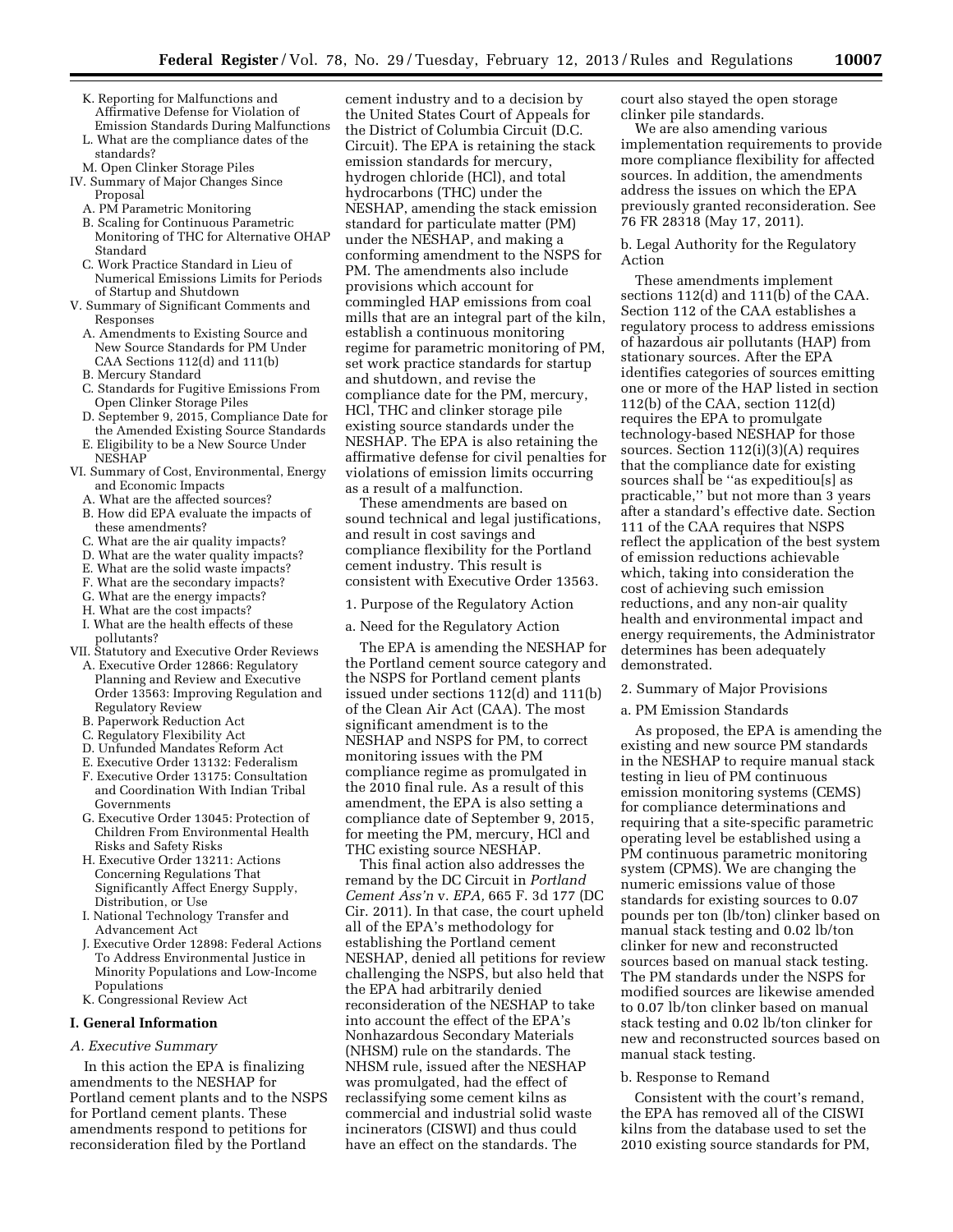mercury, HCl and THC. This analysis informed the level of the final standards discussed immediately below.

#### c. Other Emissions Standards

As proposed, the EPA is changing the alternative organic HAP (oHAP) standard from 9 parts per million (ppm) to 12 ppm. The EPA is not changing the existing or new source standards for mercury, THC or HCl.

d. Standards During Startup and Shutdown

The EPA is amending the emission standards applicable during periods of startup and shutdown from numerical standards to work practice standards.

e. Compliance Dates for NESHAP

As proposed, the EPA is establishing a compliance date of September 9, 2015, for existing source standards for PM, mercury, HCl and THC. The EPA is establishing February 12, 2014, as the compliance date for the standards for existing open clinker storage piles. New source standards continue to apply to all sources which commenced construction or reconstruction after May 6, 2009.

f. Final Action on Reconsideration

The EPA is also taking final action on the remaining issues on which it

#### TABLE 1—EXISTING AND NEW SOURCE STANDARDS

granted reconsideration on May 17, 2011.

3. Cost Impacts of These Amendments

We estimate that revising the means of demonstrating compliance for the PM, alternative organic HAP standards and requiring work practices for open clinker storage piles will save industry \$52 million annually.

4. Summary of Final Standards

Table 1 shows the final standards for the Portland Cement Manufacturing Industry NESHAP and the Portland Cement Plants NSPS.

| Pollutant | Existing source standard                                                                                      | New source standard |  |
|-----------|---------------------------------------------------------------------------------------------------------------|---------------------|--|
| carbons). | 0.07 lb/ton <sup>a</sup> clinker (3-run test average)  0.02 lb/ton <sup>b</sup> clinker (3-run test average). |                     |  |

a Also applies to NSPS modified sources.

**b** Also applies to NSPS new and reconstructed sources.

#### *B. Does this action apply to me?*

Categories and entities potentially regulated by this final rule include:

#### TABLE 2—INDUSTRIAL SOURCE CATEGORIES AFFECTED BY THIS NESHAP AND NSPS FINAL ACTION

| Category                      | NAICS code <sup>a</sup> | Examples of regulated entities                                                                           |
|-------------------------------|-------------------------|----------------------------------------------------------------------------------------------------------|
| State/local/tribal government | '                       | 327310   Portland cement manufacturing plants.<br>Not affected.<br>Portland cement manufacturing plants. |

a North American Industry Classification System.

Table 2 of this preamble is not intended to be exhaustive, but rather provides a guide for readers regarding entities likely to be regulated by this action. To determine whether your facility will be regulated by this action, you should examine the applicability criteria in 40 CFR 60.60 (subpart F) or in 40 CFR 63.1340 (subpart LLL). If you have any questions regarding the applicability of this final action to a particular entity, contact the appropriate person listed in the preceding **FOR FURTHER INFORMATION CONTACT** section.

#### *C. Where can I get a copy of this document?*

In addition to being available in the docket, an electronic copy of this final action will also be available on the World Wide Web (WWW) through the EPA's Technology Transfer Network (TTN). Following signature by the EPA Administrator, a copy of this final action will be posted on the TTN's policy and guidance page for newly proposed or promulgated rules at the following address: *[http://www.epa.gov/](http://www.epa.gov/ttn/oarpg) [ttn/oarpg.](http://www.epa.gov/ttn/oarpg)* The TTN provides information and technology exchange in various areas of air pollution control. In addition, more information can be obtained at the following address: *[http://www.epa.gov/airquality/cement.](http://www.epa.gov/airquality/cement)* 

#### *D. Judicial Review*

Under section 307(b)(1) of the CAA, judicial review of this final action is available only by filing a petition for review in the court by April 13, 2013. Under section 307(b)(2) of the CAA, the requirements established by the final rule may not be challenged separately in any civil or criminal proceedings brought by the EPA to enforce the requirements.

Section 307(d)(7)(B) of the CAA further provides that ''[o]nly an objection to a rule or procedure which was raised with reasonable specificity during the period for public comment (including any public hearing) may be raised during judicial review.'' This section also provides a mechanism for the EPA to convene a proceeding for reconsideration, "[i]f the person raising an objection can demonstrate to EPA that it was impracticable to raise such objection within [the period for public comment] or if the grounds for such objection arose after the period for public comment (but within the time specified for judicial review) and if such objection is of central relevance to the outcome of the rule.'' Any person seeking to make such a demonstration to us should submit a Petition for Reconsideration to the Office of the Administrator, U.S. EPA, Room 3000,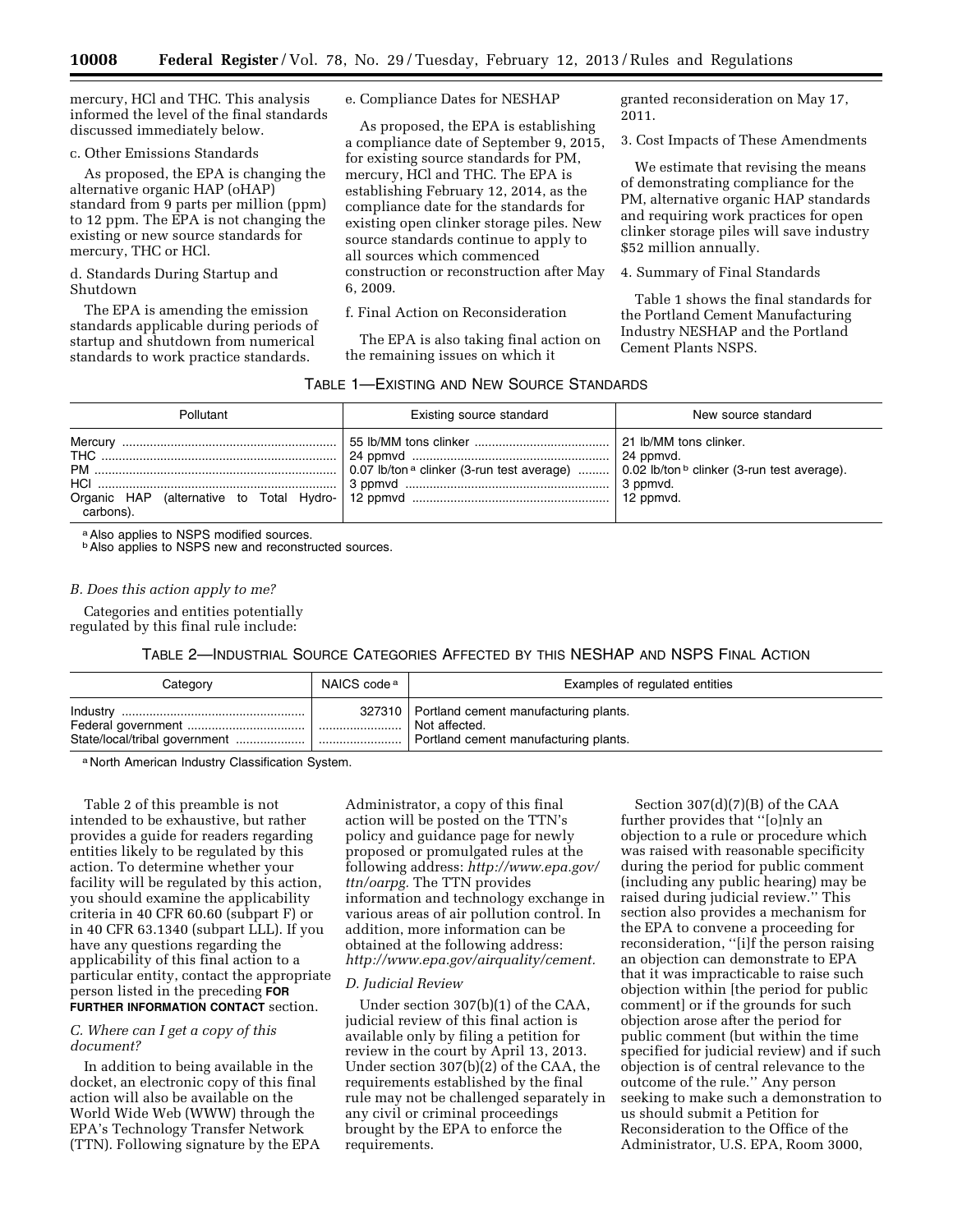Ariel Rios Building, 1200 Pennsylvania Ave. NW., Washington, DC 20460, with a copy to both the person(s) listed in the preceding **FOR FURTHER INFORMATION CONTACT** section and the Associate General Counsel for the Air and Radiation Law Office, Office of General Counsel (Mail Code 2344A), U.S. EPA, 1200 Pennsylvania Ave. NW., Washington, DC 20460.

#### **II. Background Information**

#### *A. What is the statutory authority for these amendments?*

Section 112 of the CAA establishes a regulatory process to address emissions of HAP from stationary sources. After the EPA has identified categories of sources emitting one or more of the HAP listed in section 112(b) of the CAA, section 112(d) requires us to promulgate NESHAP for those sources. For ''major sources'' that emit or have the potential to emit 10 tons per year (tpy) or more of a single HAP or 25 tpy or more of a combination of HAP, these technologybased standards must reflect the maximum reductions of HAP achievable (after considering cost, energy requirements and non-air quality health and environmental impacts) and are commonly referred to as maximum achievable control technology (MACT) standards.

The statute specifies certain minimum stringency requirements for MACT standards, which are referred to as ''floor'' requirements. See CAA section 112(d)(3). Specifically, for new sources, the MACT floor cannot be less stringent than the emission control that is achieved in practice by the best controlled similar source. The MACT standards for existing sources can be less stringent than standards for new sources, but they cannot be less stringent than the average emission limitation achieved by the bestperforming 12 percent of existing sources (for which the Administrator has emissions information) in the category or subcategory (or the bestperforming five sources for categories or subcategories with fewer than 30 sources).

In developing MACT, we must also consider control options that are more stringent than the floor. We may establish standards more stringent than the floor based on the consideration of the cost of achieving the emissions reductions, any non-air quality health and environmental impacts, and energy requirements. See CAA section 112(d)(2).

Under section 112(i)(3)(A), compliance dates for existing sources shall ''be as expeditiou[s] as

practicable'', but in no event later than 3 years after the date of publication of the final rule in the **Federal Register**. The EPA may set a revised compliance date of a MACT standard when amending that standard, see *NRDC* v. *EPA,* 489 F. 3d 1364, 1373–74 (D.C. Cir. 2007), but any such amended compliance date must still establish ''compliance as expeditiously as practicable.''

Section 111(b) requires the EPA to set standards for emissions that ''reflect the degree of emission limitation achievable through the application of the best system of emission reduction.'' See CAA section 111(a)(1). In contrast to the NESHAP floor setting process, NSPS requires the EPA to take into account the ''cost of achieving'' emissions reductions, as well as health, environmental, and energy considerations. *Id.* 

#### *B. What actions preceded this final rule?*

The history of this final rule, commencing with the 1999 standards and proceeding through the amendments issued in September 2009, is set out in detail in 75 FR 54970 (Sept 9, 2010). The Portland Cement Association (PCA) and several cement companies filed petitions for reconsideration of aspects of those amendments (copies of the petitions are in the Portland Cement Reconsideration docket, EPA–HQ–OAR–2011–0817). On May 17, 2011, the EPA granted reconsideration of various issues, and denied the petitions to reconsider as to the remaining issues. See 76 FR 28318 (May 17, 2011). On December 9, 2011, the D.C. Circuit issued an opinion upholding the NESHAP itself (as well as the section 111 NSPS), but finding that the EPA had arbitrarily failed to grant reconsideration to consider the effect of the EPA's NHSM rule on the standards (76 FR 15456 (March 21, 2011)), The NHSM rule had the effect of reclassifying some cement kilns as commercial and solid waste incinerators. See *Portland Cement Ass'n*  v. *EPA,* 665 F. 3d 177, 186–189 (D.C. Cir. 2011). The court did not stay any of the numerical emission standards, but did stay the work practice standards for open clinker storage piles pending the conclusion of the reconsideration process. See 665 F. 3d at 194.

In this action, the EPA is responding to the court's remand. For existing sources, the EPA had done so by removing all kilns classified as CISWI units from the data used to establish the 2010 NESHAP standards. The EPA then recalculated each of the floors based on this dataset (the 2010 dataset minus CISWI units) and made beyond-the-floor

determinations based on the recalculated floors. The EPA believes that this approach is properly responsive to the court's remand. See 665 F. 3d at 188 where the court referred favorably to this type of recalculation. For new sources, EPA used the same data as used to establish the 2010 floors—namely the performance of the best controlled similar sources as required by section 112(d)(3).

#### **III. Summary of Final Amendments to Subpart LLL and Subpart F**

As discussed in the preamble of the proposed rule, 77 FR 42368, in this final action the EPA is finalizing several amendments to Subpart LLL and Subpart F. These amendments are summarized below.

#### *A. Reconsideration of Standards*

As noted above, EPA has responded to the action of the DC Circuit by removing all CISWI cement kilns from the database used to establish the existing source standards, and recalculating existing source floors and standards from that revised database. As described in the preamble of the proposal, the EPA had determined based on the final NHSM rule that there are 24 cement kilns which combust solid waste. 77 FR 42372. During the comment period, one company provided reliable information in its comments regarding the materials it processes indicating that one of these kilns is, in fact, a cement kiln (meaning that the EPA had properly classified it as a cement kiln in the 2010 rulemaking).1 After reviewing the information provided, the EPA agrees that this source should not be classified as a CISWI kiln and, therefore, should not be removed from the Portland cement kiln database. We received no other comments concerning the identification of cement kilns and CISWI units. There are thus now 23 kilns identified as combusting solid waste and therefore classified as CISWI units. As directed by the Court's decision, we removed these 23 kilns from the database and recalculated the floors. This calculation resulted in the same floors as proposed in the July 2012 proposal.

Consistent with this analysis, the EPA is finalizing amendments to the emission standards as follows:

<sup>&</sup>lt;sup>1</sup>The company burns dried biosolids as a fuel which are not classified as solid wastes. Refer to the Docket, No. EPA–HQ–OAR–2011–0817–0482.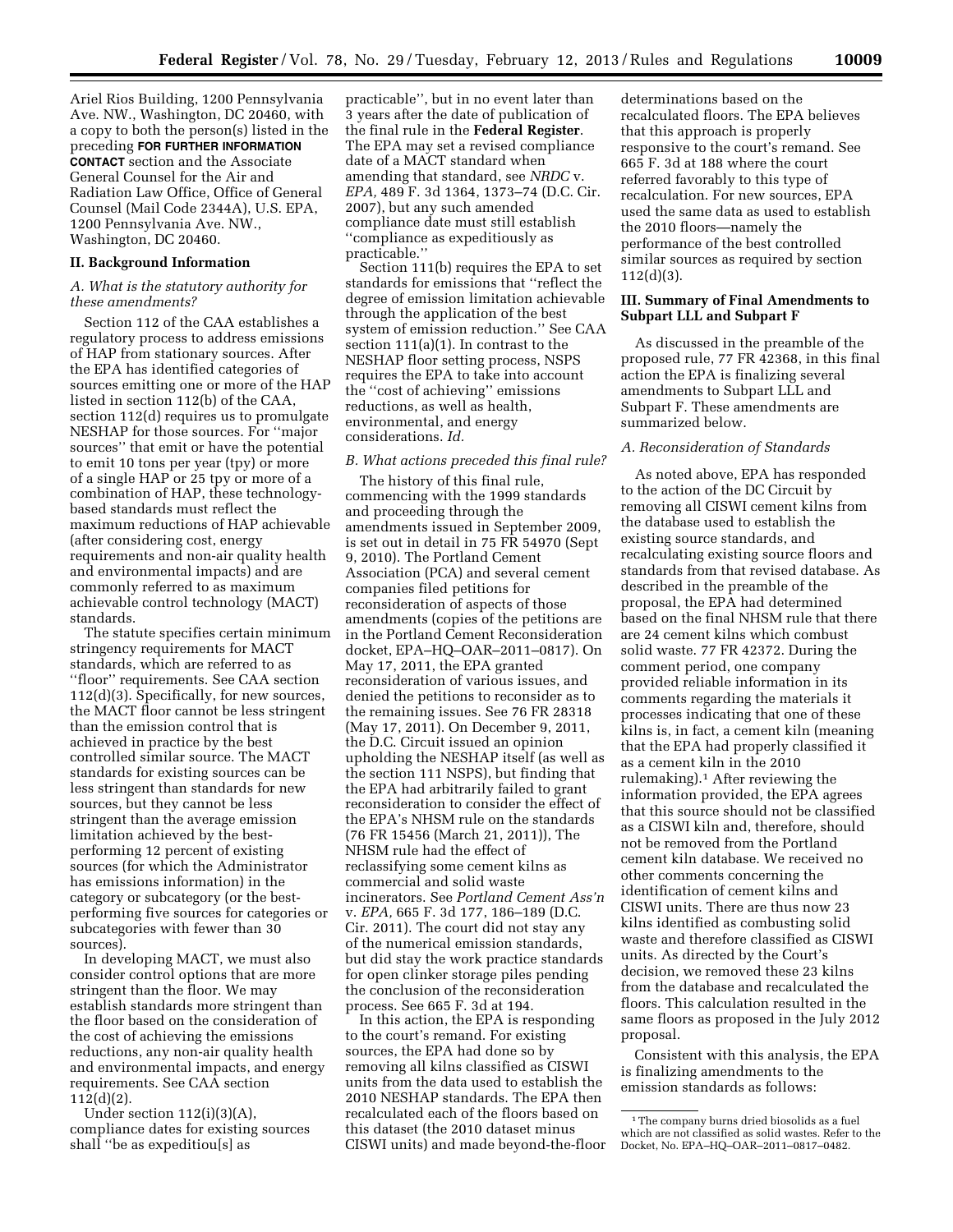#### 1. PM Emission Standards

The EPA is revising several provisions of the emission standards for PM as follows:

• Changing the compliance basis for the PM standards from continuous monitoring with a PM CEMS to a manual three run stack test, amending the level and averaging time of the standard, and requiring a continuous parametric monitoring system using a CPMS. As a consequence, the EPA is also:

• Amending PM standards under the NESHAP for existing sources to 0.07 lb/ ton clinker based on manual stack testing, and 0.02 lb/ton clinker for new and reconstructed sources based on manual stack testing;

• Amending PM standards under the NSPS for modified sources to 0.07 lb/ ton clinker based on manual stack testing and 0.02 lb/ton clinker for new and reconstructed sources likewise based on manual stack testing;

• Requiring that sources establish a site-specific parametric operating limit for PM, and requiring that the parametric limit be continuously monitored using a PM CPMS;

• Requiring that sources retest once a year to reset the PM CPMS operating limit;

• Adding a provision that, if a source exceeds that site-specific parametric operating limit, it must conduct corrective action including performing a Method 5 or 5I performance test within 45 days; in addition, if the source exceeds that parametric limit four times in a calendar year, the source is presumed to be in violation of the PM emissions standard itself, subject to rebuttal by the source.

#### 2. Mercury Standard

As proposed, the EPA is establishing a standard for mercury of 55 pounds per million (lb/MM) tons clinker for existing sources and is not changing the emission standard (21 lb/MM tons

clinker) for new sources. The emission standard for existing sources is the same as the 2010 standard but is a beyond the floor standard.

#### 3. Other Emissions Standards

As the Court requested, the EPA removed the CISWI units from the database and re-calculated the standards for THC and HCl. The standards remain the same as they were in the final 2010 rule. See also 76 FR 21149, 21152, and 21154 explaining why beyond the floor standards for THC and HCl are not justified. The 2010 rules provide an alternative to the THC standard whereby sources can meet a limit for non-dioxin organic HAP by measuring those HAP directly rather than meeting the standard for THC (a surrogate for nondioxin organic HAP). As proposed, the EPA is changing the level of the alternative non-dioxin organic HAP standard from 9 ppm to 12 ppm. Table 3 summarizes the Final Existing and New Source Standards

#### TABLE 3-EXISTING AND NEW SOURCE STANDARDS<sup>a</sup>

| Pollutant | Existing source standard                                                                         | New source standard |
|-----------|--------------------------------------------------------------------------------------------------|---------------------|
|           | $\mid$ 0.07 lb/ton clinker (3-run test average) $\mid$ 0.02 lb/ton clinker (3-run test average). |                     |

a Standards for mercury and THC are based on a 30-day rolling average. The standard for PM is based on a three-run test. If using a CEMS to determine compliance with the HCl standard, the floor is also a 30-day rolling average.<br>If the source opts to comply with the THC emission limit, this standard does not apply.

#### *B. Continuously Monitored Parameters for Alternative Organic HAP Standard (With THC Monitoring Parameter)*

In addition to amending the level of the alternative oHAP standard (i.e., the standard whereby sources meet a standard for oHAP rather than for THC), the EPA is amending the provisions for the site-specific THC operating parameter for that alternative standard (where THC is a site-specific parameter monitored continuously to show compliance with the oHAP standard). The THC operating parameter is established based on THC levels measured during the successful stack test where oHAP are measured directly to demonstrate compliance. As amended, if compliance source testing of oHAP averages a value that is 75 percent or less of the emission limit for oHAP, the facility is allowed to establish a THC parametric operating level corresponding to 75 percent of the oHAP emission limit. We are adopting this provision to avoid penalizing lower-emitting sources by burdening them with the most stringent parametric

operating levels. The EPA is adopting a similar provision for continuous PM parametric monitoring, for the same reason (see Section IV.A below). Sources which show oHAP emissions in compliance, but greater than 75 percent of the standard, must establish the average THC concentration measured during the 3-hour organic HAP test and use that as the site-specific THC operating level. Thus, the parametric monitoring level for THC will be the level corresponding to oHAP levels of 75 percent of the standard or the THC level of the oHAP performance test, whichever is higher.<sup>2</sup> Compliance with the oHAP standard will be shown as a ratio of three test runs during mill-on conditions and three test runs during mill-off conditions, with the percentage of operating time spent in each condition determining the ratio. The parametric operating level will be set

according to average THC values measured during these same test runs, or to the default value of 75 percent of the standard, as just explained. In addition, the EPA will allow facilities to extend the testing time of the oHAP performance test if they believe extended testing is required to adequately capture THC variability over time. This final rule further requires that the stack test for oHAP be repeated every 30 months to establish a new sitespecific THC parameter.

#### *C. Allowing Sources With Dry Caustic Scrubbers To Comply With HCl Standard Using Performance Tests*

The 2010 rule allows sources equipped with wet scrubbers to comply with the HCl standard by means of periodic performance tests rather than with continuous monitoring of HCl with a CEMS. Sources electing to comply by means of stack tests must establish continuously monitored parameters including liquid flow rate, pressure, and pH. Under this final rule, kilns with dry scrubbers may also demonstrate

<sup>&</sup>lt;sup>2</sup> If a source believes that monitoring nonmethane THC rather than total THC is a more reliable indicator of its oHAP emissions, it can submit an alternative monitoring request pursuant to the requirements of 40 CFR 63.8(f).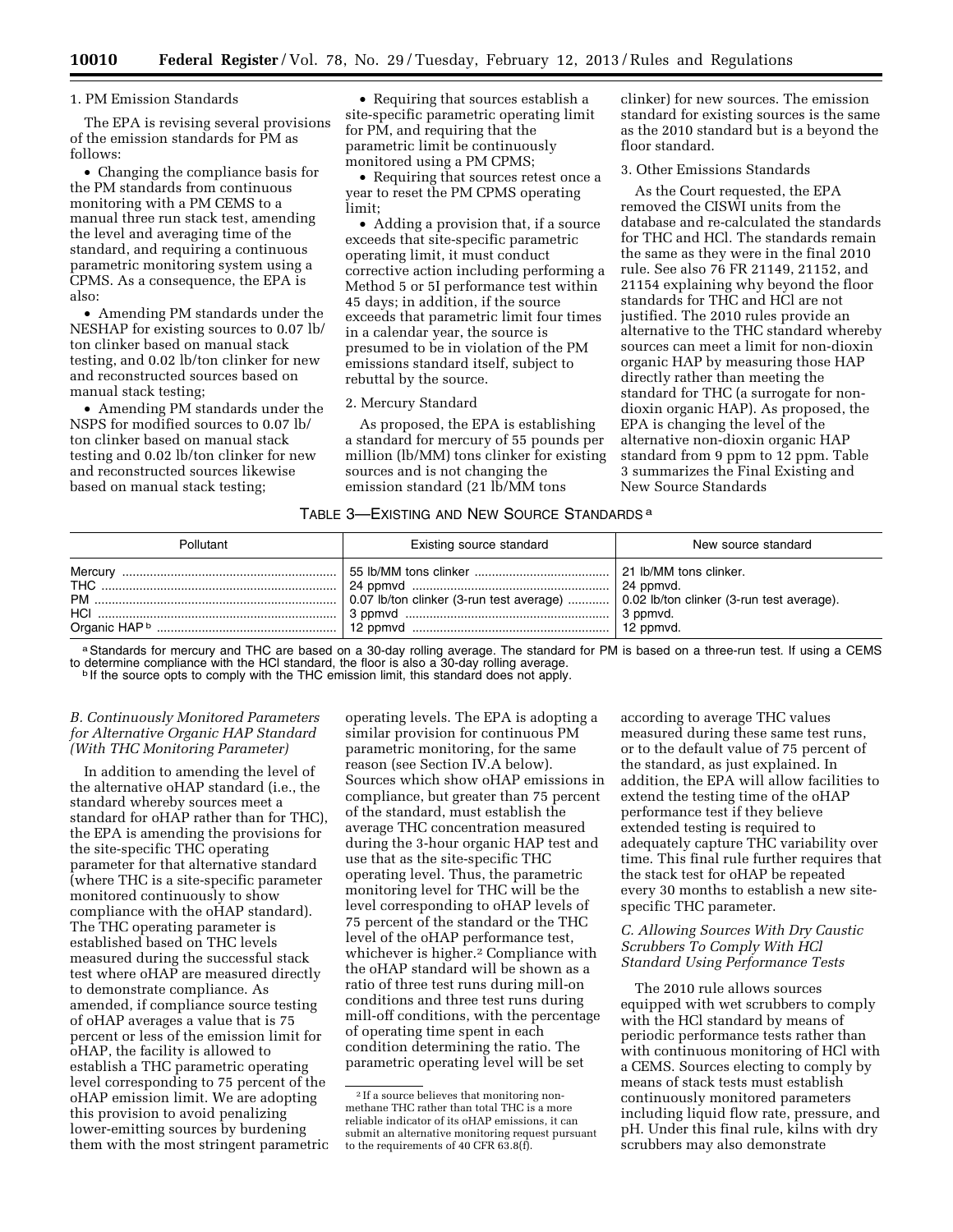compliance with the HCl emissions limit by means of an initial and periodic stack test rather than with continuous compliance monitoring with an HCl CEMS. If a kiln equipped with a dry scrubber chooses this alternative, this final rule requires that the sorbent injection rate used during a successful performance test be recorded and then continuously monitored to show that the injection rate remains at or above the rate used during the performance test.

Where either wet or dry scrubbers are used, owners and operators may also establish sulfur dioxide  $(SO<sub>2</sub>)$  as an operating parameter, rather than, for example, sorbent injection rate, liquid injection rate or pressure drop. If the owner or operator of a scrubberequipped kiln makes this choice, it must establish the  $SO<sub>2</sub>$  operating limit equal to the average of the HCl levels recorded during the HCl performance test, and meet that operating limit on a 30 day rolling average basis. If a source exceeds any established parameter level, it must retest for HCl in order to verify compliance with the HCl emissions standard and must verify or re-establish the parametric monitoring levels as well.

At a minimum, a repeat performance test to confirm compliance with the HCl emissions limit is required every 30 months.

#### *D. Alternative PM Limit*

The 2010 final rule established an alternative PM limit to accommodate situations where kilns combine exhaust gas from various operations. 77 FR 42382. The equation establishing the alternative limit contained certain technical errors which the EPA proposed to correct. As proposed, this final rule revises the alternative PM equation so that it includes exhaust gas flows from all sources that would potentially be combined, including exhausts from the kiln, the alkali bypass, the coal mill, and the clinker cooler, for an existing kiln. The EPA is thus finalizing the following equation:  $PM_{alt} = 0.0060 \times 1.65 \times (Q_k + Q_c + Q_{ab})$ 

 $+ Q_{cm}/(7000)$ 

*Where:* 

- $PM<sub>alt</sub>$  = The alternative PM emission limit for commingled sources.
- 0.0060 = The PM exhaust concentration (grains per dry standard cubic feet (gr/ dscf)) equivalent to 0.07 lb per ton clinker where clinker cooler and kiln exhaust gas are not combined.
- 1.65 = The conversion factor of lb feed per lb clinker.
- $Q_k$  = The exhaust flow of the kiln (dscf/ton feed).
- $Q_c$  = The exhaust flow of the clinker cooler (dscf/ton feed).

 $Q_{ab}$  = The exhaust flow of the alkali bypass (dscf/ton feed).

 $Q_{cm}$  = The exhaust flow of the coal mill (dscf/ ton feed).

7000 = The conversion factor for grains (gr) per lb.

If exhaust gases for any of the sources contained in the equation are not commingled and are exhausted through a separate stack, their value in the equation would be zero. The alternative PM equation for new sources is identical to the existing source equation except the PM exhaust concentration used in the equation is 0.002 gr/dscf, which is equivalent to the new source PM limit of 0.02 lb/ton clinker.

#### *E. Coal Mills*

The EPA discussed at length in the preamble to the proposed rule a potential regulatory regime to cover situations where a portion of the kiln exhaust is ducted to the coal mill. See 77 FR 42383–85; see also the regulatory text at 77 FR 42398, 42402–06, 42408– 09. To assure that cement kilns do not exhaust untreated HAP through coal mills, and to assure accurate accounting of commingled emissions so that cement kilns are not penalized for commingling emissions where it makes sense to do so, the EPA is finalizing rules applicable to kiln/coal mill emissions for two configurations. In one, a portion of the kiln exhaust is ducted to a coal mill, and then the coal mill exhaust is commingled with remaining kiln exhaust and discharged through the main kiln stack. In the other, a portion of the kiln exhaust is routed through the coal mill and discharged through the coal mill stack.

In the case of a coal mill that receives and discharges a portion of the cement kiln exhaust, this final rule requires that the sum of the mercury, THC and HCl in the kiln exhaust diverted to the coal mill, and the kiln exhaust exhausted from the main kiln stack, must not exceed the subpart LLL emission limits for each respective HAP or HAP surrogate. The facility must document the contribution of the emissions diverted to the coal mill. For mercury, the rule allows tests to be performed downstream of the coal mill to take advantage of any mercury removal that occurs in the coal mill air pollution control device, and to avoid double counting emissions from mercury that becomes re-entrained in the coal. For THC and HCl, the rule allows tests to be performed upstream of the coal mill to avoid any THC or HCl that might be emitted by the coal. For owners and operators who believe that the impact of the testing location (upstream or downstream of the coal mill) would not

result in their exceeding the kiln mercury, THC or HCl emissions limits and wish to conduct all their THC, HCl and mercury testing at a single location, this final rule allows testing either upstream or downstream of the coal mill. For sources complying with the alternate organic HAP limit, the facility would not be required to test for THC emissions, but would test for the organic HAP and add that concentration to the remaining emission points to estimate their total emissions for organic HAP.

A cement kiln that commingles emissions from its coal mill with all other kiln exhaust emissions and discharges through a single stack could simply meet the kiln emission limits. In the case of PM, the additional flow from the coal mill would be accounted for in the equation used to determine PM contributions from commingled flows. See section D above. In this configuration, the source would also have the option of monitoring and/or testing kiln exhaust gases prior to the introduction of the coal mill exhaust gas, and testing the kiln gas diverted to the coal mill. In this case this final rule requires that the sum of the mercury, THC (or organic HAP if the source chooses the alternative organic HAP limit), and HCl in the kiln exhaust diverted to the coal mill plus the kiln exhaust measured in the main kiln exhaust must not exceed the subpart LLL emission limits for each respective HAP or HAP surrogate.

The same provisions for coal mills also apply to kilns equipped with an alkali bypass. The one minor exception is that for PM, the summed PM emissions from the kiln and alkali bypass must be equal to or less than the PM limit in subpart LLL. Tests for PM from the alkali bypass must be conducted downstream of the alkali bypass air pollution control devices (APCD) to account for those emission reductions.

With regard to PM, the EPA stated at proposal that where a coal mill receives and discharges a portion of the cement kiln exhaust, the kiln owner operator would have to demonstrate compliance with the 40 CFR 60 subpart Y standard for PM. Although the subpart Y standard is numerically higher than the subpart LLL PM standard, EPA assumed that control would be to the same level because the subpart Y PM standard is predicated on use of fabric filer control technology. 77 FR 42383/2. However, a commenter pointed out accurately that this proposal contravened the basic principle EPA indicated it was adopting here of not allowing diverted kiln emissions to meet a more lenient standard than required by the NESHAP,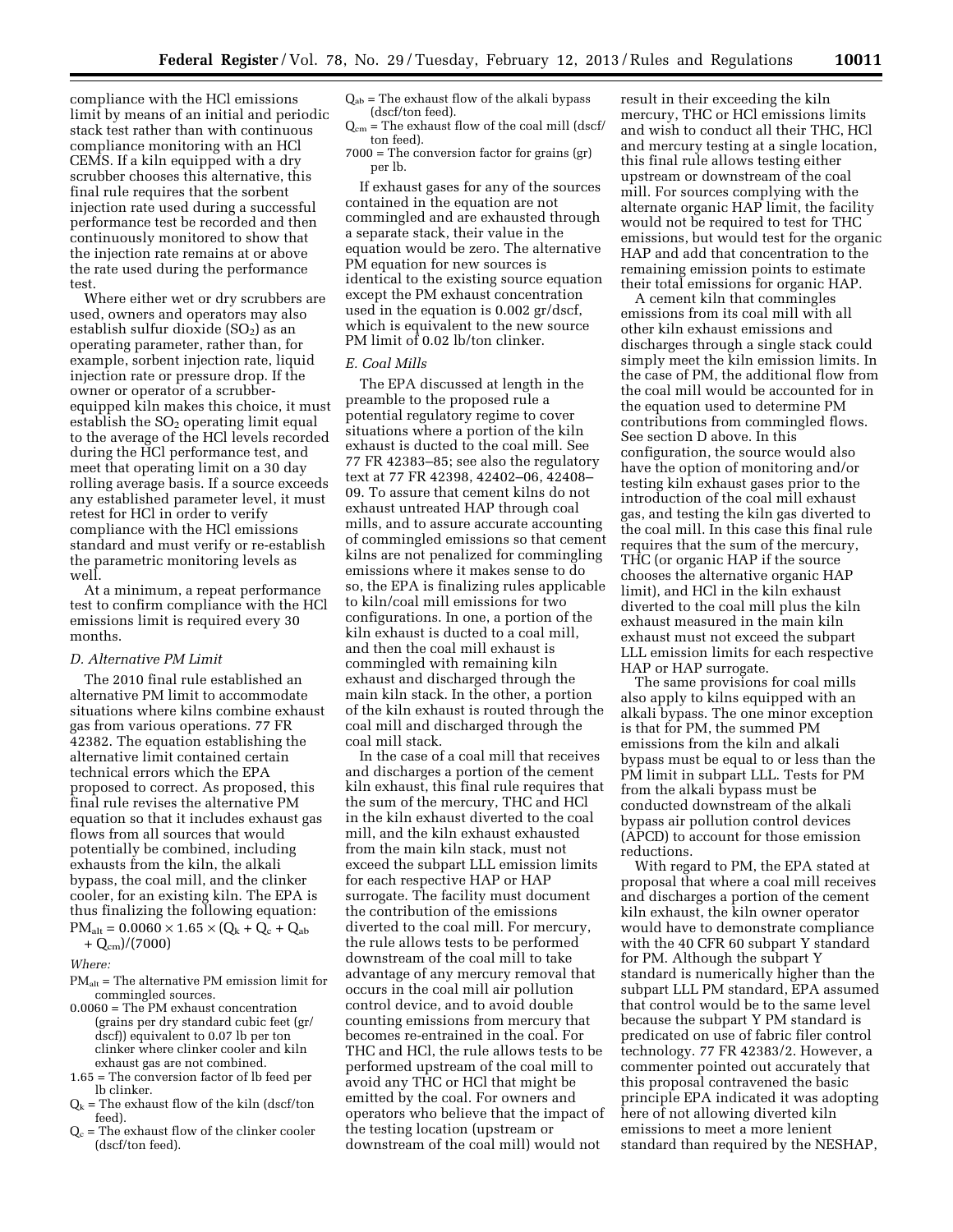and further indicated that EPA had failed to show that these diverted PM emissions were controlled as required by section 112(d)(2) and (3) of the Act. EPA agrees with this comment, and accordingly is indicating in the final rule that commingled emissions in this situation would be required to meet the subpart LLL NESHAP for PM. Because coal mill stacks are controlled with fabric filters, we project that they can meet the subpart LLL numeric standard without further controls. See 77 FR 42383. Coal mill stacks will be required to meet annual PM performance testing and combine the measured emissions with PM emissions from the separated alkali stack, bypass stack, and/or main kiln as required in sections 60.62(b)(3), 63.1349 and 63.1350 of this rule.

This final rule also states that sources equipped with an alkali bypass stack or sources that exhaust kiln gases to a coal mill that exhausts through a separate stack are not required to install CEMS on these stacks. Instead of installing a CEMS, such sources may use the results of the initial and subsequent performance test to demonstrate compliance with the PM, THC, HCl and mercury emissions limits. Note that for the main kiln exhaust, the CEMS requirements remain.

We expand on these monitoring provisions below.

#### 1. Mercury

Although mercury from the kiln stack is monitored using a CEMS, mercury emissions from the coal mill are based on a periodic performance test and use of the gas flow rate to the coal mill. Performance tests for mercury must be conducted annually unless and until the tested mercury levels are below the method detection limits for two consecutive years, after which tests may be conducted every 30 months. The performance test results must be summed with the emissions from the kiln stack to determine compliance. The coal mill exhaust mercury emissions are calculated on a mass basis using the measured mercury concentration and the coal mill exhaust gas flow. The coal mill exhaust flow is established using a continuous monitoring system (CMS), or the design maximum flow rate. Mass mercury emissions from the coal mill would be summed with the hourly mercury emissions from the kiln measured by the mercury CEMS. Hourly mercury emissions are then summed to calculate the rolling 30-day mass mercury emissions. This number is then divided by the corresponding 30 days of clinker production to determine the 30 day rolling average. This final rule provides equations for summing

emissions from the coal mill with the mercury emissions from the kiln to determine continuous compliance. To see an example calculation, see Section 4 of the Portland Cement Reconsideration Technical Support Document (developed for the proposal), docket item EPA–HQ–OAR–2011–0817– 0225.

#### 2. THC and HCl

In this case, site specific kiln stack emission limits (to be continuously monitored) are to be calculated taking into consideration the volumetric exhaust gas flow rates and concentrations of all applicable effluent streams (kiln stack, coal mill and alkali bypass) for the kiln unit. In order to determine the flow rates and concentrations of THC and HCl in the coal mill and alkali bypass streams, the source must test every 30 months using the appropriate test method. For HCl, the performance test must be performed using Method 321 in Appendix A to 40 CFR Part 63. For measurement of THC, Method 25A in Appendix A–7 to 40 CFR Part 60 is required. With these data, the concentration of THC and HCl that must be monitored by the kiln CEMS in order to demonstrate compliance with the kiln MACT limit can be calculated using the equations in this final rule. As with mercury, the coal mill flow rate used to calculate the allowable main kiln stack THC and HCl concentrations can be based on a CMS, or on the maximum design flow rate. The sum of the kiln CEMS and the maximum emissions from the coal mill or alkali bypass must be at or below the subpart LLL limits for THC and HCl. See Section 4 of Portland Cement Reconsideration Technical Support Document (developed for the proposal), docket item EPA–HQ–OAR–2011–0817–0225, for an example calculation.

Also, as a result of these revisions, the EPA is revising the definition of kiln to include inline coal mills and adding a definition of inline coal mill.

#### *F. NESHAP Compliance Date Extension for Existing Sources*

This final rule establishes that the compliance date for the amended PM standard, and for the THC, mercury and HCl standards, for existing sources for kilns, clinker coolers and raw material dryers is September 9, 2015. This final rule also establishes February 12, 2014, as the compliance date for the existing open clinker storage pile work practice standards. A detailed discussion of these compliance dates can be found in Section V.D. below.

#### *G. Section 112 Eligibility To Be a New Source*

The EPA is not changing the date for new source eligibility under the NESHAP. Thus, a source that commenced construction or reconstruction after May 6, 2009, would remain subject to the section 112 new source standards. A more detailed discussion of this topic can be found below in Section V.E.

#### *H. Other Testing and Monitoring Revisions*

In this action we are finalizing the proposed corrections and clarifications to the 2010 rule including changes to: Equations for calculating rolling operating day emissions rates; procedures that include extraneous wording; and cross references and typographical errors in the rule.3

For sources that are required to monitor HCl emissions with a CEMS, we are revising the requirements for using HCl CEMS to define the span value for this source category, to include quality assurance measures for data collected under ''mill off'' conditions, and to clarify use of performance specification (PS) 15. This final rule also removes from the standard the oxygen correction factors for raw material dryers and makes minor, nonsubstantive changes to the sections and paragraphs below:

• Section 60.62(d).

- Section  $60.63(b)(1)(i)$  and  $(ii)$ ,  $(b)(2)$ ,  $(f)(1), (2), (4), (5), (h)(1)$  and  $(6)$  through (9) (i).
	- Section 60.64(b)(2).
	- Section 60.66.
- Section 63.1340(b)(1) and (6) through (8).
- Section 63.1346(a) and (c) through (e).
- Section  $63.1348(a)(2)$ ,  $(3)(i)$  through  $(iii)$ ,  $(a)(4)(i)(A)$ ,  $(a)(4)(ii)$  and  $(iv)$ .
- Section 63.1348(b)(1)(i), (iii) and (iv).
- Section 63.1348(b)(3), (5), (6)(i), (8) and  $(c)(2)(iv)$ .
- Section 63.1349(a), (b)(3), (d)(1) and (d)(2) and (e).
- Section  $63.1350(d)(1)(i)$  and  $(ii)$ ,  $(f)$ ,  $(f)(2)(i)$  and  $(iii)$ ,  $(f)(3)$ ,  $(f)(4)$ ,  $(g)(1)$  and
- (2), (k), l(2), (m)(3), (m)(10) and (11), (o) and (p).
	- Section 63.1352(b).
	- Section 63.1356.

• In addition, we are adding

requirements in section 63.1348(a), that

<sup>3</sup>We note that these changes required the agency to reprint sections of regulatory text. See e.g. 63.1348(a)(3)(i). In reprinting these passages, EPA has not reopened, reconsidered, or otherwise reevaluated the substance of these provisions but rather is only making the needed technical alteration.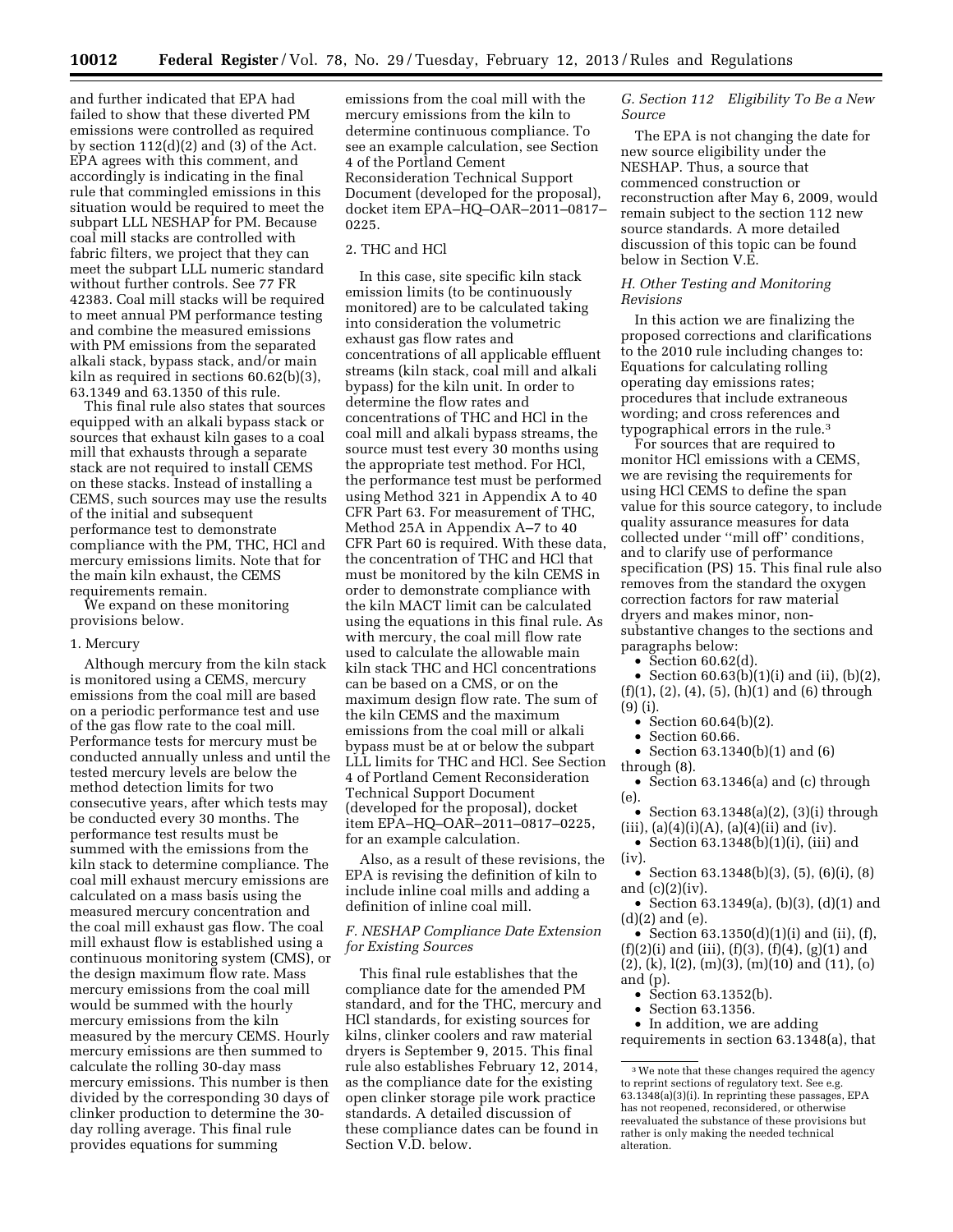a cement kiln that becomes subject to the rule after having been subject to the CISWI regulations, must meet all the initial compliance testing requirements even if they were previously subject to Subpart LLL.

#### *I. Miscellaneous Amendments*

We are also finalizing amendments to clarify various requirements in this final rule including issues of applicability, treatment of multiple sources that vent to a single stack, third party certification, definitions and use of bag leak detection systems when PM CPMS are in use.

For raw material, clinker or finished product storage bins, we have clarified that the requirements of this final rule apply only at facilities that are a major source (see section 63.1340(b)(6)) and that affected sources that are subject to subpart OOO (standards for nonmetallic mineral processing) are not subject to the requirements of subpart LLL (see section 63.1340(c)).

With regard to the NSPS, to clarify the recordkeeping and reporting requirement in section 60.65(a) to submit excess emission reports, we have added to section 60.61 of the NSPS a definition of ''excess emissions'' to mean ''with respect to this subpart, results of any required measurements outside the applicable range (e.g., emissions limitations, parametric operating limits) that is permitted by this subpart. The values of measurements will be in the same units and averaging time as the values specified in this subpart for the limitations.'' To clarify what data are used in the calculation of emissions, or used in the calculation of parametric levels that are used to demonstrate continuous compliance, we added to this section a definition of ''operating day'' to mean ''a 24-hour period beginning at 12:00 midnight during which the kiln operates at any time. For calculating rolling 30-day average emissions, an operating day does not include the hours of operation during startup or shutdown.'' The definition for ''operating day'' in section 63.1341 of the NESHAP is revised to be consistent with the above definition. We also became aware that some raw material dryers may be used to dry materials other than kiln feed and we have revised the definition of ''raw material dryer'' in recognition of that fact.

#### *J. Standards During Periods of Startup and Shutdown*

In the 2010 final NESHAP, the EPA established separate standards for periods of startup and shutdown which differ from the main standards that

apply during steady state operations. In this action, based on comments received and the EPA's reconsideration of several technical issues related to startup and shutdown, the EPA is adopting work practices in place of these numerical standards. The rationale and provisions for the work practice standards are discussed in detail in section IV.C.

The EPA is also clarifying the operating conditions during which these standards apply, including a definition of ''startup'' and ''shutdown''. Under the amended definition, startup begins when the kiln's induced fan is turned on and fuel combustion is occurring in the main burner of the kiln. Startup ends when feed has been continuously fed to the kiln for at least 120 minutes or when the kiln feed rate exceeds 60 percent of the kiln design limitation rate. Shutdown begins when continuous feed to the kiln is halted and ends when continuous kiln rotation ceases.

The startup and shutdown-related changes include:

• Adding a definition of startup and shutdown in section 63.1341, as described;

• Adding section 63.1346(f) describing work practice standards to be met during periods of startup and shutdown;

• Revising section 63.1347 to require that startup and shutdown procedures be included in the facility's operation and maintenance plan;

• Adding section 63.1355(f) requiring records of each startup and shutdown including the date, time and duration and the quantity of feed and fuel added to the kiln during startup and shutdown;

• Adding section 63.1348(b)(9) requiring continuous compliance by operating all air pollution control devices during periods of startup and shutdown.

#### *K. Reporting for Malfunctions and Affirmative Defense for Violation of Emission Standards During Malfunctions*

The EPA added to the September 9, 2010, final NESHAP rule an affirmative defense to civil penalties for violations of emissions limits that are caused by malfunctions. Various environmental advocacy groups, as well as the PCA, indicated that there had been insufficient notice of this provision. The EPA agreed and granted reconsideration. See 76 FR 28325 (May 17, 2011). This action finalizes the EPA's decision to retain the affirmative defense on reconsideration.

The EPA is retaining in the final NESHAP rule an affirmative defense to civil penalties for violations of emission

standards that are caused by malfunctions. See 40 CFR 63.1341 (defining ''affirmative defense'' to mean, in the context of an enforcement proceeding, a response or defense put forward by a defendant, regarding which the defendant has the burden of proof, and the merits of which are independently and objectively evaluated in a judicial or administrative proceeding). We are also revising some of the regulatory provisions that specify the elements that are necessary to establish this affirmative defense as proposed with minor changes from proposal described later in this section. The source must prove by a preponderance of the evidence that it has met all of the elements set forth in section 63.1344. (See 40 CFR 22.24). The criteria are designed in part to ensure that the affirmative defense is available only where the event that causes a violation of the emission standard meets the narrow definition of malfunction in 40 CFR 63.2 (sudden, infrequent, not reasonably preventable and not caused by poor maintenance or careless operation). For example, to successfully assert the affirmative defense, the source must prove by a preponderance of the evidence that the violation ''[w]as caused by a sudden, infrequent, and unavoidable failure of air pollution control, process equipment, or a process to operate in a normal or usual manner \* \* \*.'' The criteria also are designed to ensure that steps are taken to correct the malfunction, to minimize emissions in accordance with section 63.1344 and to prevent future malfunctions.

Similar to actions taken in several other recent NESHAP amendments (see National Emissions Standards for Hazardous Air Pollutants From Secondary Lead Smelting, 77 FR 556, January 5, 2012, National Emission Standards for Hazardous Air Pollutant Emissions for Shipbuilding and Ship Repair (Surface Coating), and National Emission Standards for Wood Furniture Manufacturing Operations, 76 FR 72050, November 21, 2011), the EPA included an affirmative defense in the 2010 final rule and is retaining it in this rule (see section 63.1344). The affirmative defense provisions give the EPA the flexibility to both ensure that its emission standards are ''continuous'' as required by 42 U.S.C. § 7602(k), and account for unplanned upsets and thus support the reasonableness of the standard as a whole. In addition to the authority cited in support of the affirmative defense in the preamble to the proposed rule, the EPA notes that a recent court decision further supports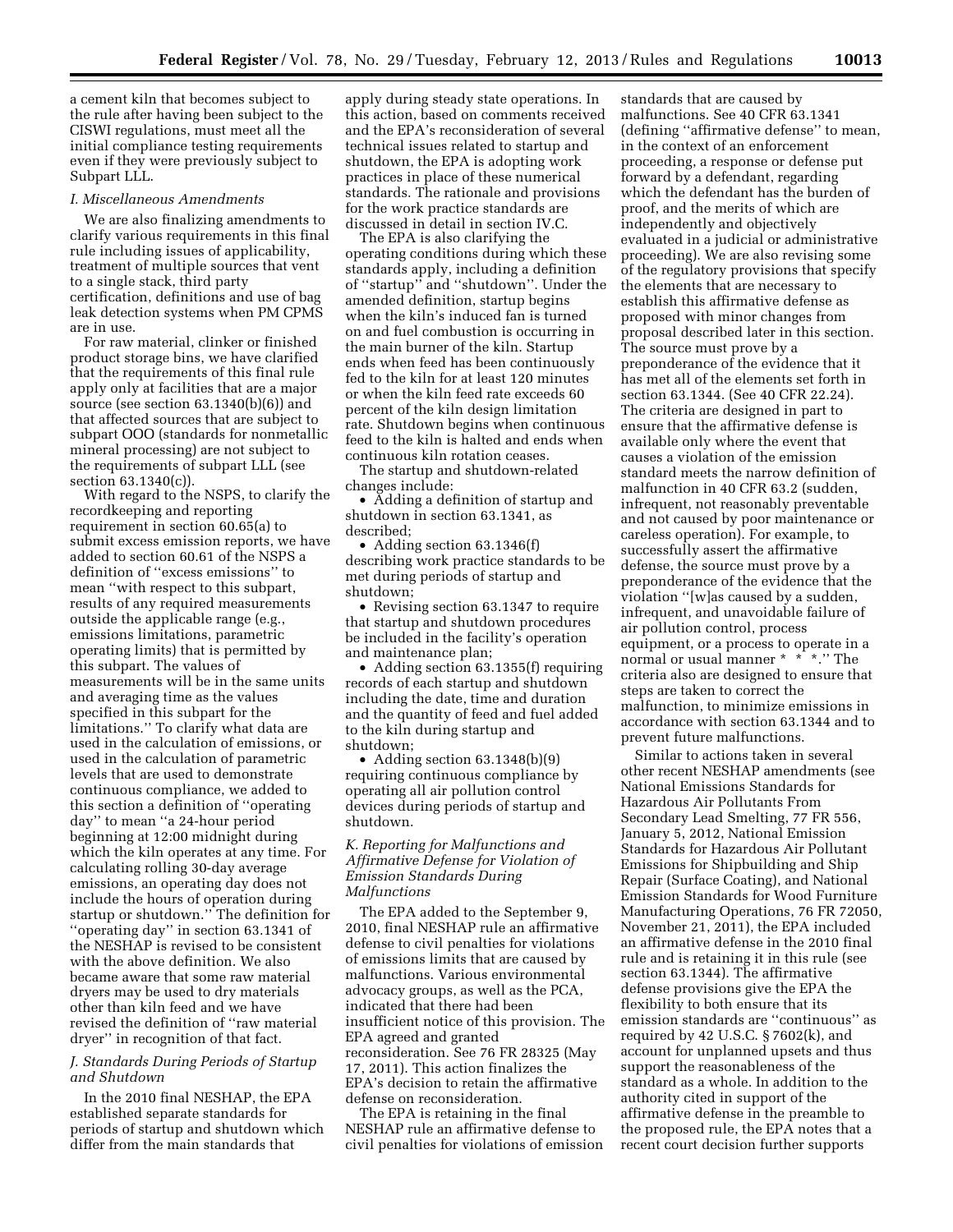the EPA's authority to promulgate an affirmative defense. The United States Court of Appeals for the Fifth Circuit recently upheld the EPA's view that an affirmative defense provision is consistent with section 113(e) of the Clean Air Act. *Luminant Generation Co. LLC v. United States EPA,* 2012 U.S. App. LEXIS 21223 (5th Cir. Oct. 12, 2012) (upholding the EPA's approval of affirmative defense provisions in a CAA State Implementation Plan). As discussed in the preamble to the proposed rule (77 FR 42379), the EPA's view is that an affirmative defense to civil penalties for exceedances of applicable emission standards during periods of malfunction appropriately resolves an underlying tension inherent in many types of air regulation, to ensure continuous compliance while simultaneously recognizing that despite the most diligent of efforts, emission limits may be exceeded under circumstances beyond the control of the source. See generally, *Virginia v. Browner,* 80 F.3d 869, 878 (4th Cir. 1996) (the EPA's interpretation that resolved a tension within the CAA is reasonable). The EPA has used its section 301(a)(1) authority to issue regulations necessary to carry out the Act in a manner that appropriately balances these competing concerns.

We are promulgating revisions to the affirmative defense provisions in section 40 CFR 63.1344 as described at proposal (77 FR 42380) and making some minor additional revisions. The phrase ''emission limit'' was changed to ''emission standards'' to reflect that the affirmative defense could be applicable to certain work practice standards. The phrase, ''Off-shift and overtime labor were used, to the extent practicable to make these repairs'' was removed. The term ''notification'' to ''reporting'' was changed to reflect that the root cause analysis required under affirmative defense would be submitted with other periodic reporting. The term ''and monitoring'' was deleted because monitoring malfunctions are defined differently than malfunctions of process and control units and the affirmative defense is intended to apply to malfunctions to affected units that cause a failure to meet an emission standard. The word ''however'' was removed to incorporate more plain language into the regulation. The phrase ''the respondent fails'' was removed and replaced with ''you fail'' to incorporate more plain language into the regulation. The word "its" was replaced with ''your'' to incorporate more plain language into the regulation. The phrase ''all of the'' was replaced with ''your''

also to incorporate more plain language into the regulation. The phrase ''air pollution control practice'' was shortened to ''good practices'' to incorporate more plain language into the regulation. In addition, the written report required when asserting an affirmative defense was changed from a separate ''semiannual'' report to a report that is submitted with the first periodic compliance, deviation report or excess emission report due after the event.

We are finalizing the reporting and recordkeeping associated with violations due to malfunctions as described at proposal (77 FR 42388) and making some minor additional revisions as described below.

• Revising section 63.1354(b)(vii) for reporting and recordkeeping violations due to malfunctions. The phrase ''failure to meet a standard'' was used to replace ''deviation'' in the requirement to report violations of the standard. This was changed because the EPA is not finalizing a definition of deviation in this subpart and the term is not defined in the general provisions.

• Revising section 63.1354(c) for reporting a failure to meet a standard due to a malfunction. In addition, the phrase ''failure to meet a standard'' was used to replace ''deviation'' in the requirement to report violations of the standard. This was changed because the EPA is not finalizing a definition of deviation in this subpart and the term is not defined in the general provisions.

• Revising section 63.1355(f) addressing recordkeeping during startup and shutdown. The proposed recordkeeping requirement applicable to startup and shutdown assumed that a numerical emission standard was applicable during startup and shutdown. In finalizing the work practice standards in 63.1346(f) there will no longer be a numerical emission standard applicable during startup and shutdown. As such the recordkeeping requirement must change to reflect the content of the work practice standard. Records must be kept of the date, time and duration of the periods when the work practice is applicable, as well as the fuel and feed data to demonstrate compliance with the work practice standard.

#### *L. What are the compliance dates of the standards?*

During the comment period, comments were received that confirmed the need for additional compliance time, since the revised standards can result in different compliance strategies relative to the 2010 final rule. Thus, as proposed, this final rule establishes the compliance date for the amended

existing source standards including standards for PM, mercury, HCl and THC to be September 9, 2015. The existing source compliance date for the requirements for open clinker storage piles is February 12, 2014. New sources which commenced construction or reconstruction after May 6, 2009, would remain subject to the new source standards and a compliance date of February 12, 2013, or startup, whichever is later.

#### *M. Open Clinker Storage Piles*

The EPA has added work practice requirements for open clinker storage piles that will reduce fugitive dust emissions from these sources. This final rule also contains a definition of open clinker storage piles and requires that a source's operation and maintenance plan include the steps the facility will take to minimize fugitive dust emissions from open clinker storage piles. A detailed discussion of these requirements can be found in section V.C below.

#### **IV. Summary of Major Changes Since Proposal**

#### *A. PM Parametric Monitoring*

Changes to PM Parametric Monitoring. The EPA proposed the use of PM CPMS for continuous monitoring of PM emissions as a 30-day rolling average established by identifying the average PM CPMS response corresponding to the highest 1-hour PM compliance test. Failure to meet this 30 day rolling average would result in retesting, and more than four exceedances from the parametric limit in a year would be presumed (subject to possibility of rebuttal by the source) to be a violation of the emission standard itself. See 77 FR 42377. Industry commented that this requirement would trigger unnecessary retests for many facilities, especially for the loweremitting sources. The issue of increased compliance burden falling on the lower emitting sources is legitimate. Sources with especially low PM limits in their performance test would be most at risk of exceeding a parametric limit due to a few emission spikes, even though they would still be operating well under the actual PM compliance limit. We also received comment that the highest PM performance test run may represent, in some circumstances, a number higher than the PM emissions standard. To avoid this eventuality we have changed the final rule to require setting the PM operating limit equivalent to the average of the three PM performance tests, which constitutes the demonstration of compliance with the standard. To avoid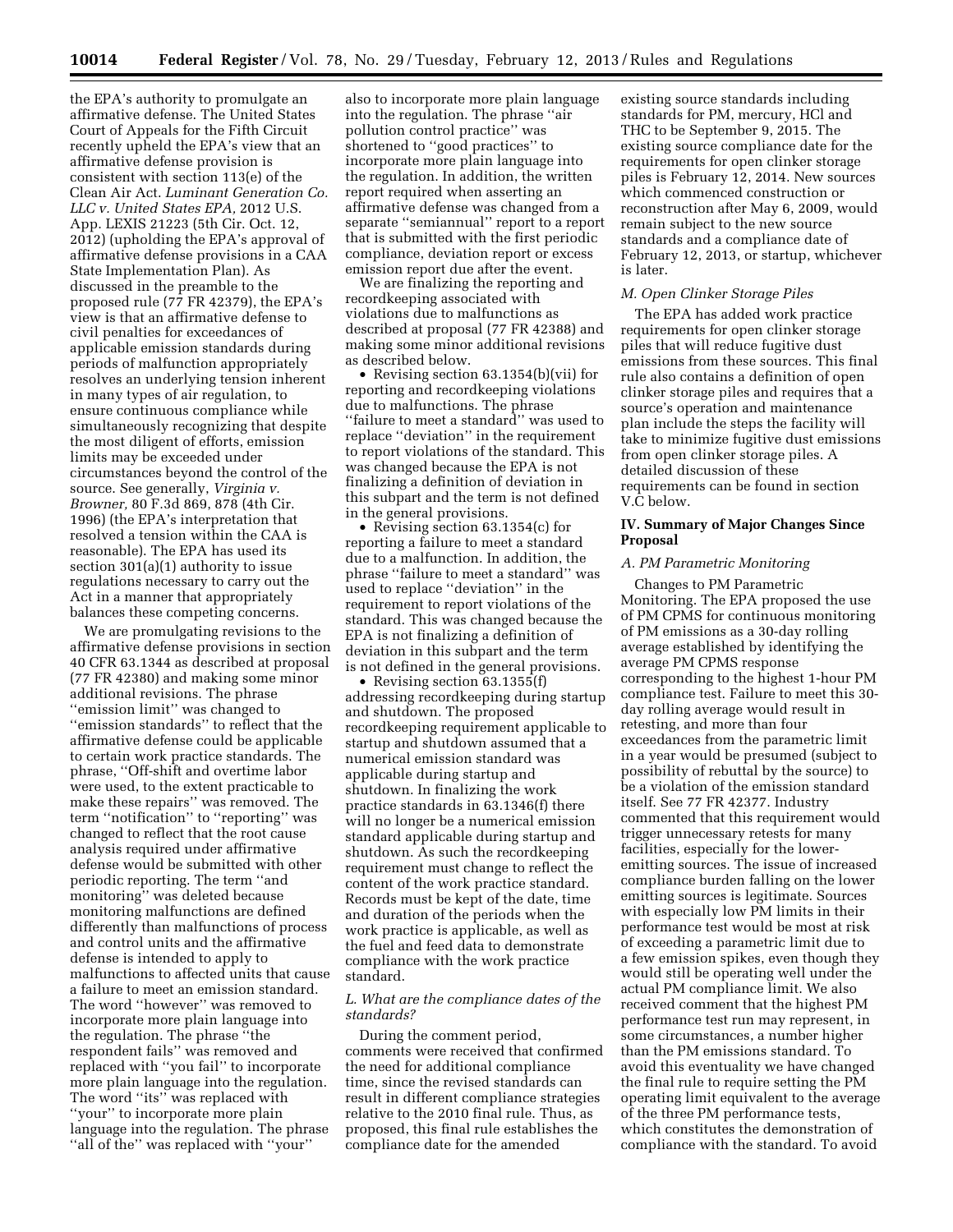penalizing lower emitting facilities, the EPA has modified the way PM CPMS operating limits are established. Sources whose compliance with the PM emission standard are shown to be 75 percent or below the emission limit in the PM method 5 compliance test will set their PM parametric operating limit to be a 30-day rolling average equivalent to that 75 percent level. In a recent rule (76 FR 15736, March 21, 2011), the EPA established 75 percent of the limit as a number that allows for compliance flexibility and is simultaneously protective of the emission standard, and the same technical basis is applicable here as well. Sources whose compliance with the PM emission standard are above 75 percent of the emission limit will establish their operating limit as a 30-day rolling average equal to the average PM CPMS values recorded during the PM compliance test. It should be noted that this provision affects the allowable level of the parametric limit, but does not change the PM emission limit that must be met.

#### *B. Scaling for Continuous Parametric Monitoring of THC for Alternative OHAP Standard*

As explained in section III.B above, the EPA is adopting a scaling approach for parametric monitoring of THC under the alternative organic HAP standard which is conceptually similar to the one just discussed for parametric monitoring of PM. This provision affects the allowable level of the THC parametric limit, but does not change the oHAP emission limit that must be met.

The EPA proposed the use of THC monitoring in conjunction with organic HAP compliance testing to determine a parametric operating limit option for monitoring continuous compliance with the alternative organic HAP standard. In the proposed rule the organic HAP parametric operating limit was established by correlating the highest of three organic HAP test results with the corresponding average THC concentration recorded by a parametric THC monitor. Industry commented that this requirement would trigger unnecessary retests for many facilities, especially for the best performing sources. Not wishing to penalize those sources showing good performance, and simultaneously wanting to be protective of the emission standard, the EPA is changing the way parametric THC operating levels are established. Sources whose compliance with the organic HAP emission standard are shown to be below 75 percent of the emission limit will set their operating limit to be a 30 day rolling average equivalent to that 75 percent level. Sources whose

compliance with the organic HAP emission standard are at or above 75 percent of the emission limit will establish their operating limit as a 30 day rolling average equal to the average parametric THC values recorded during the organic HAP compliance test. Sources with an in-line kiln/raw mill will use the fraction of time the raw mill is on and the fraction of time that the raw mill is off, and calculate this limit as a weighted average of the THC levels measured during raw mill on and raw mill off testing.

#### *C. Work Practice Standard in Lieu of Numerical Emissions Limits for Periods of Startup and Shutdown*

Under section 112(h) of the Act, the EPA may adopt a work practice standard in lieu of a numerical emission standard only if it is ''not feasible in the judgment of the Administrator to prescribe or enforce an emission standard for control of a hazardous air pollutant''. This phrase is defined in the Act to apply to any situation ''in which the Administrator determines that \* \* \* the application of measurement methodology to a particular class of sources is not practicable due to technological and economic limitations.'' CAA section 112(h)(1) and (2). In adopting numerical limits for startup and shutdown in the 2010 final NESHAP, the EPA rejected comments that it should adopt work practices as a standard during startup and shutdown. This was largely because the commenters had not addressed the issue of whether the requirements of section 112(h) had been met. See docket item EPA–HQ–OAR–2002–0051–3464, pp. 183–84. The EPA later denied petitions to reconsider this issue on the grounds that the agency had already provided ample opportunity for comment on the issue, which petitioners had used. See 76 FR at 28323. The DC Circuit dismissed all challenges to the startup and shutdown provisions in the NESHAP (665 F 3d at 189). The EPA granted reconsideration on several technical issues related to startup and shutdown—specifically, monitoring of mercury and PM during startup and shutdown and having an HCl limit of zero for kilns not equipped with CEMS (see 76 FR at 28325), but these issues are no longer relevant based on the approach adopted in this final rule.

In the proposed reconsideration rule, the EPA proposed to retain the numerical standards, but to use recordkeeping rather than measurements to document compliance with the numerical standard. 77 FR 42382–83. EPA further solicited comment ''on whether the numeric

standards during startup and shutdown should be amended to provide work practices'', and suggested what potential work practices might be. *Id.* at 42383. Some commenters supported retention of numerical standards, stating that nothing in the record supports a decision by the EPA that numeric standards are not feasible to measure. However, these commenters provided no supporting technical data. We also received comments opposing numeric limits and supporting work practices in their stead. Commenters stated that any numeric limit should be based on actual data gathered during startup and shutdown, which the proposed limits are not, and that measurement of emissions during startup and shutdown poses significant technical problems, mainly based on CEMS calibration issues, and the duration of startups and shutdowns.

Industry has presented information specific to the cement industry to the EPA on technical issues associated with cement kilns measuring PM, mercury, THC and HCl during periods of startup and shutdown. See docket item EPA– HQ–OAR–2011–0817–0237[1] and PCA Meeting 9–15–11 monitoring presentation in the docket for this rulemaking, as well as their public comments. EPA has continued to evaluate these data. In light of all of these public comments and further evaluation of the data, the EPA has decided to establish work practice standards in lieu of numeric standards during startup and shutdown periods. The EPA is doing so because the application of measurement methodology is not practicable for technological and economic reasons. See CAA section 112(h)(2)(B).

The operation of kilns at cement manufacturing plants is different from many other sources. Kiln startups can last days, during which time fuels are switched and temperatures and moisture conditions fluctuate substantially. Also, cement kilns have two types of inputs—raw feed that is changed into clinker in the kiln, and kiln fuel. The cement kiln is sized to accommodate not just exhaust gas flow from combustion, but the gases evolved from the calcination of limestone and moisture that evaporates from the kiln feed. As a result of these factors, the difference in gas flow characteristics of a cement kiln during steady state operation and startup/shutdown is more pronounced than that for other combustion source categories. In addition, cement kilns begin introducing feed as part of the startup process which further exacerbates the transient and fluctuating nature of these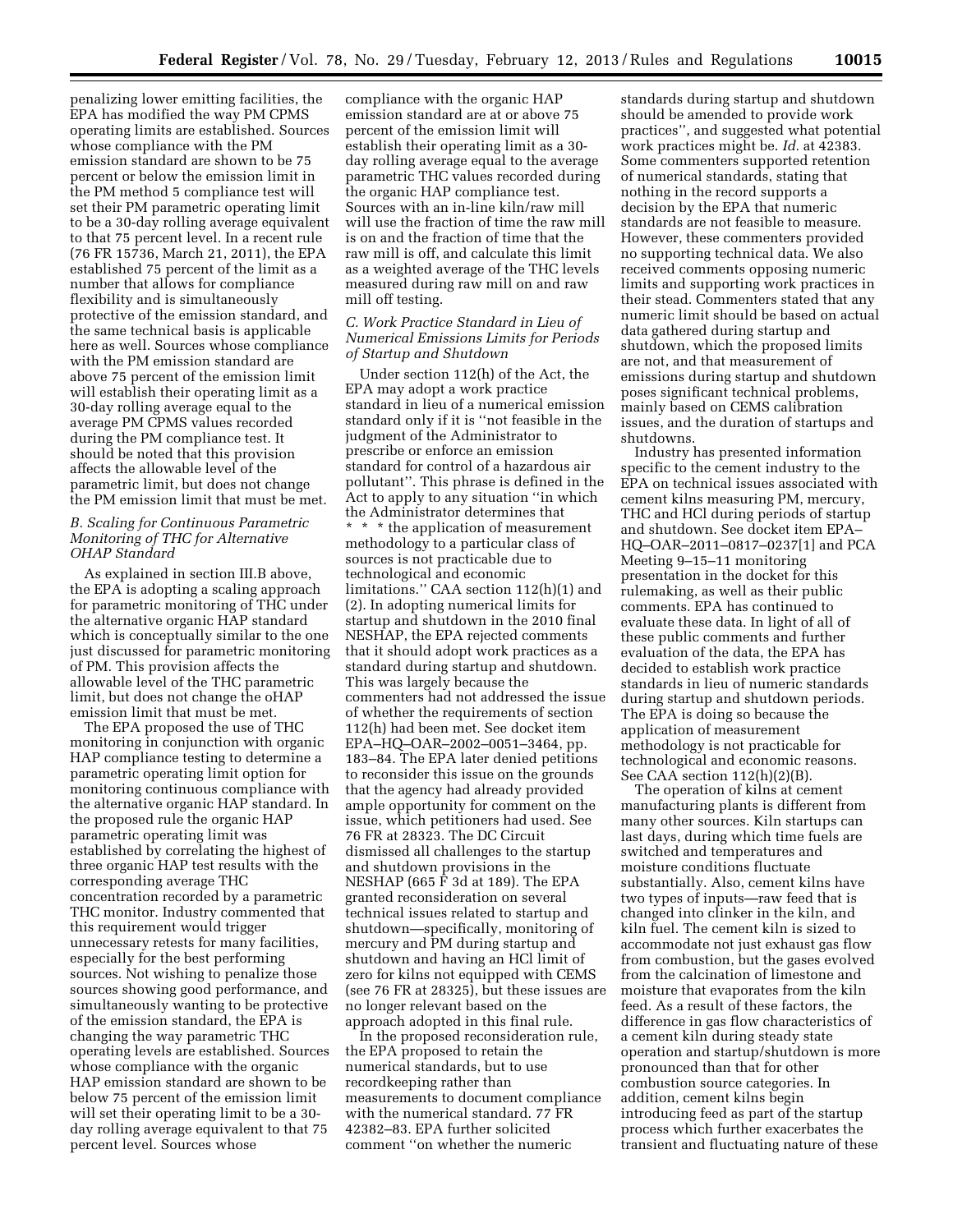operations not only because of the impact of this feed on the exhaust gases, but because raw materials and fuels are introduced at opposite ends of the kiln, which results in countercurrent flow of the solid material in the kiln and kiln exhaust gas, increasing the turbulence, transience and fluctuating conditions. The result is that conditions change constantly when cement kilns are in startup or shutdown mode. These conditions make stack measurements, both manual and continuous, for this source category unreliable because the constant shifting in conditions prevents any stack measurement from being representative of anything but conditions at that precise moment. For that reason manual stack tests, which take place over a period of a few hours, would not be presenting accurate information, since they would not be reliably measuring conditions across the duration of the test.

There is no way to craft a testing regime to compensate for these testing issues at each kiln in a manner that can produce reliable and replicable results. Such modifications would be specific to that individual startup event—i.e. *ad hoc* and therefore not of general applicability or utility in showing compliance. Continuous measurements conducted during these periods for cement kilns are also subject to inaccuracies resulting from these rapidly changing conditions. The temperature changes of greater than one thousand degrees Fahrenheit, flue gas moisture changes greater than 20 percent, and gas flow changes over several thousand cubic feet per minute, as well as other factors such as flue gas molecular weight swings, combine to create a complex matrix of measurement variables not accounted for in a cement kiln CEMS installation. That is, CEMS for PM, HCl, Hg, and THC are not able to reliably accommodate all of these transient shifting variables when measuring cement kiln startup and shutdown emissions. As noted above, these issues are further exacerbated by the fact that cement kilns have multiple inputs (fuel and feed), and the clinker production process generates higher gas flows than would be expected based on just the fuel inputs. This fact also means that flue gas flow rates cannot be accurately calculated from fuel inputs alone.

The EPA regards situations where a measurement may yield a value which is analytically suspect, which is the case for cement kilns during startup and shutdown for the reasons just described, as being a situation where measurement is not ''technologically practicable'' within the meaning of section

112(h)(2)(B) of the Act. Unreliable measurements raise issues of practicability and of feasibility and enforceability (see section 112(h)(1)).4

The EPA is not finalizing its proposed approach of setting numerical emission limits for startup and shutdown and requiring that sources certify compliance with those limits by keeping certain records certifying that they used certain fuels and did not introduce feed into the kiln. Under the proposal, sources would have had to certify compliance with the standards for the various organics based on assumed combustion conditions. As pointed out persuasively in the public comments, combustion conditions during startup and shutdown are too widely varying to either reliably measure or calculate emissions because combustion conditions change widely during startup and shutdown, sources indicated that they could not certify compliance based on an assumed combustion condition. See docket item EPA–HQ–OAR–2011– 0817–0506, p. 11 (''Until ideal combustion conditions can be met in the combustion chamber (adequate temperature and turbulence), the combustion process will be incomplete. While this should not impact fuelderived hazardous air pollutants (chlorine and mercury), it will impact the emissions of organics and possibly PM''). In light of the measurement issues noted above and the fact that sources could not certify compliance under the proposed approach, the EPA is not finalizing the proposed approach of setting numerical limits for startup and shutdown and allowing sources to certify compliance with the limits by maintaining certain records.

Instead, for the reasons explained above, the EPA is establishing work practice standards to demonstrate compliance with startup and shutdown. The work practices that apply during startup and shutdown are as follows:

• During startup the kiln must initially use any one or combination of the following clean fuels: Natural gas, synthetic natural gas, propane, distillate oil, synthesis gas, and ultra-low sulfur diesel until the kiln reaches a temperature of 1200 degrees Fahrenheit.

• Combustion of the primary kiln fuel may commence once the kiln temperature reaches 1200 degrees Fahrenheit.

• All air pollution control devices must be turned on and operating prior to combusting any fuel.

• You must keep records as specified in § 63.1355 during periods of startup and shutdown.

For the purpose of identifying when the kiln is in a startup/shutdown mode and subject to work practices and when the kiln is subject to numerical emission limits, we are defining the beginning and ending of startup and shutdown. At proposal we defined startup as when the kiln's induced fan is turned on and shutdown was defined as beginning when feed to the kiln is halted. Commenters noted that a kiln may have the induced draft (ID) fan operating even when the kiln is completely shutdown, no fuel is being burned, and there is no potential for emissions. Therefore, we changed the startup definition to be when a shutdown kiln turns on the ID fan and begins firing fuel in the main burner, because this is the point where the potential for emissions to occur begins. Startup ends when feed is being continuously introduced into the kiln for at least 120 minutes or until the feed rate exceeds 60 percent of the kiln design limitation rate. We added the duration/load element to the definition of startup because during startup a kiln must begin adding feed material to achieve steady state operation. After feed is first introduced it requires up to two hours or sufficient feed to achieve 60 percent of maximum operation to achieve a representative steady-state condition. (See meeting notes, PCA November 28, 2012, in the docket for this rulemaking). Shutdown begins when continuous feed to the kiln is halted and ends when the kiln rotation ceases.

We believe these work practices, which include the requirement that all air pollution control devices be operating, will ensure that emissions during startup and shutdown will be lower than the standards that apply during steady state operations, given use of cleaner fuels, minimal raw material inputs, and operation of all control devices during these periods. See 77 FR 42382 (noting that emissions during startup and shutdown would be expected to be lower than during steady state operations for these reasons).

<sup>4</sup>The application of measurement methodology during cement kiln startup and shutdown would also not be ''practicable due to \* \* \* economic limitation'' within the meaning of section 112(h)(2)(B) since it would just result in cost expended to produce analytically suspect measurements.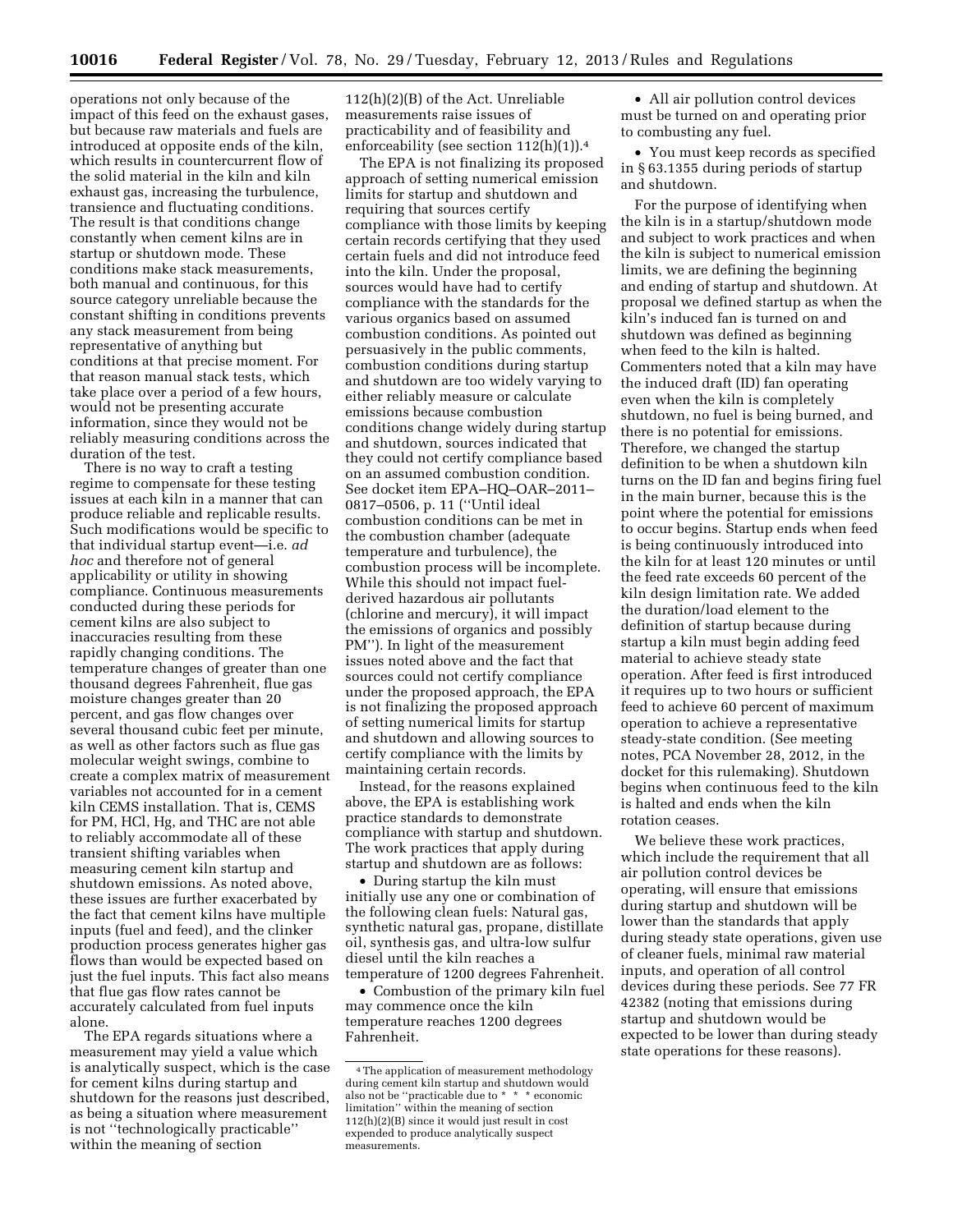#### **V. Summary of Significant Comments and Responses**

*A. Amendments to Existing Source and New Source Standards for PM Under CAA Sections 112(d) and 111(b)* 

1. Changes to Level and Averaging Time of Existing Source NESHAP

The EPA proposed to amend the existing and new source standards for PM. The floor for the existing source standards increased from 0.04 lb/ton clinker to 0.05 lb/ton clinker as a result of removing CISWI kilns from the database. See Section 8.3, Portland Cement Reconsideration Technical Support Document, June 15, 2012, Docket item EPA–HQ–OAR–2011– 0817–0225; see also 77 FR 42372/3. Second, the EPA proposed to change the compliance regime for the standard from use of PM CEMS to stack testing, a consequence being that the standard would no longer be expressed as a 30 day average but rather as the average of three test runs. The EPA thus proposed to express the recalculated floor (i.e. 0.05 lb/ton clinker 30-day average resulting from the reanalysis) as .07 lb/ ton of clinker (average of three test runs). The 0.07 lb/ton clinker standard expresses the recalculated floor (i.e. 0.05 lb/ton clinker) as a not-to-exceed value based on stack testing, using the Upper Prediction Limit equation to do so. See Portland Cement Reconsideration Technical Support Document, June 15, 2012, Docket item EPA–HQ–OAR– 2011–0817–0225.5

The EPA further proposed to use CPMS for continuous parametric monitoring. This system responds to changes in PM concentration and generates a corresponding milliamp output signal. 77 FR 42376–77. The proposed PM parametric level was correlated to the highest recorded value during three test runs. A source would meet this site-specific level on a 30-day rolling average. Failure to meet this 30 day rolling average would result in retesting, and more than four deviations from the parametric level in a year would be presumed (subject to possibility of rebuttal by the source) to be a violation of the emission standard itself. See 77 FR 42377.

Our proposal to change the compliance regime from use of CEMS to stack tests reflected technical issues related to a PM CEMS' reliability with measuring the Portland cement PM standard. Specifically, the EPA discussed the reliability of measurements, obtained using PM CEMS calibrated as required by the mandated PS 11, below the level of the 2010 standard or the level of the recalculated PM floor. See 77 FR 42374– 76. The EPA's judgment at proposal was that as a result of PM measurement uncertainties, ''this correlation will not be technically or practically achievable for a significant number of cement kiln sources.'' *Id.* at 42376.

One commenter challenged the necessity of amending the standard to a stack test regime (apparently not realizing that the existing source standard also changed as a result of removing CISWI kilns from the database). First, the commenter maintained that the EPA has no authority to voluntarily change a promulgated MACT standard to make the standard less stringent, based on the language of section 112(d)(7). The commenter further maintained that the EPA had not definitively shown that PM CEMS calibrated pursuant to PS 11 could not be used to reliably measure the Portland cement PM standard. Specifically, the commenter stated that the various problems identified by the EPA at proposal are amenable to resolution by testing longer and more often, and argued that the EPA essentially admitted as much at proposal. The commenter noted that other technical problems, like the difficulty of accounting for varied particle sizes, could be resolved by using a beta gauge CEMS. The commenter dismissed the EPA's technical reservations on these issues as arbitrary speculation. The commenter also stated that PM CEMS are already in successful use by cement plants both in this country and overseas. The commenter further believed that the EPA could resolve these technical issues by amending the PM CEMS Performance Specification rather than by amending the averaging time of the PM standard and changing its compliance basis.

In response, we note first that we do not accept the commenter's legal argument based on section 112(d)(7). Section 112(d)(7) states that ''[n]o other emission standard \* \* \* under this section shall be interpreted, construed or applied to diminish or replace the requirements of a more stringent emission limitation or other applicable requirement established pursuant to section 111 of this title, part C or D of

this subchapter, or other authority of this chapter or a standard issued under State authority.'' Although the commenter maintained that this provision unambiguously bars the EPA from amending the promulgated NESHAP to make it less stringent, we disagree. Indeed, it is hard to read the statutory language in such a way. On its face, the provision indicates that a section 112(d) standard does not supplant more stringent standards issued under some authority other than section 112(d). Nor does the commenter's interpretation make sense. It would bar the EPA from amending a section 112(d) standard that was technically deficient or incorrect. This cannot have been Congress' intent when adopting the technology-based section 112(d) MACT regime.<sup>6</sup> Moreover, when Congress adopted anti-backsliding provisions in the CAA, it did so explicitly. See CAA sections 172(e); 110(l); and 193. There is no such explicit language in section 112(d)(7). Thus, the EPA does not read section 112(d)(7) as precluding amendments to MACT standards which result in numerically less stringent standards, provided of course, that such standards are technically justified and otherwise consistent with the requirements of the Act.

The commenter is also mistaken in asserting that sources can simply utilize PM CEMS not correlated to PS 11. The PS 11 requirements apply to all PM CEMS used by a cement kiln. See sections 63.1349(b)(1)(A) and 1350 (b)(1) from the 2010 final rule (75 FR 55057, 55059).7

With regard to the technical issues raised by this commenter, the EPA explained in detail at proposal the problems of correlating PM CEMS under PS 11 at cement plants (see 77 FR 42374–42377). These obstacles are not resolvable simply by measuring more often and longer, as the commenter maintains. Extending the duration of the Method 5 test gives this reference method additional opportunity to collect more sample mass, but this is no guarantee that the time added to the test will collect enough particulate mass to resolve detection issues, especially when testing is conducted at the better performing (lower emitting) sources. Longer test runs inherently increase the variability of the PM CEMS data collected during the test, which may cause further difficulties with the

<sup>5</sup>One commenter inaccurately stated that the proposed rule would essentially double the PM standard. As just explained, the existing source floor (and standard) increased from 0.04 30-day average to 0.05 lb/ton clinker 30-day average as a result of removing CISWI kilns. As a not-to-exceed standard, that same level is expressed as 0.07 lb/ ton clinker, the higher level reflecting the greater variability involved when basing the standard on the average of the three test runs rather than on 30 days of measurements.

<sup>6</sup>The commenter cites no legislative history to support its reading, nor is EPA aware of any.

<sup>7</sup> It also makes no sense to use PM CEMS not subject to a uniform calibration protocol. The results obtained would not be comparable.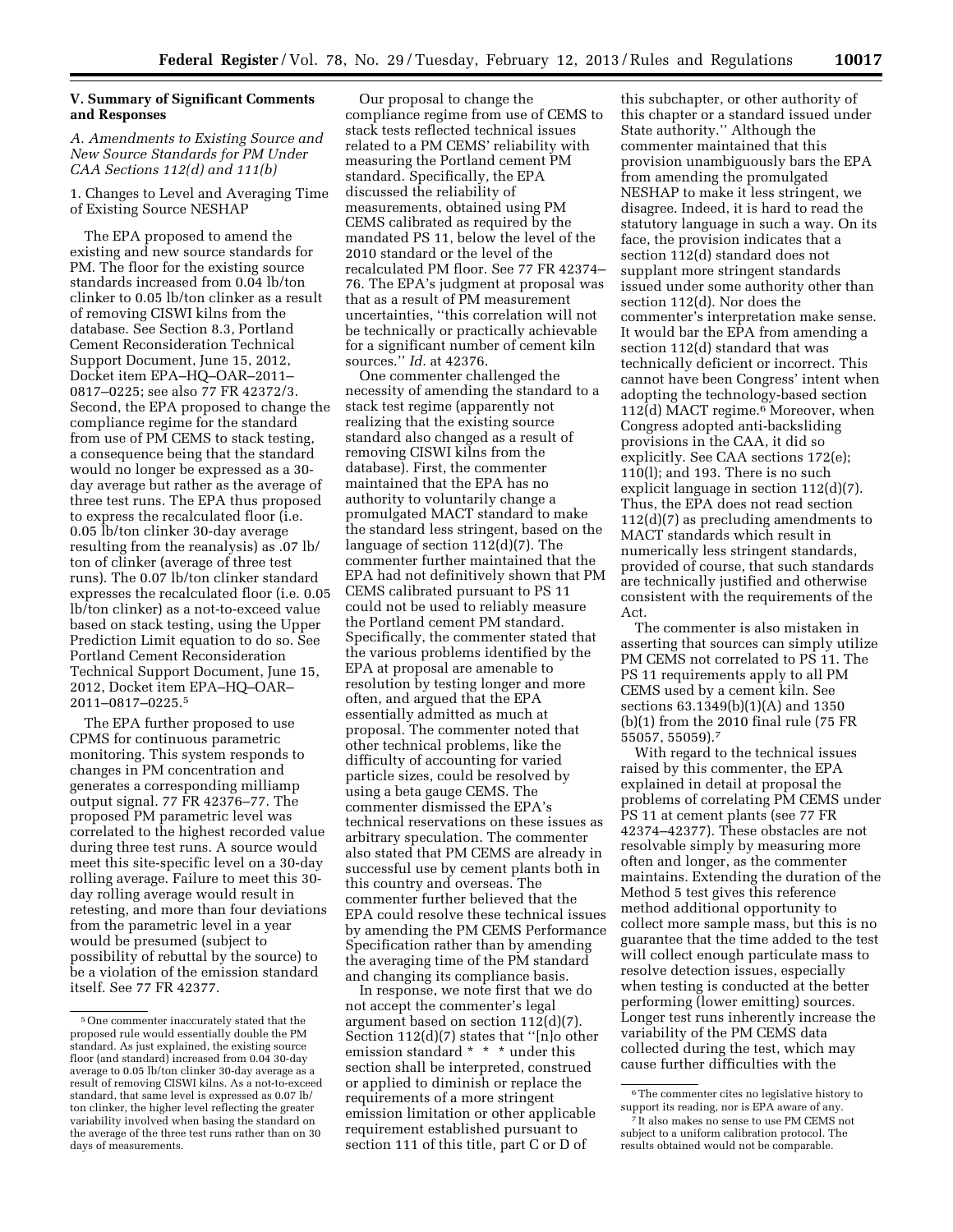correlation between instrument and reference method. Nor does conducting a higher number of reference method tests resolve the difficulties with PS 11 correlation created by greater uncertainty in the reference method at low levels. Put another way, more tests with high uncertainty and poor correlation do not improve the likelihood of passing PS 11 as there is no expectation of improving the mathematical relationship between the reference test and the instrument. Furthermore, PS 11 section 8.6 requires a minimum number of fifteen tests to develop a correlation curve, with no limit to the maximum number. Considering more than 15 tests when developing the correlation creates much difficulty in developing a precise mathematical relationship. Sources are allowed to discard 5 runs for any reason they wish, but must present at least 15 test runs for the correlation calculation. *Id.* As a source increases the number of test runs beyond 20, any additional runs must be included in the correlation equation and at that point the ability of a source to satisfy PS 11 becomes more hampered with every test run.

The EPA noted that special problems are posed by the size and variability of cement kiln-generated particulate. The EPA also noted that the standard lightscintillation type of PM CEMS would likely encounter higher variability for the same PM concentration, and have difficulty satisfying correlation protocols as a result. The EPA noted that beta gauge CEMS could potentially resolve at least some issues related to cement particle variability but noted further that these devices were largely untested in the cement industry, and none (so far as the EPA is aware) has successfully completed a PS 11 certification. See 77 FR 42375/3. The commenter maintains that the existence of beta gauge CEMS resolves all questions as to their reliability in the cement industry, but the EPA reiterates, as it did at proposal, that there needs to be some assurance of the reliability of that methodology to certify with PS 11 at low levels (as required by this final rule). That information does not presently exist. The commenter states that the EPA is being speculative as to potential difficulties with a different CEMS technology, but relative to Portland cement sources, it would be speculative to assume that beta gauge CEMS would successfully pass a PS 11 certification to reliably and quantifiably measure compliance with the NESHAP, especially at the very low PM levels at some of the sources in the cement source category.

The commenter also maintains that Tapered Element Oscillating Microbalance (TEOM) devices could be used in place of light scintillation PM CEMS. A TEOM is a device that uses a very thin, tapered, element vibrating at a known frequency that has a first principle relationship to the measurement of mass. Particles that impact the element also impact the harmonic vibration of the sensor which can be translated to a measurement of the particle mass. This is a more direct approach to measuring the actual mass of PM in stack gas, and has shown promise to operate very consistently at low levels in laboratory conditions. Several TEOMs are currently used for monitoring ambient PM levels at several non-cement, non-domestic industry installations. TEOMs that are capable of measuring stack gas are not currently available for sale in the U.S., though this may change in future years. Even so, with a monitor capable of more direct mass measurement of PM in stack gas, using PS 11 to certify one against Method 5 may be problematic at low PM concentrations. The EPA currently has no data to assess TEOM capabilities versus Method 5 at very low PM concentrations such as those presented by the better performing sources in this category. Were TEOM instrumentation commercially available, the EPA would need to conduct a re-evaluation of PM CEMS technology that included TEOM data to determine if this instrument could overcome the challenges posed by calibration with Method 5 at the very low PM levels emitted by some of the sources in the cement source category. As just explained, it is not speculation, but rather legitimate engineering caution that makes it appropriate not to require compliance with a rule based on an untested measurement methodology.

The commenter further maintains that rather than amend the standard to change the compliance test methodology and averaging time, the EPA should revise PS 11 instead, evidently assuming that a revision can be done rapidly. The commenter's assumption is mistaken. Performance specification development is a process that takes multiple years and involves data collection on types of technologies, field testing, comparison to reference measurement methodology, workgroup and stakeholder meetings, peer review, rule proposal and public comment period, as well as comment response and final promulgation of the Performance Specification. With the development of PA 12A for Mercury CEMS, the EPA invested a budget in excess of one million dollars to conduct

technology and field studies, as well as to refine the analytical techniques and work through stakeholder concerns prior to proposal of the Performance Specification. The process from inception to final promulgation took over 5 years to complete. PS 11, at issue here, was over 3 years in development, from concept to final promulgation, and involved a budget of \$250,000. Based on this past history, it is likely to result in a delay of 3 years or more were the EPA to delay promulgation of this final rule until we could undertake the process to research, propose and finalize solutions to PS 11 that may ameliorate some of the issues vis-a-vis the cement industry now present. Furthermore, such a process would not address the issues relating to measurement uncertainties using Method 5 at low PM concentration levels near its detection limit (i.e. below its practical quantitation limit of 3 mg), and so there would remain significant technological hurdles to clear before the EPA could require the use of PM CEMS in respect to this final rule.

The commenter points to PM CEMS use by European cement kilns. This is a misplaced comparison. The European calibration and certification of this instrumentation is completely different than PS 11 requirements developed by the EPA. European monitoring is certified in a laboratory environment, and calibrated on site by the instrument vendor when installed. The EPA has a long history of requiring CEMS installations in the USA to meet more rigorous calibration and performance specification certification through a series of comparisons to reference Method 5 test measurements conducted on the stack with the flue gas matrix at the facility, not in a controlled laboratory. For a PM CEMS, this would be a correlation developed with Method 5 as described in PS 11. The two certification regimes differ greatly in approach and simply adapting European certification standards to USA facilities does nothing to mitigate this difference.

In summary, the EPA has carefully considered the issue and it is our engineering judgment that the PS 11 correlation will not be technically or practically achievable for a significant number of cement kiln sources. This is due to the combination of the low emissions concentrations, PM CEMS measurement uncertainty factors, the variability in composition of cement PM, and need for extraordinarily long test runs to reduce Method 5 uncertainty to a level that provides normal measurement confidence (i.e. greater than the 3 mg practical quantitation level of Method 5), plus the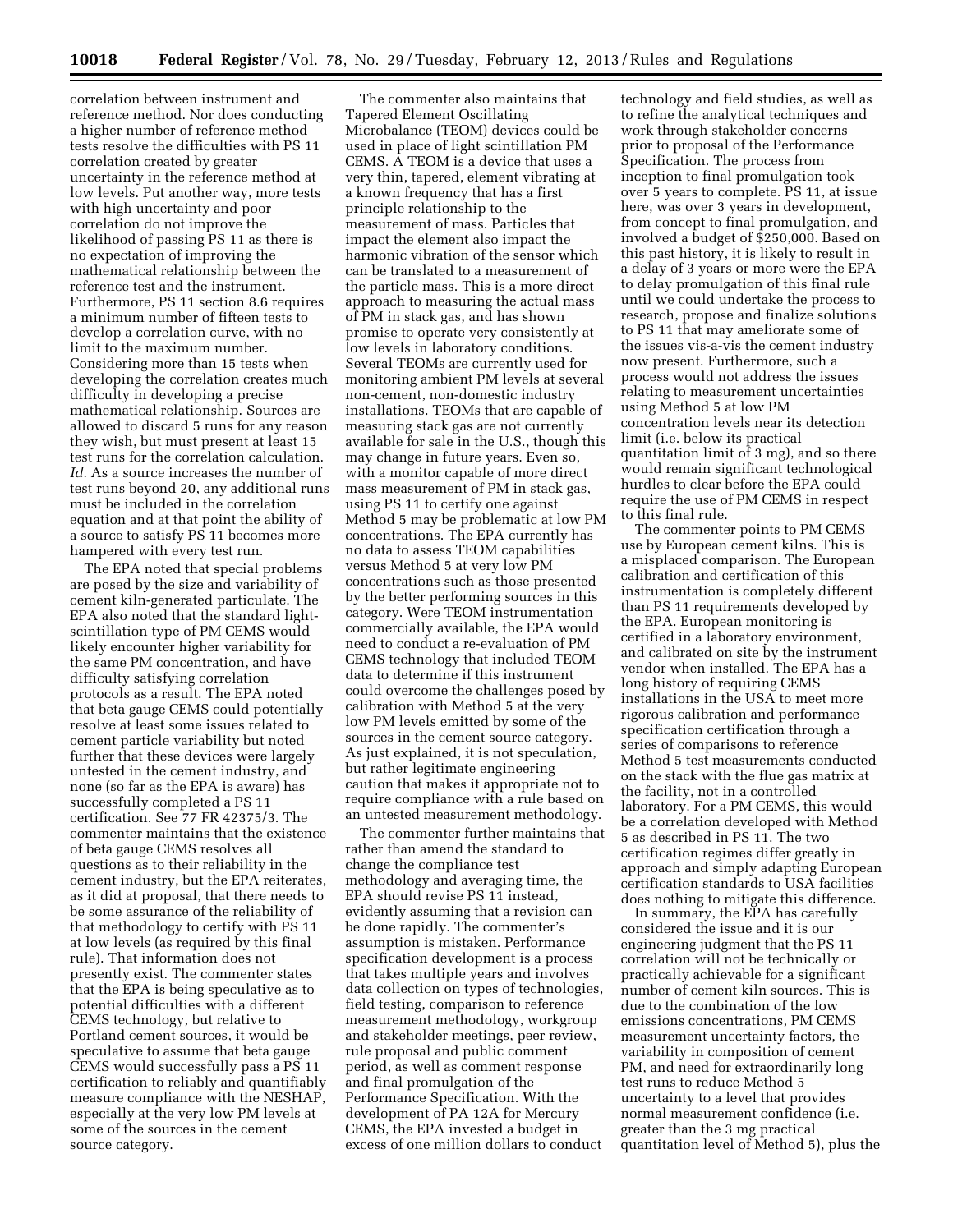compounding uncertainties associated with source operational variability. The EPA further recognizes that these problems in developing PS 11 correlations are most likely to adversely affect the lowest emitting sources in the category and are more likely to result in violations of the rule more often for these sources than for sources operating with higher PM emissions. This result would obviously be environmentally counterproductive. We are therefore amending the standard to be based on stack testing, and expressing the standard as a not-to-exceed (i.e., stack test Method 5 or 5I) standard of 0.07 lb/ ton clinker.8

Additional responses regarding these issues, including responses to issues raised in the comments from industry, are found in sections 3 and 4 of the Response to Comment document, which is found in the docket for this rulemaking.

#### 2. Issues Related to Use of CPMS for Parametric Monitoring

To document continuous compliance with the Method 5 standard (i.e., parametric monitoring designed to monitor proper operation of PM controls), the EPA proposed that PM be monitored continuously using a CPMS. See 77 FR 42376–77. The parametric limit was to reflect the highest of the three method 5 test runs from the stack test, and would be averaged over 30 days. The EPA further proposed corrective action requirements in the event of exceeding the 30-day rolling average parametric limit, and a rebuttable presumption that four such exceedances in a calendar year showed a violation of the emission standard itself.

With respect to the use of CPMS technology, the EPA has recognized that PM CEMS technology cannot meet PS 11 requirements in all Portland cement installations, yet the EPA has also recognized that PM CEMS sensors are more sensitive and better at detecting small differences in PM concentration than other technologies such as opacity monitors (*[http://www.epa.gov/ttn/emc/](http://www.epa.gov/ttn/emc/cem/pmcemsknowfinalrep.pdf)  [cem/pmcemsknowfinalrep.pdf](http://www.epa.gov/ttn/emc/cem/pmcemsknowfinalrep.pdf)*) In considering the use of PM CEMS at Portland cement facilities we find that while using PM CEMS technology for continuous quantitative measurement of PM concentration as correlated to Method 5 with PS 11 is frequently not

achievable (as stated in the preceding subsection of this preamble), using the same technology for continuous qualitative measurement of PM emissions is practicable in every instance. Given the information we have that shows PM CEMS technology to be more sensitive to in-stack PM concentration differences than opacity monitors and nepheolmeters, the EPA sees a distinct advantage in using these technologies for continuous parametric PM monitoring, rather than measuring some other parameter.

In using a PM CEMS as a CPMS to conduct continuous qualitative monitoring of PM concentration in the stack, we are not interested in specific output information from the instrument (e.g. lbs/ton clinker). We only need to know that PM concentration increases or decreases. The signal output from the instrument need not be correlated to PM concentration through PS 11 trials to achieve this, but rather we can accept the native signal output from the instrument, as is, in milliamps, and track that signal to determine trends in PM emissions. In this final rule we are requiring PM CPMS instruments to employ a 4–20 milliamp output, which is a standard electronic signal output common to many CEMS.9 With a PM CPMS the milliamp output would not represent an opacity value, but like an opacity analyzer, the milliamps would increase as PM concentration increases and decrease as PM concentration decreases. We can then monitor the milliamp signal while conducting a Method 5 performance test and correlate the average milliamp signal to the average PM concentration during the testing. This relationship is notably coarser in terms of understanding the precise PM concentration in the stack, but the instrument's sensitivity to changing PM concentration in the stack, and its changing milliamp signal output, does not deteriorate and may still be employed to qualitatively monitor PM emissions.

The EPA received numerous comments about our proposed PM CPMS parametric monitoring approach. Industry commenters maintained that sources would have to continually retest unnecessarily, since CPMS measure an increase in PM CPMS values. This increase in PM CPMS values would (or

at least, could) denote a modest rise in PM emissions, but actual stack emissions of PM could still be well below the limit. The EPA recognizes this concern as creating additional burden for facilities exhibiting good control of their PM emissions (see section IV.A above), and, therefore, we have modified the process by which a source would establish and comply with their PM CPMS operating limit in this final rule. In doing so we considered scaling options for PM CPMS signals, as they correspond with PM emissions, that were proposed by industry but found the options presented were not protective enough of the emission standard. After extensive analysis (see S. Johnson, memo to docket number EPA–HQ–OAR–2011–0817, ''Establishing an Operating Limit for PM CPMS'', November 2012), we are promulgating a scaling factor of 75 percent of the emission limit as a benchmark. See section IV.A above. As in the proposed rule, every source will need to conduct an annual Method 5 test to determine compliance with the PM emissions limit, and during this testing will also monitor their PM CPMS milliamp output. Sources which emit PM less than 75 percent of their emission limit will be able to scale their PM CPMS milliamp output to determine where their PM CPMS would intersect 75 percent of their allowed PM emissions, and set their operating level at that milliamp output. This alleviates many re-testing concerns for sources that operate well below the emission limit and provides them with greater operational flexibility while still assuring continuous compliance with the PM stack emission standard. It also creates an incentive for sources to select high efficiency PM controls when sources are evaluating potential compliance strategies.

For sources whose Method 5 compliance tests place them at or above 75 percent of the emission standard, their operating level will be the average PM CPMS milliamp output during the three Method 5 test runs. This means their operating level is the milliamp output that correlates to their PM compliance determination, and not the highest average 1 hour run value that was in the proposed rule. Now that we are adopting a scaling factor, we no longer believe that it is also appropriate to establish the parametric limit based on the highest of the three runs (which moreover, could reflect a level higher than the level of the standard). Moreover, as noted below, we believe that on balance the 30 days of averaged

<sup>8</sup>Because the EPA believes that these same issues pertain to measurements of the section 111(b) new source performance standard for modified sources, and because further controls would be both costly and not cost effective (see section V.A.3 below), the EPA is adopting the same amendment for modified new sources under the NSPS.

<sup>9</sup>For example, an opacity instrument uses a series of filters to calibrate the analyzer and produce a 'percent opacity'' output. Twenty five percent opacity likely correlates to a milliamp value near eight milliamps, or 4 milliamps plus 25 percent of the difference between 4 and 20 milliamps (again, 4 milliamps). Fifty percent opacity would represent a signal near 12 milliamps, and so on, with 20 milliamps representing a signal of 100 percent opacity.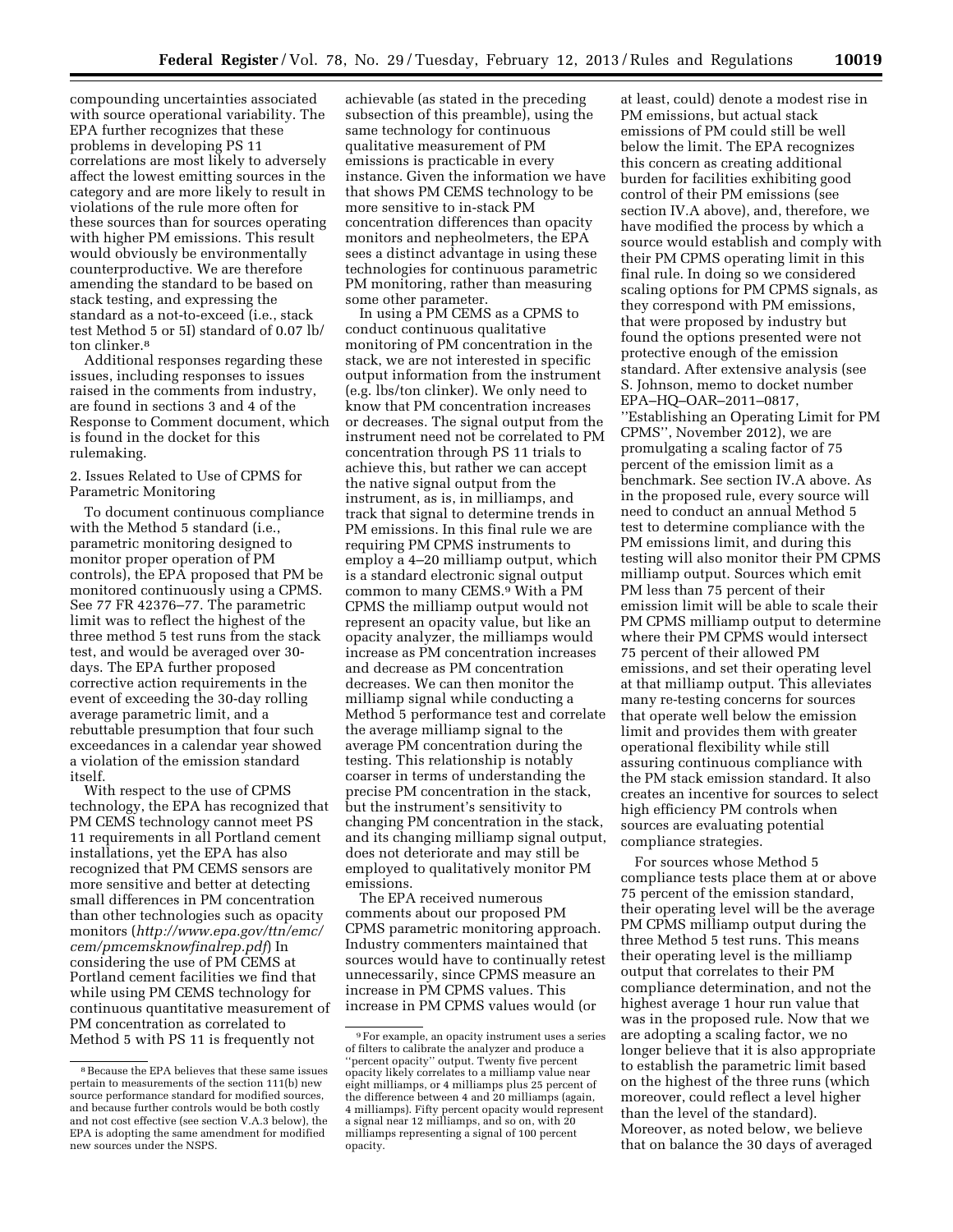CPMS measurements provides ample operating cushion.

In a recent rule (76 FR 15736, March 21, 2011), the EPA established 75 percent of the limit as a number that allows for compliance flexibility and is simultaneously protective of the emission standard. In this final rule we are utilizing that value so as not to impose unintended and costly retest requirements for the lowest emitting sources and to provide for more cost effective, continuous, PM parametric monitoring across the Portland cement sector. This approach was selected from among many considered as it provides the greatest amount of flexibility while demonstrating continuous compliance for sources which are the lower emitters in the category and is also effective in holding higher emitters to the emission standard. With this parametric monitoring approach in place we expect sources to evaluate control options that provide excellent PM emissions control and provide them greater operational flexibility below the standard.

One commenter maintained that the use of a CPMS for parametric monitoring would be ''egregious'' since the milliamp output of the CPMS allowed a source to select operational parameters of tangential relation to PM emissions and would therefore not provide useful information as to proper PM control. The commenter also stated that monitoring of opacity would be preferable. An industry commenter likewise requested that continuous opacity monitors or bag leak detectors be used rather than CPMS.

The EPA does not agree with these comments. First, the milliamp output of the CPMS reliably and sensitively indicates increasing or decreasing PM concentration in the stack. Where PM controls are failing, the PM CPMS signal will indicate the increasing concentration of PM in the stack. A source will need to monitor the trend from the PM CPMS daily reading to maintain compliance with the 30-day emission standard. Indeed, the EPA has sufficient confidence that four exceedances of the CPMS continuous measurements is a presumptive violation of the emission standard itself. Moreover, the CPMS is considerably more sensitive than an opacity monitor or bag leak detector at detecting fluctuations in PM level. An opacity monitor determines the percent of a light signal that is occluded across the stack diameter. Opacity analyzers operate on a zero to 100 percent scale, meaning they are capable of registering PM that completely occludes the far stack wall from the instrument light source. This amount of PM is roughly

equivalent to a complete failure of the emission control device. A properly operating control device will emit five percent opacity or less, which is barely visible to the naked eye and on the low end of the opacity monitor capability. PM emissions that increase opacity two percent at this level may well exceed the emission standard, yet they only mildly deflect the opacity monitor output. This same 2 percent opacity increase is capable of registering changes of several milliamps on a PM CPMS when operating on the scale provided in this final rule. With several decimal fractions available between each milliamp to track signal output, and three or four milliamps representing 1 percent opacity, the PM CPMS has a clear advantage in low PM concentration measurement over continuous opacity monitoring systems. Regarding baghouse leak detectors, the EPA has no information that shows them operating on the same sensitivity level as PM CPMS technology, and we do not require baghouse leak detection systems on sources where PM CPMS are in use for this reason.

Industry commenters objected to the proposal that 4 calendar year exceedances 10 from the parametric limit would be a presumptive violation of the emission standard. Again, the EPA does not agree. First, the EPA may permissibly establish such a presumption by rule, assuming there is a reasonable factual basis to do so. See *Hazardous Waste Treatment Council* v. *EPA,* 886 F. 2d 355, 367–68 (DC Cir. 1989) explaining that such presumptions can legitimately establish the elements of the agency's *prima facie*  case in an enforcement action. Second, there is a reasonable basis here for the presumption that four exceedances (i.e. increases over the parametric operating limit) in a calendar year are a violation of the emission standard. The parametric monitoring limit is established as a 30-day average of the averaged test value in the performance test, or the 75th percentile value if that is higher. In either instance, the 30-day averaging feature provides significant leeway to the owner operator not to

deviate from the parametric operating level since the 30 measurements will significantly dampen variability in the single measurement (average of three test runs) that produced the parametric value. See 77 FR 42377/2 and sources there cited. The EPA acknowledges that the difference was even greater between the parametric level and the emission standard in the proposed rule (which was based on the highest measured test run). The EPA believes that the 30-day averaging feature plus the 75-percent scaling feature for the lower emitting sources now provides a sufficient operating cushion. See 77 FR 42377.

3. Existing Source Beyond the Floor Determination

The EPA proposed to use the floor levels for PM as the standard, rejecting more stringent standards on the grounds of poor cost effectiveness (after considering non-air environmental impacts and energy implications of a more stringent standard as well). See 77 FR 42376. One commenter argued that the EPA should adopt a beyond the floor standard for PM, maintaining that such a standard was justified under the factors set out in section 112 (d)(2).

The EPA disagrees, and is not adopting a beyond the floor standard. After considering the cost of the emission reductions attributable to such a standard, and the associated non-air and energy impacts of such a standard, the EPA determines that the standard is not ''achievable'' within the meaning of section 112 (d)(2). Specifically, the EPA estimates that a beyond the floor standard set at the level of the original (2010 final rule) standard would only result in 138 tpy—nationwide—of PM reduction (a value not questioned by any of the commenters). See Final Portland Cement Reconsideration Technical Support Document, December 20, 2012. We further estimate that the cost of achieving this modest incremental reduction would be approximately \$37 million (the estimated cost savings attributable to the amended PM standard (including savings attributable to ancillary PM controls related to collection of PM from the control of Hg, THC, and HCl). See Final Portland Cement Reconsideration Technical Support Document, December 20, 2012, included in the rule docket, EPA–HQ–OAR–2011–0817. These total costs are high compared to the small nationwide emission reductions, and the cost effectiveness of these reductions is correspondingly high: approximately \$268,000 per ton of PM removed. This is significantly higher cost effectiveness for PM than the EPA has accepted in other NESHAP

<sup>10</sup> In the proposed rule, the EPA referred to a measurement higher than the parametric limit as a ''deviation'' and proposed a definition of deviation. See 77 FR 42398. The EPA is not including this terminology in this final rule. The term ''deviation'' is not in the Portland cement NESHAP rules (which date back to 1998), and has not proved necessary in practice. More important, the rule itself states what the consequences of measurements which exceed a parametric limit are (i.e. retesting, and in some instances, a presumptive violation of the emission standard itself), so that no further general regulatory provision (i.e. a generalized definition of 'deviation' or similar term) is necessary.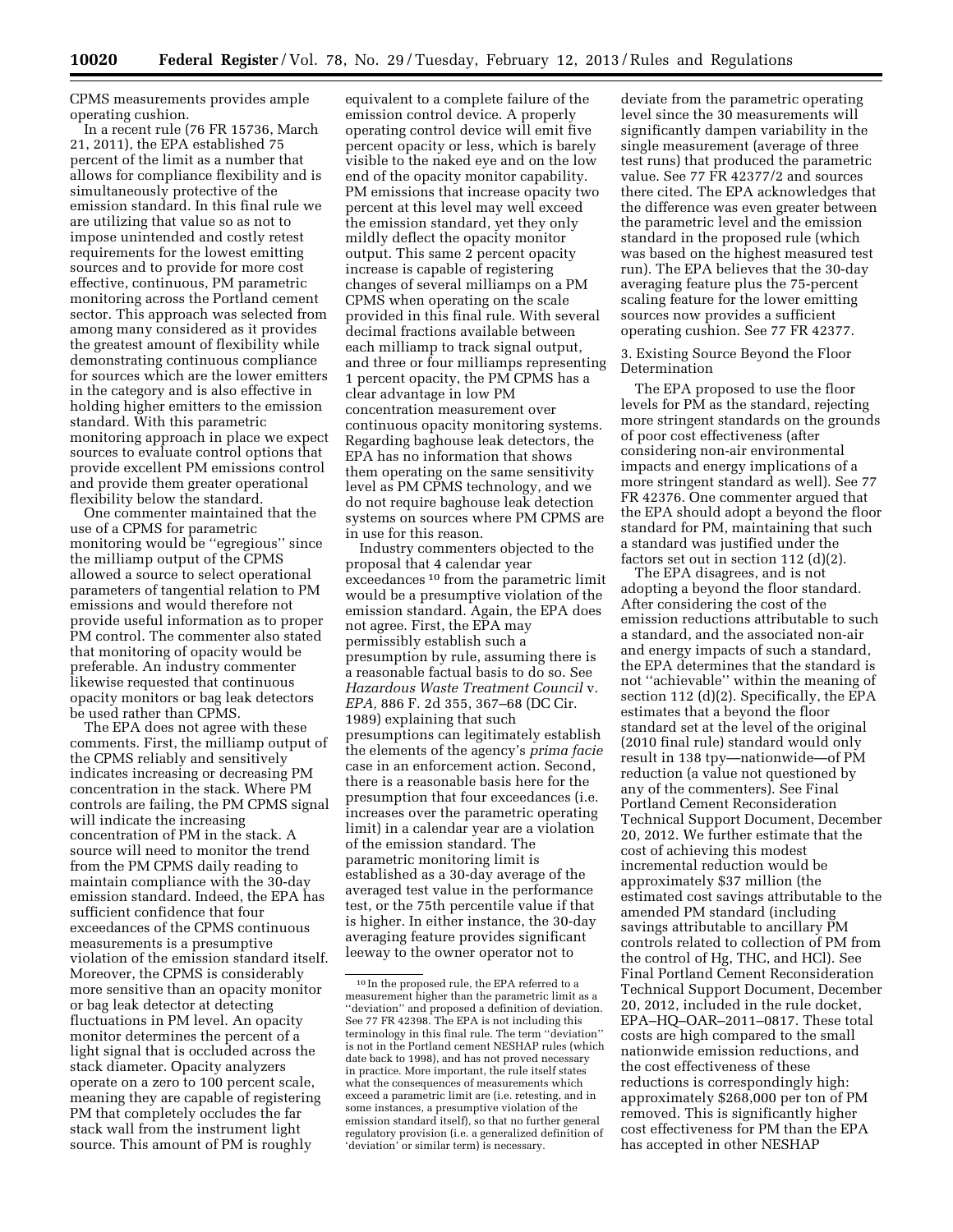standards. See 76 FR 15704 (March 21, 2011) (rejecting \$48,501 per ton of PM as not cost effective for PM emitted by CISWI energy recovery units); see also 72 FR 53814, 53826 (Sept. 20, 2007) (proposing (and later accepting) cost effectiveness of \$10,000 per ton for PM as reasonable in determining Generally Available Control Technology, and noting that the EPA had viewed cost effectiveness only as high as approximately \$31,000 per ton as reasonable under its Title II program for mobile sources). A beyond the floor standard at the level of the 2010 standard would also involve slightly higher energy use, although this is not a major factor in EPA's decision. EPA is therefore not adopting a beyond the floor standard for PM at the level of the 2010 standard. A standard even more stringent would likewise not be justified. See 76 FR 54988.11

#### 4. New Source PM Standard Under Section 112(d)(3)

One commenter challenged the methodology the EPA used in the 2010 rulemaking to establish the new source floor and standard, maintaining that for new plants, the EPA's floors must reflect the emission level achieved by the single best performing kiln in the category, not the best performing kiln for which the EPA happens to have emissions information. See section 112(d)(3). The EPA did not reopen the methodology by which new source floors for this industry are determined. See 77 FR 42373 n. 3 (''The EPA will not consider comments challenging the data and methodology for the new source standards since these are unchanged from the 2010 rule and the EPA is not reexamining any of these issues.'') In any case, if the issue is (against the EPA's view) deemed to be reopened, CAA section 112(d)(3) indicates that new source floors are to be based on ''the emission control that

is achieved in practice by the best controlled similar source, *as determined by the Administrator''* (emphasis supplied). This language affords considerable discretion for the agency to base the NESHAP new source floors on performance of sources for which the agency has emissions information.

#### *B. Mercury Standard*

The EPA explained at proposal that reanalysis of the mercury floor, after removing CISWI kilns, resulted in a floor of 58 lb/MM tons clinker produced—slightly higher than the previously calculated floor and standard of 55 lb/MM tons clinker produced. The EPA further proposed to adopt 55 lb/MM tons clinker produced as a beyond-the-floor standard. See 77 FR 42373. The new source standard was unchanged since the standard was based on the performance of the best performing similar source.

The EPA is adopting the standards as proposed. One commenter challenged the appropriateness of adopting a beyond-the-floor standard, not for the industry as a whole, but for itself. As to this individual plant (Ash Grove, Durkee), the commenter maintained that the cost of attaining the three additional lb/MM ton clinker produced reduction (i.e., the difference between 58 and 55 lb/MM tons clinker produced) was greater than the EPA estimated because it would require more than just additional carbon in an activated carbon injection system to achieve the incremental difference. According to the commenter, they have performed extensive testing and the addition of activated carbon per million actual cubic feet per minute of exhaust gas has little or no impact on mercury emissions. The commenter states that for plants such as Ash Grove's Durkee plant, there is no known add-on control technology at this time that will assure achievement of the standard on a continuous basis.

We note first that the commenter is somewhat over-estimating the incremental reduction of mercury actually needed. To achieve the emission standard, sources will need to operate their processes and controls so that they can achieve the average emissions level used in setting the existing source limit of 55 lb/MM ton the so-called design level. See e.g. 77 FR 42389/3 (estimating emissions attributable to this final rule based on design levels); see also discussion of design values in section VI.B below. That level is 31.7 lb/MM ton for the standard of 55 lb/MM ton. See 75 FR 54976/3. The average for the 58 lb/MM ton is 34.1 lb/MM ton. The additional

reduction needed is therefore 2.4 lb/MM tons, not 3 lb/MM tons as stated by the commenter.

As the EPA has acknowledged repeatedly, due to the high levels of mercury in their limestone, mercury emissions from the Ash Grove Durkee plant are not typical of other plants in the industry. See, e.g. 75 FR 54978–79. As a result, this plant faces a particularly great challenge in meeting the mercury standard, whether the standard is 55 or 58 lb/MM tons. Because of their unique situation, we do not believe that the difficulties this facility is having in meeting the mercury standards can be generalized to the rest of the industry. Section 112(d)(2) of the Act posits an industry-wide standard. Having said this, our cost analysis conducted for the 2009 proposal and 2010 final rule assumed that this plant would have to install multiple control systems in order to meet the limit for mercury. See Docket item EPA–HQ– OAR–2002–0051–3438. Therefore, if in this particular case the activated carbon injection (ACI) system cannot achieve the small additional reductions required, then the facility has other mercury control options available such as further dust shuttling, or treating cement kiln dust to remove mercury. Dust shuttling entails moving dust from within the kiln to other parts of the process and is considered a closed loop process, thereby not causing any waste impacts. In addition, any costs associated with dust shuttling have already been accounted for in the cost estimates the EPA has developed for this particular facility.

The commenter alluded to control performance data that it shared with the EPA. We note that the commenter has provided pilot scale data as part of the 2010 rulemaking (see Docket item EPA– HQ–OAR–2002–0051–2073), but has not provided data on the effects of increasing carbon injection on mercury emissions for a full scale facility. We note that in the electric utility industry, where there is significantly more experience with ACI, it is well established that higher carbon injection rates increase mercury removal (Sjostrom, S.; Durham, M.; Bustard, J. Martin, C.; ''Activated Carbon Injection for Mercury Control: Overview'', FUEL, 89, 6, 1320 (2010)). There is no data to indicate that ACI systems in the cement industry would behave differently than those in the utility industry. Given the lack of data on the efficacy of increasing carbon injection rates on mercury removal for full scale cement operations, we cannot conclude that increasing carbon injection is not a

<sup>11</sup>The commenter's argument that section 112 (d)(2)'s requirement that the EPA consider ''the cost of achieving such emission reduction'' limits the EPA to considerations of economic achievability, and not cost effectiveness, is misplaced. See *Husqvarna AB* v. *EPA,* 254 F. 3d 195, 200 (DC Cir. 2001) (cost effectiveness properly considered in evaluating cost of compliance under CAA section 213, a technology-based provision similar to section 112 (d)(2)). The commenter's further argument that the requirement in section 112 (d)(2) for standards to result in ''the maximum degree of reduction in emissions of hazardous air pollutants \* achievable'' considering cost and other factors constrains the EPA's ability to consider costeffectiveness or otherwise balance the statutory factors has likewise been rejected. See *Sierra Club*  v. *EPA,* 325 F. 3d 374, 378 (DC Cir. 2003) (the EPA was left with great discretion in determining how to balance such factors when considering technology-based standards which are to result in maximum reductions achievable).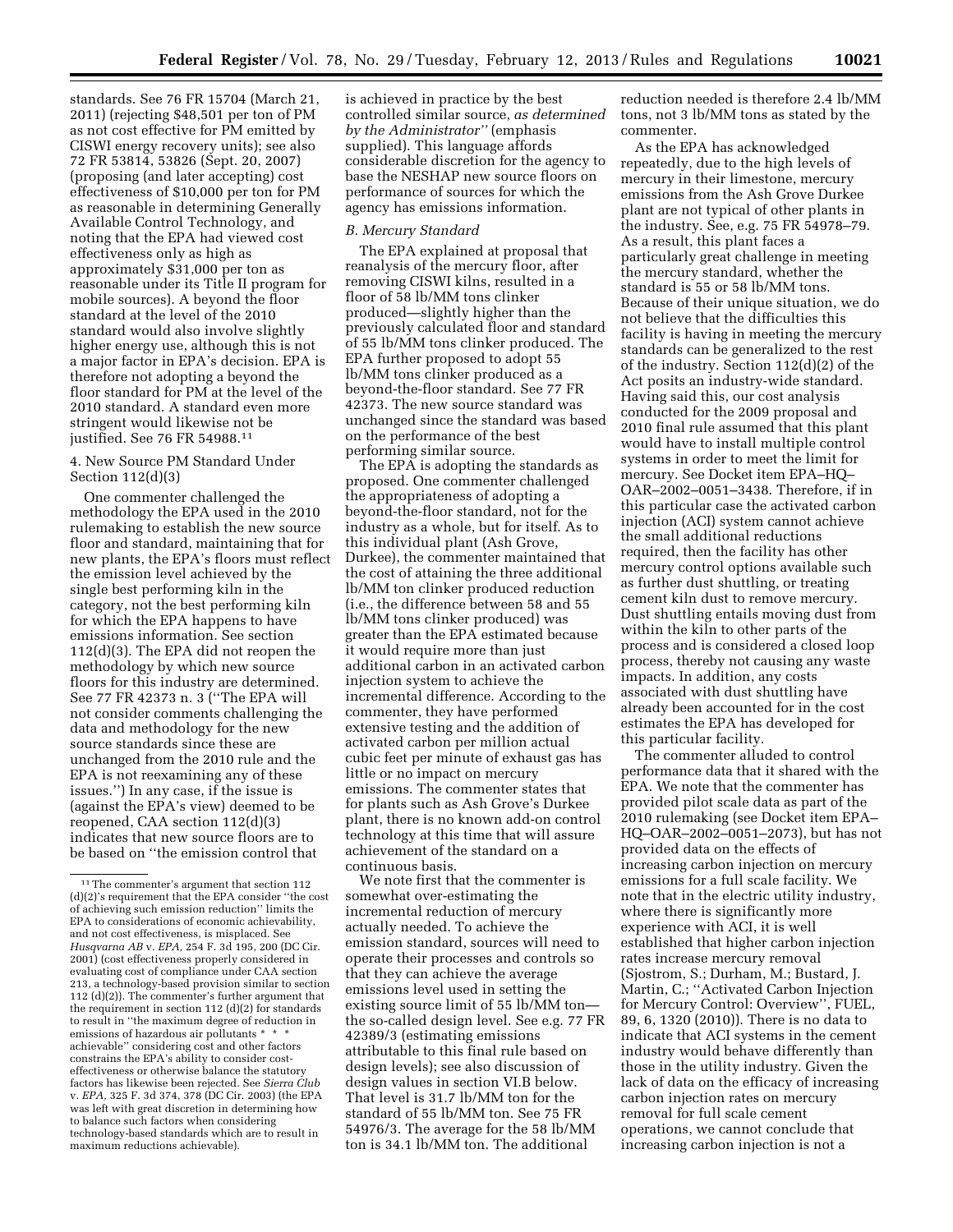reasonable approach for increasing mercury removal efficiency.

#### *C. Standards for Fugitive Emissions From Open Clinker Storage Piles*

The EPA proposed that cement kilns control fugitive emissions from open clinker storage piles, defined at proposal as ''any clinker storage pile that is not completely enclosed in a building or structure''. These piles would be controlled through the use of work practices which minimized emissions by means of (among others) partial enclosure, damping down the pile by chemical or physical means or shielding piles from wind. These work practices were drawn from permits for existing cement kilns, and every cement kiln appears to already be utilizing some type of work practice to minimize fugitive emissions from open clinker storage piles. See 77 FR 42378. Cement kiln sources were allowed to select from among the specified work practices and choose those most suitable for its operations.

For both new and existing sources, the NESHAP is amended to require that one or more of the control measures identified in the rule be used to minimize fugitive dust emissions from open clinker storage piles. The work practices would apply to open clinker storage piles regardless of the quantity of clinker or the length of time that the clinker pile is in existence.

In addition, the owner or operator must include as part of their operations and maintenance plan (required in § 63.1347) the location of their open clinker storage piles and the fugitive dust control measures as specified in this rule that will be implemented to control fugitive dust emissions from open clinker piles. We agree with comments received that the list of allowed work practices reflects all of the available practices documented in cement kiln facility operating permits to control clinker storage pile fugitive emissions. The size, type and duration of a clinker pile may warrant different types of work practices. The final rule requires that one or more of a variety of work practices need to be employed, recognizing that the source will use the work practices that will be effective for the particular piles. Thus, the EPA has revised the list of work practices to be consistent with those listed in the proposal preamble. These are: Use of partial enclosures, using a water spray or fogging system, applying appropriate dust suppression agents, using a wind barrier and using a tarp. Commenters also requested that the EPA allow other work practices if approved by the delegated authority. Our regulations

already provide procedures for sources to seek approval of alternative work practices. See section 112(h)(3) as implemented by 40 CFR 63.8(f).

Several industry commenters stated that the definition of clinker pile is problematic as proposed because it was not limited by size or duration. Commenters note that it is not uncommon for small amounts of clinker to be dropped, or to fall off a frontloader onto the ground when being moved from a kiln to a storage location or from such a location to the grinding mill. Because these are small amounts of clinker, it is also not uncommon that these small quantities of clinker will remain where they were dropped and may not be picked up or removed until the necessary manpower becomes available; in some cases this could be multiple days. Another industry commenter noted that because of the short-term duration of temporary clinker stockpiles, the use of work practices similar to those proposed for clinker storage piles is not feasible. The industry trade association suggested the following definition: ''Open clinker storage pile means an outdoor, unenclosed accumulation of clinker on the ground, which contains in excess of 50,000 tons of clinker, and is utilized for a continuous period in excess of 180 days.'' Under this suggested approach, only a clinker storage pile meeting this definition would be subject to the work practice standards.

We are not adopting this approach. We believe that the potential to emit may be different at different sites for a variety of reasons such as weather and traffic conditions. Nor did the commenter provide information indicating that open clinker storage piles of less than 50,000 tons or stored for less than 180 days are unlikely to produce fugitive emissions. Indeed, as a result of weather, traffic or other conditions, smaller piles stored for shorter periods have the evident potential to emit substantial levels of fugitive emissions. Nor is any such uniformly applicable distinction based on duration evident. Clinker piles can be temporary but be replaced by a new pile at the same (or nearby) location a few days later, with no essential difference in fugitive emissions.

Nonetheless, we believe that the commenter is correct that spills are unavoidable, and that work practices designed for non-temporary piles cannot feasibly be applied in such circumstances. The commenter is also correct that work practices used for nontemporary piles would be misapplied to temporary piles attributable to cleaning storage structures. For these reasons, the

definition of ''open storage pile'' excludes these types of piles. Specifically, the definition of open clinker storage pile does not include temporary piles of clinker that are the result of accidental spillage or temporary use of outdoor storage while clinker storage buildings are being cleaned. This final rule defines ''temporary'' to mean piles that remain in place for 3 days or less from their generation (3 days accommodating weekend scheduling). This is sufficient time to either pick these spills up (the applicable work practice for these spills) or to cover them to prevent fugitive emissions.

These final amendments will result in a cost savings to the industry as compared to the 2010 rule. As a result of requiring work practices instead of enclosures, we estimate that there will be a savings of \$8.25 million annually. See Final Portland Cement Reconsideration Technical Support Document, December 20, 2012, in this rulemaking docket.

#### *D. September 9, 2015, Compliance Date for the Amended Existing Source Standards*

The EPA proposed to establish September  $\overline{9}$ , 2015, as the compliance date for the amended existing source NESHAP standards. The basic reason for the proposed compliance date was that the proposed change in the PM standard made possible different compliance alternatives for all of the stack emission standards, and that it could legitimately take two years from the original compliance date to implement these new compliance strategies. See 77 FR 42385–87. Further, the amended compliance date would apply to all of the stack emission standards due to the interrelatedness of the standards: the mercury, THC and HCl standards all typically involve some element of PM generation and capture and so the controls must be integrated with PM control strategies. Id. at 42386.

The record for this final rule supports the need for the September 9, 2015 compliance date. With respect to PM control, as the EPA explained at proposal, plants now have the option of retaining electrostatic precipitators (ESP) with modification or downstream polishing baghouses, rather than replacing ESP with baghouses. Plants may also size baghouses differently (with or without incorporation of upstream or downstream polishing elements). The various types of sorbent injection strategies to control organics, mercury and HCl, are affected by the PM limits (and vice versa). Based on the facts of this record for this source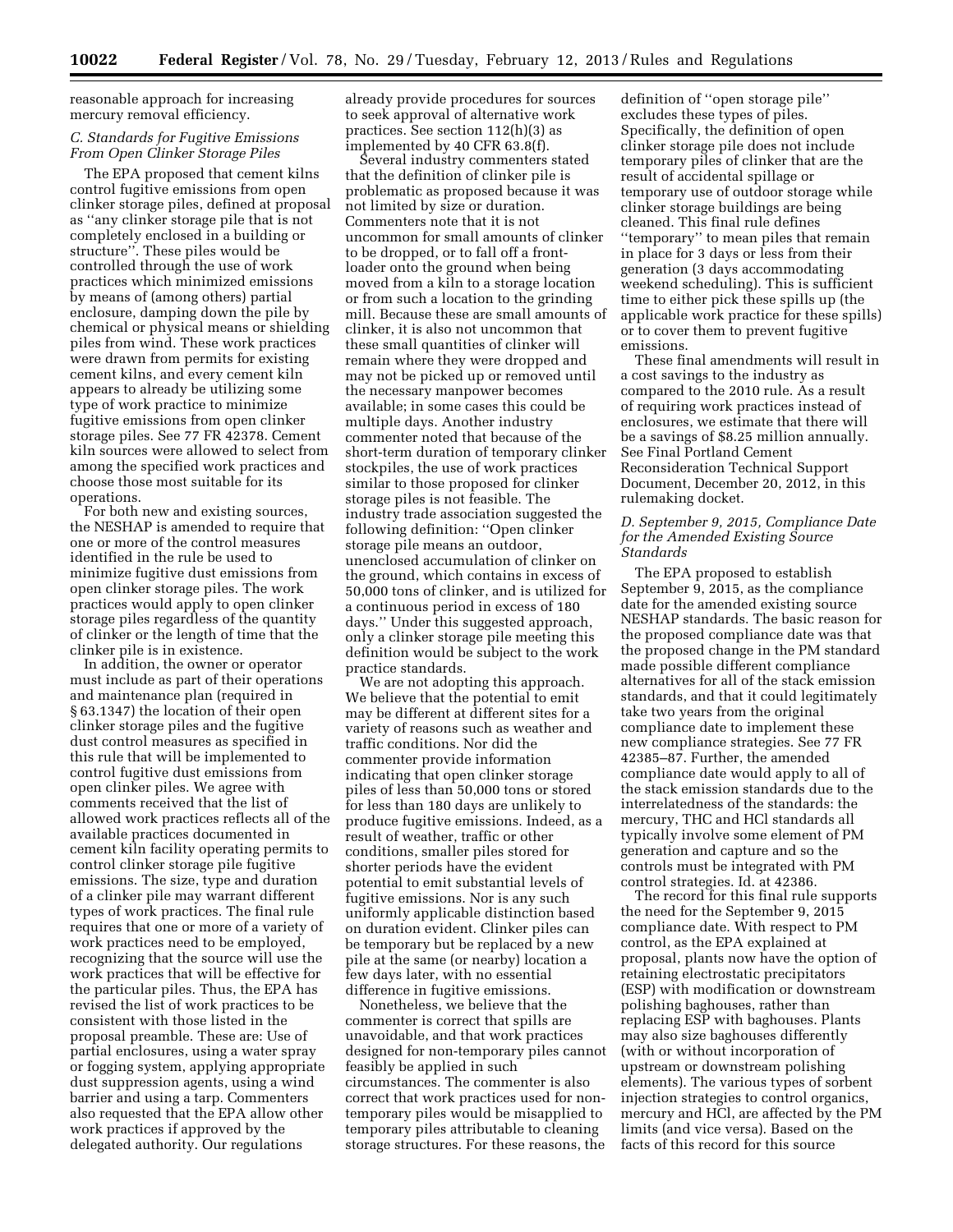category, the type, size and aggressiveness of the controls for these HAP, as well as the PM controls, are not only interdependent but can all change as a result of the amended PM standard. In addition, the amended alternative oHAP standard affords additional compliance alternatives for control of non-dioxin organic HAP, including

alternatives to use of Residual Thermal Oxidizers. See generally, Final Portland Cement Reconsideration Technical Support Document, section 3.1, December 2012, in the docket for this rulemaking.

Determining, developing, installing, testing and otherwise implementing a different comprehensive HAP control

TIME NEEDED TO PREPARE FOR COMPLIANCE [Docket item EPA–HQ–OAR–2011–0817–0505–A1]

regime takes time. Specifically, plants will need to conduct engineering studies, determine the most costeffective control strategy, seek contract bids, purchase equipment, install and test the new equipment. Below is an estimate of a timeline for a cement kiln to undertake these steps.

| Steps in preparing for compliance | Time period                                                                                                                         |
|-----------------------------------|-------------------------------------------------------------------------------------------------------------------------------------|
|                                   | January-April 2013.<br>April-August 2013.<br>August-December 2013.<br>June-December 2014.<br>January–May 2015.<br>June-August 2015. |

One commenter, sharply opposing any change in compliance date, maintained that all of this reasoning is hypothetical and that such a consequential extension could not legitimately rest on speculation. The EPA disagrees that this analysis is speculative. First, the EPA's engineering judgment is that the changes in the PM standard and alternative oHAP standard, open up different compliance alternatives from those under the 2010 rule. The EPA has indicated what those alternatives can be, and the time needed to determine, purchase, install and test them. Comments from the affected industry are consistent with the EPA's engineering judgment as to the type of different compliance approaches now available for existing sources.

The EPA's engineering determinations as to the time needed for cement kilns to implement a different multi-HAP control strategy here are moreover consistent with the agency's longstanding analysis (i.e. analysis not specific to the cement industry) of the time needed to install multipollutant control systems. See US EPA, Engineering and Economic Factors Affecting the Installation of Control Technologies for Multipollutant Strategies, EPA–600/R–02/073, October 2002) (cited at 77 FR 42386). Therefore, the EPA estimated that it is normal for the development and implementation of new compliance measures to take between 15–27 months for single control systems, and longer for systems involving multiple controls for HAP and criteria pollutants, as is the case here.

The record to this rule also contains a survey of 92 of the 97 domestic cement kilns currently in operation. These survey results document, on a

kiln by kiln basis, alternative engineering strategies now available to these kilns as a result of the amended PM standard and also documents the time each kiln estimates would be needed to carry out these new compliance strategies. See Comments of PCA, Appendix D (EPA–HQ–OAR– 2011–0817–0505). For example, kiln B12 has the option of modifying its ESP system using a hybrid ESP/baghouse filter system, or of using a cyclone upstream of the ESP. Steps needed to implement these possibilities include main stack evaluation, cooler stack testing, and evaluation, vendor/ contractor selection, final design, equipment procurement and fabrication, startup and commissioning, and demonstrating compliance. The plant has already commenced some of these steps, but provides reasonable time estimates for why it would take until September 2015 to complete them. Kiln Q 13 expects to be able to retain its ESP system (whereas it could not under the 2010 final rule), but needs to resize its dust conveying system, upgrade the ESP, and utilize a larger activated carbon injection system differently from planned (since an ESP will not capture mercury as would a baghouse). Steps involved in developing and implementing a system include reviewing the structural integrity of the existing ESP, obtaining proposals on ESP upgrades, relocating an existing

stack adjacent to the existing ESP, complete stack design, order equipment for ESP upgrades, order a new stack, contract construction, perform necessary construction, modify the ESP as needed, evaluate CEMS performance and conduct stack testing and make any adjustments to the integrated control system. Again, reasonable timelines for carrying out these steps are provided.

Neither the EPA nor the industry has said definitively what each kiln will do and how long it will take. Until the standards are finalized, no such definitive pronouncement is possible. However, the record is quite specific that additional control strategies are now possible; what the range of those new control strategies are; that the strategies are interrelated so that the standards for PM, organics, mercury and HCl are all implicated; and the time needed to carry out the various strategies. Thus, the commenter is mistaken that the record regarding the need for a compliance date of September 2015 is merely conjectural.

The EPA solicited comment on the possibility of a shorter extension for the stack emission standards, noting that by virtue of the 2010 final rule, the industry was not starting from scratch but could already undertake compliance steps. See 77 FR 42386/3. The survey results referred to above confirm that this is the case, since a number of plants (to their credit) indicated that they have taken preliminary steps toward compliance such as conducting stack testing, and testing various control strategies (e.g., survey results for kilns A, F and G). Nonetheless, many commenters made the evident point that this preliminary work could only go so far when there was uncertainty about

<sup>12</sup>For competitiveness reasons, kilns in this survey are identified by letter. The survey results are consistent with the EPA's engineering understanding and judgment, and the EPA has no reason to dispute the overall survey results<br>(although some details may be open to question).

<sup>&</sup>lt;sup>13</sup> These examples were chosen at random by the EPA from the survey information provided in the comment.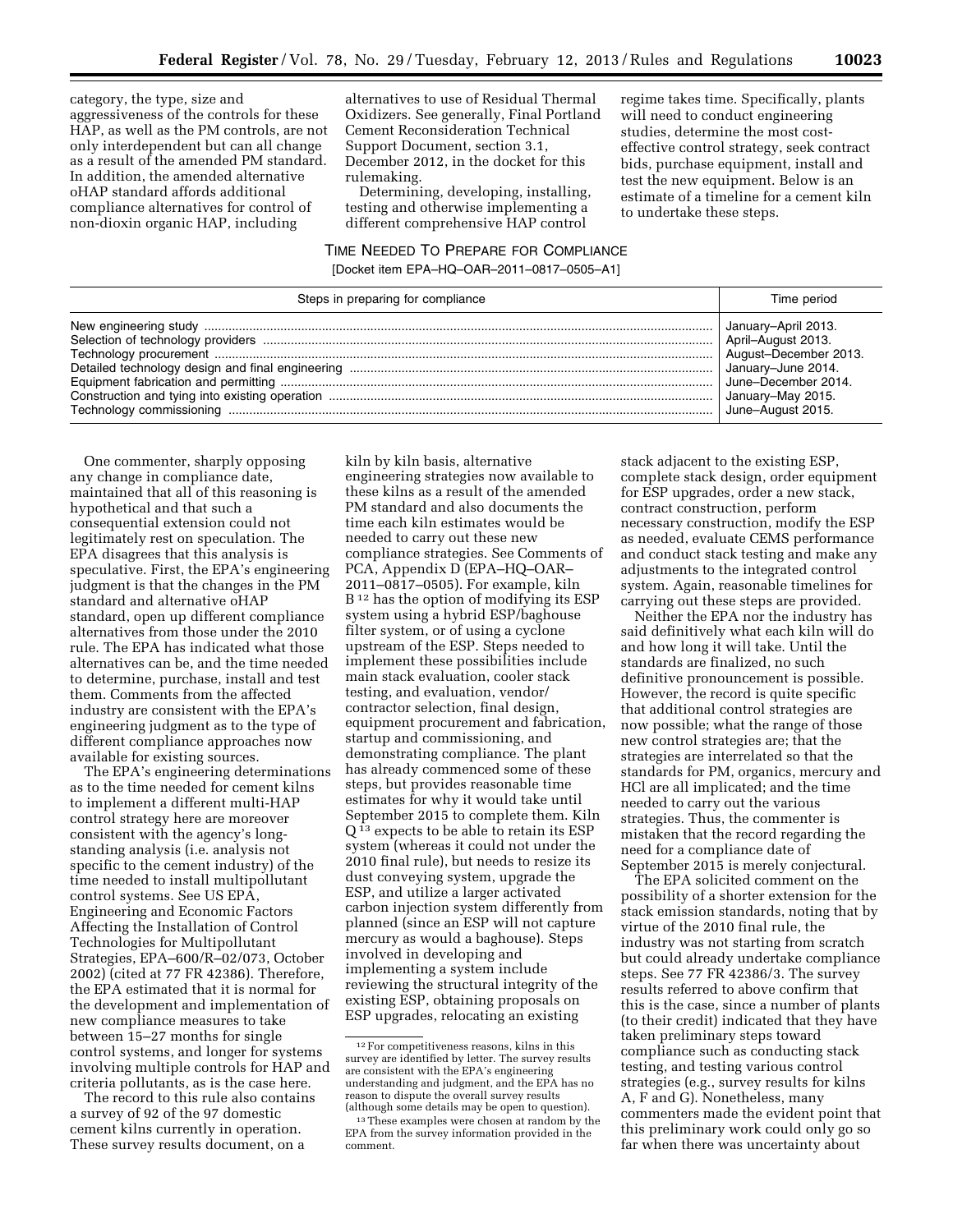the final standard and uncertainty around which standard would determine their final control strategy. Moreover, even those plants which had begun preliminary compliance steps indicated (with specific timelines provided) that the remaining work would legitimately stretch through the summer of 2015.

This same record refutes those comments maintaining that an even longer compliance extension is needed. Not only is this inconsistent with the EPA's own estimates, but the industry survey results document that no further time is needed. See CAA section 112(i)(3)(A) (compliance with CAA section 112(d) standards to be as expeditious as practicable). Therefore, the EPA is revising the compliance date for existing sources for PM, THC, HCl, and Hg to be September 9, 2015.

However, the EPA is establishing February 12, 2014, as the compliance date for the standards for existing open clinker piles. These standards are not inter-related to the stack emission standards, and so need not be on the same timeline. The work practices we are adopting as the standards reflect practices already in place throughout the entire industry. The time needed to come into compliance consequently is to establish a reporting and recordkeeping apparatus, and in some instances to obtain approval (after appropriate demonstration) to use work practices not enumerated in the standard. The EPA estimates that these various steps should not exceed twelve months. Since section 112(i)(3)(A) requires compliance to be as expeditious as practicable, the EPA is establishing a 12 month compliance period for these standards.

A compliance date for an amended standard must still be ''as expeditiou[s] as practicable'' and not more than 3 years. We believe a compliance extension is appropriate where, as here, for the stack emission standards, the amended result in a compliance regime differs from the initial rule and additional time is needed to develop, install, and implement the controls needed to meet the amended standard. The EPA has shown that to be the case here, as explained above.

The Sierra Club in its comments also argued that the EPA could not change the 2013 compliance date in the 2010 final rule as a matter of law. The commenter rests this argument on CAA sections 112(d)(7) and 112(i)(3)(A). We have responded above to the argument based on section 112(d)(7). Section  $112(d)(7)$  simply is not an antibacksliding provision (or, at the least,

does not have to be interpreted that way).

CAA Section 112(i)(3)(A) states in relevant part:

''[a]fter the effective date of any emissions standard, limitation or regulation \* \* \* the Administrator shall establish a compliance date or dates for each category or subcategory of existing sources, which shall provide for compliance as expeditiously as practicable, but in no event later than 3 years after the effective date of such standard''.

In *NRDC* v. *EPA (Plywood MACT*), 489 F. 3d 1364, 1373–74 (D.C. Cir. 2007) the court held that ''only the effective date of Section 112 emissions standards matters when determining the maximum compliance date.'' 489 F. 3d at 1373 (emphasis original). The EPA, therefore, lacked authority to extend the compliance date when it was only adjusting reporting terms. Id. at 1374. The opinion implies, however, that the EPA may reset the compliance date when the EPA amends the actual standard, as here. If the statute provided an absolute bar on the EPA extending an effective date, there was no reason for the court to distinguish the situation where the EPA amends some ancillary feature of the rule from the situation where the EPA amends the actual standard.14

The reason it makes sense for the EPA to have the authority to reestablish a compliance date when it amends a MACT standard is evident. In a technology-based regime like section 112(d), if the technology basis of the standard changes with a change of the standard, it takes time to adopt the revised controls. This result fits the statutory text.

Where the EPA has amended an existing source MACT standard, the compliance date for that amended standard must be as expeditious as practicable, and no later than 3 years from its effective date. Sierra Club argues that the original standard (the one that has been amended) must nonetheless take effect, but that standard no longer exists. It has been amended. Moreover, the result of Sierra Club's approach would force sources to install one technology and rip it out in short order to install another. Congress cannot have mandated this result. See *PCA* v. *EPA,* 655 F. 3d at 189 (staying NESHAP standards for clinker piles that is, effectively extending their compliance date—because ''the standards could likely change substantially. Thus, industry should not have to build expensive new containment structures until the standard is finally determined.'') 15 16 Moreover, in the extreme case where the initial standard was outright technically infeasible by any source (and was amended by the EPA to correct this defect), Sierra Club's reading would leave sources with literally no legitimate compliance option.17 Technology-based standards simply do not work this way.

16Sierra Club maintains that *PCA* is distinguishable because it involved a standard which the EPA was compelled to change. First, the comment is factually mistaken. The EPA had granted reconsideration of the clinker pile standards but had not indicated that the standards would be amended. See 76 FR 28325/1 (May 17, 2011). Nor did the court indicate that the pile standards must change. Rather, ''[b]ecause EPA will now be receiving comments for the first time, the standards *could* likely change substantially.'' 655 F. 3d at 189 (emphasis supplied). Thus, the court effectively reset the compliance date because of a potential future change in the rule which could result in a compliance regime which differed from that in the 2010 final rule. This is directly parallel to the situation now presented by the amended PM and alternative oHAP standards.

17An example is the startup and shutdown standard for HCl in the 2010 final rule. The EPA established this standard as zero on the mistaken assumption that no chlorine could be present in the kiln during there periods. See 76 FR 28325 (granting consideration on this basis). The commenter's approach would leave this technically infeasible standard and its compliance date in place without recourse.

<sup>14</sup>Sierra Club maintains that because the revisions to the PM standard leave that standard nearly as stringent as the 2010 standard, all that has effectively changed is the standard's averaging time. Sierra Club likens this situation to the amendments to ancillary provisions like reporting at issue in *Plywood MACT.* This is incorrect. First, as explained in section V.A. above, the standard did increase numerically as a result of removing commercial incinerators from the database. Portland Cement Reconsideration Technical Support Document, June 15, 2012, Docket item EPA–HQ–OAR–2011–0817–0225. Second, although the amended PM standard is relatively as stringent as the 2010 standard (75 FR 54988/2 and 77 FR 42389/3), it nonetheless affords different compliance options for all of the standards, as explained above and in further detail in the Response to Comment document. The standard allows flexibility for those days when emissions increase as a result of normal operating variability, without significantly affecting the long-term average performance for PM and affords different compliance opportunities as a result. Nor does the commenter consider the amendment to the alternative oHAP standard, which amendment likewise affords new compliance opportunities.

<sup>15</sup> In a variant of this argument, Sierra Club maintains that in a situation where the compliance date for an initial existing source MACT standard has not yet passed and the EPA amended that standard to make it more stringent, the EPA would nonetheless leave the predecessor less stringent standard in place and require compliance with it. Although this situation has not arisen, the EPA would presumably be governed by the same principle noted by the *PCA* court: is the technology basis for the standard changing in such a way as to require more time for compliance and in a way that negates the compliance strategy of the initial rule. (Of course, if the compliance date of a standard has already occurred and a standard is later amended, that compliance date would not change retroactively.)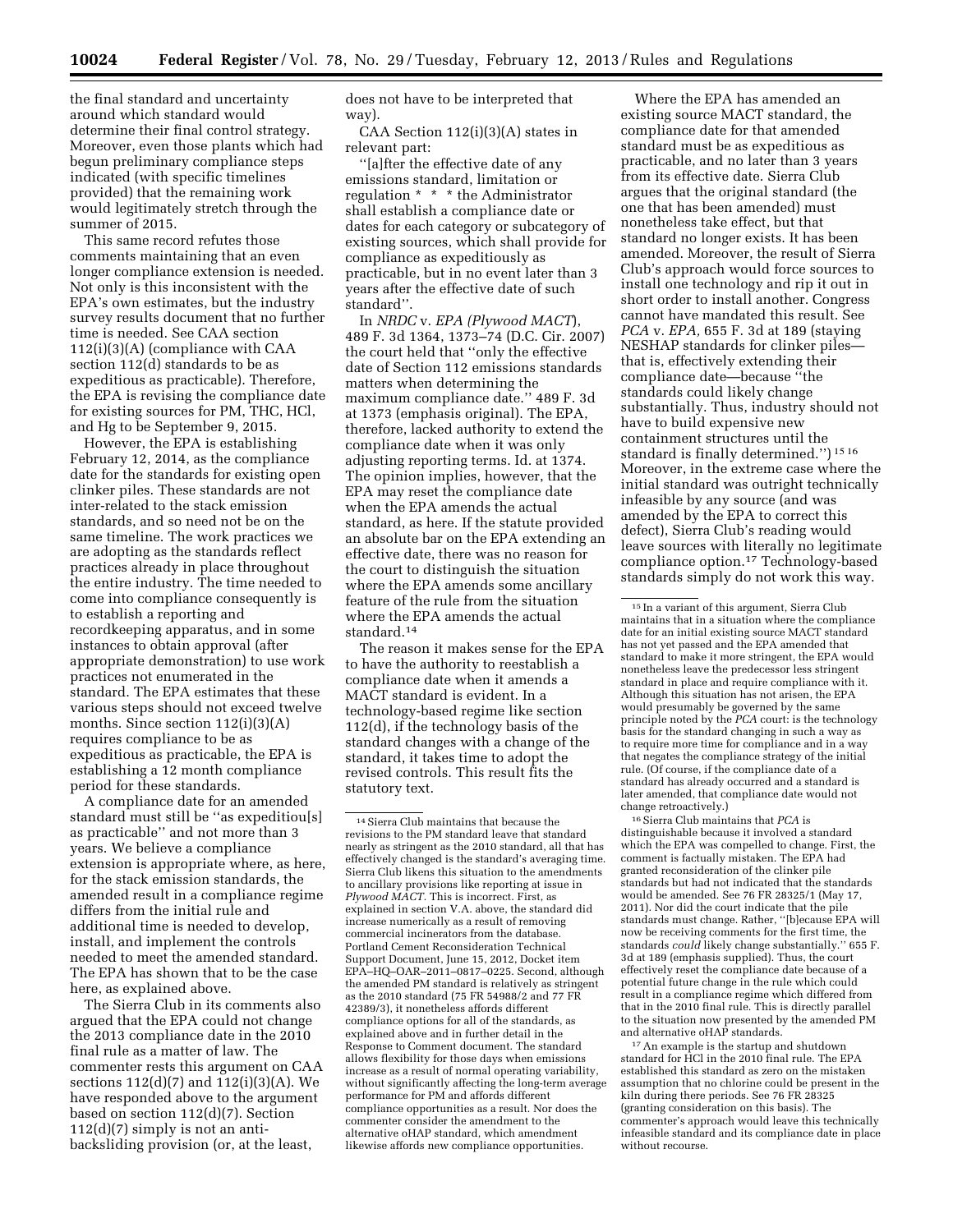#### *E. Eligibility To Be a New Source Under NESHAP*

CAA section 112(a)(4) states that a new source is a stationary source if ''the construction or reconstruction of which is commenced after the Administrator first proposes regulations under this section establishing an emissions standard applicable to such source.'' As we explained previously, there is some ambiguity in the language ''first proposes'' and such language could refer to different dates in different circumstances, such as the first time the Agency proposes any standards for the source category, the first time the Agency proposes standards under a particular rulemaking record for the source category, or the first time the Agency proposes a particular standard.

In the proposed reconsideration rule, the EPA proposed to retain May 6, 2009, as the date which determines new source eligibility and solicited comment on this issue. Industry commenters stated that we should change the date for determining new source status from May 9, 2009 to July 18, 2012, the date of the proposed reconsideration rule. In support, they asserted that they will not know what the final standards are until we finalize the reconsideration rule. We disagree with the commenters' suggestion and are retaining the May 6, 2009 date as the date that determines whether a source is a new source under CAA section  $112(a)(4)$ .

As we explained at proposal, it is reasonable to retain the May 6, 2009 date as the date the Agency ''first proposed'' standards for this source category. This is the date that EPA first proposed these standards under this particular rulemaking record. Today's action is a reconsideration action, and although it revises the particulate matter new source standard, it is premised on the same general rulemaking record. It is thus reasonable to view the date EPA ''first proposes'' standards to be the May 2009 date. Further, industry commenters essentially advocate an approach whereby any time the Agency changes a new source standard, in any way, on reconsideration, the new source trigger date would change. Such a result is not consistent with Congress' intent in defining the term ''new source'' in section 112(a)(4), to be the date the Agency ''first proposes'' standards. Furthermore, EPA notes that the new source standards finalized today are ones that will be met, in our view, using the same or similar control technologies as would be used to meet the standards issued in May 2010, and commenters have not disputed this conclusion. See 77 FR 42387.

#### **VI. Summary of Cost, Environmental, Energy and Economic Impacts**

#### *A. What are the affected sources?*

As noted in the proposed rule, the EPA estimates that by 2013 there will be 100 Portland cement manufacturing facilities located in the U.S. and Puerto Rico that are expected to be affected by this final rule, and that approximately 5 of those facilities are new greenfield facilities. All these facilities will operate 156 cement kilns and associated clinker coolers. Of these kilns, 23 are CISWI kilns. These have been removed from our data set used to establish existing source floors. Based on capacity expansion data provided by the PCA, by 2013 there will be 16 kilns and their associated clinker coolers subject to NESHAP new source emission limits for PM, mercury, HCl and THC, and 7 kilns and clinker coolers subject to the amended NSPS for nitrogen oxide and SO2. Some of these new kilns will be built at existing facilities and some at new greenfield facilities.

#### *B. How did the EPA evaluate the impacts of these amendments?*

For these final amendments, we determined whether additional control measures, work practices and monitoring requirements would be required by cement manufacturing facilities to comply with the amended rules, incremental to the 2010 final standards (since any other comparison would result in double counting). For any additional control measure, work practice or monitoring requirement we determined the associated capital and annualized cost that would be incurred by facilities required to implement the measures. Finally, we considered the extent to which any facility in the industry would find it necessary to implement any of the additional measures in order to comply with these final amendments. Using this approach, we assessed potential impacts from the proposed revisions.

These final amendments to the 2010 rule are expected to result in lower costs for the Portland cement industry. The final amendment to the PM standard affords alternative, less costly compliance opportunities for existing sources. See section V.D above. These could be utilizing existing PM control devices rather than replacing them (for example, retaining an ESP or a smaller baghouse), or supplementing existing PM control rather than replacing it (putting polishing controls ahead of the primary PM control device, for instance). Compliance strategies for the other HAP, all of which involve some element of PM control, also may be

affected. Cost savings from these alternatives could be significant. There are also potential cost savings associated with the amended oHAP alternative standard (which now may be a viable compliance alternative for some sources since issues of reliable analytic measurement have been resolved). Following proposal, industry submitted kiln specific information on likely changes in compliance strategy resulting from the proposed amendments so that we are now better able to estimate potential savings resulting from the final amendments. Based on an industry survey of 18 Portland cement facilities (20 kilns) after proposal (see Docket item EPA–HQ–OAR–2011–0817–0505, Appendix D), it appears that the amendments may have the following effects, which may result in savings in capital and annual costs associated with implementing control technologies for these pollutants:

• Regenerative thermal oxidizers (RTO) may not need to be installed due to the amended oHAP alternative.

• Carbon injection rates may be lowered or not required for THC control.

• Existing PM controls (ESP and baghouse) may not need to be replaced, but may instead be upgraded.

• Additional PM controls may not have to be implemented.

• Polishing and hybrid filter configurations may be implemented instead of total replacements.

There are also certain costs, and cost savings, associated with other provisions of the final amendments. There may be a difference in costs of stack testing for PM and use of a CPMS, rather than use of a PM CEMS. In addition, there are cost savings when changing from a PM CEMS compliance demonstration to a CPMS demonstration. For example as part of the PS 11 calibration requirements, a minimum of 15 Method 5 test runs are required to develop a correlation curve, with no limit to the maximum number of test runs. Omitting the need for these multiple test runs will save the facility a minimum of \$20,000 per kiln (each Method 5 test costs \$5,000). At a savings of \$20,000 per kiln, nationwide savings for 133 new and existing kilns, would be \$2.7 million per year. However, the CPMS is the same type of device as a PM CEMS, so the capital cost of the CPMS would not be significantly different than the CEMS device.

The final revisions to the alternative organic HAP standard (from 9 ppm to 12 ppm, reflecting the analytic method practical quantitation limit) would allow more sources to select this compliance alternative and demonstrate compliance without needing to install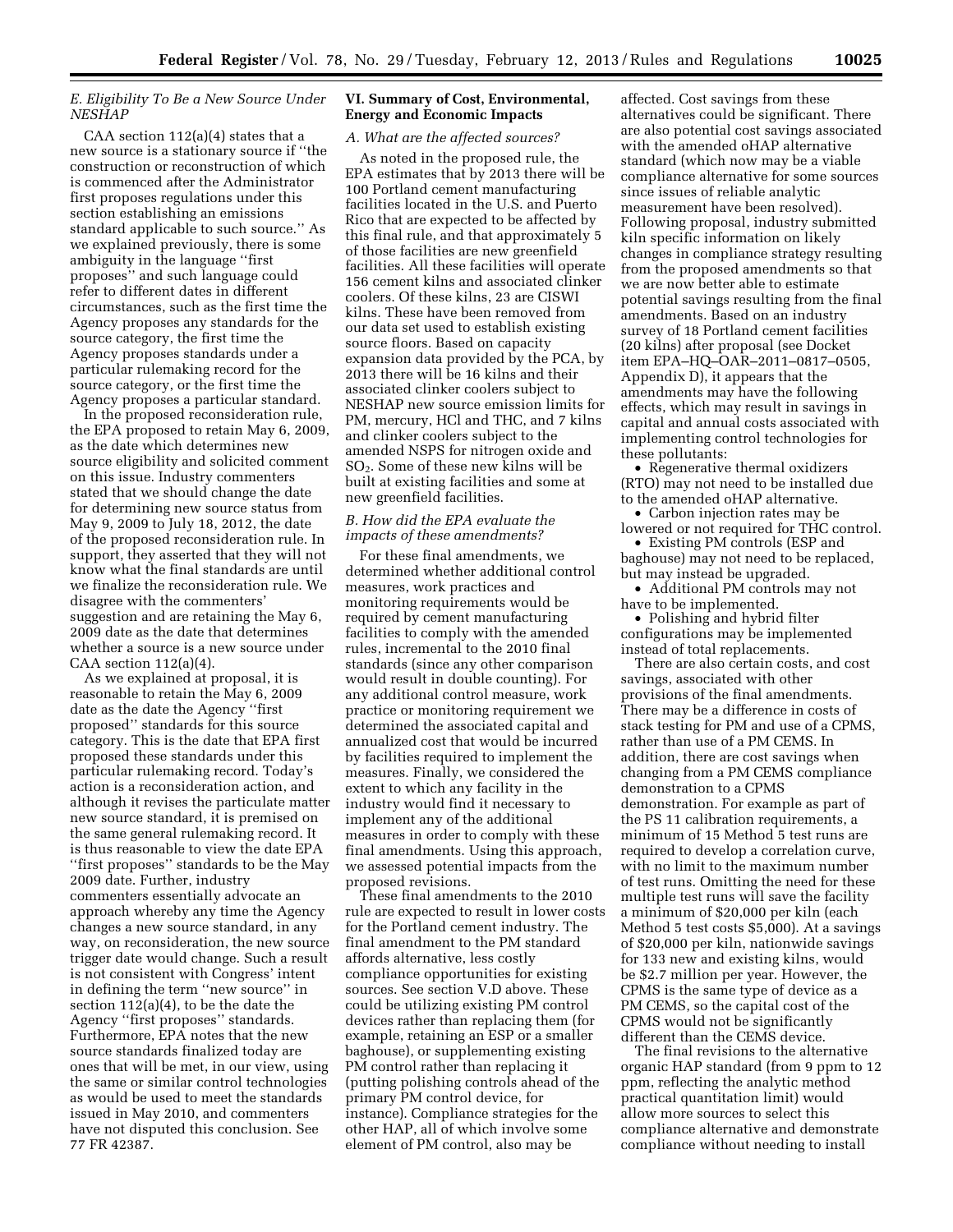very expensive and energy-intensive RTO. In addition, providing parametric monitoring flexibilities (not present in the 2010 final rule) will provide lower costs for the better-performing sources in the industry. See section IV.B above. We have quantified these savings (see Final Portland Cement Reconsideration Technical Support Document, December 20, 2012, Section 3).

The revisions to the standard for open clinker storage piles codify current fugitive dust control measures already required by most states, so no impacts are expected. These final standards would be significantly less expensive than the controls for open piles in the 2010 final rule, which required enclosures in all instances. We estimate that the savings to industry over the 2010 rule will be \$8.25 million annually. See Final Portland Cement Reconsideration Technical Support Document, December 20, 2012, in this rulemaking docket.

We have estimated the additional industry cost associated with the affirmative defense to civil penalties provisions. We estimate the additional cost is \$3,258 per year for the entire industry. See Supporting Statement in the docket.

One of the final revisions would allow sources that control HCl with dry scrubbers to use periodic performance testing and parametric monitoring rather than monitoring compliance with an HCl CEMS. This will provide those sources with additional flexibility in complying with the HCl standard.

The revision to the alternative PM emissions limit provisions merely recognizes that sources other than the clinker cooler may combine their exhaust with the kiln exhaust gas and corrects the equation for calculating the alternative limit. Therefore, there should be no impacts from this revision.

The amendments provide for work practices rather than numerical standards during periods of startup and shutdown. The work practice standards reflect common industry practices, so there should be no costs associated with them. There should also be substantial savings associated with the work practices.

At an annual cost of about \$51,000 per year (\$22,800 per Method 30B test for mercury  $+$  \$8,000 per year for Method 25A test for THC + \$20,000 per year for Method 321 test for HCl), the final revisions for new testing and monitoring of coal mills that use kiln exhaust gases to dry coal and exhaust through a separate stack are not expected to have significant impacts.

The revisions would make existing kilns that undergo a modification, as defined by NSPS, subject to a PM standard of 0.07 lb/ton clinker, 3-run average. There may be less costly compliance alternatives under the amended standard, similar to alternatives available under the amended existing source NESHAP for PM.

#### *C. What are the air quality impacts?*

In these final amendments, emission limits for mercury, THC and HCl are unchanged from the 2010 rule. Thus, there is no change in emissions from the 2010 rule for these HAP and HAP surrogates. The alternative HAP organic standard is being amended to 12 ppm, which is the analytic method practical quantitation limit based on the performance test method detection limit of 4 ppm. The impact on emission levels due to this change is not clear since measuring below the quantitation limit does not yield a value with enough certainty to represent the actual level. Thus, a measurement below 12 ppm could very well actually be 12 ppm or something less. For PM, the limit for existing sources changes from 0.04 lb/ ton clinker 30-day average to 0.07 lb/ton clinker based on stack testing. The PM limit for new sources also changed: To 0.02 lb/ton clinker stack test from 0.01 lb/ton clinker 30-day average. The final changes in the PM standards, while not significant in absolute terms, may result in a small increase in total nationwide emissions by allowing slightly more variability, although, as noted at

proposal, we estimate that design values will be essentially identical under the 2010 and this final standard. 77 FR 42389. As explained in the impacts analysis for the 2010 rule (see Docket item EPA–HQ–OAR–2002–0051–3438), emission reductions were estimated by comparing baseline emissions to the long-term average emissions of the MACT floor kilns. As a practical matter, plants operate to comply with this lower average emissions level (the so-called design level), rather than the emissions limit, so that on those days where there is normal operating variability they do not exceed the emissions limit. See 77 FR 42386–87. Under the 2010 rule, the average PM emissions from the existing floor kilns were 0.02296 lb/ton clinker. Under the amended standard, the average PM emissions of the existing floor kilns is calculated to be 0.02655 lb/ton clinker although, as noted, this difference is less than the normal analytic variability in PM measurement methods and so must be viewed as directional rather than precisely quantitative. The average emissions for new kilns did not change as we believe new sources will have to adopt identical control strategies as under the promulgated standards. We, therefore, are not estimating an emission increase from new kilns. For existing kilns, with an increase in PM emissions under this final rule of 0.00359 lb/ton clinker compared to the 2010 rule, nationwide emissions of PM would increase by 138 tons per year  $(0.00359 \times 76,664,662)$ 2000). Thus, the EPA estimates that the main effect of this final rule for PM will be to provide flexibility for those days when emissions increase as a result of normal operating variability, but would not significantly alter long-term average performance for PM. Nonetheless, as explained in section V.D above, this change does allow for changes in compliance strategies in the form of types, sizes and sequencing of treatment trains.

Emission reductions under the 2010 rule and this final rule, in 2015, are compared in Table 4.

#### TABLE 4—COMPARISON OF NATIONWIDE PM EMISSIONS FROM 2010 RULE TO FINAL RULE IN 2015

|            | Kiln type | 2010 rule                        | Final rule                 | Increment |
|------------|-----------|----------------------------------|----------------------------|-----------|
|            |           | (30-day average with a<br>CEMS). | $\vert$ (3-run stack test) | NA.       |
| clinker.   |           |                                  | $\mid 0.02655$             | 0.00359   |
| (tons/yr). |           |                                  |                            | NA.       |
|            |           |                                  |                            | $-138$    |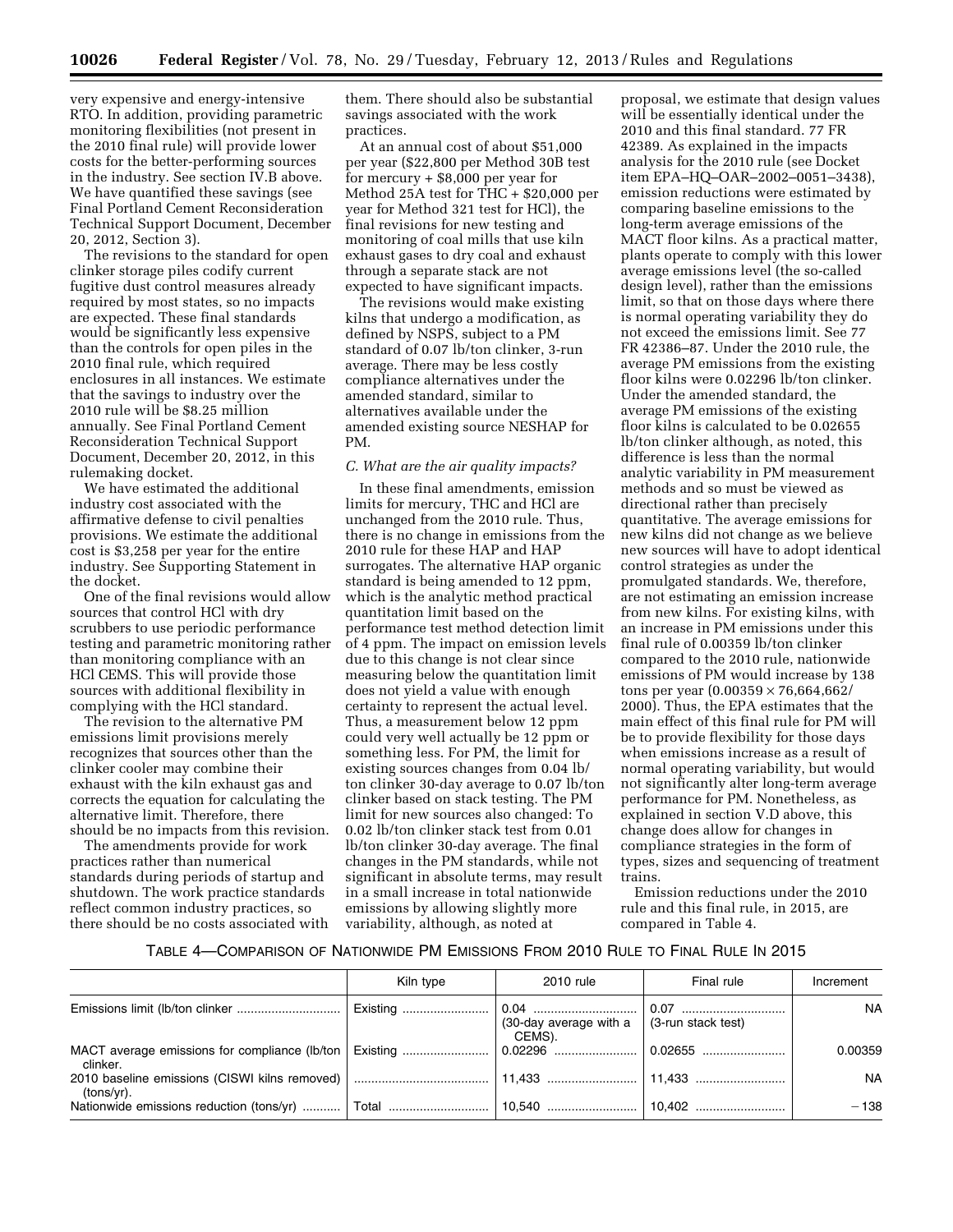One commenter noted that the compliance extension will result in two additional years of HAP emissions at pre-standard levels, noting especially the emission of PM, noting further that fine PM  $(PM_{2.5})$  is causally associated with mortality and serious morbidity effects at a population level. See, e.g., 77 FR 38909 (June 29, 2012). We note first that these rules are technology-based, not risk-based, and that there are compelling reasons to amend the PM standard and to establish new compliance dates for existing sources as a result of technological limitations with the 2010 rule PM standard, and the new compliance opportunities afforded as a result of the amendment to that standard. See section V.D above. We also question the commenter's premise that all of the predicted emission reductions and benefits would accrue if the existing source CEM-based PM standards took effect in September 2013. As explained at length in section V.A above and in other comment responses, PM CEMS would not reliably measure the level of the PM standard in many instances. One cannot assume the full range of emission reductions (and consequent health benefits) would accrue in the real world if the emission measurements themselves are uncertain. Thus, in a meaningful sense, today's amendments result in a regime where the required emission reductions will be reliably measured, so that the rule's health benefits will reliably occur.

#### *D. What are the water quality impacts?*

At proposal, we believed that none of the amendments being proposed would have significant impacts on water quality and that to the extent that the revision affecting dry caustic scrubbers encourages their use, some reduction in water consumption may occur although we had no information upon which to base a quantified estimate. We received no comments questioning this assessment. Further, in reviewing the industry survey information on the impacts of the proposed changes, only 1 of the 20 kilns for which information was provided was considering the addition of a wet scrubber, although it was also evaluating a dry scrubber (see docket item EPA–HQ–OAR–2011–0817– 0505, Appendix D, kiln S). Therefore, we continue to believe that these final amendments will not significantly impact water quality.

#### *E. What are the solid waste impacts?*

None of the amendments being finalized with this final rule are

expected to have any solid waste impacts.18

#### *F. What are the secondary impacts?*

Indirect or secondary air quality impacts include impacts that will result from the increased electricity usage associated with the operation of control devices as well as water quality and solid waste impacts (which were just discussed) that will occur as a result of these amendments. Because we are finalizing revisions that slightly reduce the stringency of the existing source emission limits for PM from the promulgated 2010 limits, we project that some facilities will alter their strategy for complying with the standards for the four pollutants to achieve compliance at a lower cost than possible under the original standard. The survey results discussed in section V.D above confirm the EPA's engineering judgment. Other facilities in the survey that were not able to meet the THC limit or the alternative organic HAP limit in the 2010 rule were considering the installation of RTO. Because some of these facilities may now meet the limit without the installation of an RTO, we have estimated a reduction of 24,702 tons per year less  $CO<sub>2</sub>$  emissions being emitted to the atmosphere (equivalent to 2 less RTO's being installed). As a result of the organic HAP limit being revised from 9 ppm to 12 ppm, these sources responded that they now had other less costly alternatives. The additional compliance time was also cited as a factor that would gives sources the additional time they needed to consider other HAP control alternatives to RTO. As the industry survey highlights, these types of determinations will be made for each facility based on site-specific characteristics such as process type, equipment age, existing air pollution controls, raw material and fuel characteristics, economic factors and others. In general, this survey indicates that the combination of the revised limits for PM and organic HAP as well as the September 2015 compliance date will give sources the opportunity to develop less costly and less aggressive compliance strategies. We do not have enough information to quantify the impact of overall secondary impacts,

(with the exception of the  $CO<sub>2</sub>$ reductions noted above), but we believe the impacts would in fact be reduced relative to the 2010 rule since less energy is expected to be needed for facilities that can retain and upgrade their current controls, instead of for example, installing additional controls in series.

#### *G. What are the energy impacts?*

As discussed in the preceding section, because of the final revisions to the PM emission limits, the organic HAP limits and the compliance date extension, some facilities will develop more cost effective and less energy intensive compliance strategies. For three of the facilities (five kilns) that were part of the industry survey, all five kilns required significant changes to meet the 2010 THC standard, in part because they were not pursuing the alternative organic HAP alternative standard due to analytic measurement uncertainties. See docket item EPA–HQ–OAR–2011–0817– 0505, Appendix D (kilns A, C and D, and F and G). Prior to the proposed revisions, all five of the kilns were considering RTO as a control option as well as other options including catalytic ceramic filtration, a relatively new technology and as yet, not completely demonstrated technology for the cement industry. In response to the survey of what changes, if any, the facilities would make in response to the proposed revisions, all three facilities indicated that the amended organic HAP limit or the September 2015 compliance date allowed them to consider the use of less capital intensive alternatives and to continue testing alternatives for THC reduction other than the highly energyintensive RTO for the five kilns involved. Although we cannot accurately predict for the entire industry the extent to which these site-specific compliance strategies may affect energy demands, the industry survey results indicate a trend toward less energy intensive strategies than RTO, and as noted above, we predict a reduction in CO2 emissions due to less energy use as a result of two fewer kilns installing RTOs.

#### *H. What are the cost impacts?*

Under the cost scenario discussed above, we estimate that there could be savings of approximately \$52 million associated with alternative compliance strategies for meeting amended PM standards, making corresponding adjustments in compliance strategies for the organic HAP and requiring work practice for open clinker storage piles. Table 5 summarizes the costs and emissions reductions of this final action.

<sup>18</sup>Although dust shuttling is likely to be one element of mercury compliance strategy, the amount of dust shuttling would not increase incremental to the 2010 final rule since the standards for new and existing sources are the same in the 2010 final rule and these amendments. Moreover, as explained in section V.B above, even with respect to the high mercury feed source, dust shuttling entails moving dust from within the kiln to other parts of the process and is considered a closed loop process, thereby not causing any waste impacts.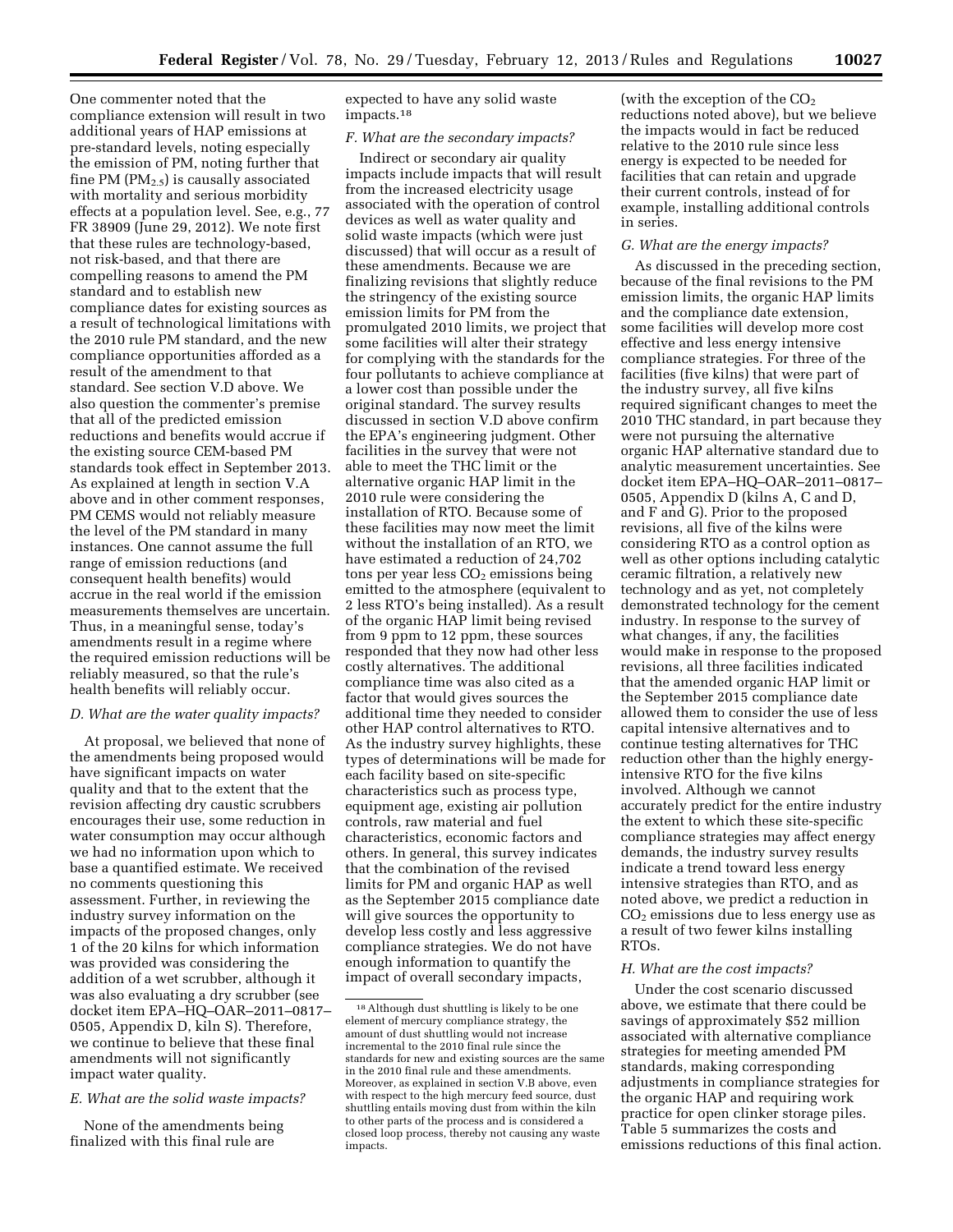TABLE 5—SUMMARY OF THE COSTS AND EMISSION REDUCTIONS OF THE FINAL AMENDMENTS TO THE PORTLAND CEMENT MANUFACTURING INDUSTRY NESHAP RELATIVE TO THE 2010 RULE a b c d e

| Proposed amendment | Annualized cost    | PM emissions<br>reduction<br>2010 rule | PM emissions<br>reduction<br>2012 rule  | Emission<br>change tpy |
|--------------------|--------------------|----------------------------------------|-----------------------------------------|------------------------|
|                    |                    |                                        | 10,540 tons  10,402 tons  138 increase. |                        |
|                    | (\$51.85 million). |                                        |                                         |                        |

a Parentheses indicate cost savings. All costs are in 2005 dollars.

<sup>b</sup>We also estimate that there will be a one-time cost of \$25,000 for each facility to revise their operation and maintenance plan to include proedures to minimize emissions during periods of startup and shutdown.<br>
CEMISSIONS reductions are the total once full compliance is achieved in 2015.

dFull compliance costs will not occur until September 9, 2015.

e Note emission reductions published in the 2010 rule included CISWI kilns, but the reductions in this table reflect reductions since CISWI kilns<br>were removed from the database.

f Includes cost savings due to revised PM standard.

The cost information in Table 5 is in 2005 dollars at a discount rate of 7 percent. The EPA did not have sufficient information to quantify the overall change in benefits or impacts in emissions for 2013 to 2015.

With regard to the coal mill monitoring requirements in this action, sources with integral coal mills that exhaust through a separate exhaust would potentially incur a capital cost of \$36,000 to install a continuous flow meter. The annualized cost of a flow meter is \$11,000. Because this final rule allows the use of maximum design flow rate instead of installing flow meters, we believe that most facilities will take advantage of this and will not incur these costs. Annual testing at these coal mills for mercury, THC and HCl will cost about \$51,000 (\$22,800 per Method 30B test for mercury + \$8,000 per year for Method 25A test for THC  $+$  \$20,000 per year for Method 321 test for HCl). Using information supplied by the industry (see docket item EPA–HQ– OAR–2011–0817–0612), approximately 26 facilities would be affected by these requirements for an annual cost of \$1.3 million. Costs for coal mills to meet the PM limits for this NESHAP are not included, since all equipment and monitoring are in place to meet requirements of Subpart Y and thus are not considered additional costs.

With the final change to PM CPMS instead of CEMS, it is estimated that the elimination of the PS correlation tests will result in a savings of \$20,000 per kiln.

#### *I. What are the health effects of these pollutants?*

In this section, we provide a qualitative description of benefits associated with reducing exposure to PM<sub>2.5</sub>, HCl and mercury. Controls installed to reduce HAP would also

reduce ambient concentrations of  $PM_{2.5}$ as a co-benefit. Reducing exposure to PM<sub>2.5</sub> is associated with significant human health benefits, including avoiding mortality and morbidity from cardiovascular and respiratory illnesses. Researchers have associated PM2.5 exposure with adverse health effects in numerous toxicological, clinical and epidemiological studies (U.S. EPA, 2009).19 When adequate data and resources are available and a regulatory impact analysis (RIA) is required, the EPA generally quantifies several health effects associated with exposure to PM2.5 (e.g., U.S. EPA, 2011).20 These health effects include premature mortality for adults and infants, cardiovascular morbidities such as heart attacks, hospital admissions and respiratory morbidities such as asthma attacks, acute and chronic bronchitis, hospital and emergency department visits, work loss days, restricted activity days and respiratory symptoms. Although the EPA has not quantified certain outcomes including adverse effects on birth weight, pre-term births, pulmonary function and other cardiovascular and respiratory effects, the scientific literature suggests that exposure to  $PM<sub>2.5</sub>$  is also associated with these impacts (U.S. EPA, 2009).  $PM_{2.5}$ also increases light extinction, which is

an important aspect of visibility (U.S. EPA, 2009).

HCl is a corrosive gas that can cause irritation of the mucous membranes of the nose, throat and respiratory tract. Brief exposure to 35 ppm causes throat irritation, and levels of 50 to 100 ppm are barely tolerable for 1 hour.21 The greatest impact is on the upper respiratory tract; exposure to high concentrations can rapidly lead to swelling and spasm of the throat and suffocation. Most seriously exposed persons have immediate onset of rapid breathing, blue coloring of the skin and narrowing of the bronchioles. Exposure to HCl can lead to RADS, a chemicallyor irritant-induced type of asthma. Children may be more vulnerable to corrosive agents than adults because of the relatively smaller diameter of their airways. Children may also be more vulnerable to gas exposure because of increased minute ventilation per kilograms and failure to evacuate an area promptly when exposed. HCl has not been classified for carcinogenic effects.22

Mercury in the environment is transformed into a more toxic form, methylmercury (MeHg). Because mercury is a persistent pollutant, MeHg accumulates in the food chain, especially the tissue of fish. When people consume these fish, they consume MeHg. In 2000, the National

<sup>19</sup>U.S. Environmental Protection Agency (U.S. EPA). 2009. *Integrated Science Assessment for Particulate Matter* (Final Report). EPA–600–R–08– 139F. National Center for Environmental Assessment-RTP Division. Available on the Internet at *[http://cfpub.epa.gov/ncea/cfm/recordisplay.cfm?](http://cfpub.epa.gov/ncea/cfm/recordisplay.cfm?deid=216546) [deid=216546](http://cfpub.epa.gov/ncea/cfm/recordisplay.cfm?deid=216546)*.

<sup>20</sup>U.S. Environmental Protection Agency (U.S. EPA). 2011. Regulatory Impact Analysis for the Federal Implementation Plans to Reduce Interstate Transport of Fine Particulate Matter and Ozone in 27 States; Correction of SIP Approvals for 22 States. Office of Air and Radiation, Research Triangle Park, NC. Available on the Internet at *[http://](http://www.epa.gov/airtransport/pdfs/FinalRIA.pdf) [www.epa.gov/airtransport/pdfs/FinalRIA.pdf.](http://www.epa.gov/airtransport/pdfs/FinalRIA.pdf)* 

<sup>21</sup>Agency for Toxic Substances and Disease Registry (ATSDR). Medical Management Guidelines for Hydrogen Chloride. Atlanta, GA: U.S. Department of Health and Human Services. Available online at *[http://www.atsdr.cdc.gov/mmg/](http://www.atsdr.cdc.gov/mmg/mmg.asp?id=758&tid=147#bookmark02) [mmg.asp?id=758&tid=147#bookmark02.](http://www.atsdr.cdc.gov/mmg/mmg.asp?id=758&tid=147#bookmark02)* 

<sup>22</sup>U.S. Environmental Protection Agency (U.S. EPA). 1995. Integrated Risk Information System File of Hydrogen Chloride. Research and Development, National Center for Environmental Assessment, Washington, DC. This material is available electronically at *[http://www.epa.gov/iris/subst/](http://www.epa.gov/iris/subst/0396.htm)  [0396.htm.](http://www.epa.gov/iris/subst/0396.htm)*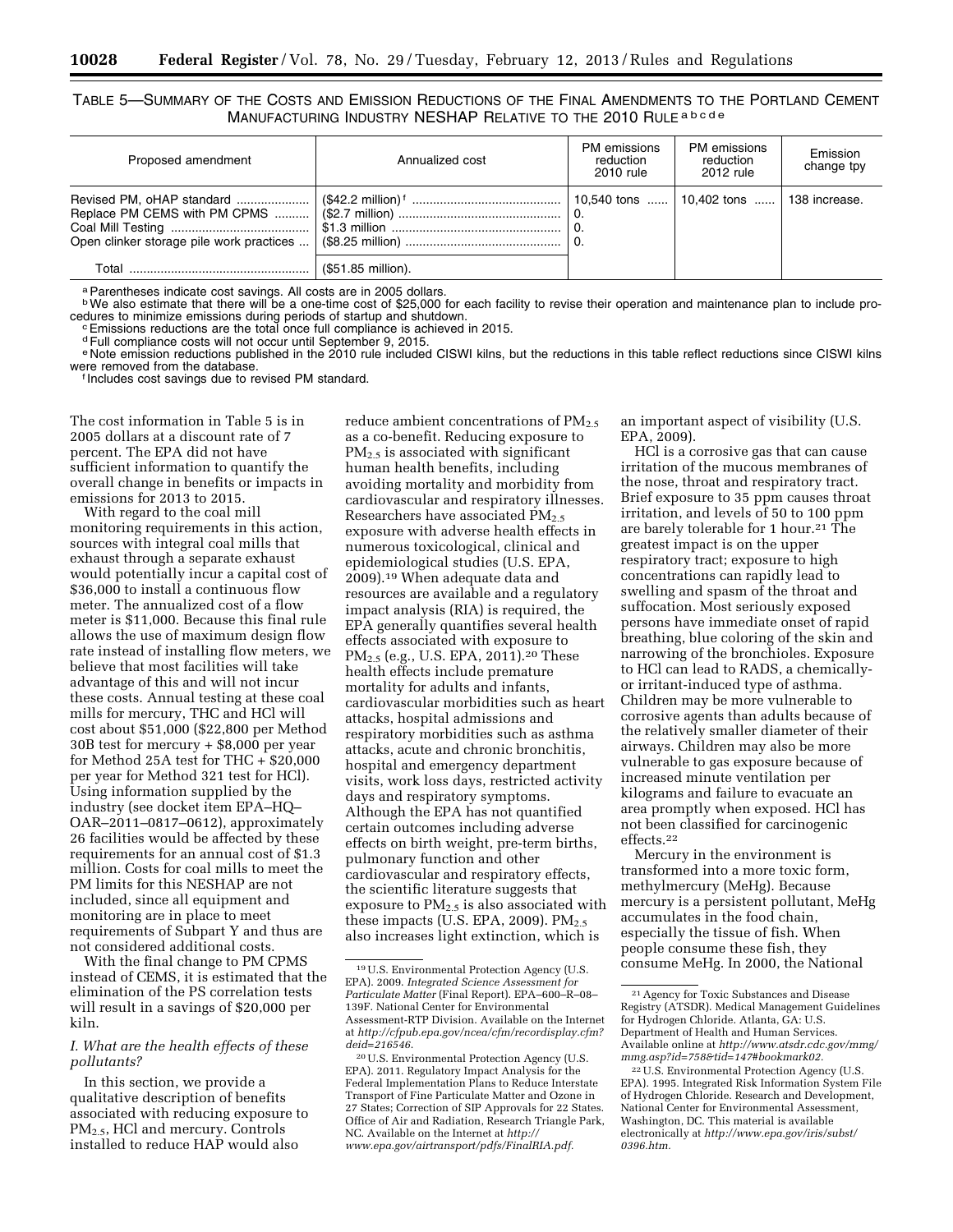Academy of Science (NAS) Study was issued which provides a thorough review of the effects of MeHg on human health (National Research Council (NRC), 2000).23 Many of the peerreviewed articles cited in this section are publications originally cited in the MeHg Study. In addition, the EPA has conducted literature searches to obtain other related and more recent publications to complement the material summarized by the NRC in 2000.

In its review of the literature, the NAS found neurodevelopmental effects to be the most sensitive and best documented endpoints and appropriate for establishing an oral reference dose (RfD) (NRC, 2000); in particular NAS supported the use of results from neurobehavioral or neuropsychological tests. The NAS report noted that studies in animals reported sensory effects as well as effects on brain development and memory functions and support the conclusions based on epidemiology studies. The NAS noted that their recommended endpoints for an RfD are associated with the ability of children to learn and to succeed in school. They concluded the following: ''The population at highest risk is the children of women who consumed large amounts of fish and seafood during pregnancy. The committee concludes that the risk to that population is likely to be sufficient to result in an increase in the number of children who have to struggle to keep up in school.''

The NAS summarized data on cardiovascular effects available up to 2000. Based on these and other studies, the NRC concluded that ''Although the data base is not as extensive for cardiovascular effects as it is for other end points (i.e. neurologic effects) the cardiovascular system appears to be a target for MeHg toxicity in humans and animals.'' The NRC also stated that ''additional studies are needed to better characterize the effect of methylmercury exposure on blood pressure and cardiovascular function at various stages of life.''

Additional cardiovascular studies have been published since 2000. The EPA did not to develop a quantitative dose-response assessment for cardiovascular effects associated with MeHg exposures, as there is no consensus among scientists on the doseresponse functions for these effects. In addition, there is inconsistency among available studies as to the association between MeHg exposure and various cardiovascular system effects. The

pharmacokinetics of some of the exposure measures (such as toenail mercury levels) are not well understood. The studies have not yet received the review and scrutiny of the more wellestablished neurotoxicity data base.

The Mercury Study 24 noted that MeHg is not a potent mutagen but is capable of causing chromosomal damage in a number of experimental systems. The NAS concluded that evidence that human exposure to MeHg caused genetic damage is inconclusive; they note that some earlier studies showing chromosomal damage in lymphocytes may not have controlled sufficiently for potential confounders. One study of adults living in the Tapajós River region in Brazil (Amorim et al., 2000) reported a direct relationship between MeHg concentration in hair and DNA damage in lymphocytes; as well as effects on chromosomes.25 Long-term MeHg exposures in this population were believed to occur through consumption of fish, suggesting that genotoxic effects (largely chromosomal aberrations) may result from dietary, chronic MeHg exposures similar to and above those seen in the Faroes and Seychelles populations.

Although exposure to some forms of mercury can result in a decrease in immune activity or an autoimmune response (ATSDR, 1999), evidence for immunotoxic effects of MeHg is limited (NRC, 2000).26

Based on limited human and animal data, MeHg is classified as a ''possible'' human carcinogen by the International Agency for Research on Cancer (IARC, 1994) and in Integrated Risk Information System (IRIS) (U.S. EPA, 2002).27 28 The

25Amorim, M.I.M., D. Mergler, M.O. Bahia, H. Dubeau, D. Miranda, J. Lebel, R.R. Burbano, and M. Lucotte. 2000. Cytogenetic damage related to low levels of methyl mercury contamination in the Brazilian Amazon. An. Acad. Bras. Science. 72(4): 497–507.

26Agency for Toxic Substances and Disease Registry (ATSDR). 1999. Toxicological Profile for Mercury. U.S. Department of Health and Human Services, Public Health Service, Atlanta, GA.

27U.S. Environmental Protection Agency (EPA). 2002. Integrated Risk Information System (IRIS) on Methylmercury. National Center for Environmental Assessment. Office of Research and Development. Available online at *[http://www.epa.gov/iris/subst/](http://www.epa.gov/iris/subst/0073.htm) [0073.htm.](http://www.epa.gov/iris/subst/0073.htm)* 

28 International Agency for Research on Cancer (IARC). 1994. IARC Monographs on the Evaluation of Carcinogenic Risks to Humans and their Supplements: Beryllium, Cadmium, Mercury, and Exposures in the Glass Manufacturing Industry. Vol. 58. Jalili, H.A., and A.H. Abbasi. 1961. Poisoning by ethyl mercury toluene sulphonanilide.

existing evidence supporting the possibility of carcinogenic effects in humans from low-dose chronic exposures is tenuous. Multiple human epidemiological studies have found no significant association between mercury exposure and overall cancer incidence, although a few studies have shown an association between mercury exposure and specific types of cancer incidence (e.g., acute leukemia and liver cancer) (NRC, 2000).

There is also some evidence of reproductive and renal toxicity in humans from MeHg exposure. However, overall, human data regarding reproductive, renal and hematological toxicity from MeHg are very limited and are based on either studies of the two high-dose poisoning episodes in Iraq and Japan or animal data, rather than epidemiological studies of chronic exposures at the levels of interest in this analysis.

#### **VII. Statutory and Executive Order Reviews**

*A. Executive Order 12866: Regulatory Planning and Review and Executive Order 13563: Improving Regulation and Regulatory Review* 

Under Executive Order 12866 (58 FR 51735, October 4, 1993), this action is a ''significant regulatory action'' because it raises novel legal or policy issues. Accordingly, the EPA submitted this action to the Office of Management and Budget (OMB) for review under Executive Orders 12866 and 13563 (76 3821, January 21, 2011) and any changes made in response to OMB recommendations have been documented in the docket for this action. An RIA was prepared for the September 2010 final rule and can be found at: *[http://www.epa.gov/ttn/ecas/](http://www.epa.gov/ttn/ecas/regdata/RIAs/portlandcementfinalria.pdf)  [regdata/RIAs/](http://www.epa.gov/ttn/ecas/regdata/RIAs/portlandcementfinalria.pdf)* 

*[portlandcementfinalria.pdf. http://](http://www.epa.gov/ttn/ecas/regdata/RIAs/portlandcementfinalria.pdf)  [www.epa.gov/ttn/ecas/regdata/RIAs/](http://www.epa.gov/ttn/ecas/regdata/RIAs/portlandcementfinalria.pdf)  [portlandcementfinalria.pdf.](http://www.epa.gov/ttn/ecas/regdata/RIAs/portlandcementfinalria.pdf)* 

#### *B. Paperwork Reduction Act*

The information collection requirements in this final rule have been submitted for approval to the OMB under the *Paperwork Reduction Act,* 44 U.S.C. 3501, *et seq.* 

The Information Collection Request (ICR) document prepared by the EPA has been assigned the EPA ICR number 1801.11 for the NESHAP; there are no additional recordkeeping and reporting requirements for the NSPS. The information requirements are based on notification, recordkeeping and reporting requirements in the NESHAP

<sup>23</sup>National Research Council (NRC). 2000. *Toxicological Effects of Methylmercury.*  Washington, DC: National Academies Press.

<sup>24</sup>U.S. Environmental Protection Agency (U.S. EPA). 1997. *Mercury Study Report to Congress,*  EPA–HQ–OAR–2009–0234–3054. December. Available on the Internet at *[http://www.epa.gov/hg/](http://www.epa.gov/hg/report.htm) [report.htm](http://www.epa.gov/hg/report.htm)*.

Br. J. Indust. Med. 18(Oct.):303–308 (as cited in NRC 2000).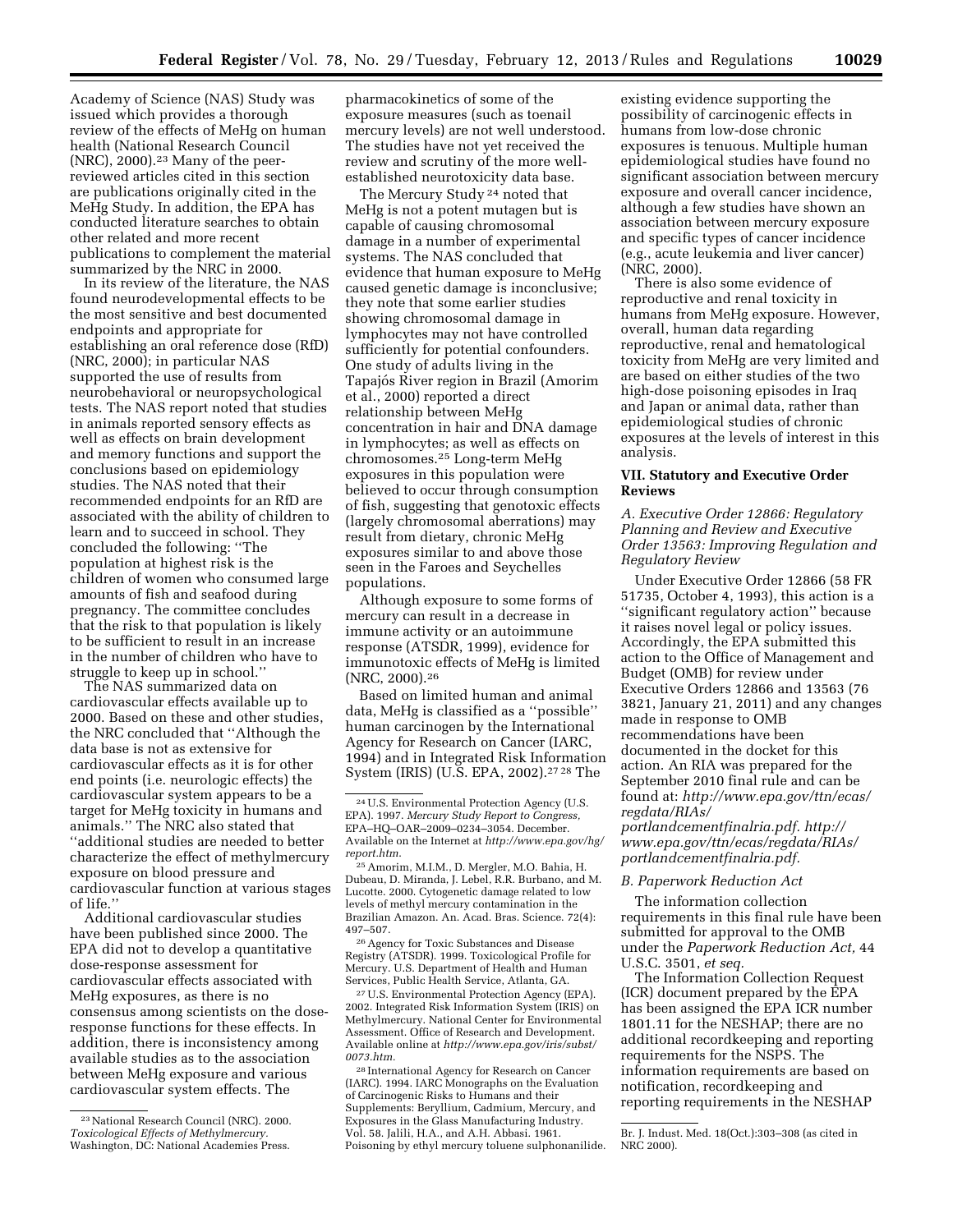General Provisions (40 CFR part 63, subpart A), which are mandatory for all operators subject to national emissions standards. These recordkeeping and reporting requirements are specifically authorized by CAA section 114 (42 U.S.C. 7414). All information submitted to the EPA pursuant to the recordkeeping and reporting requirements for which a claim of confidentiality is made is safeguarded according to agency policies set forth in 40 CFR part 2, subpart B.

We are finalizing new paperwork requirements for the Portland Cement Manufacturing source category in the form of a requirement to incorporate work practices for periods of startup and shutdown and fugitive dust control measures for clinker piles into their existing operations and maintenance plan.

This final rule also includes new paperwork requirements for recordkeeping of malfunctions, as described in 40 CFR 63.454(g) (conducted in support of the affirmative defense provisions, as described in 40 CFR 63.456).

When a malfunction occurs, sources must report the event according to the applicable reporting requirements of 40 CFR part 63, subpart LLL. An affirmative defense to civil penalties for violations of emission limits that are caused by malfunctions is available to a source if it can demonstrate that certain criteria and requirements are satisfied. The criteria ensure that the affirmative defense is available only where the event that causes a violation of the emission limit meets the narrow definition of malfunction in 40 CFR 63.2 (sudden, infrequent, not reasonable preventable and not caused by poor maintenance and or careless operation) and where the source took necessary actions to minimize emissions. In addition, the source must meet certain notification and reporting requirements. For example, the source must prepare a written root cause analysis and submit a written report to the Administrator documenting that it has met the conditions and requirements for assertion of the affirmative defense.

The EPA is adding the paperwork and recordkeeping associated with the affirmative defense to civil penalties for malfunctions to the estimate of burden in the ICR. To provide the public with an estimate of the relative magnitude of the burden associated with an assertion of the affirmative defense position adopted by a source, the EPA has provided administrative adjustments to the ICR that show what the notification, recordkeeping and reporting requirements associated with the

assertion of the affirmative defense might entail. The EPA's estimate for the required notification, reports and records for any individual incident, including the root cause analysis, totals \$3,258, and is based on the time and effort required of a source to review relevant data, interview plant employees and document the events surrounding a malfunction that has caused a violation of an emissions limit. The estimate also includes time to produce and retain the record and reports for submission to the EPA. The EPA provides this illustrative estimate of this burden because these costs are only incurred if there has been a violation and a source chooses to take advantage of the affirmative defense.

Given the variety of circumstances under which malfunctions could occur, as well as differences among sources' operation and maintenance practices, we cannot reliably predict the severity and frequency of malfunction-related excess emissions events for a particular source. It is important to note that the EPA has no basis currently for estimating the number of malfunctions that would qualify for an affirmative defense. Current historical records would be an inappropriate basis, as source owners or operators previously operated their facilities in recognition that they were exempt from the requirement to comply with emissions standards during malfunctions. Of the number of excess emissions events reported by source operators, only a small number would be expected to result from a malfunction (based on the definition above), and only a subset of violations caused by malfunctions would result in the source choosing to assert the affirmative defense. Thus, we expect the number of instances in which source operators might be expected to avail themselves of the affirmative defense will be extremely small. For this reason, we estimate no more than two such occurrences per year for all sources subject to subpart LLL over the 3-year period covered by this ICR. We expect to gather information on such events in the future and will revise this estimate as better information becomes available.

We estimate 86 facilities will be subject to all final standards. The remaining 14 facilities will only be subject to the open clinker pile standards in this action. The annual monitoring, reporting and recordkeeping cost for this source (averaged over the first three years after the effective date of the standards) for these amendments to subpart LLL is estimated to be \$352,814 per year for the industry. This includes 496 labor hours per year at a total labor cost of \$47,806

per year, and total non-labor capital and operation and maintenance costs of \$305,008 per year. This estimate includes reporting and recordkeeping associated with the requirements for open clinker storage piles. The total burden to the federal government (averaged over the first three years after the effective date of the standard) as a result of these amendments is estimated to be 263 hours per year at a total labor cost of \$11,885 per year. Burden is defined at 5 CFR 1320.3(b).

An agency may not conduct or sponsor, and a person is not required to respond to, a collection of information unless it displays a currently valid OMB control number. The OMB control numbers for the EPA's regulations in 40 CFR are listed in 40 CFR part 9.

#### *C. Regulatory Flexibility Act*

The Regulatory Flexibility Act generally requires an agency to prepare a regulatory flexibility analysis of any rule subject to notice and comment rulemaking requirements under the Administrative Procedure Act or any other statute unless the agency certifies that the rule will not have a significant economic impact on a substantial number of small entities. Small entities include small businesses, small organizations and small governmental jurisdictions.

For purposes of assessing the impact of this rule on small entities, small entity is defined as: (1) A small business whose parent company has no more than 750 employees based on the size definition for the affected NAICS code (327310), as defined by the Small Business Administration size standards; (2) a small governmental jurisdiction that is a government of a city, county, town, school district or special district with a population of less than 50,000; and (3) a small organization that is any not-for-profit enterprise which is independently owned and operated and is not dominant in its field.

We estimate that 3 of the 26 existing Portland cement entities are small entities and comprise 3 plants. After considering the economic impacts of this final rule on small entities, I certify that this action will not have a significant economic impact on a substantial number of small entities. Of the three affected small entities, all are expected to incur an annual compliance cost of less than 1.0 percent of sales to comply with these amendments to the 2010 final rule (reflecting potential controls on piles, which are likely to have lower cost when compared to the 2010 rule requirements because these plants already have requirements for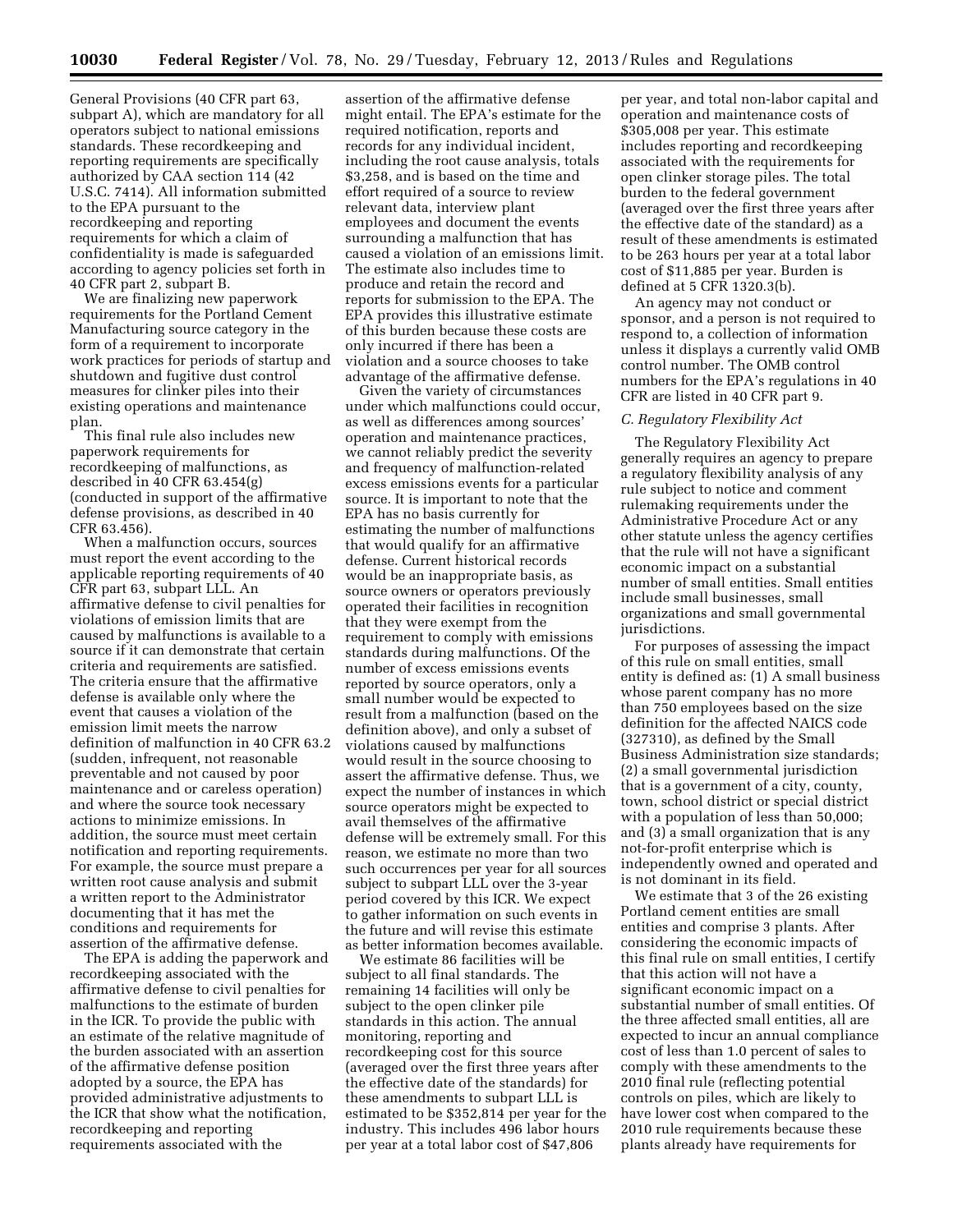control of open clinker storage piles in their title V permits).

Although this final rule will not have a significant economic impact on a substantial number of small entities, the EPA nonetheless adopted amendments which should reduce the impact of this final rule on small entities. For example, we are expanding the provision that allows periodic HCl performance tests as an alternative to HCl CEMS for sources equipped with wet scrubbers to also apply to those sources that use dry scrubbers. This final rule also adds an option for sources using wet or dry scrubbers for HCl control to use  $SO<sub>2</sub>$  as a monitored parameter. If these sources already have a CEMS for  $SO<sub>2</sub>$ , then this will provide operational flexibility.

#### *D. Unfunded Mandates Reform Act*

This rule does not contain a Federal mandate that may result in expenditures of \$100 million or more for State, local and tribal governments, in the aggregate, or the private sector in any one year. As discussed earlier in this preamble, there is an actual savings to the industry of \$52 million per year. Thus, this final rule is not subject to the requirements of section 202 and 205 of the UMRA. This final action is also not subject to the requirements of section 203 of the UMRA because it contains no regulatory requirements that might significantly or uniquely affect small governments. This final action contains no requirements that apply to such governments, imposes no obligations upon them, and will not result in expenditures by them of \$100 million or more in any one year or any disproportionate impacts on them.

#### *E. Executive Order 13132: Federalism*

This final action does not have federalism implications. It will not have substantial direct effects on the states, on the relationship between the national government and the states or on the distribution of power and responsibilities among the various levels of government, as specified in Executive Order 13132. None of the affected facilities are owned or operated by State governments. Thus, Executive Order 13132 does not apply to this action.

#### *F. Executive Order 13175: Consultation and Coordination With Indian Tribal Governments*

This action may have tribal implications, as specified in Executive Order 13175 (65 FR 67249, November 9, 2000). The EPA is aware of one tribally owned Portland cement facility currently subject to subpart LLL and that will be subject to this final rule.

The provisions of this final rule are not expected to impose new substantial direct compliance costs on Tribal governments since the same control technologies that are necessary under the current NESHAP will be needed to meet the final emissions limits. The EPA has tried to reduce the impact of this final rule on Tribal owned facilities. For example, we are expanding the provision that allows periodic HCl performance tests as an alternative to HCl CEMS for sources equipped with wet scrubbers to also apply to those sources that use dry sorbent injection (i.e., dry scrubbing systems). This final rule adds an option for sources using wet or dry scrubbers for HCl control to use  $SO<sub>2</sub>$  as a monitored parameter. If these sources already have a CEMS for SO2, then this will provide operational flexibility.

#### *G. Executive Order 13045: Protection of Children From Environmental Health Risks and Safety Risks*

The EPA interprets Executive Order 13045 (62 FR 19885, April 23, 1997) as applying to those regulatory actions that concern health or safety risks, such that the analysis required under section 5– 501 of the Executive Order has the potential to influence the regulation. This action is not subject to Executive Order 13045 because it is based solely on technology performance.

#### *H. Executive Order 13211: Actions Concerning Regulations That Significantly Affect Energy Supply, Distribution, or Use*

This final action is not a ''significant energy action'' as defined in Executive Order 13211 (66 FR 28355 (May 22, 2001)), because it is not likely to have a significant adverse effect on the supply, distribution, or use of energy. The amendments do not require the use of additional controls as compared to the 2010 rule and may allow the industry to reduce its cost of compliance by increasing the industry's flexibility to institute different and less costly control strategies than under the 2010 rule.

#### *I. National Technology Transfer and Advancement Act*

Section 12(d) of the National Technology Transfer and Advancement Act of 1995 (''NTTAA''), Public Law No. 104–113 (15 U.S.C. 272 note), directs the EPA to use voluntary consensus standards (VCS) in its regulatory activities unless to do so would be inconsistent with applicable law or otherwise impractical. VCS are technical standards (e.g., materials specifications, test methods, sampling

procedures and business practices) that are developed or adopted by VCS bodies. NTTAA directs the EPA to provide Congress, through OMB, explanations when the agency decides not to use available and applicable VCS.

This final rulemaking does not involve technical standards. Therefore, the EPA is not considering the use of any voluntary consensus standards.

#### *J. Executive Order 12898: Federal Actions To Address Environmental Justice in Minority Populations and Low-Income Populations*

Executive Order 12898 (59 FR 7629 (February 16, 1994)) establishes federal executive policy on environmental justice. Its main provision directs federal agencies, to the greatest extent practicable and permitted by law, to make environmental justice part of their mission by identifying and addressing, as appropriate, disproportionately high and adverse human health or environmental effects of their programs, policies and activities on minority populations and low-income populations in the United States.

An analysis of demographic data was prepared for the 2010 final rule and can be found in the docket for that rulemaking (See docket item EPA–HQ– OAR–2002–0051–3415). The impacts of the 2010 rule, which assumed full compliance, are expected to be unchanged as a result of this action. Therefore, beginning from the date of full compliance, the EPA has determined that this final rule will not have disproportionately high and adverse human health or environmental effects on minority or low-income populations because it increases the level of environmental protection for all affected populations without having any disproportionately high and adverse human health or environmental effects on any population, including any minority or low-income populations. In addition, the full benefits of this final rule will not result until 2015 due to the final amended compliance date but the demographic analysis showed that the average of populations in close proximity to the sources, and thus most likely to be affected by the sources, were similar in demographic composition to national averages.

#### *K. Congressional Review Act*

The Congressional Review Act, 5 U.S.C. 801, *et seq.,* as added by the Small Business Regulatory Enforcement Fairness Act of 1996, generally provides that, before a rule may take effect, the agency promulgating the rule must submit a rule report, which includes a copy of the rule, to each House of the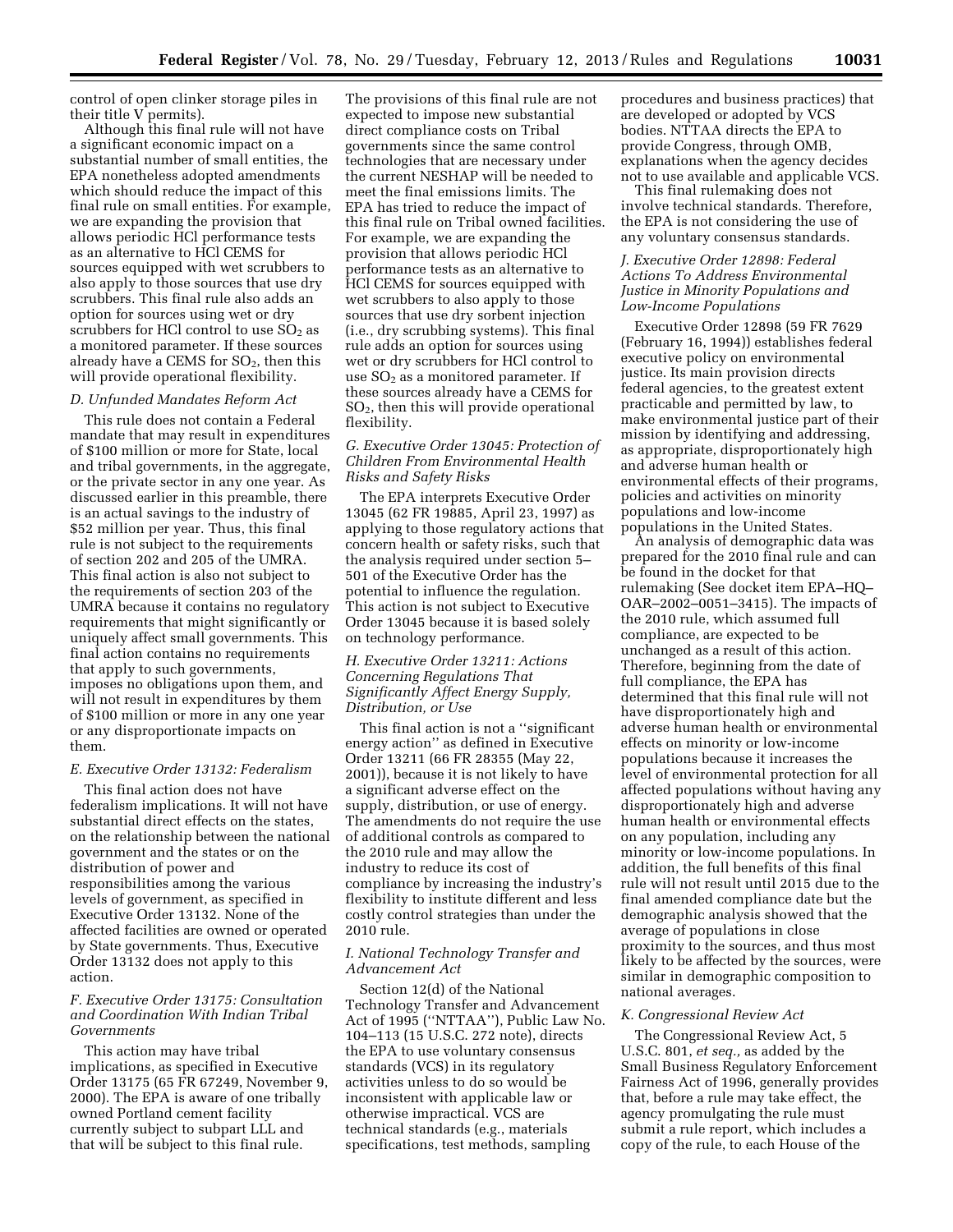Congress and to the Comptroller General ■ d. Removing paragraph (b)(2); of the United States. The EPA will submit a report containing this final rule and other required information to the U.S. Senate, the U.S. House of Representatives and the Comptroller General of the United States prior to publication of the rule in the **Federal Register**. A major rule cannot take effect until 60 days after it is published in the **Federal Register**. This action is not a ''major rule'' as defined by 5 U.S.C. 804(2). This final rule will be effective on February 12, 2013.

#### **List of Subjects in 40 CFR Part 63**

Environmental protection, Air pollution control, Hazardous substances, Reporting and recordkeeping requirements.

Dated: December 20, 2012.

**Lisa P. Jackson,** 

*Administrator.* 

For the reasons stated in the preamble, title 40, chapter I, of the Code of Federal Regulations is amended as follows:

#### **PART 60—[AMENDED]**

■ 1. The authority citation for part 60 continues to read as follows:

**Authority:** 23 U.S.C. 101; 42 U.S.C. 7401– 7671q.

#### **Subpart F—[AMENDED]**

■ 2. Section 60.61 is amended by adding paragraphs (e) and (f) to read as follows:

#### **§ 60.61 Definitions.**

\* \* \* \* \* (e) *Excess emissions* means, with respect to this subpart, results of any required measurements outside the applicable range (e.g., emissions limitations, parametric operating limits) that is permitted by this subpart. The values of measurements will be in the same units and averaging time as the values specified in this subpart for the limitations.

(f) *Operating day* means a 24-hour period beginning at 12:00 midnight during which the kiln operates at any time. For calculating rolling 30-day average emissions, an *operating day*  does not include the hours of operation during startup or shutdown.

\* \* \* \* \*

■ 3. Section 60.62 is amended by:

■ a. Removing and reserving paragraph (a)(1)(i), revising paragraph (a)(1)(ii) and adding paragraph (a)(1)(iii);

■ b. Removing and reserving paragraph (a)(2);

■ c. Revising paragraphs (b)(1)(i) and (ii);

■ e. Redesignating paragraphs (b)(3) and

(4) as (b)(2) and (3);

■ f. Revising newly designated paragraph (b)(3); and

■ g. Revising paragraph (d).

The revisions read as follows:

#### **§ 60.62 Standards.**

- $(a) * * * *$  $(i) * * * *$
- 

(ii) 0.02 pound per ton of clinker if construction or reconstruction of the kiln commenced after June 16, 2008.

(iii) Kilns that have undergone a modification may not discharge into the atmosphere any gases which contain PM in excess of 0.07 pound per ton of clinker.

\* \* \* \* \* (b) \* \* \*

 $(1) * * * *$ 

(i) 0.02 pound per ton of clinker if construction or reconstruction of the clinker cooler commences after June 16, 2008.

(ii) 0.07 pound per ton of clinker if the clinker cooler has undergone a modification.

\* \* \* \* \* (3) If the kiln has a separated alkali bypass stack and/or an inline coal mill with a separate stack, you must combine the PM emissions from the bypass stack and/or the inline coal mill stack with the PM emissions from the main kiln exhaust to determine total PM emissions.

\* \* \* \* \*

(d) If you have an affected source subject to this subpart with a different emissions limit or requirement for the same pollutant under another regulation in title 40 of this chapter, you must comply with the most stringent emissions limit or requirement and are not subject to the less stringent requirement.

■ 4. Section 60.63 is amended by: ■ a. Revising paragraphs (b)(1)(i) and (ii);

- $\blacksquare$  b. Adding paragraph (b)(1)(iii);
- c. Revising paragraphs (b)(2) and (3);
- d. Removing paragraph (b)(4);

 $\blacksquare$  e. Revising paragraphs (c) through (f);

■ f. Revising paragraph (g) introductory text;

■ g. Revising paragraph (g)(2);

■ h. Revising paragraph (h) introductory text;

 $\blacksquare$  i. Revising paragraphs (h)(1) and (6);

■ j. Revising paragraph (h)(7)

introductory text;

 $\blacksquare$  k. Revising paragraph (h)(8)

introductory text;

■ l. Revising paragraph (h)(9); ■ m. Revising paragraph (i) introductory text; and

 $\blacksquare$  n. Revising paragraph (i)(1) introductory text and (i)(1)(i). The revisions and addition read as follows:

#### **§ 60.63 Monitoring of operations.**

- \* \* \* \* \*
- (b) \* \* \*
- $(1) * * * *$

(i) Install, calibrate, maintain, and operate a permanent weigh scale system to measure and record weight rates of the amount of clinker produced in tons of mass per hour. The system of measuring hourly clinker production must be maintained within ±5 percent accuracy or

(ii) Install, calibrate, maintain, and operate a permanent weigh scale system to measure and record weight rates of the amount of feed to the kiln in tons of mass per hour. The system of measuring feed must be maintained within ±5 percent accuracy. Calculate your hourly clinker production rate using a kiln specific feed-to-clinker ratio based on reconciled clinker production rates determined for accounting purposes and recorded feed rates. This ratio should be updated monthly. Note that if this ratio changes at clinker reconciliation, you must use the new ratio going forward, but you do not have to retroactively change clinker production rates previously estimated.

(iii) For each kiln operating hour for which you do not have data on clinker production or the amount of feed to the kiln, use the value from the most recent previous hour for which valid data are available.

(2) Determine, record, and maintain a record of the accuracy of the system of measuring hourly clinker production rates or feed rates before initial use (for new sources) or by the effective compliance date of this rule (for existing sources). During each quarter of source operation, you must determine, record, and maintain a record of the ongoing accuracy of the system of measuring hourly clinker production rates or feed rates.

(3) If you measure clinker production directly, record the daily clinker production rates; if you measure the kiln feed rates and calculate clinker production, record the daily kiln feed and clinker production rates.

(c) *PM Emissions Monitoring Requirements.* (1) For each kiln or clinker cooler subject to a PM emissions limit in § 60.62, you must demonstrate compliance through an initial performance test. You will conduct your performance test using Method 5 or Method 5I at appendix A–3 to part 60 of this chapter. You must also monitor continuous performance through use of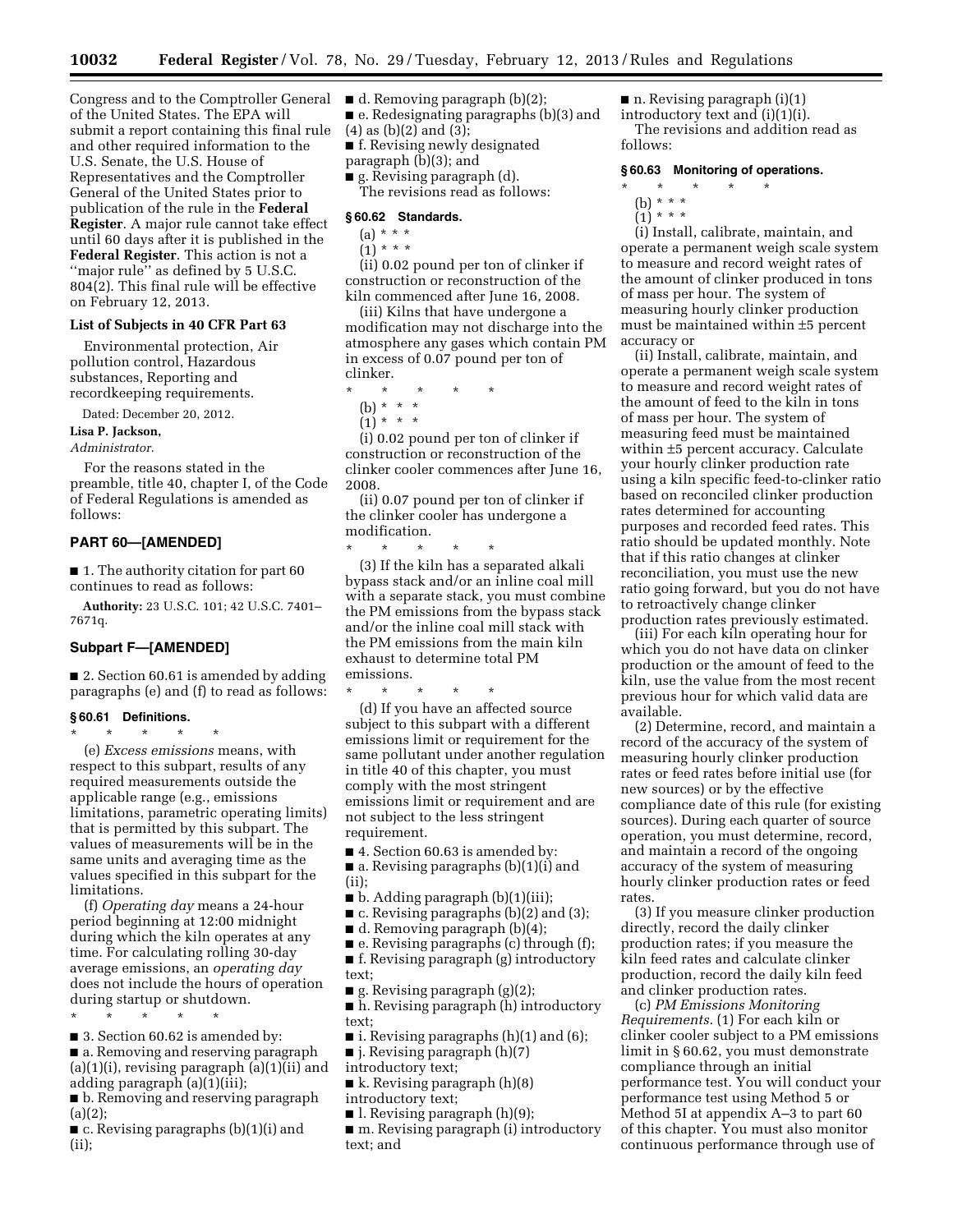a PM continuous parametric monitoring system (PM CPMS).

(2) For your PM CPMS, you will establish a site-specific operating limit. If your PM performance test demonstrates your PM emission levels to be below 75 percent of your emission limit you will use the average PM CPMS value recorded during the PM compliance test, the milliamp equivalent of zero output from your PM CPMS, and the average PM result of your compliance test to establish your operating limit equivalent to 75 percent of the standard. If your PM compliance test demonstrates your PM emission levels to be at or above 75 percent of your emission limit you will use the average PM CPMS value recorded during the PM compliance test demonstrating compliance with the PM limit to establish your operating limit. You will use the PM CPMS to demonstrate continuous compliance with your operating limit. You must repeat the performance test annually and reassess and adjust the site-specific operating limit in accordance with the results of the performance test.

(i) Your PM CPMS must provide a 4– 20 milliamp output and the establishment of its relationship to manual reference method measurements must be determined in units of milliamps.

(ii) Your PM CPMS operating range must be capable of reading PM concentrations from zero to a level equivalent to two times your allowable emission limit. If your PM CPMS is an auto-ranging instrument capable of multiple scales, the primary range of the instrument must be capable of reading PM concentration from zero to a level equivalent to two times your allowable emission limit.

(iii) During the initial performance test or any such subsequent performance test that demonstrates compliance with the PM limit, record and average all milliamp output values from the PM CPMS for the periods corresponding to the compliance test runs (e.g., average all your PM CPMS output values for three corresponding 2 hour Method 5I test runs).

(3) Determine your operating limit as specified in paragraphs (c)(4)(i) through (c)(5) of this section. If your PM performance test demonstrates your PM emission levels to be below 75 percent of your emission limit you will use the average PM CPMS value recorded during the PM compliance test, the milliamp equivalent of zero output from your PM CPMS, and the average PM result of your compliance test to establish your operating limit. If your PM compliance test demonstrates your PM emission levels to be at or above 75 percent of your emission limit you will use the average PM CPMS value recorded during the PM compliance test to establish your operating limit. You must verify an existing or establish a new operating limit after each repeated performance test. You must repeat the performance test at least annually and reassess and adjust the site-specific operating limit in accordance with the results of the performance test.

(4) If the average of your three Method 5 or 5I compliance test runs are below 75 percent of your PM emission limit,

$$
\overline{x} = \frac{1}{n} \sum_{i=1}^{n} X_1, \overline{y} = \frac{1}{n} \sum_{i=1}^{n} Y_1
$$

you must calculate an operating limit by establishing a relationship of PM CPMS signal to PM concentration using the PM CPMS instrument zero, the average PM CPMS values corresponding to the three compliance test runs, and the average PM concentration from the Method 5 or 5I compliance test with the procedures in (c)(4)(i)(A) through (D) of this section.

(i) Determine your PM CPMS instrument zero output with one of the following procedures.

(A) Zero point data for in-situ instruments should be obtained by removing the instrument from the stack and monitoring ambient air on a test bench.

(B) Zero point data for extractive instruments should be obtained by removing the extractive probe from the stack and drawing in clean ambient air.

(C) The zero point can also can be obtained by performing manual reference method measurements when the flue gas is free of PM emissions or contains very low PM concentrations (e.g., when your process is not operating, but the fans are operating or your source is combusting only natural gas) and plotting these with the compliance data to find the zero intercept.

(D) If none of the steps in paragraphs  $(c)(4)(i)(A)$  through  $(C)$  of this section are possible, you must use a zero output value provided by the manufacturer.

(ii) Determine your PM CPMS instrument average in milliamps, and the average of your corresponding three PM compliance test runs, using equation 1.

$$
(\text{Eq. } 1)
$$

 $(Eq. 2)$ 

#### Where:

X1 = The PM CPMS data points for the three runs constituting the performance test,

Y1 = The PM concentration value for the three runs constituting the performance test, and

n = The number of data points. (iii) With your PM CPMS instrument

zero expressed in milliamps, your three run average PM CPMS milliamp value, and your three run average PM

$$
R = \frac{Y_1}{\left(X_1 - z\right)}
$$

z = the milliamp equivalent of your instrument zero determined from (c)(4)(i) of this section.

(iv) Determine your source specific 30-day rolling average operating limit using the lb/ton-clinker per milliamp

concentration from your three PM performance test runs, determine a relationship of lb/ton-clinker per milliamp with equation 2.

value from Equation 2 above in Equation 3, below. This sets your operating limit at the PM CPMS output value corresponding to 75 percent of your emission limit.

#### Where:

- R = The relative lb/ton clinker per milliamp for your PM CPMS.
- = The three run average PM lb/ton clinker.
- X1 = The three run average milliamp output from you PM CPMS.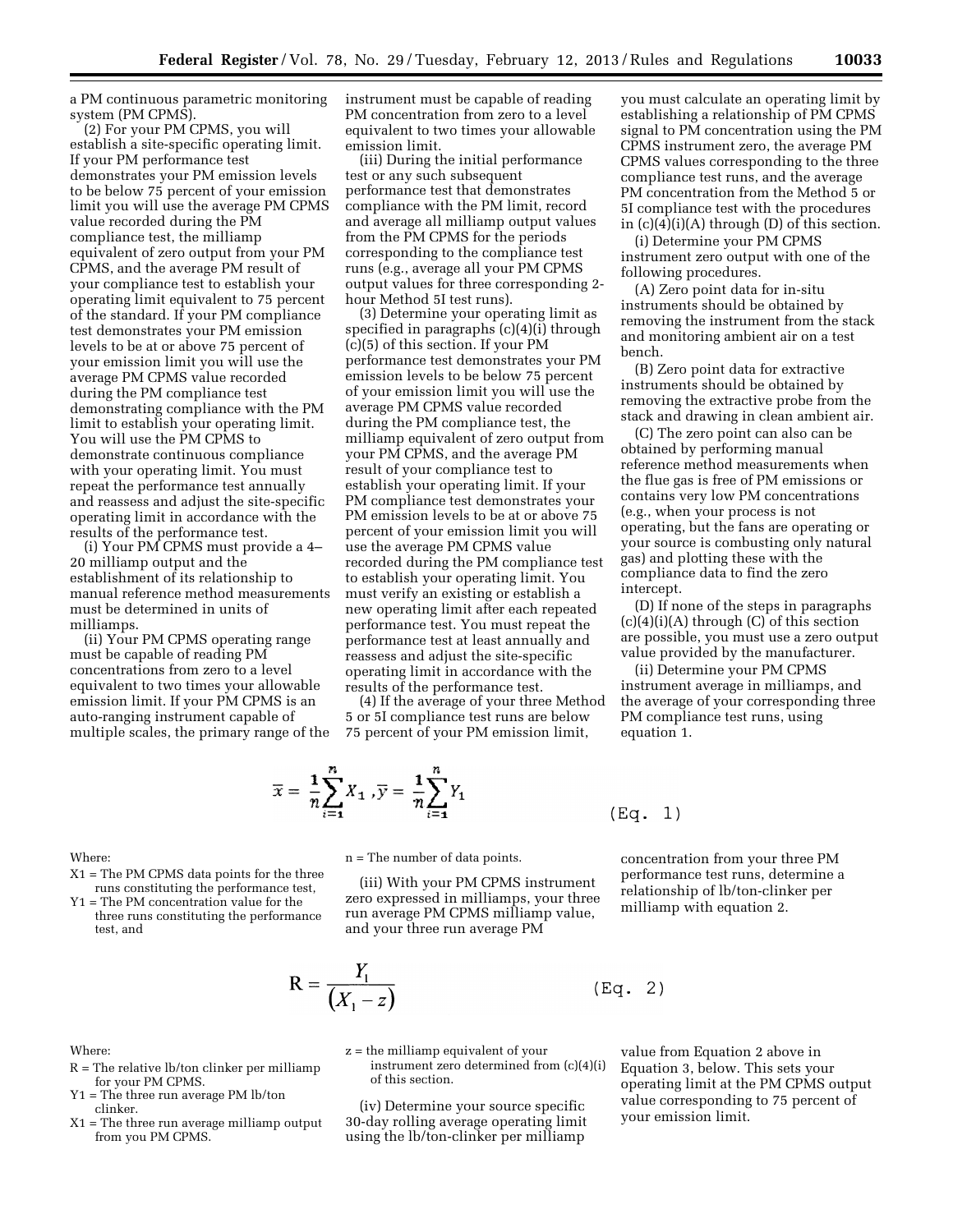$$
O_1 = z + (0.75(L)) / R
$$

Where:

Where:

i.

milliamps.

- $O<sub>1</sub>$  = The operating limit for your PM CPMS on a 30-day rolling average, in milliamps.
- L = Your source emission limit expressed in lb/ton clinker.

X1 = The PM CPMS data points for all runs

 $O<sub>h</sub>$  = Your site specific operating limit, in

(6) To determine continuous compliance, you must record the PM

n = The number of data points.

z = Your instrument zero in milliamps, determined from (1)(i).

 $R =$  The relative lb/ton-clinker per milliam for your PM CPMS, from Equation 2.

(5) If the average of your three PM compliance test runs is at or above 75 percent of your PM emission limit you

$$
\mathbf{O_h} = \frac{1}{n} \sum_{i=1}^{n} X_1
$$

CPMS output data for all periods when the process is operating, and use all the PM CPMS data for calculations when the source is not out-of-control. You must demonstrate continuous compliance by using all quality-assured hourly average data collected by the PM CPMS for all operating hours to

calculate the arithmetic average operating parameter in units of the operating limit (milliamps) on a 30 operating day rolling average basis, updated at the end of each new kiln operating day. Use Equation 5 to determine the 30 kiln operating day average.

30kiln operating day average = 
$$
\frac{\sum_{i=1}^{n} Hpv_i}{n}
$$

Where:

- Hpvi = The hourly parameter value for hour i.
- n = The number of valid hourly parameter values collected over 30 kiln operating days.

(7) Use EPA Method 5 or Method 5I of appendix A to part 60 of this chapter to determine PM emissions. For each performance test, conduct at least three separate runs under the conditions that exist when the affected source is operating at the highest load or capacity level reasonably expected to occur. Conduct each test run to collect a minimum sample volume of 2 dscm for determining compliance with a new source limit and 1 dscm for determining compliance with an existing source limit. Calculate the average of the results from three consecutive runs to determine compliance. You need not determine the particulate matter collected in the impingers (''back half'') of the Method 5 or Method 5I particulate sampling train to demonstrate compliance with the PM standards of this subpart. This shall not preclude the permitting authority from requiring a determination of the ''back half'' for other purposes.

(8) For PM performance test reports used to set a PM CPMS operating limit, the electronic submission of the test

report must also include the make and model of the PM CPMS instrument, serial number of the instrument, analytical principle of the instrument (e.g. beta attenuation), span of the instruments primary analytical range, milliamp value equivalent to the instrument zero output, technique by which this zero value was determined, and the average milliamp signals corresponding to each PM compliance test run.

(d) You must install, operate, calibrate, and maintain a CEMS continuously monitoring and recording the concentration by volume of  $NO<sub>x</sub>$ emissions into the atmosphere for any kiln subject to the  $NO<sub>x</sub>$  emissions limit in § 60.62(a)(3). If the kiln has an alkali bypass,  $NO<sub>X</sub>$  emissions from the alkali bypass do not need to be monitored, and  $NO<sub>X</sub>$  emission monitoring of the kiln exhaust may be done upstream of any commingled alkali bypass gases.

(e) You must install, operate, calibrate, and maintain a CEMS for continuously monitoring and recording the concentration by volume of  $SO<sub>2</sub>$ emissions into the atmosphere for any kiln subject to the  $SO<sub>2</sub>$  emissions limit in § 60.62(a)(4). If you are complying with the alternative 90 percent  $SO<sub>2</sub>$ emissions reduction emissions limit, you must also continuously monitor and record the concentration by volume of SO2 present at the wet scrubber inlet.

(Eq. 5)

(f) The  $NO<sub>X</sub>$  and  $SO<sub>2</sub>$  CEMS required under paragraphs (d) and (e) of this section must be installed, operated and maintained according to Performance Specification 2 of appendix B of this part and the requirements in paragraphs  $(f)(1)$  through  $(5)$  of this section.

(1) The span value of each  $\rm{NO_{X}}$  CEMS monitor must be set at 125 percent of the maximum estimated hourly potential  $NO<sub>x</sub>$  emission concentration that translates to the applicable emissions limit at full clinker production capacity.

(2) You must conduct performance evaluations of each  $NO<sub>x</sub>$  CEMS monitor according to the requirements in § 60.13(c) and Performance Specification 2 of appendix B to this part. You must use Methods 7, 7A, 7C, 7D, or 7E of appendix A–4 to this part for conducting the relative accuracy evaluations. The method ASME PTC 19.10–1981, ''Flue and Exhaust Gas Analyses,'' (incorporated by reference see § 60.17) is an acceptable alternative to Method 7 or 7C of appendix A–4 to this part.

(3) The span value for the  $SO<sub>2</sub>$  CEMS monitor is the  $SO<sub>2</sub>$  emission concentration that corresponds to 125 percent of the applicable emissions limit at full clinker production capacity

averaging the PM CPMS milliamp output corresponding to your three PM performance test runs that demonstrate compliance with the emission limit using Equation 4.

must determine your operating limit by

 $(Eq. 3)$ 

 $(Eq. 4)$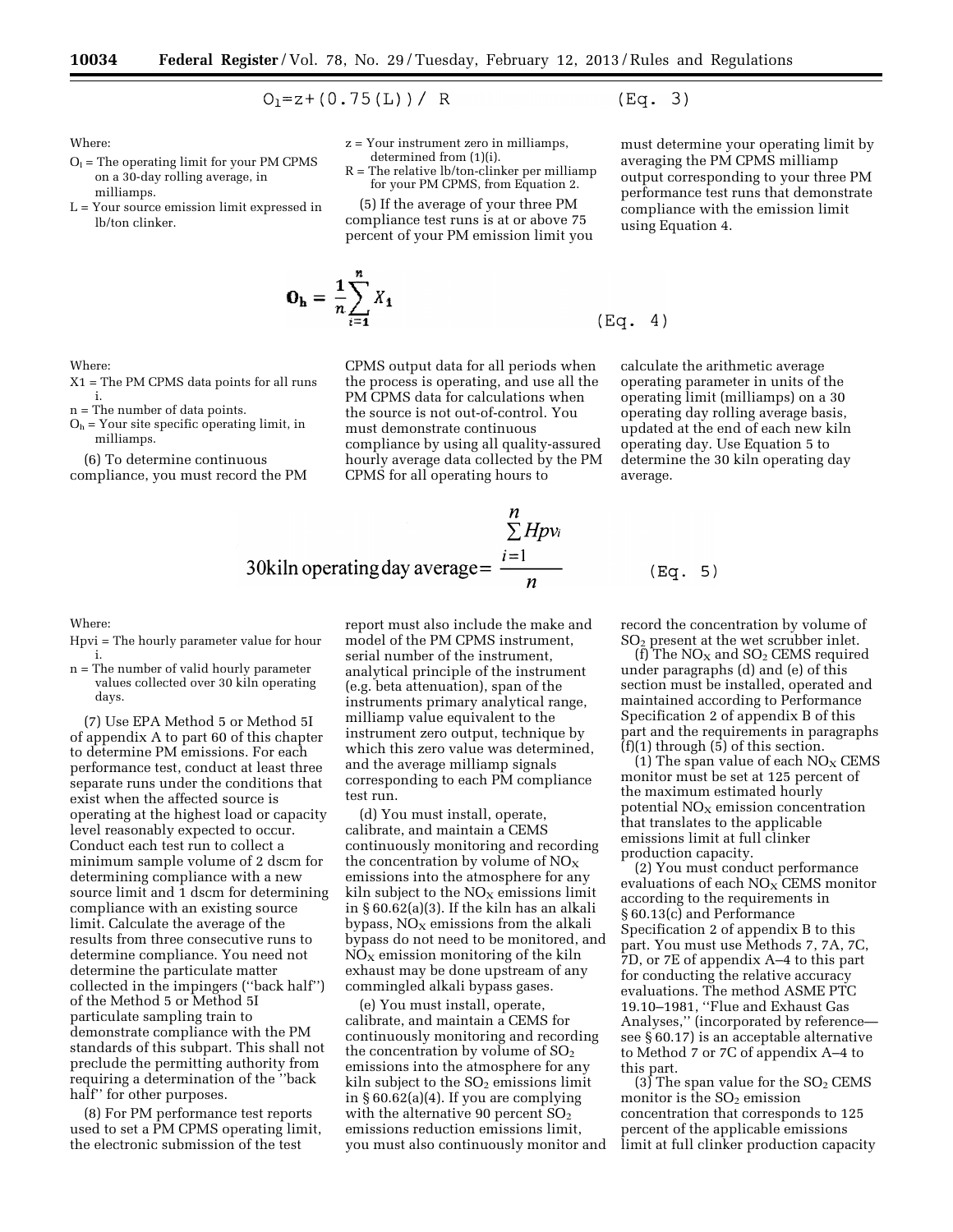and the expected maximum fuel sulfur content.

(4) You must conduct performance evaluations of each SO<sub>2</sub> CEMS monitor according to the requirements in § 60.13(c) and Performance Specification 2 of appendix B to this part. You must use Methods 6, 6A, or 6C of appendix A–4 to this part for conducting the relative accuracy evaluations. The method ASME PTC 19.10–1981, ''Flue and Exhaust Gas Analyses,'' (incorporated by reference see § 60.17) is an acceptable alternative to Method 6 or 6A of appendix A–4 to this part.

(5) You must comply with the quality assurance requirements in Procedure 1 of appendix F to this part for each  $NO<sub>X</sub>$ and SO2 CEMS, including quarterly accuracy determinations for monitors, and daily calibration drift tests.

(g) For each CPMS or CEMS required under paragraphs (c) through (e) of this section:

\* \* \* \* \*

(2) You may not use data recorded during the monitoring system malfunctions, repairs associated with monitoring system malfunctions, or required monitoring system quality assurance or control activities in calculations used to report emissions or operating levels. A monitoring system malfunction is any sudden, infrequent, not reasonably preventable failure of the monitoring system to provide valid data. Monitoring system failures that are caused in part by poor maintenance or careless operation are not malfunctions. An owner or operator must use all the data collected during all other periods in reporting emissions or operating levels.

\* \* \* \* \*

(h) You must install, operate, calibrate, and maintain instruments for continuously measuring and recording the stack gas flow rate to allow determination of the pollutant mass emissions rate to the atmosphere for each kiln subject to the PM emissions limits in  $\S 60.62(a)(1)(ii)$  and (iii) and  $(b)(1)(i)$  and (ii), the NO<sub>X</sub> emissions limit in  $\S 60.62(a)(3)$ , or the  $SO<sub>2</sub>$ emissions limit in § 60.62(a)(4)

according to the requirements in paragraphs (h)(1) through (10), where appropriate, of this section.

(1) The owner or operator must install each sensor of the flow rate monitoring system in a location that provides representative measurement of the exhaust gas flow rate at the sampling location of the  $NO<sub>X</sub>$  and/or  $SO<sub>2</sub>$  CEMS, taking into account the manufacturer's recommendations. The flow rate sensor is that portion of the system that senses the volumetric flow rate and generates an output proportional to that flow rate. \* \* \* \* \*

(6) The flow rate monitoring system must be designed to measure a minimum of one cycle of operational flow for each successive 15-minute period.

(7) The flow rate sensor must be able to determine the daily zero and upscale calibration drift (CD) (see sections 3.1 and 8.3 of Performance Specification 2 in appendix B to this part for a discussion of CD).

\* \* \* \* \* (8) You must perform an initial relative accuracy test of the flow rate monitoring system according to section 8.2 of Performance Specification 6 of appendix B to this part, with the exceptions noted in paragraphs (h)(8)(i) and (ii) of this section.  $\star$   $\star$   $\star$   $\star$ 

(9) You must verify the accuracy of the flow rate monitoring system at least once per year by repeating the relative accuracy test specified in paragraph (h)(8) of this section.

\* \* \* \* \*

(i) *Development and Submittal (Upon Request) of Monitoring Plans.* To demonstrate compliance with any applicable emissions limit through performance stack testing or other emissions monitoring (including PM CPMS), you must develop a site-specific monitoring plan according to the requirements in paragraphs (i)(1) through (4) of this section. This requirement also applies to you if you petition the EPA Administrator for alternative monitoring parameters under § 60.13(3)(i). If you use a bag leak detector system (BLDS), you must also

$$
E_{30D} = k \frac{\sum_{i=1}^{n} C_i Q_i}{P}
$$
 (Eq. 6)

meet the requirements specified in paragraph  $\S 63.1350(m)(10)$  of this chapter.

(1) For each continuous monitoring system (CMS) required in this section, you must develop, and submit to the permitting authority for approval upon request, a site-specific monitoring plan that addresses paragraphs (i)(1)(i) through (iii) of this section. You must submit this site-specific monitoring plan, if requested, at least 30 days before the initial performance evaluation of your CMS.

(i) Installation of the CMS sampling probe or other interface at a measurement location relative to each affected process unit such that the measurement is representative of control of the exhaust emissions (e.g., on or downstream of the last control device);

\* \* \* \* \* ■ 5. Section 60.64 is revised to read as follows:

#### **§ 60.64 Test methods and procedures.**

(a) In conducting the performance tests and relative accuracy tests required in § 60.8, you must use reference methods and procedures and the test methods in appendix A of this part or other methods and procedures as specified in this section, except as provided in § 60.8(b).

(b)(1)You must demonstrate compliance with the PM standards in § 60.62 using EPA method 5 or method 5I.

(2) Use Method 9 and the procedures in § 60.11 to determine opacity.

(3) Any sources other than kilns (including associated alkali bypass and clinker cooler) that are subject to the 10 percent opacity limit must follow the appropriate monitoring procedures in § 63.1350(f), (m)(1)through (4), (10) and (11), (o), and (p) of this chapter.

(c) Calculate and record the rolling 30 kiln operating day average emission rate daily of  $NO<sub>x</sub>$  and  $SO<sub>2</sub>$  according to the procedures in paragraphs (c)(1) and (2) of this section.

(1) Calculate the rolling 30 kiln operating day average emissions according to equation 6: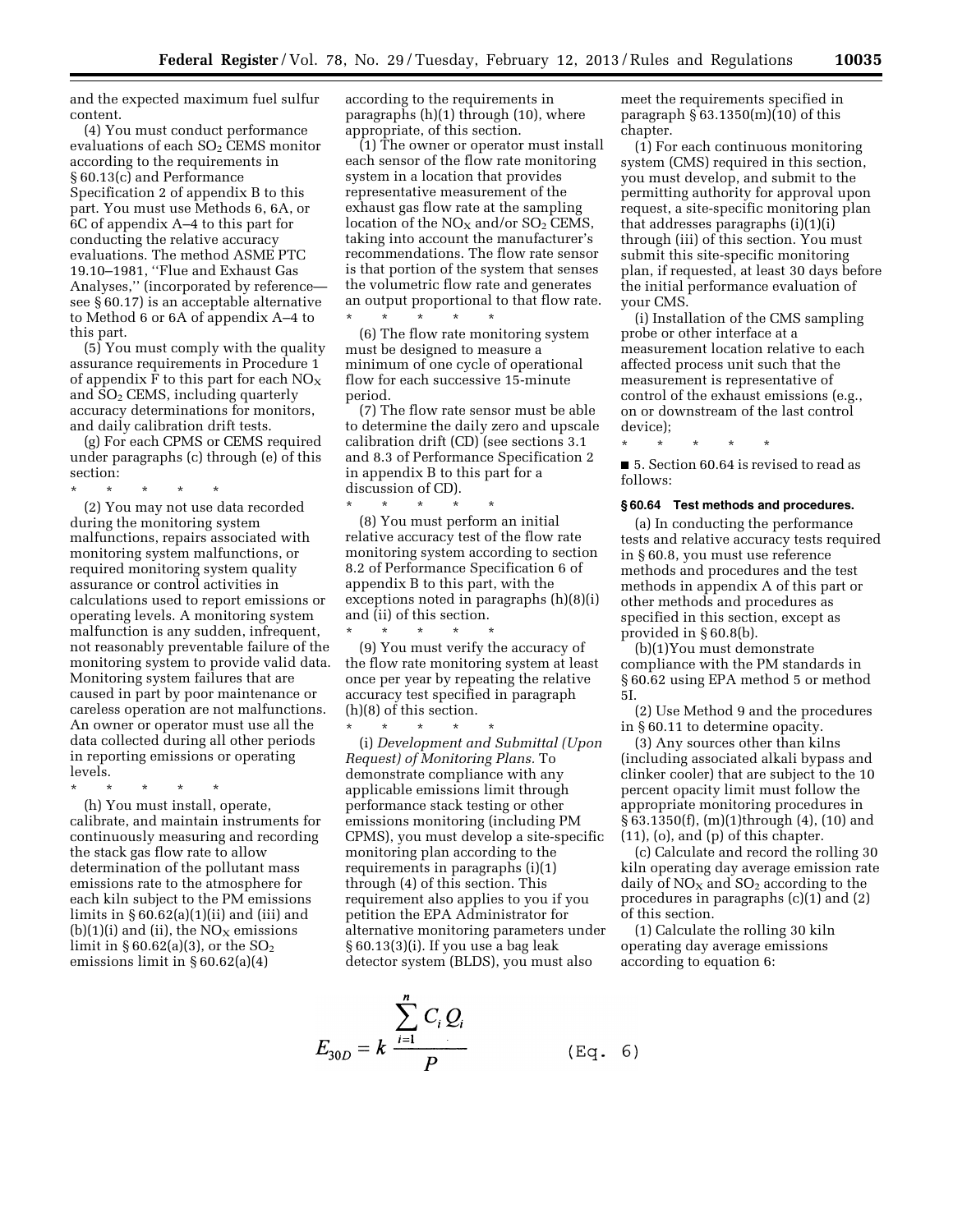Where:

- $E_{30D}$  = 30 kiln operating day average emission rate of  $NO<sub>X</sub>$  or  $SO<sub>2</sub>$ , lb/ton of clinker.
- $C_i$  = Concentration of NO<sub>X</sub> or SO<sub>2</sub> for hour i, ppm.
- $Q_i = V$ olumetric flow rate of effluent gas for hour i, where
- $C_i$  and  $Q_i$  are on the same basis (either wet or dry), scf/hr.
- P = 30 days of clinker production during the same time period as the  $NO<sub>X</sub>$  or  $SO<sub>2</sub>$ emissions measured, tons.
- k = Conversion factor,  $1.194 \times 10^{7}$  for  $NO<sub>X</sub>$  and  $1.660 \times 10^7$  for  $SO<sub>2</sub>$ , lb/scf/ ppm.
- n = Number of kiln operating hours over 30 kiln operating days.

(2) For each kiln operating hour for which you do not have at least one valid 15-minute CEMS data value, use the average emissions rate (lb/hr) from the most recent previous hour for which valid data are available.

(d)(1) Within 60 days after the date of completing each performance test (see § 60.8) as required by this subpart you must submit the results of the performance tests conducted to demonstrate compliance under this subpart to the EPA's WebFIRE database by using the Compliance and Emissions Data Reporting Interface (CEDRI) that is accessed through the EPA's Central Data Exchange (CDX) (*[http://www.epa.gov/](http://www.epa.gov/cdx) [cdx](http://www.epa.gov/cdx)*). Performance test data must be submitted in the file format generated through use of the EPA's Electronic Reporting Tool (ERT) (see *[http://](http://www.epa.gov/ttn/chief/ert/index.html) [www.epa.gov/ttn/chief/ert/index.html](http://www.epa.gov/ttn/chief/ert/index.html)*). Only data collected using test methods on the ERT Web site are subject to this requirement for submitting reports electronically to WebFIRE. Owners or operators who claim that some of the information being submitted for performance tests is confidential business information (CBI) must submit a complete ERT file including information claimed to be CBI on a compact disk, flash drive or other commonly used electronic storage media to the EPA. The electronic media must be clearly marked as CBI and mailed to U.S. EPA/OAPQS/CORE CBI Office, Attention: WebFIRE Administrator, MD C404–02, 4930 Old Page Rd., Durham, NC 27703. The same ERT file with the CBI omitted must be submitted to the EPA via CDX as described earlier in this paragraph. At the discretion of the delegated authority, you must also submit these reports, including the CBI, to the delegated authority in the format specified by the delegated authority. For any performance test conducted using test methods that are not listed on the ERT Web site, you must submit the results of the performance test to the

Administrator at the appropriate address listed in § 63.13.

(2) Within 60 days after the date of completing each CEMS performance evaluation test as defined in § 63.2, you must submit relative accuracy test audit (RATA) data to the EPA's CDX by using CEDRI in accordance with paragraph (d)(1) of this section. Only RATA pollutants that can be documented with the ERT (as listed on the ERT Web site) are subject to this requirement. For any performance evaluations with no corresponding RATA pollutants listed on the ERT Web site, you must submit the results of the performance evaluation to the Administrator at the appropriate address listed in § 63.13.

(3) For PM performance test reports used to set a PM CPMS operating limit, the electronic submission of the test report must also include the make and model of the PM CPMS instrument, serial number of the instrument, analytical principle of the instrument (e.g. beta attenuation), span of the instruments primary analytical range, milliamp value equivalent to the instrument zero output, technique by which this zero value was determined, and the average milliamp signals corresponding to each PM compliance test run.

(4) All reports required by this subpart not subject to the requirements in paragraphs (d)(1) and (2) of this section must be sent to the Administrator at the appropriate address listed in § 63.13. The Administrator or the delegated authority may request a report in any form suitable for the specific case (e.g., by commonly used electronic media such as Excel spreadsheet, on CD or hard copy). The Administrator retains the right to require submittal of reports subject to paragraph (d)(1) and (2) of this section in paper format.

■ 6. Section 60.65 is revised to read as follows:

#### **§ 60.65 Recordkeeping and reporting requirements.**

(a) Each owner or operator required to install a CPMS or CEMS under sections § 60.63(c) through (e) shall submit reports of excess emissions. The content of these reports must comply with the requirements in § 60.7(c). Notwithstanding the provisions of § 60.7(c), such reports shall be submitted semiannually.

(b) Each owner or operator of facilities subject to the provisions of § 60.63(c) through (e) shall submit semiannual reports of the malfunction information required to be recorded by § 60.7(b). These reports shall include the frequency, duration, and cause of any

incident resulting in deenergization of any device controlling kiln emissions or in the venting of emissions directly to the atmosphere.

(c) The requirements of this section remain in force until and unless the Agency, in delegating enforcement authority to a State under section 111(c) of the Clean Air Act, 42 U.S.C. 7411, approves reporting requirements or an alternative means of compliance surveillance adopted by such States. In that event, affected sources within the State will be relieved of the obligation to comply with this section, provided that they comply with the requirements established by the State.

■ 7. Section 60.66 is amended by revising paragraph (b) introductory text to read as follows:

#### **§ 60.66 Delegation of authority.**

\* \* \* \* \* (b) In delegating implementation and enforcement authority to a State, local, or tribal agency, the approval authorities contained in paragraphs (b)(1) through (4) of this section are retained by the Administrator of the U.S EPA and are not transferred to the State, local, or tribal agency.

## \* \* \* \* \*

#### **PART 63—NATIONAL EMISSION STANDARDS FOR HAZARDOUS AIR POLLUTANTS FOR SOURCE CATEGORIES**

■ 8. The authority citation for part 63 continues to read as follows:

**Authority:** 42 U.S.C. 7401, *et seq.* 

#### **Subpart LLL—[Amended]**

■ 9. Section 63.1340 is amended by revising paragraphs (b)(1), (b)(6) through (9), and (c) to read as follows:

#### **§ 63.1340 What parts of my plant does this subpart cover?**

\* \* \* \* \* (b) \* \* \*:

(1) Each kiln including alkali bypasses and inline coal mills, except for kilns that burn hazardous waste and are subject to and regulated under subpart EEE of this part;

\* \* \* \* \* (6) Each raw material, clinker, or finished product storage bin at any portland cement plant that is a major source;

(7) Each conveying system transfer point including those associated with coal preparation used to convey coal from the mill to the kiln at any portland cement plant that is a major source;

(8) Each bagging and bulk loading and unloading system at any portland cement plant that is a major source; and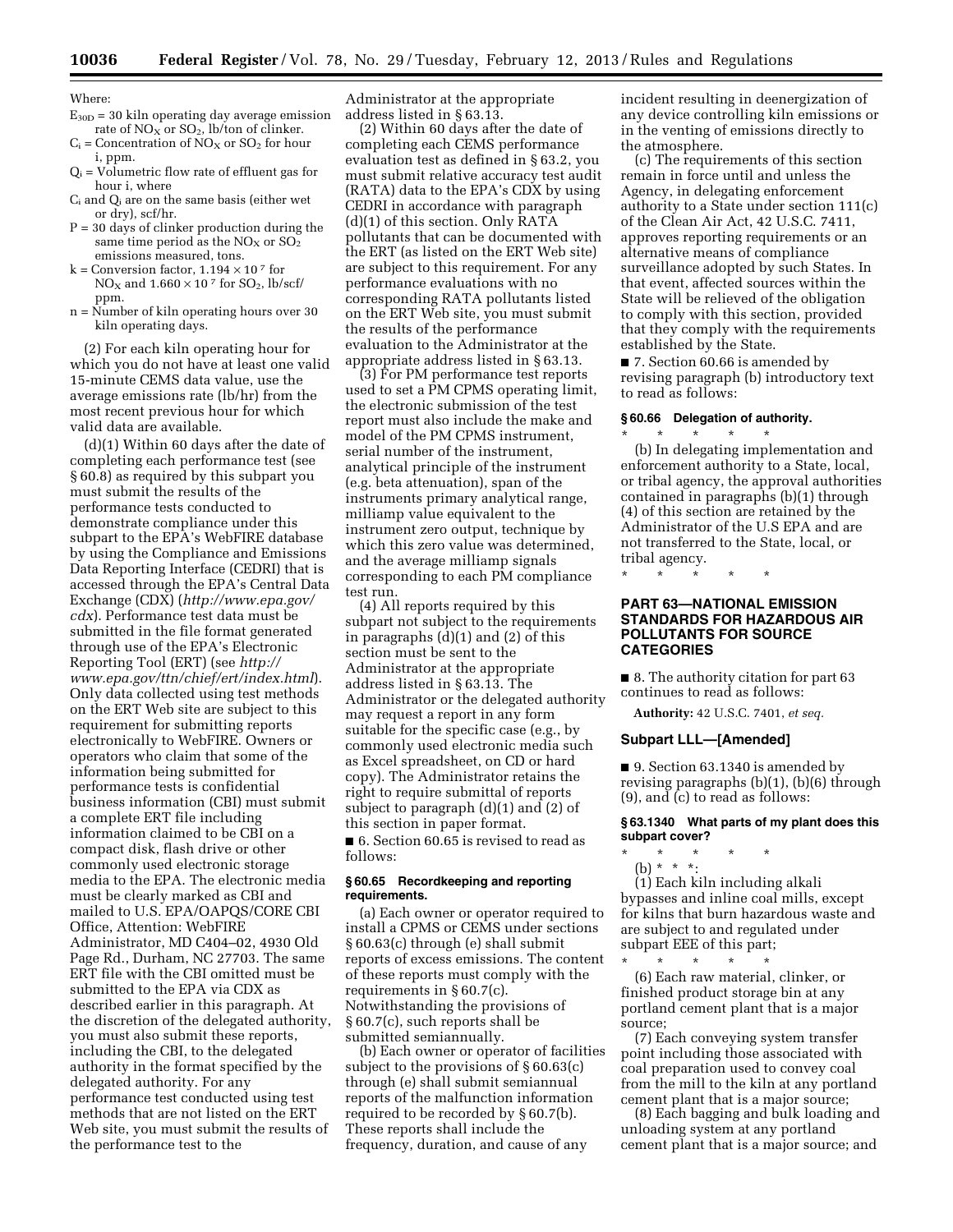(9) Each open clinker storage pile at any portland cement plant.

(c) Onsite sources that are subject to standards for nonmetallic mineral processing plants in subpart OOO, part 60 of this chapter are not subject to this subpart. Crushers are not covered by this subpart regardless of their location. \* \* \* \* \*

■ 10. Section 63.1341 is amended by: ■ a. Removing definitions of "Enclosed storage pile,'' and ''Inactive clinker pile"

■ b. Adding a definition for "In-line coal mill,'' ''Open clinker storage pile,'' ''Startup,'' and ''Shutdown'' in alphabetical order; and

■ c. Revising definitions for "Kiln," ''New source,'' ''Operating day,'' ''Raw material dryer,'' and ''Total organic HAP,''.

The additions and revisions read as follows:

#### **§ 63.1341 Definitions.**

\* \* \* \* \* *In-line coal mill* means those coal mills using kiln exhaust gases in their process. Coal mills with a heat source other than the kiln or coal mills using exhaust gases from the clinker cooler are not an in-line coal mill.

\* \* \* \* \* *Kiln* means a device, including any associated preheater or precalciner devices, inline raw mills, inline coal mills or alkali bypasses that produces clinker by heating limestone and other materials for subsequent production of portland cement. Because the inline raw mill and inline coal mill are considered an integral part of the kiln, for purposes of determining the appropriate emissions limit, the term kiln also applies to the exhaust of the inline raw mill and the inline coal mill.

\* \* \* \* \* *New source* means any source that commenced construction or reconstruction after May 6, 2009, for purposes of determining the applicability of the kiln, clinker cooler and raw material dryer emissions limits for mercury, PM, THC, and HCl.

\* \* \* \* \* *Open clinker storage pile* means a clinker storage pile on the ground for more than three days that is not completely enclosed in a building or structure.

*Operating day* means any 24-hour period beginning at 12:00 midnight

during which the kiln operates for any time. For calculating the rolling 30-day average emissions, kiln operating days do not include the hours of operation during startup or shutdown. \* \* \* \* \*

*Raw material dryer* means an impact dryer, drum dryer, paddle-equipped rapid dryer, air separator, or other equipment used to reduce the moisture content of feed or other materials. \* \* \* \* \*

*Shutdown* means the cessation of kiln operation. Shutdown begins when feed to the kiln is halted and ends when continuous kiln rotation ceases.

\* \* \* \* \* *Startup* means the time from when a shutdown kiln first begins firing fuel until it begins producing clinker. Startup begins when a shutdown kiln turns on the induced draft fan and begins firing fuel in the main burner. Startup ends when feed is being continuously introduced into the kiln for at least 120 minutes or when the feed rate exceeds 60 percent of the kiln design limitation rate, whichever occurs first.

\* \* \* \* \*

*Total organic HAP* means, for the purposes of this subpart, the sum of the concentrations of compounds of formaldehyde, benzene, toluene, styrene, m-xylene, p-xylene, o-xylene, acetaldehyde, and naphthalene as measured by EPA Test Method 320 or Method 18 of appendix A to this part or ASTM D6348- $03^1$  or a combination of these methods, as appropriate. If measurement results for any pollutant are reported as below the method detection level (e.g., laboratory analytical results for one or more sample components are below the

method defined analytical detection level), you must use the method detection level as the measured emissions level for that pollutant in calculating the total organic HAP value. The measured result for a multiple component analysis (e.g., analytical values for multiple Method 18 fractions) may include a combination of method detection level data and analytical data reported above the method detection level. The owner or operator of an affected source may request the use of other test methods to make this determination under paragraphs  $63.7(e)(2)(ii)$  and  $(f)$  of this part.

\* \* \* \* \*

■ 11. Section 63.1343 is revised to read as follows:

#### **§ 63.1343 What standards apply to my kilns, clinker coolers, raw material dryers, and open clinker storage piles?**

(a) *General.* The provisions in this section apply to each kiln and any alkali bypass associated with that kiln, clinker cooler, raw material dryer, and open clinker storage pile. All D/F, HCl, and total hydrocarbon (THC) emissions limit are on a dry basis. The D/F, HCl, and THC limits for kilns are corrected to 7 percent oxygen. All THC emissions limits are measured as propane. Standards for mercury and THC are based on a rolling 30-day average. If using a CEMS to determine compliance with the HCl standard, this standard is based on a rolling 30-day average. You must ensure appropriate corrections for moisture are made when measuring flow rates used to calculate mercury emissions. The 30-day period means 30 consecutive kiln operating days excluding periods of startup and shutdown. All emissions limits for kilns, clinker coolers, and raw material dryers currently in effect that are superseded by the limits below continue to apply until the compliance date of the limits below, or until the source certifies compliance with the limits below, whichever is earlier.

(b) *Kilns, clinker coolers, raw material dryers, raw mills, and finish mills.* (1) The emissions limits for these sources are shown in Table 1 below. PM limits for existing kilns also apply to kilns that have undergone a modification as defined in subpart A of part 60 of title 40.

<sup>1</sup>When using ASTM D6348–03, the following conditions must be met:

<sup>(1)</sup> The test plan preparation and implementation in the Annexes to ASTM D6348–03, Sections A1 through A8 are mandatory; (2) For ASTM D6348– 03 Annex A5 (Analyte Spiking Technique), the percent R must be determined for each target analyte (see Equation A5.5); (3) For the ASTM D6348–03 test data to be acceptable for a target analyte percent R must be 70 percent  $\geq R \leq 130$ percent; and (4) The percent R value for each compound must be reported in the test report and all field measurements corrected with the calculated percent R value for that compound using the following equation: Reported Result = The measured concentration in the stack divided by the calculated percent R value and then the whole term multiplied by 100.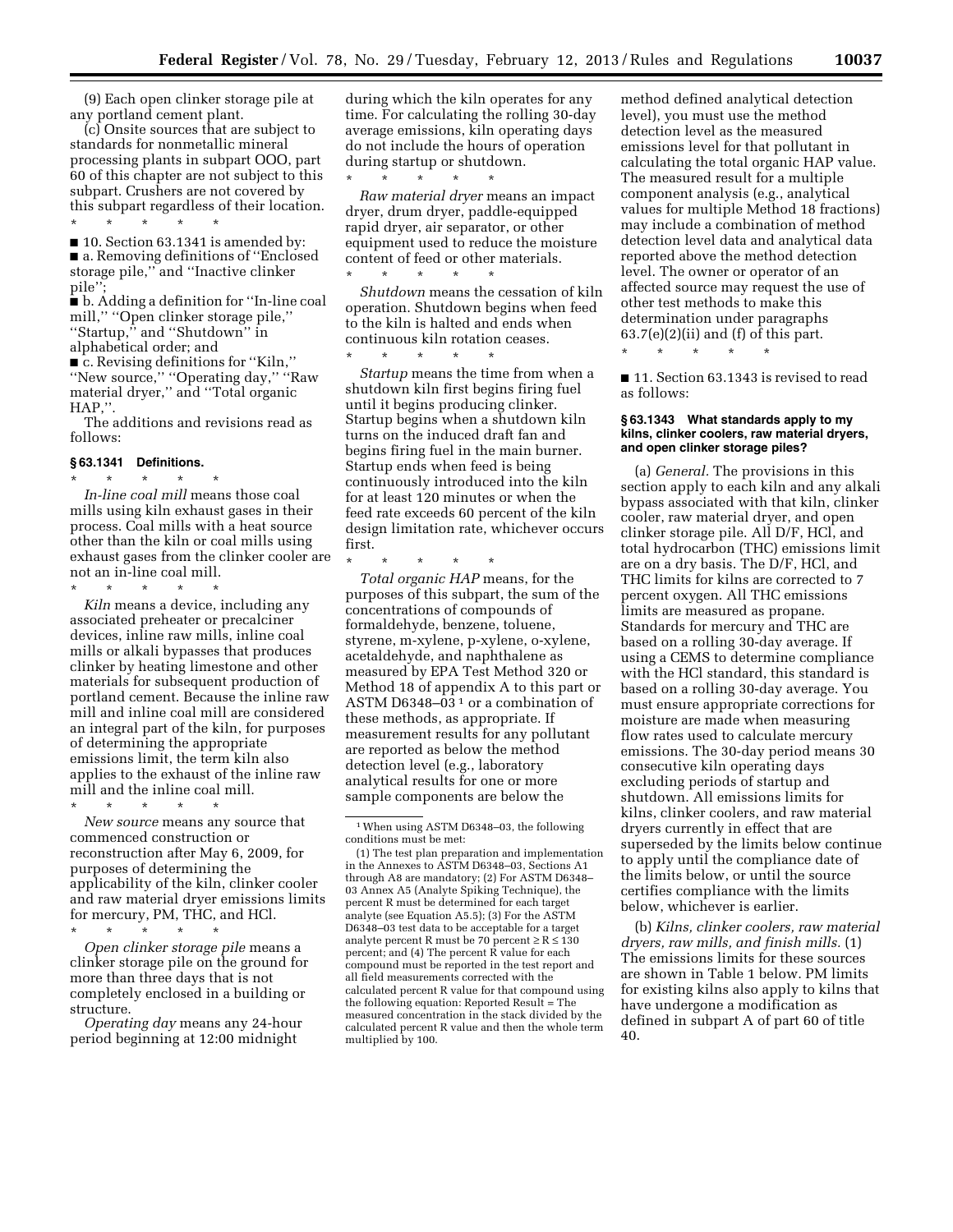| TABLE 1—EMISSIONS LIMITS FOR KILNS, CLINKER COOLERS, RAW MATERIAL DRYERS, RAW AND FINISH MILLS |  |  |  |  |
|------------------------------------------------------------------------------------------------|--|--|--|--|
|------------------------------------------------------------------------------------------------|--|--|--|--|

|          | If your source is a<br>$(an)$ :        | And the operating<br>mode is:                  | And if is located at a:              | Your emissions limits<br>are:                                           | And the units of the<br>emissions limit are:                   | The oxygen<br>correction<br>factor is:       |
|----------|----------------------------------------|------------------------------------------------|--------------------------------------|-------------------------------------------------------------------------|----------------------------------------------------------------|----------------------------------------------|
| 1.       | Existing kiln                          | Normal operation                               | Major or area source                 | PM <sup>1</sup> 0.07<br>D/F <sup>2</sup> 0.2<br>Mercury 55<br>THC 34 24 | lb/ton clinker<br>ng/dscm (TEQ)<br>Ib/MM tons clinker<br>ppmvd | NA.<br>7 percent.<br>NA.<br>7 percent.       |
| 2.<br>3. | Existing kiln<br>Existing kiln         | Normal operation<br>Startup and shut-<br>down. | Major source<br>Major or area source | HCI 3<br>Work practices<br>(63.1346(f))                                 | ppmvd<br>NA                                                    | 7 percent.<br>NA.                            |
| 4.       | New kiln                               | Normal operation                               | Major or area source                 | PM 0.02<br>D/F <sup>2</sup> 0.2<br>Mercury 21<br>THC <sup>34</sup> 24   | lb/ton clinker<br>ng/dscm (TEQ)<br>lb/MM tons clinker<br>ppmvd | NA.<br>7 percent.<br><b>NA</b><br>7 percent. |
| 5.       | New kiln                               | Normal operation                               | Major source                         | HCl 3                                                                   | ppmvd                                                          | 7 percent.                                   |
| 6.       | New kiln                               | Startup and shut-<br>down.                     | Major or area source                 | Work practices<br>(63.1346(f))                                          | NA                                                             | NA.                                          |
| 7.       | Existing clinker cool-<br>er.          | Normal operation                               | Major or area source                 | PM 0.07                                                                 | lb/ton clinker                                                 | NA.                                          |
| 8.       | Existing clinker cool-<br>er.          | Startup and shut-<br>down.                     | Major or area source                 | Work practices<br>(63.1348(b)(9))                                       | NA                                                             | NA.                                          |
| 9.       | New clinker cooler                     | Normal operation                               | Major or area source                 | PM 0.02                                                                 | lb/ton clinker                                                 | NA.                                          |
| $10.$    | New clinker cooler                     | Startup and shut-<br>down.                     | Major or area source                 | Work practices<br>(63.1348(b)(9))                                       | NA                                                             | NA.                                          |
| 11.      | Existing or new raw<br>material dryer. | Normal operation                               | Major or area source                 | THC 34 24                                                               | ppmvd                                                          | NA.                                          |
| 12.      | Existing or new raw<br>material dryer. | Startup and shut-<br>down.                     | Major or area source                 | Work practices<br>(63.1348(b)(9))                                       | NA                                                             | NA.                                          |
| 13.      | Existing or new raw<br>or finish mill. | All operating modes                            | Major source                         | Opacity 10                                                              | percent                                                        | NA.                                          |

1The initial and subsequent PM performance tests are performed using Method 5 or 5I and consist of three 1-hr tests.

2 If the average temperature at the inlet to the first PM control device (fabric filter or electrostatic precipitator) during the D/F performance test is 400 °F or less this limit is changed to 0.40 ng/dscm (TEQ).<br><sup>3</sup> Measured as propane.

4Any source subject to the 24 ppmvd THC limit may elect to meet an alternative limit of 12 ppmvd for total organic HAP.

(2) When there is an alkali bypass and/or an inline coal mill with a separate stack associated with a kiln, the combined PM emissions from the kiln and the alkali bypass stack and/or the

inline coal mill stack are subject to the PM emissions limit. Existing kilns that combine the clinker cooler exhaust and/ or coal mill exhaust with the kiln exhaust and send the combined exhaust

to the PM control device as a single stream may meet an alternative PM emissions limit. This limit is calculated using Equation 1 of this section:

$$
PM_{alt}
$$
 = (0.0060 x 1.65)  $(Q_k + Q_c + Q_{ab} + Q_{cm}) / (7000)$  (Eq. 1)

Where:

PMalt = Alternative PM emission limit for commingled sources.

0.006 = The PM exhaust concentration (gr/ dscf) equivalent to 0.070 lb per ton clinker where clinker cooler and kiln exhaust gas are not combined.

- 1.65 = The conversion factor of ton feed per ton clinker.
- $Q_k$  = The exhaust flow of the kiln (dscf/ton feed).
- $Q_c$  = The exhaust flow of the clinker cooler (dscf/ton feed).
- $Q_{ab}$  = The exhaust flow of the alkali bypass (dscf/ton feed).

 $Q_{cm}$  = The exhaust flow of the coal mill (dscf/ ton feed).

7000 = The conversion factor for grains (gr) per lb.

For new kilns that combine kiln exhaust and clinker cooler gas the limit is calculated using the Equation 2 of this section:

 $PM_{alt}$  = (0.0020 x 1.65) ( $Q_k$  +  $Q_c$  +  $Q_{ab}$  +  $Q_{cm}$ ) / (7000)  $(Eq. 2)$ 

Where:

- PMalt = Alternative PM emission limit for commingled sources.
- $0.002$  = The PM exhaust concentration (gr/ dscf) equivalent to 0.020 lb per ton clinker where clinker cooler and kiln exhaust gas are not combined.
- 1.65 = The conversion factor of ton feed per ton clinker.
- $Q_k$  = The exhaust flow of the kiln (dscf/ton feed).
- $Q_c$  = The exhaust flow of the clinker cooler (dscf/ton feed).
- $Q_{ab}$  = The exhaust flow of the alkali bypass (dscf/ton feed).
- $Q_{cm}$  = The exhaust flow of the coal mill (dscf/ ton feed).
- 7000 = The conversion factor for gr per lb.

(c) *Open clinker storage pile.* The owner or operator of an open clinker storage pile must prepare, and operate in accordance with, the fugitive dust emissions control measures, described in their operation and maintenance plan (see § 63.1347 of this subpart), that is appropriate for the site conditions as specified in paragraphs (c)(1) through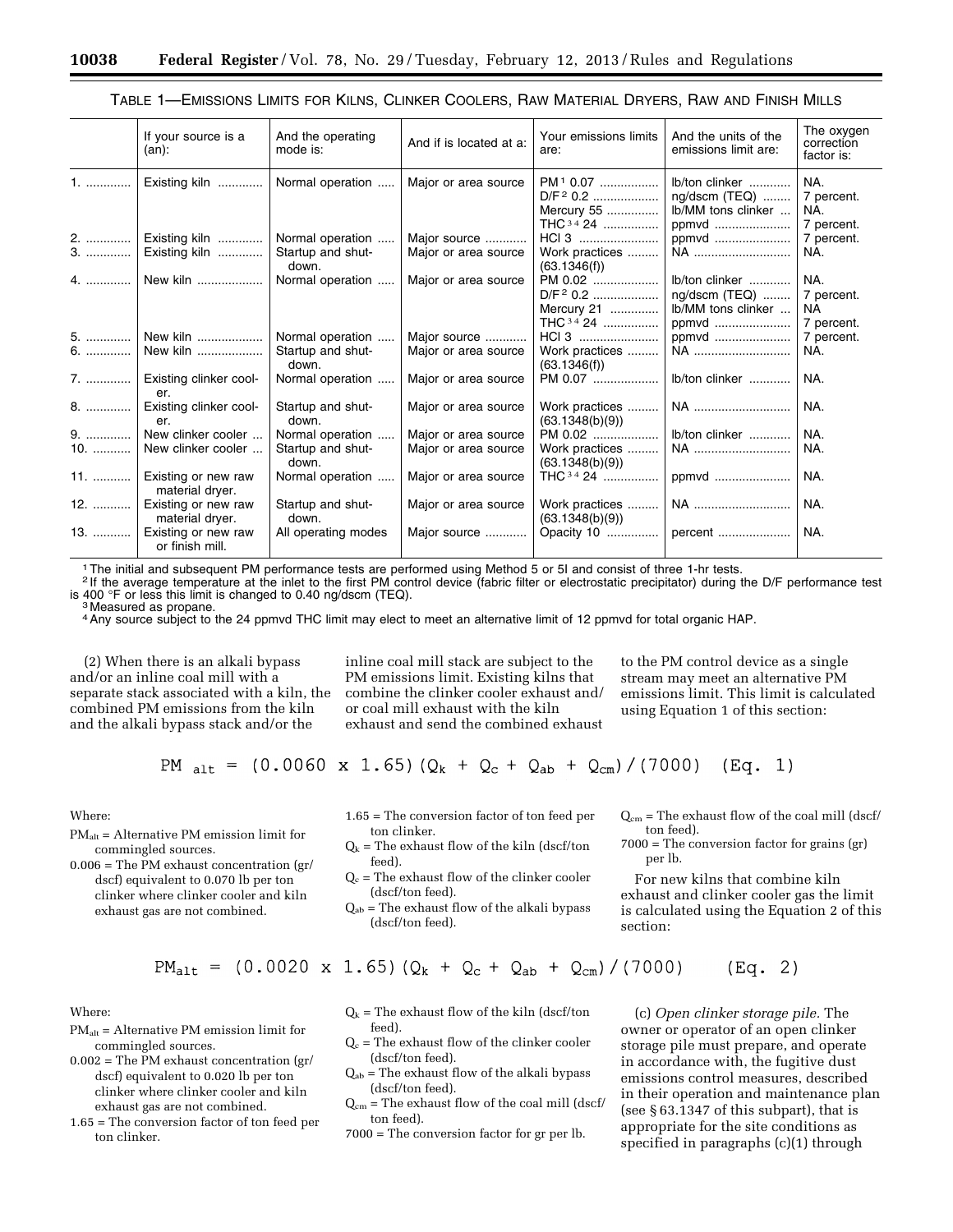(3) of this section. The operation and maintenance plan must also describe the measures that will be used to minimize fugitive dust emissions from piles of clinker, such as accidental spillage, that are not part of open clinker storage piles.

(1) The operation and maintenance plan must identify and describe the location of each current or future open clinker storage pile and the fugitive dust emissions control measures the owner or operator will use to minimize fugitive dust emissions from each open clinker storage pile.

(2) For open clinker storage piles, the operations and maintenance plan must specify that one or more of the following control measures will be used to minimize to the greatest extent practicable fugitive dust from open clinker storage piles: Locating the source inside a partial enclosure, installing and operating a water spray or fogging system, applying appropriate chemical dust suppression agents, use of a wind barrier, compaction, use of tarpaulin or other equally effective cover or use of a vegetative cover. You must select, for inclusion in the operations and maintenance plan, the fugitive dust control measure or measures listed in this paragraph that are most appropriate for site conditions. The plan must also explain how the measure or measures selected are applicable and appropriate for site conditions. In addition, the plan must be revised as needed to reflect any changing conditions at the source.

(3) Temporary piles of clinker that result from accidental spillage or clinker storage cleaning operations must be cleaned up within 3 days.

(d) Emission limits in effect prior to September 9, 2010. Any source defined as an existing source in § 63.1351, and that was subject to a PM, mercury, THC, D/F, or opacity emissions limit prior to September 9, 2010, must continue to meet the limits shown in Table 2 to this section until September 9, 2015.

■ 12. Section 63.1344 is revised to read as follows:

#### **§ 63.1344 Affirmative Defense for Violation of Emission Standards During Malfunction.**

In response to an action to enforce the standards set forth in § 63.1343(b) and (c) and § 63.1345 and you may assert an affirmative defense to a claim for civil penalties for violations of such standards that are caused by malfunction, as defined at 40 CFR 63.2. Appropriate penalties may be assessed if you fail to meet your burden of proving all of the requirements in the affirmative defense. The affirmative

defense shall not be available for claims for injunctive relief.

(a) *Assertion of affirmative defense.*  To establish the affirmative defense in any action to enforce such a standard, you must timely meet the reporting requirements in paragraph (b) of this section, and must prove by a preponderance of evidence that:

(1) The violation:

(i) Was caused by a sudden, infrequent, and unavoidable failure of air pollution control equipment, process equipment, or a process to operate in a normal or usual manner; and

(ii) Could not have been prevented through careful planning, proper design or better operation and maintenance practices; and

(iii) Did not stem from any activity or event that could have been foreseen and avoided, or planned for; and

(iv) Was not part of a recurring pattern indicative of inadequate design, operation, or maintenance; and

(2) Repairs were made as expeditiously as possible when a violation occurred; and

(3) The frequency, amount, and duration of the violation (including any bypass) were minimized to the maximum extent practicable; and

(4) If the violation resulted from a bypass of control equipment or a process, then the bypass was unavoidable to prevent loss of life, personal injury, or severe property damage; and

(5) All possible steps were taken to minimize the impact of the violation on ambient air quality, the environment, and human health; and

(6) All emissions monitoring and control systems were kept in operation if at all possible, consistent with safety and good air pollution control practices; and

(7) All of the actions in response to the violation were documented by properly signed, contemporaneous operating logs; and

(8) At all times, the affected source was operated in a manner consistent with good practices for minimizing emissions; and

(9) A written root cause analysis has been prepared, the purpose of which is to determine, correct, and eliminate the primary causes of the malfunction and the violation resulting from the malfunction event at issue. The analysis shall also specify, using best monitoring methods and engineering judgment, the amount of any emissions that were the result of the malfunction.

(b) *Report.* The owner or operator seeking to assert an affirmative defense shall submit a written report to the Administrator with all necessary

supporting documentation, that it has met the requirements set forth in paragraph (a) of this section. This affirmative defense report shall be included in the first periodic compliance, deviation report or excess emission report otherwise required after the initial occurrence of the violation of the relevant standard (which may be the end of any applicable averaging period). If such compliance, deviation report or excess emission report is due less than 45 days after the initial occurrence of the violation, the affirmative defense report may be included in the second compliance, deviation report or excess emission report due after the initial occurrence of the violation of the relevant standard.

■ 13. Section 63.1345 is revised to read as follows:

#### **§ 63.1345 Emissions limits for affected sources other than kilns; clinker coolers; new and reconstructed raw material dryers.**

The owner or operator of each new or existing raw material, clinker, or finished product storage bin; conveying system transfer point; bagging system; bulk loading or unloading system; raw and finish mills; and each existing raw material dryer, at a facility which is a major source subject to the provisions of this subpart must not cause to be discharged any gases from these affected sources which exhibit opacity in excess of 10 percent.

■ 14. Section 63.1346 is amended by:

■ a. Revising paragraph (a) introductory text;

■ b. Revising paragraph (a)(1);

■ c. Revising paragraphs (c) through (f); and

■ d. Adding paragraph (g) The revisions read as follows:

#### **§ 63.1346 Operating limits for kilns.**

(a) The owner or operator of a kiln subject to a D/F emissions limitation under § 63.1343 must operate the kiln such that the temperature of the gas at the inlet to the kiln PM control device (PMCD) and alkali bypass PMCD, if applicable, does not exceed the applicable temperature limit specified in paragraph (b) of this section. The owner or operator of an in-line kiln/raw mill subject to a D/F emissions limitation under § 63.1343 must operate the in-line kiln/raw mill, such that:

(1) When the raw mill of the in-line kiln/raw mill is operating, the applicable temperature limit for the main in-line kiln/raw mill exhaust, specified in paragraph (b) of this section and established during the performance test when the raw mill was operating, is not exceeded, except during periods of startup and shutdown when the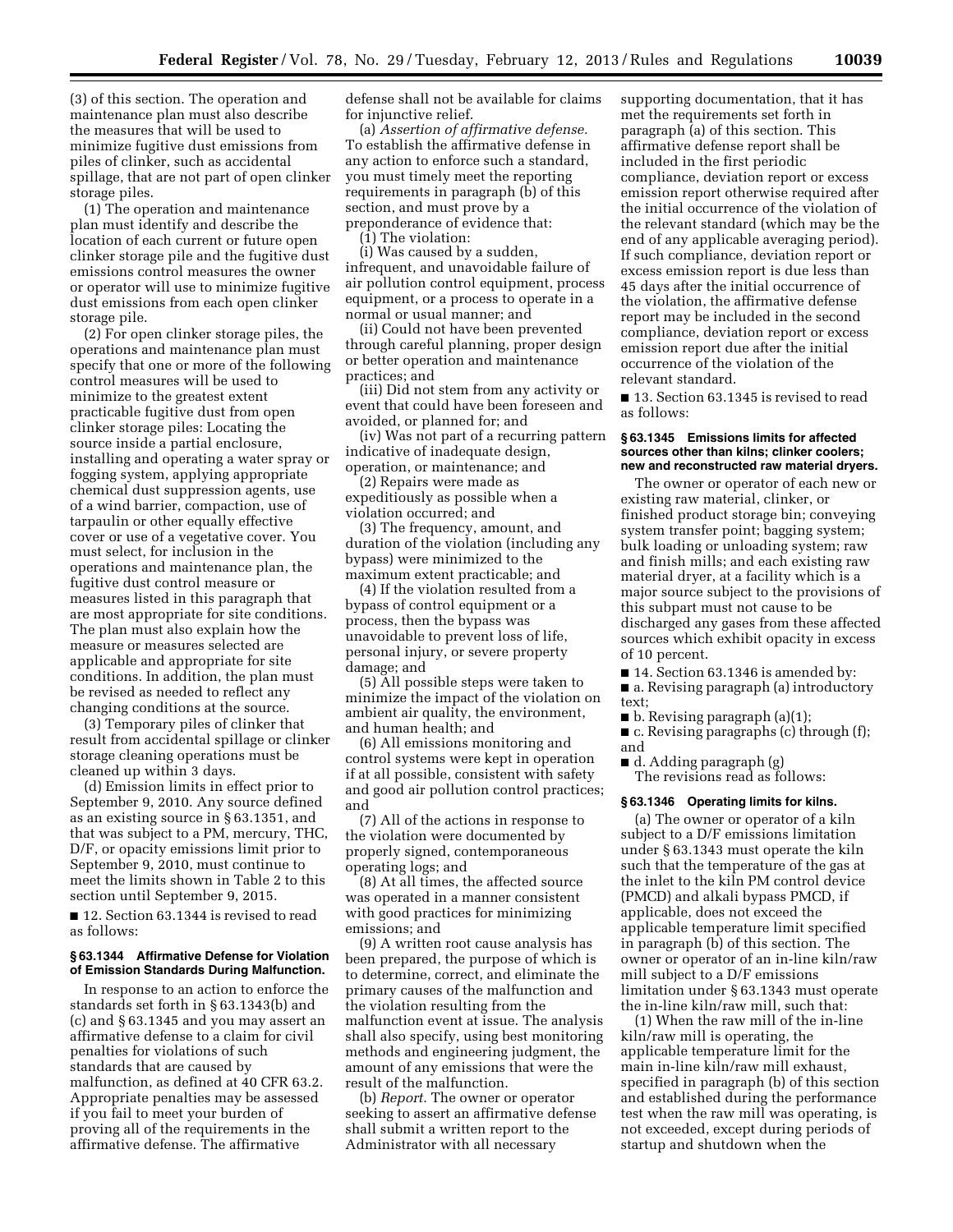temperature limit may be exceeded by no more than 10 percent.

\* \* \* \* \* (c) For an affected source subject to a D/F emissions limitation under § 63.1343 that employs sorbent injection as an emission control technique for D/ F control, you must operate the sorbent injection system in accordance with paragraphs (c)(1) and (2) of this section.

(1) The rolling three-hour average activated sorbent injection rate must be equal to or greater than the sorbent injection rate determined in accordance with § 63.1349(b)(3)(vi).

(2) You must either:

(i) Maintain the minimum activated carbon injection carrier gas flow rate, as a rolling three-hour average, based on the manufacturer's specifications. These specifications must be documented in the test plan developed in accordance with § 63.7(c), or

(ii) Maintain the minimum activated carbon injection carrier gas pressure drop, as a rolling three-hour average, based on the manufacturer's specifications. These specifications must be documented in the test plan developed in accordance with § 63.7(c).

(d) Except as provided in paragraph (e) of this section, for an affected source subject to a D/F emissions limitation under § 63.1343 that employs carbon injection as an emission control technique you must specify and use the brand and type of sorbent used during the performance test until a subsequent performance test is conducted, unless the site-specific performance test plan contains documentation of key parameters that affect adsorption and the owner or operator establishes limits based on those parameters, and the limits on these parameters are maintained.

(e) For an affected source subject to a D/F emissions limitation under § 63.1343 that employs carbon injection as an emission control technique you may substitute, at any time, a different brand or type of sorbent provided that the replacement has equivalent or improved properties compared to the sorbent specified in the site-specific performance test plan and used in the performance test. The owner or operator must maintain documentation that the substitute sorbent will provide the same or better level of control as the original sorbent.

(f) No kiln may use as a raw material or fuel any fly ash where the mercury content of the fly ash has been increased through the use of activated carbon, or any other sorbent, unless the facility can demonstrate that the use of that fly ash will not result in an increase in mercury

emissions over baseline emissions (i.e., emissions not using the fly ash). The facility has the burden of proving there has been no emissions increase over baseline. Once the kiln is in compliance with a mercury emissions limit specified in § 63.1343, this paragraph no longer applies.

(g) During periods of startup and shutdown you must meet the requirements listed in (g)(1) through (4) of this section.

(1) During startup you must use any one or combination of the following clean fuels: natural gas, synthetic natural gas, propane, distillate oil, synthesis gas (syngas), and ultra-low sulfur diesel (ULSD) until the kiln reaches a temperature of 1200 degrees Fahrenheit.

(2) Combustion of the primary kiln fuel may commence once the kiln temperature reaches 1200 degrees Fahrenheit.

(3) All air pollution control devices must be turned on and operating prior to combusting any fuel.

(4) You must keep records as specified in § 63.1355 during periods of startup and shutdown.

■ 15. Section 63.1347 is amended by revising paragraph (a)(1) to read as follows:

#### **§ 63.1347 Operation and maintenance plan requirements.**

## $(a) * * * *$

(1) Procedures for proper operation and maintenance of the affected source and air pollution control devices in order to meet the emissions limits and operating limits, including fugitive dust control measures for open clinker piles, of §§ 63.1343 through 63.1348. Your operations and maintenance plan must address periods of startup and shutdown;

\* \* \* \* \*

- 16. Section 63.1348 is amended by: ■ a. Revising paragraphs (a)
- introductory text and (a)(1) and (2);

■ b. Adding two sentences to paragraph (a)(3)(i);

 $\blacksquare$  c. Revising paragraph (a)(3)(ii); ■ d. Revising paragraphs (a)(3)(iii) and (iv);

■ e. Revising paragraphs (a)(4) through (8);

■ f. Revising paragraph (b); and

■ g. Revising paragraph (c)(2)(iv). The revisions and additions read as follows:

#### **§ 63.1348 Compliance requirements.**

(a) *Initial Performance Test Requirements.* For an affected source subject to this subpart, you must demonstrate compliance with the emissions standards and operating

limits by using the test methods and procedures in §§ 63.1349 and 63.7. Any cement kiln that has been subject to the requirements of subpart CCCC or subpart DDDD of 40 CFR Part 60, and is now electing to cease burning nonhazardous solid waste and become subject to this subpart, must meet all the initial compliance testing requirements each time it becomes subject to this subpart, even if it was previously subject to this subpart.

NOTE to paragraph (a): The first day of the 30 operating day performance test is the first day after the compliance date following completion of the field testing and data collection that demonstrates that the CPMS or CEMS has satisfied the relevant CPMS performance evaluation or CEMS performance specification (e.g., PS 2, 12A, or 12B) acceptance criteria. The performance test period is complete at the end of the 30th consecutive operating day. See § 63.1341 for definition of operating day and § 63.1348(b)(1) for the CEMS operating requirements. The source has the option of performing the compliance test earlier then the compliance date if desired.

(1) *PM Compliance.* If you are subject to limitations on PM emissions under § 63.1343(b), you must demonstrate compliance with the PM emissions standards by using the test methods and procedures in § 63.1349(b)(1).

(2) *Opacity Compliance.* If you are subject to the limitations on opacity under § 63.1345, you must demonstrate compliance with the opacity emissions standards by using the performance test methods and procedures in § 63.1349(b)(2). Use the maximum 6 minute average opacity exhibited during the performance test period to determine whether the affected source is in compliance with the standard.

(3) *\* \* \** 

 $(i) * * * The owner or operator of a$ kiln with an in-line raw mill must demonstrate compliance by conducting separate performance tests while the raw mill is operating and while the raw mill is not operating. Determine the D/ F TEQ concentration for each run and calculate the arithmetic average of the TEQ concentrations measured for the three runs to determine continuous compliance.

(ii) If you are subject to a D/F emissions limitation under § 63.1343(b), you must demonstrate compliance with the temperature operating limits specified in § 63.1346 by using the performance test methods and procedures in § 63.1349(b)(3)(ii) through (b)(3)(iv). Use the arithmetic average of the temperatures measured during the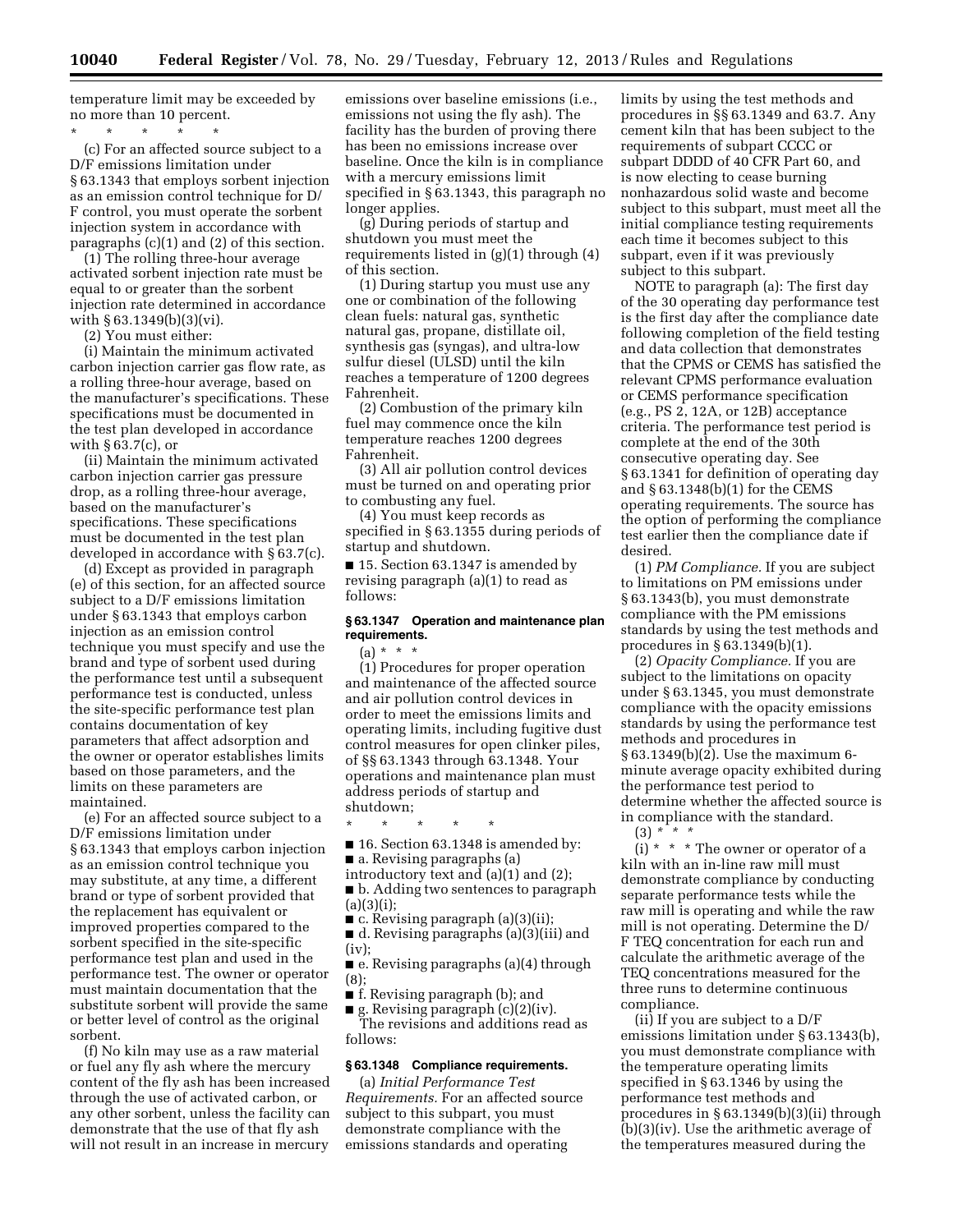three runs to determine the applicable temperature limit.

(iii) If activated carbon injection is used and you are subject to a D/F emissions limitation under § 63.1343(b), you must demonstrate compliance with the activated carbon injection rate operating limits specified in § 63.1346 by using the performance test methods and procedures in  $\S 63.1349(b)(3)(v)$ .

(iv) If activated carbon injection is used, you must also develop a carrier gas parameter (either the carrier gas flow rate or the carrier gas pressure drop) during the initial performance test and updated during any subsequent performance test conducted under § 63.1349(b)(3) that meets the requirements of § 63.1349(b)(3)(vi). Compliance is demonstrated if the system is maintained within +/- 5 percent accuracy during the performance test determined in accordance with the procedures and criteria submitted for review in your monitoring plan required in section 63.1350(p).

(4)(i) *THC Compliance.* If you are subject to limitations on THC emissions under § 63.1343(b), you must demonstrate compliance with the THC emissions standards by using the performance test methods and procedures in § 63.1349(b)(4)(i). You must use the average THC concentration obtained during the first 30 kiln operating days after the compliance date of this rule to determine initial compliance.

(ii) *Total Organic HAP Emissions Tests.* If you elect to demonstrate compliance with the total organic HAP emissions limit under § 63.1343(b) in lieu of the THC emissions limit, you must demonstrate compliance with the total organic HAP emissions standards by using the performance test methods and procedures in § 63.1349(b)(7.

(iii) If you are demonstrating initial compliance, you must conduct the separate performance tests as specified in § 63.1349(b)(7) while the raw mill of the inline kiln/raw mill is operating and while the raw mill of the inline kiln/raw mill is not operating.

(iv) The average total organic HAP concentration measured during the separate initial performance test specified by § 63.1349(b)(7) must be used to determine initial compliance.

(v) The average THC concentration measured during the initial performance test specified by § 63.1349(b)(4) must be used to determine the site-specific THC limit. Using the fraction of time the inline kiln/raw mill is on and the fraction of time that the inline kiln/raw mill is off, calculate this limit as a weighted average of the THC levels

measured during raw mill on and raw mill off testing using one of the two approaches in § 63.1349(b)(7)(vii) or (viii) depending on the level of organic HAP measured during the compliance test.

(5) *Mercury Compliance.* If you are subject to limitations on mercury emissions in § 63.1343(b), you must demonstrate compliance with the mercury standards by using the performance test methods and procedures in § 63.1349(b)(5). You must demonstrate compliance by operating a mercury CEMS or a sorbent trap based CEMS. Compliance with the mercury emissions standard must be determined based on the first 30 operating days you operate a mercury CEMS or sorbent trap monitoring system after the compliance date of this rule.

(i) In calculating a 30 operating day emissions value using an integrating sorbent trap CEMS, assign the average Hg emissions concentration determined for an integrating period (e.g., 7 day sorbent trap monitoring system sample) to each relevant hour of the kiln operating days spanned by each integrated sample. Calculate the 30 kiln operating day emissions rate value using the assigned hourly Hg emissions concentrations and the respective flow and production rate values collected during the 30 kiln operating day performance test period. Depending on the duration of each integrated sampling period, you may not be able to calculate the 30 kiln operating day emissions value until several days after the end of the 30 kiln operating day performance test period.

(ii) For example, a sorbent trap monitoring system producing an integrated 7-day sample will provide Hg concentration data for each hour of the first 28 kiln operating days (i.e., four values spanning 7 days each) of a 30 operating day period. The Hg concentration values for the hours of the last 2 days of the 30 operating day period will not be available for calculating the emissions for the performance test period until at least five days after the end of the subject period.

(6) *HCl Compliance.* If you are subject to limitations on HCl emissions under § 63.1343(b), you must demonstrate initial compliance with the HCl standards by using the performance test methods and procedures in  $§ 63.1349(b)(6).$ 

(i) For an affected source that is equipped with a wet scrubber, tray tower or dry scrubber, you may demonstrate initial compliance by conducting a performance test as specified in  $§ 63.1349(b)(6)(i)$ . You must

determine the HCl concentration for each run and calculate the arithmetic average of the concentrations measured for the three runs to determine compliance. You must also establish appropriate site-specific operational parameter limits.

(ii) For an affected source that is not equipped with a wet scrubber, tray tower or dry scrubber, you must demonstrate initial compliance by operating a CEMS as specified in § 63.1349(b)(6)(ii). You must use the average of the hourly HCl values obtained during the first 30 kiln operating days that occur after the compliance date of this rule to determine initial compliance.

(7) *Commingled Exhaust Requirements.* If the coal mill exhaust is commingled with kiln exhaust in a single stack, you may demonstrate compliance with the kiln emission limits by either:

(i) Performing required emissions monitoring and testing on the commingled coal mill and kiln exhaust, or

(ii) Perform required emission monitoring and testing of the kiln exhaust prior to the reintroduction of the coal mill exhaust, and also testing the kiln exhaust diverted to the coal mill. All emissions must be added together for all emission points, and must not exceed the limit per each pollutant as listed in S63.1343(b).

(b) *Continuous Monitoring Requirements.* You must demonstrate compliance with the emissions standards and operating limits by using the performance test methods and procedures in §§ 63.1350 and 63.8 for each affected source.

(1) *General Requirements.* (i) You must monitor and collect data according to § 63.1350 and the site-specific monitoring plan required by § 63.1350(p).

(ii) Except for periods of startup and shutdown, monitoring system malfunctions, repairs associated with monitoring system malfunctions, and required monitoring system quality assurance or quality control activities (including, as applicable, calibration checks and required zero and span adjustments), you must operate the monitoring system and collect data at all required intervals at all times the affected source is operating.

(iii) You may not use data recorded during monitoring system malfunctions, repairs associated with monitoring system malfunctions, or required monitoring system quality assurance or control activities in calculations used to report emissions or operating levels. A monitoring system malfunction is any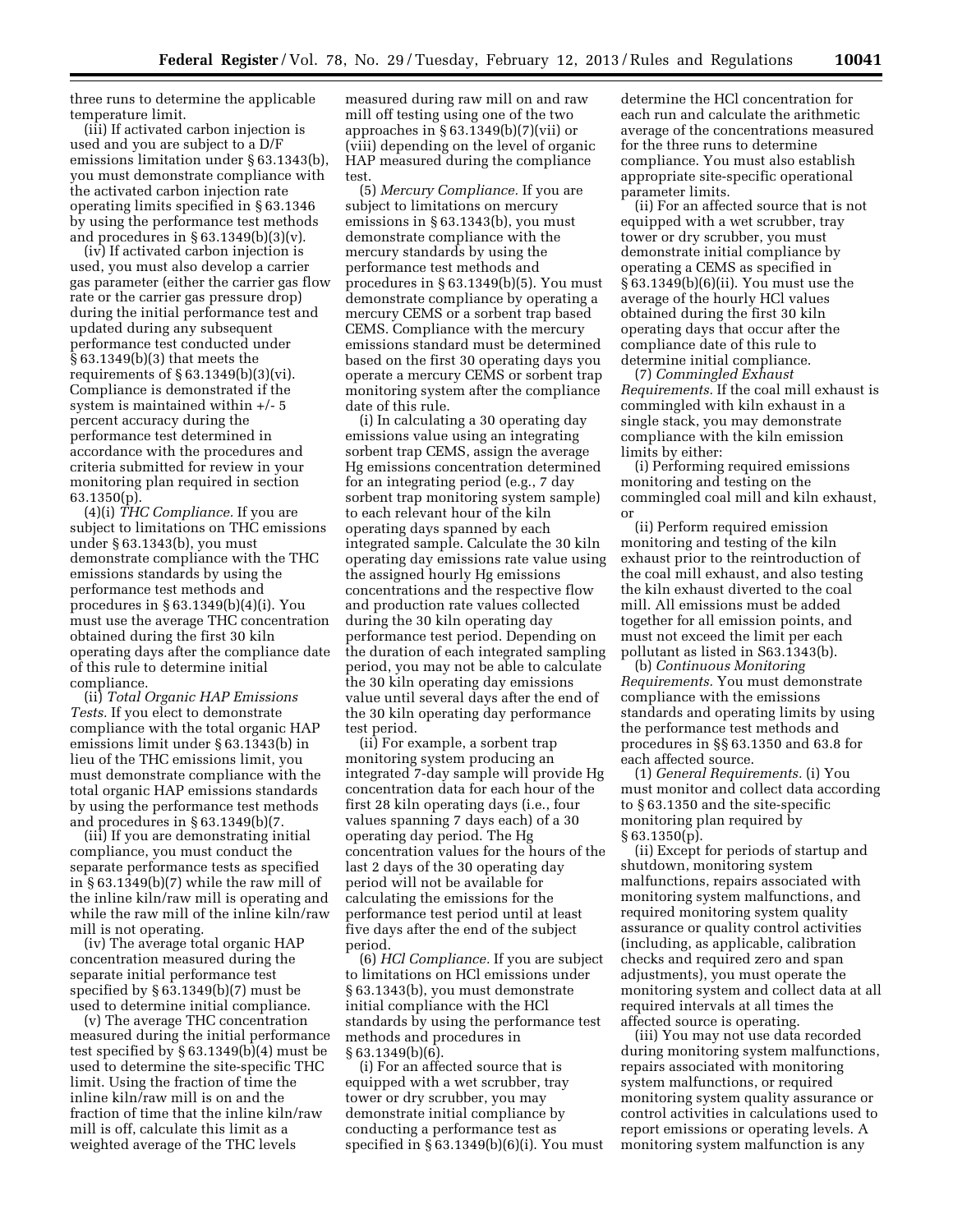sudden, infrequent, not reasonably preventable failure of the monitoring system to provide valid data. Monitoring system failures that are caused in part by poor maintenance or careless operation are not malfunctions. You must use all the data collected during all other periods in assessing the operation of the control device and associated control system.

(iv) *Clinker Production.* If you are subject to limitations on mercury emissions (lb/MM tons of clinker) under § 63.1343(b), you must determine the hourly production rate of clinker according to the requirements of § 63.1350(d).

(2) *PM Compliance.* If you are subject to limitations on PM emissions under § 63.1343(b), you must use the monitoring methods and procedures in § 63.1350(b) and (d).

(3) *Opacity Compliance.* If you are subject to the limitations on opacity under § 63.1345, you must demonstrate compliance using the monitoring methods and procedures in § 63.1350(f) based on the maximum 6-minute average opacity exhibited during the performance test period. You must initiate corrective actions within one hour of detecting visible emissions above the applicable limit.

(i) *COMS.* If you install a COMS in lieu of conducting the daily visible emissions testing, you must demonstrate compliance using a COMS such that it is installed, operated, and maintained in accordance with the requirements of § 63.1350(f)(4)(i).

(ii) Bag leak determination system (*BLDS).* If you install a BLDS on a raw mill or finish mill in lieu of conducting the daily visible emissions testing, you must demonstrate compliance using a BLDS that is installed, operated, and maintained in accordance with the requirements of  $\S 63.1350(f)(4)(ii)$ .

(4) *D/F Compliance.* If you are subject to a D/F emissions limitation under § 63.1343(b), you must demonstrate compliance using a CMS that is installed, operated and maintained to record the temperature of specified gas streams in accordance with the requirements of  $\S 63.1350(g)$ .

(5)(i) *Activated Carbon Injection Compliance.* If you use activated carbon injection to comply with the D/F emissions limitation under § 63.1343(b), you must demonstrate compliance using a CMS that is installed, operated, and maintained to record the rate of activated carbon injection in accordance with the requirements  $\S 63.1350(h)(1)$ .

(ii) If you use activated carbon injection to comply with the D/F emissions limitation under § 63.1343(b), you must demonstrate compliance using a CMS that is installed, operated and maintained to record the activated carbon injection system gas parameter in accordance with the requirements of § 63.1350(h)(2).

*(6) THC Compliance.* (i) If you are subject to limitations on THC emissions under § 63.1343(b), you must demonstrate compliance using the monitoring methods and procedures in § 63.1350(i) and (j).

(ii) THC must be measured either upstream of the coal mill or in the coal mill stack.

*(7) Mercury Compliance.* (i) If you are subject to limitations on mercury emissions in § 63.1343(b), you must demonstrate compliance using the monitoring methods and procedures in § 63.1350(k). If you use an integrated sorbent trap monitoring system to determine ongoing compliance, use the procedures described in § 63.1348(a)(5) to assign hourly mercury concentration values and to calculate rolling 30 operating day emissions rates. Since you assign the mercury concentration measured with the sorbent trap to each relevant hour respectively for each operating day of the integrated period, you may schedule the sorbent trap change periods to any time of the day (i.e., the sorbent trap replacement need not be scheduled at 12:00 midnight nor must the sorbent trap replacements occur only at integral 24-hour intervals).

(ii) Mercury must be measured either upstream of the coal mill or in the coal mill stack.

(8) *HCl Compliance.* If you are subject to limitations on HCl emissions under § 63.1343(b), you must demonstrate compliance using the performance test methods and procedures in § 63.1349(b)(6).

(i) For an affected source that is not equipped with a wet scrubber, tray tower or a dry sorbent injection system, you must demonstrate compliance using the monitoring methods and procedures in § 63.1350(l)(1).

(ii) For an affected source that is equipped with a wet scrubber, tray tower or a dry sorbent injection system, you may demonstrate compliance using the monitoring methods and procedures in § 63.1350(l)(2).

(iii) HCl may be measured either upstream of the coal mill or in the coal mill stack.

(iv) As an alternative to paragraph (b)(8)(ii) of this section, you may use an  $SO<sub>2</sub>$  CEMS to establish an  $SO<sub>2</sub>$  operating level during your initial and repeat HCl performance tests and monitor the  $SO<sub>2</sub>$ level using the procedures in § 63.1350(l)(3).

(9) Startup and Shutdown Compliance. In order to demonstrate continuous compliance during startup and shutdown, all air pollution control devices must be operating.

- $(c) * * * *$  $(2) * * * *$
- 

(iv) The performance test must be completed within 360 hours after the planned operational change period begins.

\* \* \* \* \*

■ 17. Section 63.1349 is amended by:

■ a. Revising paragraph (a) introductory text;

 $\blacksquare$  b. Revising paragraph (b)(1);

■ c. Revising paragraph (b)(3)

introductory text;

 $\blacksquare$  d. Revising paragraphs (b)(3)(v) and (vi);

■ e. Revising paragraphs (b)(4), (5), and (6);

■ f. Adding paragraph (b)(7) and (8); and

 $\blacksquare$  g. Revising paragraphs (c), (d)(1) introductory text,  $(d)(1)(ii)$ ,  $(d)(2)$ , and (e).

The revisions and additions read as follows:

#### **§ 63.1349 Performance testing requirements.**

(a) You must document performance test results in complete test reports that contain the information required by paragraphs (a)(1) through (10) of this section, as well as all other relevant information. As described in § 63.7(c)(2)(i), you must make available to the Administrator prior to testing, if requested, the site-specific test plan to be followed during performance testing. For purposes of determining exhaust gas flow rate to the atmosphere from an alkali bypass stack or a coal mill stack, you must either install, operate, calibrate and maintain an instrument for continuously measuring and recording the exhaust gas flow rate according to the requirements in paragraphs § 63.1350(n)(1) through (10) of this subpart or use the maximum design exhaust gas flow rate. For purposes of determining the combined emissions from kilns equipped with an alkali bypass or that exhaust kiln gases to a coal mill that exhausts through a separate stack, instead of installing a CEMS on the alkali bypass stack or coal mill stack, you may use the results of the initial and subsequent performance test to demonstrate compliance with the relevant emissions limit.

\* \* \* \* \*

(b)(1) *PM emissions tests.* The owner or operator of a kiln subject to limitations on PM emissions shall demonstrate initial compliance by conducting a performance test using Method 5 or Method 5I at appendix A– 3 to part 60 of this chapter. You must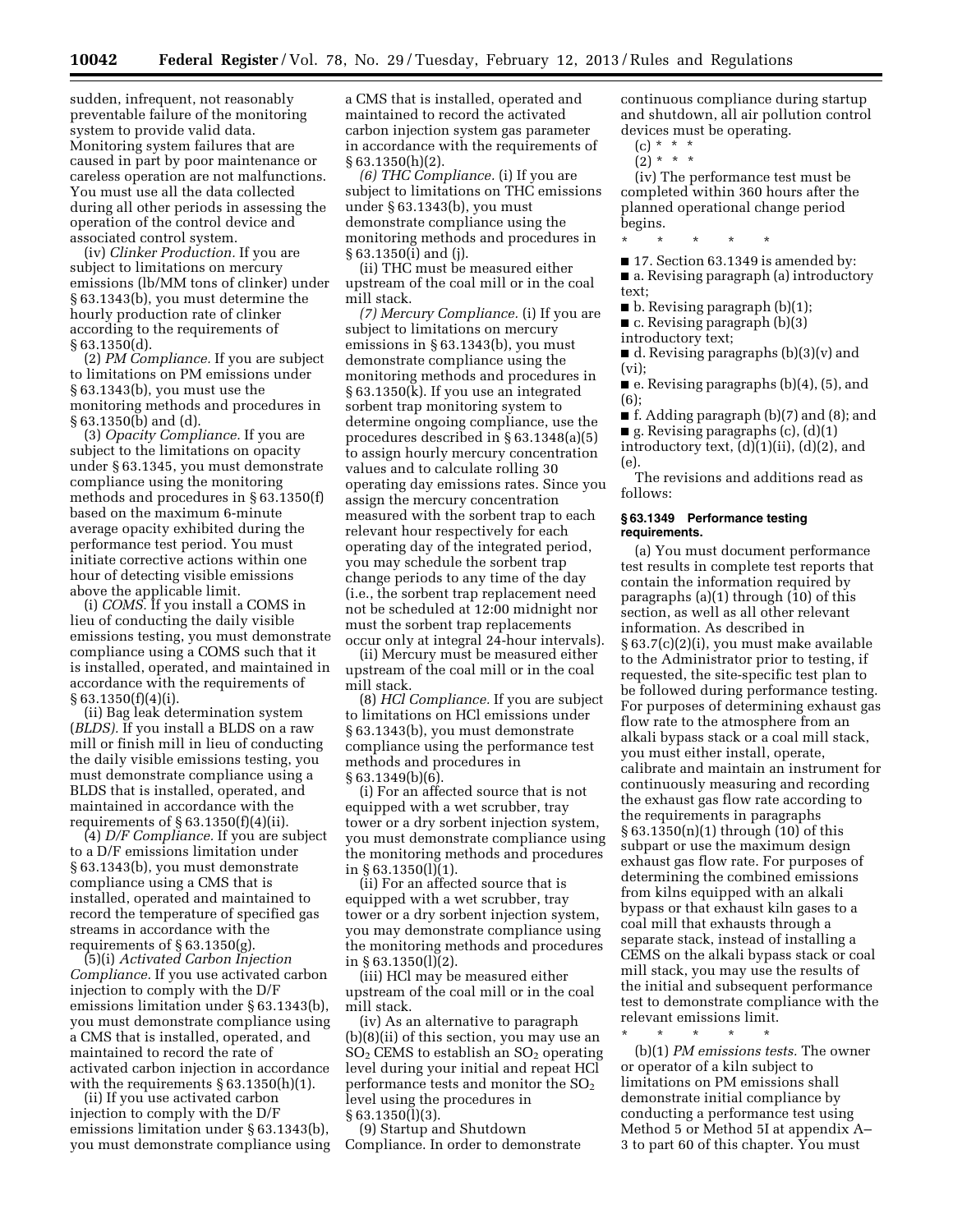also monitor continuous performance through use of a PM continuous parametric monitoring system (PM CPMS).

(i) For your PM CPMS, you will establish a site-specific operating limit. If your PM performance test demonstrates your PM emission levels to be below 75 percent of your emission limit you will use the average PM CPMS value recorded during the PM compliance test, the milliamp equivalent of zero output from your PM CPMS, and the average PM result of your compliance test to establish your operating limit. If your PM compliance test demonstrates your PM emission levels to be at or above 75 percent of your emission limit you will use the average PM CPMS value recorded during the PM compliance test to establish your operating limit. You will use the PM CPMS to demonstrate continuous compliance with your operating limit. You must repeat the performance test annually and reassess and adjust the site-specific operating limit in accordance with the results of the performance test.

(A) Your PM CPMS must provide a 4– 20 milliamp output and the establishment of its relationship to manual reference method measurements must be determined in units of milliamps.

(B) Your PM CPMS operating range must be capable of reading PM concentrations from zero to a level equivalent to three times your allowable emission limit. If your PM CPMS is an auto-ranging instrument capable of multiple scales, the primary range of the instrument must be capable of reading

PM concentration from zero to a level equivalent to three times your allowable emission limit.

(C) During the initial performance test or any such subsequent performance test that demonstrates compliance with the PM limit, record and average all milliamp output values from the PM CPMS for the periods corresponding to the compliance test runs (e.g., average all your PM CPMS output values for three corresponding 2-hour Method 5I test runs).

(ii) Determine your operating limit as specified in paragraphs (b)(1)(iii) through (iv) of this section. If your PM performance test demonstrates your PM emission levels to be below 75 percent of your emission limit you will use the average PM CPMS value recorded during the PM compliance test, the milliamp equivalent of zero output from your PM CPMS, and the average PM result of your compliance test to establish your operating limit. If your PM compliance test demonstrates your PM emission levels to be at or above 75 percent of your emission limit you will use the average PM CPMS value recorded during the PM compliance test to establish your operating limit. You must verify an existing or establish a new operating limit after each repeated performance test. You must repeat the performance test at least annually and reassess and adjust the site-specific operating limit in accordance with the results of the performance test.

(iii) If the average of your three Method 5 or 5I compliance test runs is below 75 percent of your PM emission limit, you must calculate an operating limit by establishing a relationship of

$$
\overline{x} = \frac{1}{n} \sum_{i=1}^{n} X_1, \overline{y} = \frac{1}{n} \sum_{i=1}^{n} Y_1
$$

PM CPMS signal to PM concentration using the PM CPMS instrument zero, the average PM CPMS values corresponding to the three compliance test runs, and the average PM concentration from the Method 5 or 5I compliance test with the procedures in  $(a)(1)(iii)(A)$  through  $(D)$  of this section.

(A) Determine your PM CPMS instrument zero output with one of the following procedures.

(*1*) Zero point data for in-situ instruments should be obtained by removing the instrument from the stack and monitoring ambient air on a test bench.

(*2*) Zero point data for extractive instruments should be obtained by removing the extractive probe from the stack and drawing in clean ambient air.

(*3*) The zero point may also be established by performing manual reference method measurements when the flue gas is free of PM emissions or contains very low PM concentrations (e.g., when your process is not operating, but the fans are operating or your source is combusting only natural gas) and plotting these with the compliance data to find the zero intercept.

(*4*) If none of the steps in paragraphs (a)(1)(iii)(A)(*1*) through (*3*) of this section are possible, you must use a zero output value provided by the manufacturer.

(B) Determine your PM CPMS instrument average in milliamps, and the average of your corresponding three PM compliance test runs, using equation 3.

average, determine a relationship of lb/ ton-clinker per milliamp with Equation

$$
(Eq. 3)
$$

4.

#### Where:

 $X_1$  = The PM CPMS data points for the three runs constituting the performance test.

 $Y_1$  = The PM concentration value for the three runs constituting the performance test.

$$
R = \frac{Y_1}{\left(X_1 - z\right)}
$$

Where:

- R = The relative lb/ton-clinker per milliamp for your PM CPMS.
- $Y_1$  = The three run average lb/ton-clinker PM concentration.
- $X_1$  = The three run average milliamp output from you PM CPMS.

n = The number of data points.

(C) With your instrument zero expressed in milliamps, your three run average PM CPMS milliamp value, and your three run PM compliance test

$$
(\mathtt{Eq.}~~4
$$

 $\mathcal{C}$ 

from Equation 4 in Equation 5, below. This sets your operating limit at the PM CPMS output value corresponding to 75 percent of your emission limit.

z = The milliamp equivalent of your instrument zero determined from  $(b)(1)(iii)(A).$ 

(D) Determine your source specific 30 day rolling average operating limit using the lb/ton-clinker per milliamp value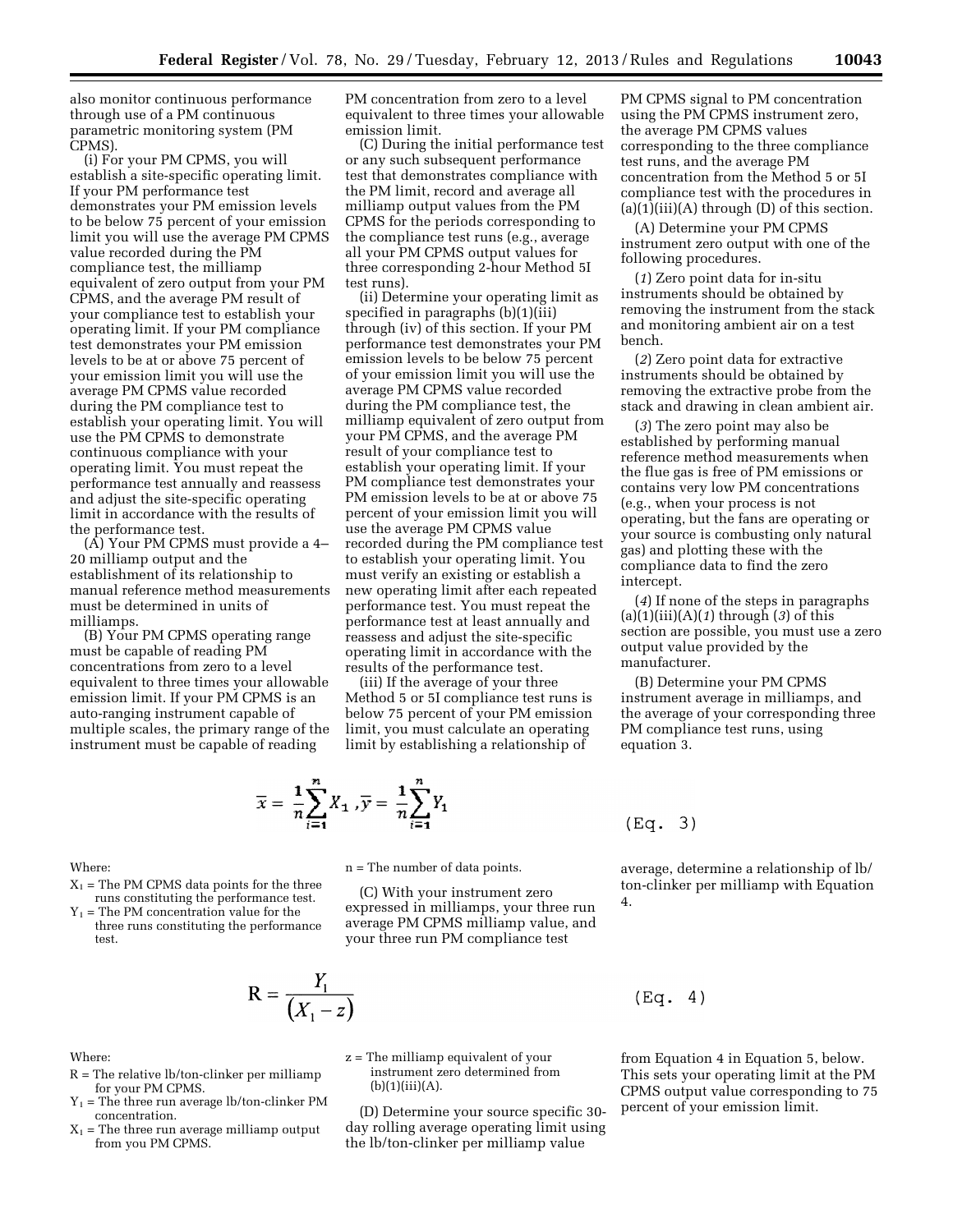z = Your instrument zero in milliamps, determined from (1)(i).

R = The relative lb/ton-clinker per milliamp for your PM CPMS, from Equation 4. (iv) If the average of your three PM compliance test runs is at or above 75 percent of your PM emission limit you

$$
O_l=z+\frac{0.75(L)}{R}
$$

Where:

- $O<sub>1</sub>$  = The operating limit for your PM CPMS on a 30-day rolling average, in milliamps.
- L = Your source emission limit expressed in lb/ton clinker.

$$
O_{\mathbf{h}} = \frac{1}{n} \sum_{i=1}^{n} X_i
$$

the PM CPMS output data for all periods when the process is operating, and use all the PM CPMS data for calculations when the source is not out-of-control. You must demonstrate continuous compliance by using all quality-assured hourly average data collected by the PM CPMS for all operating hours to

$$
20kiln
$$
  $\sum_{i=1}^{n} Hpv_i$   
30kiln operatingday =  $\frac{i=1}{n}$ 

Where:

Where:

production.

the kiln, lb.

- Hpvi = The hourly parameter value for hour i.
- n = The number of valid hourly parameter values collected over 30 kiln operating days.

(vi) For each performance test, conduct at least three separate test runs under the conditions that exist when the affected source is operating at the highest load or capacity level reasonably expected to occur. Conduct each test run to collect a minimum sample volume of 2 dscm for determining compliance with a new source limit and 1 dscm for determining compliance with an existing source limit. Calculate the average of the results from three consecutive runs, including applicable

 $E_C$  = Combined hourly emission rate of PM from the kiln and bypass stack and/or inline coal mill, lb/ton of kiln clinker

 $E_K$  = Hourly emissions of PM emissions from

sources as required by (D)(viii), to determine compliance. You need not determine the particulate matter collected in the impingers (''back half'') of the Method 5 or Method 5I particulate sampling train to demonstrate compliance with the PM standards of this subpart. This shall not preclude the permitting authority from requiring a determination of the ''back half'' for other purposes.

(vii) For PM performance test reports used to set a PM CPMS operating limit, the electronic submission of the test report must also include the make and model of the PM CPMS instrument, serial number of the instrument, analytical principle of the instrument (e.g. beta attenuation), span of the

$$
E_c = \frac{E_K + E_B + Ec}{P}
$$
 (Eq. 8)

- $E_B$  = Hourly PM emissions from the alkali bypass stack, lb.
- $E_C$  = Hourly PM emissions from the inline
	- coal mill stack, lb.
	- P = Hourly clinker production, tons.

(ix) The owner or operator of a kiln with an in-line raw mill and subject to limitations on PM emissions shall demonstrate initial compliance by conducting separate performance tests while the raw mill is under normal operating conditions and while the raw mill is not operating.

\* \* \* \* \*

must determine your operating limit by averaging the PM CPMS milliamp output corresponding to your three PM performance test runs that demonstrate compliance with the emission limit using Equation 6.

# $(Eq. 6)$

 $(Eq. 5)$ 

calculate the arithmetic average operating parameter in units of the operating limit (milliamps) on a 30 operating day rolling average basis, updated at the end of each new kiln operating day. Use Equation 7 to determine the 30 kiln operating day average.

 $(Eq. 7)$ 

instruments primary analytical range, milliamp value equivalent to the instrument zero output, technique by which this zero value was determined, and the average milliamp signals corresponding to each PM compliance test run.

(viii) When there is an alkali bypass and/or an inline coal mill with a separate stack associated with a kiln, the main exhaust and alkali bypass and/or inline coal mill must be tested simultaneously and the combined emission rate of PM from the kiln and alkali bypass and/or inline coal mill must be computed for each run using Equation 8 of this section.

#### $\mathbf{X}_1$  = The PM CPMS data points for all runs i.

Where:

- n = The number of data points.
- $O<sub>h</sub>$  = Your site specific operating limit, in milliamps.
- (v) To determine continuous operating compliance, you must record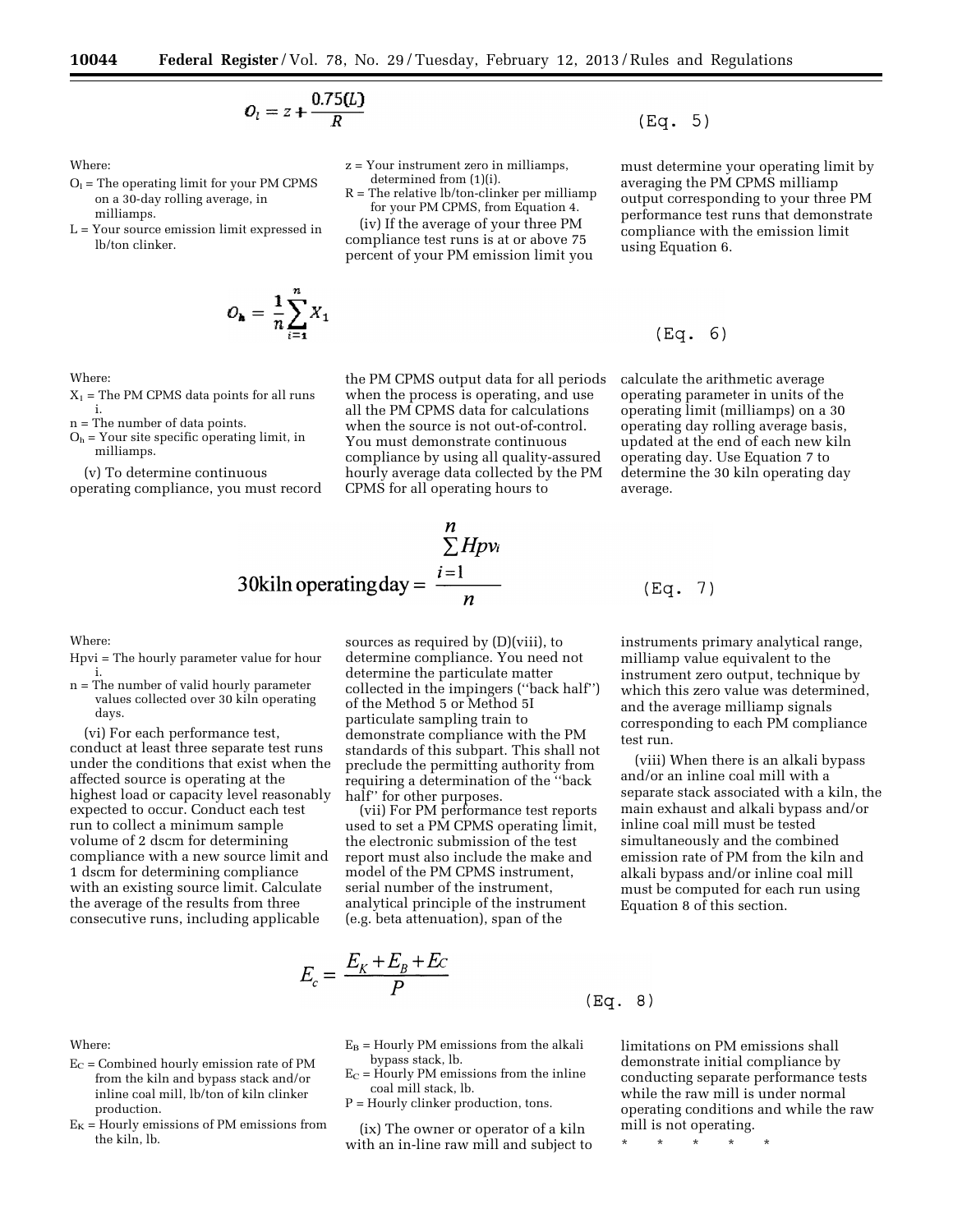(3) *D/F Emissions Tests.* If you are subject to limitations on D/F emissions under this subpart, you must conduct a performance test using Method 23 of appendix A–7 to part 60 of this chapter. If your kiln or in-line kiln/raw mill is equipped with an alkali bypass, you must conduct simultaneous performance tests of the kiln or in-line kiln/raw mill exhaust and the alkali bypass. You may conduct a performance test of the alkali bypass exhaust when the raw mill of the in-line kiln/raw mill is operating or not operating.

\* \* \* \* \*

(v)(A) If sorbent injection is used for D/F control, you must record the rate of sorbent injection to the kiln exhaust, and where applicable, the rate of sorbent injection to the alkali bypass exhaust, continuously during the period of the Method 23 test in accordance with the conditions in  $\S 63.1350(m)(9)$ , and include the continuous injection

rate record(s) in the performance test report. Determine the sorbent injection rate parameters in accordance with paragraphs (b)(3)(vi) of this section.

(B) Include the brand and type of sorbent used during the performance test in the performance test report.

(C) Maintain a continuous record of either the carrier gas flow rate or the carrier gas pressure drop for the duration of the performance test. If the carrier gas flow rate is used, determine, record, and maintain a record of the accuracy of the carrier gas flow rate monitoring system according to the procedures in appendix A to part 75 of this chapter. If the carrier gas pressure drop is used, determine, record, and maintain a record of the accuracy of the carrier gas pressure drop monitoring system according to the procedures in  $§ 63.1350(m)(6).$ 

(vi) Calculate the run average sorbent injection rate for each run and determine and include the average of

the run average injection rates in the performance test report and determine the applicable injection rate limit in accordance with  $\S 63.1346(c)(1)$ .

(4) *THC emissions test.* (i) If you are subject to limitations on THC emissions, you must operate a CEMS in accordance with the requirements in §63.1350(i). For the purposes of conducting the accuracy and quality assurance evaluations for CEMS, the THC span value (as propane) is 50 ppmvd and the reference method (RM) is Method 25A of appendix A to part 60 of this chapter.

(ii) Use the THC CEMS to conduct the initial compliance test for the first 30 kiln operating days of kiln operation after the compliance date of the rule. See 63.1348(a).

(iii) If kiln gases are diverted through an alkali bypass or to a coal mill and exhausted through a separate stack, you must calculate a kiln-specific THC limit using Equation 9:

$$
Cks = \frac{(MACT \, Limit \times (Qab + Qcm + Qks)) - (Qab \times Cab) - (Qcm \times Ccm)}{Qks}
$$

#### Where:

Cks = Kiln stack concentration (ppmvd). Qab = Alkali bypass flow rate (volume/hr). Cab = Alkali bypass concentration (ppmvd). Qcm = Coal mill flow rate (volume/hr). Ccm = Coal mill concentration (ppmvd). Qks = Kiln stack flow rate (volume/hr).

(iv) THC must be measured either upstream of the coal mill or the coal mill stack.

(v) Instead of conducting the performance test specified in paragraph (b)(4)of this section, you may conduct a performance test to determine emissions of total organic HAP by following the procedures in paragraphs (b)(7) of this section.

(5) *Mercury Emissions Tests.* If you are subject to limitations on mercury emissions, you must operate a mercury CEMS or a sorbent trap monitoring system in accordance with the requirements of § 63.1350(k). The initial compliance test must be based on the first 30 kiln operating days in which the affected source operates using a mercury CEMS or a sorbent trap monitoring system after the compliance date of the rule. See § 63.1348(a).

(i) If you are using a mercury CEMS or a sorbent trap monitoring system, you must install, operate, calibrate, and maintain an instrument for continuously measuring and recording the exhaust gas flow rate to the atmosphere according to the requirements in  $§ 63.1350(k)(5)$ .

(ii) Calculate the emission rate using Equation 10 of this section:

$$
E_{30D} = k \frac{\sum_{i=1}^{n} C_i Q_i}{P} \quad (\text{Eq. 10})
$$

Where:

 $E_{30D}$  = 30-day rolling emission rate of mercury, lb/MM tons clinker.

- $C_i$  = Concentration of mercury for operating hour i, µg/scm.
- $Q_i$  = Volumetric flow rate of effluent gas for operating hour i, where Ci and Qi are on the same basis (either wet or dry), scm/ hr.
- $k =$  Conversion factor, 1 lb/454,000,000 µg.
- n = Number of kiln operating hours in a 30 kiln operating day period.
- $P = 30$  days of clinker production during the same time period as the mercury emissions measured, million tons.

(6) *HCl emissions tests.* For a source subject to limitations on HCl emissions you must conduct performance testing by one of the following methods:

(i)(A) If the source is equipped with a wet scrubber, tray tower or dry scrubber, you must conduct performance testing using Method 321 of appendix A to this part unless you have installed a CEMS that meets the requirements § 63.1350(l)(1). For kilns with inline raw mills, testing should be conducted for the raw mill on and raw mill off conditions.

(B) You must establish site specific

((Eq. 9)

parameter limits by using the CPMS required in  $§ 63.1350(1)(1)$ . For a wet scrubber or tray tower, measure and record the pressure drop across the scrubber and/or liquid flow rate and pH in intervals of no more than 15 minutes during the HCl test. Compute and record the 24-hour average pressure drop, pH, and average scrubber water flow rate for each sampling run in which the applicable emissions limit is met. For a dry scrubber, measure and record the sorbent injection rate in intervals of no more than 15 minutes during the HCl test. Compute and record the 24-hour average sorbent injection rate and average sorbent injection rate for each sampling run in which the applicable emissions limit is met.

(ii)(A) If the source is not controlled by a wet scrubber, tray tower or dry sorbent injection system, you must operate a CEMS in accordance with the requirements of § 63.1350(l)(1). See § 63.1348(a).

(B) The initial compliance test must be based on the 30 kiln operating days that occur after the compliance date of this rule in which the affected source operates using a HCl CEMS. Hourly HCl concentration data must be obtained according to § 63.1350(l).

(iii) As an alternative to paragraph  $(b)(6)(i)(B)$  of this section, you may choose to monitor  $SO<sub>2</sub>$  emissions using a CEMS in accordance with the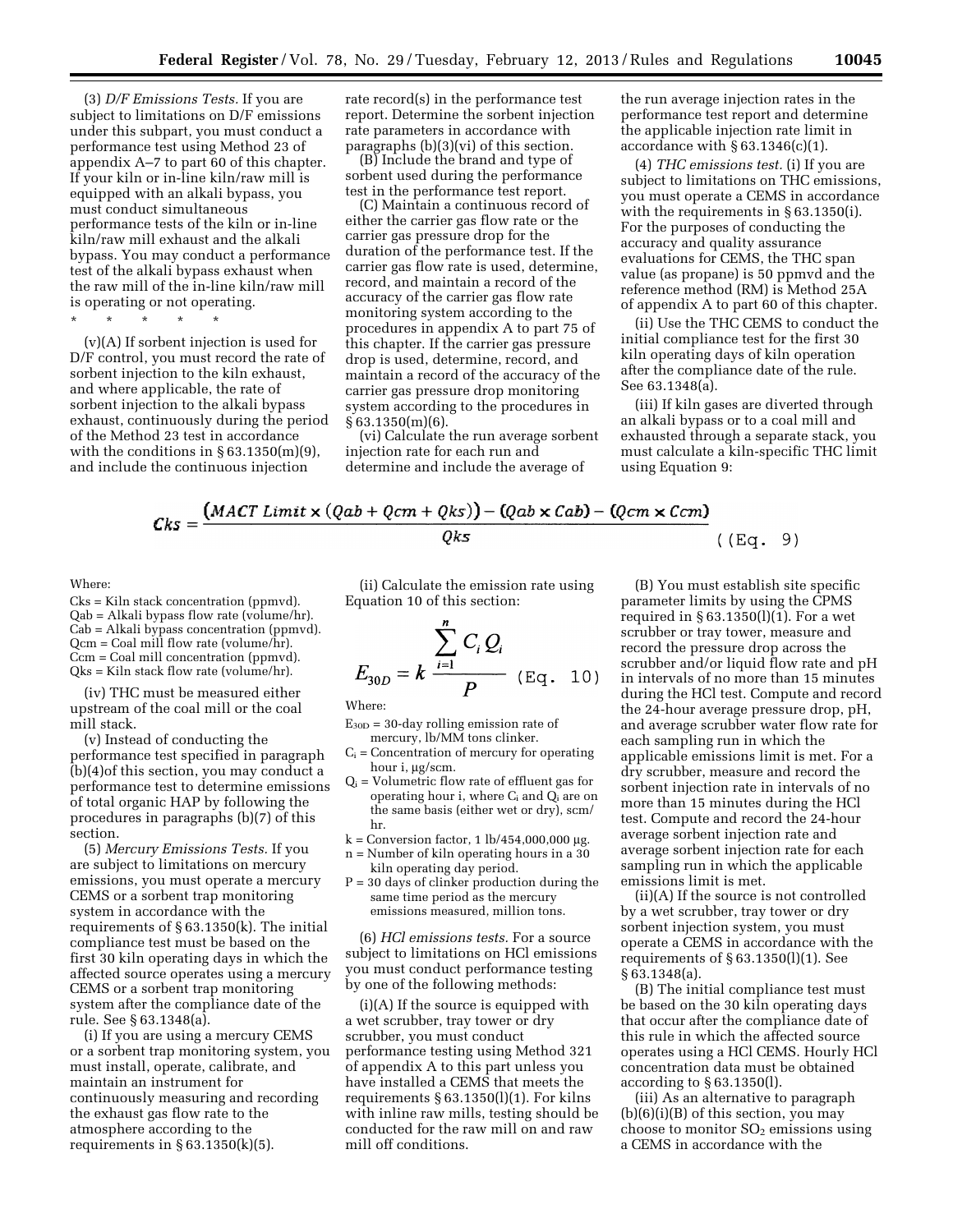requirements of  $\S 63.1350(1)(3)$ . You must establish an  $SO<sub>2</sub>$  operating limit equal to the highest 1 hour average recorded during the HCl stack test. This operating limit will apply only for demonstrating HCl compliance.

(iv) If kiln gases are diverted through an alkali bypass or to a coal mill and

exhausted through a separate stack, you must calculate a kiln-specific HCl limit using Equation 11:

 $\lambda$ 

$$
Cks = \frac{(MACT \text{ Limit} \times (Qab + Qcm + Qks)) - (Qab \times Cab) - (Qcm \times Ccm)}{Qks}
$$
(Eq. 11)

Where:

Cks = Kiln stack concentration (ppmvd). Qab = Alkali bypass flow rate (volume/hr). Cab = Alkali bypass concentration (ppmvd). Qcm = Coal mill flow rate (volume/hr). Ccm = Coal mill concentration (ppmvd). Qks = Kiln stack flow rate (volume/hr).

(7) *Total Organic HAP Emissions Tests.* Instead of conducting the performance test specified in paragraph (a)(4) of this section, you may conduct a performance test to determine emissions of total organic HAP by following the procedures in paragraphs  $(a)(7)(i)$  through  $(v)$  of this section.

(i) Use Method 320 of appendix A to this part, Method 18 of Appendix A of part 60, ASTM D6348–03 or a combination to determine emissions of total organic HAP. Each performance test must consist of three separate runs under the conditions that exist when the affected source is operating at the representative performance conditions in accordance with § 63.7(e). Each run must be conducted for at least 1 hour.

(ii) At the same time that you are conducting the performance test for total organic HAP, you must also determine a site-specific THC emissions limit by operating a THC CEMS in accordance with the requirements of § 63.1350(j). The duration of the performance test must be at least 3 hours and the average THC concentration (as calculated from the 1 minute averages) during the 3-hour test must be calculated. You must establish your THC operating limit and determine compliance with it according to

paragraphs (a)(7)(vii)through (viii)of this section. It is permissible to extend the testing time of the organic HAP performance test if you believe extended testing is required to adequately capture THC variability over time.

(iii) If your source has an in-line kiln/ raw mill you must use the fraction of time the raw mill is on and the fraction of time that the raw mill is off and calculate this limit as a weighted average of the THC levels measured during raw mill on and raw mill off testing.

(iv) If your organic HAP emissions are below 75 percent of the organic HAP standard and you determine your operating limit with paragraph (b)(7)(vii) of this section your THC CEMS must be calibrated and operated on a measurement scale no greater than 180 ppmvw, as carbon, or 60 ppmvw as propane.

(v) Your THC CEMS measurement scale must be capable of reading THC concentrations from zero to a level equivalent to two times your highest THC emissions average determined during your performance test, including mill on or mill off operation. **Note:** This may require the use of a dual range instrument to meet this requirement and paragraph (b)(7)(iv) of this section.

(vi) Determine your operating limit as specified in paragraphs (a)(7)(vii) and (viii) of this section. If your organic HAP performance test demonstrates your average organic HAP emission levels are below 75 percent of your emission limit (9 ppmv) you will use the average THC

value recorded during the organic HAP performance test, and the average total organic HAP result of your performance test to establish your operating limit. If your organic HAP compliance test results demonstrate your average organic HAP emission levels are at or above 75 percent of your emission limit, your operating limit is established as the average THC value recorded during the organic HAP performance test. You must establish a new operating limit after each performance test. You must repeat the performance test no later than 30 months following your last performance test and reassess and adjust the site-specific operating limit in accordance with the results of the performance test.

(vii) If the average organic HAP results for your three Method 18 and/or Method 320 performance test runs are below 75 percent of your organic HAP emission limit, you must calculate an operating limit by establishing a relationship of THC CEMS signal to the organic HAP concentration using the average THC CEMS value corresponding to the three organic HAP compliance test runs and the average organic HAP total concentration from the Method 18 and/or Method 320 performance test runs with the procedures in  $(a)(7)(vii)(A)$  and  $(B)$  of this section.

(A) Determine the THC CEMS average values in ppmvw, and the average of your corresponding three total organic HAP compliance test runs, using Equation 12.

$$
\overline{x} = \frac{1}{n} \sum_{i=1}^{n} X_i, \overline{y} = \frac{1}{n} \sum_{i=1}^{n} Y_i
$$
 (Eq. 12)

Where:

- $\bar{x}$  = The THC CEMS average values in ppmvw.
- Xi= The THC CEMS data points for all three runs i.

Yi= The sum of organic HAP concentrations for test runs i. and

n = The number of data points.

(B) You must use your three run average THC CEMS value, and your three run average organic HAP

$$
T_i = \left(\frac{9}{Y_1}\right) * X_1 \tag{Eq. 13}
$$

 $\mathcal{C}$ 

concentration from your three Method 18 and/or Method 320 compliance tests to determine the operating limit. Use equation 13 to determine your operating limit in units of ppmvw THC, as propane.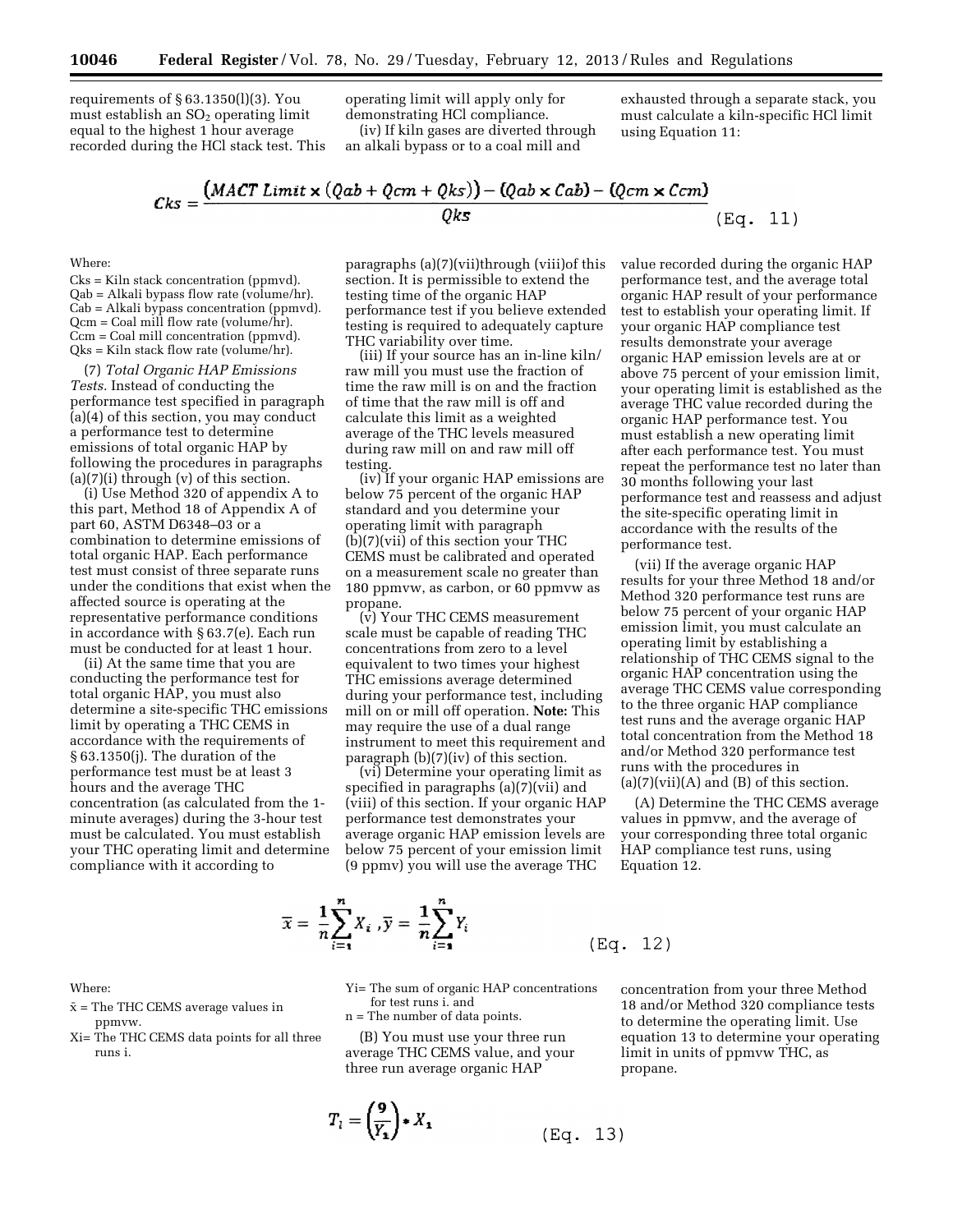or above 75 percent of your organic HAP emission limit, you must determine your operating limit using Equation 14 by averaging the THC CEMS output values corresponding to your three organic HAP performance test runs that demonstrate compliance with the emission limit. If your new THC CEMS

Where:

- $T_1$  = The 30-day operating limit for your THC CEMS, ppmvw.
- $Y_1$  = The average organic HAP concentration from Eq. 12, ppmv.
- $X_1$  = The average THC CEMS concentration from Eq. 12, ppmvw.

(viii) If the average of your three organic HAP performance test runs is at

X1 = The THC CEMS data points for all runs

Y1 = The organic HAP total value for runs

n = The number of data points.

 $T_{\mathbf{a}} = \frac{1}{n} \sum_{i=1}^{n} X_1$ .

 $T<sub>h</sub>$  = Your site specific operating limit, in ppmvw THC.

(ix) If your kiln has an inline kiln/raw mill, you must conduct separate performance tests while the raw mill is operating (''mill on'') and while the raw mill is not operating (''mill off''). Using

$$
R = (y*t) + (x*(1-t))
$$

(x) To determine continuous compliance with the THC operating limit, you must record the THC CEMS output data for all periods when the process is operating and the THC CEMS is not out-of-control. You must demonstrate continuous compliance by using all quality-assured hourly average data collected by the THC CEMS for all

the fraction of time the raw mill is on and the fraction of time that the raw mill is off, calculate this limit as a weighted average of the THC levels measured during raw mill on and raw mill off compliance testing with Equation 15.

operating hours to calculate the arithmetic average operating parameter in units of the operating limit (ppmvw) on a 30 operating day rolling average basis, updated at the end of each new kiln operating day. Use Equation 16 to determine the 30 kiln operating day

Where:

off.

Where:

i.

i.

- R = Operating limit as THC, ppmvw.
- y = Average THC CEMS value during mill on operations, ppmvw.
- t = Percentage of operating time with mill on. x = Average THC CEMS value during mill off
- operations, ppmvw. (1-t) = Percentage of operating time with mill

$$
\frac{n}{\sum Hpv_i}
$$
  
30kiln operatingday =  $\frac{i=1}{n}$  (Eq. 16)

Where:

- Hpvi = The hourly parameter value for hour i, ppmvw.
- n = The number of valid hourly parameter values collected over 30 kiln operating days.

(xi) Use EPA Method 18 or Method 320 of appendix A to part 60 of this chapter to determine organic HAP emissions. For each performance test, conduct at least three separate runs under the conditions that exist when the affected source is operating at the highest load or capacity level reasonably expected to occur. If your source has an in-line kiln/raw mill you must conduct three separate test runs with the raw mill on, and three separate runs under the conditions that exist when the affected source is operating at the highest load or capacity level reasonably expected to occur with the mill off. Conduct each Method 18 test run to

collect a minimum target sample equivalent to three times the method detection limit. Calculate the average of the results from three runs to determine compliance.

(xii) If the THC level exceeds by 10 percent or more your site-specific THC emissions limit, you must

(A) As soon as possible but no later than 30 days after the exceedance, conduct an inspection and take corrective action to return the THC CEMS measurements to within the established value; and

(B) Within 90 days of the exceedance or at the time of the annual compliance test, whichever comes first, conduct another performance test to determine compliance with the organic HAP limit and to verify or re-establish your sitespecific THC emissions limit.

(8) HCl Emissions Tests with  $SO<sub>2</sub>$ Monitoring. If you choose to monitor

SO2 emissions using a CEMS to demonstrate HCl compliance, follow the procedures in (b)(8)(i) through (ix) of this section and in accordance with the requirements of  $\S 63.1350(l)(3)$ . You must establish an  $SO<sub>2</sub>$  operating limit equal to the average of the  $SO<sub>2</sub>$ emissions recorded during the HCl stack test. This operating limit will apply only for demonstrating HCl compliance.

(i) Use Method 321 of appendix A to this part to determine emissions of HCl. Each performance test must consist of three separate runs under the conditions that exist when the affected source is operating at the representative performance conditions in accordance with § 63.7(e). Each run must be conducted for at least one hour.

(ii) At the same time that you are conducting the performance test for HCl, you must also determine a sitespecific SO<sub>2</sub> emissions limit by

$$
(\text{Eq. } 14)
$$

average.

 $(Eq.15)$ 

section.

value is below your current operating limit, you may opt to retain your current operating limit, but you must still submit all performance test and THC CEMS data according to the reporting requirements in paragraph (d)(1) of this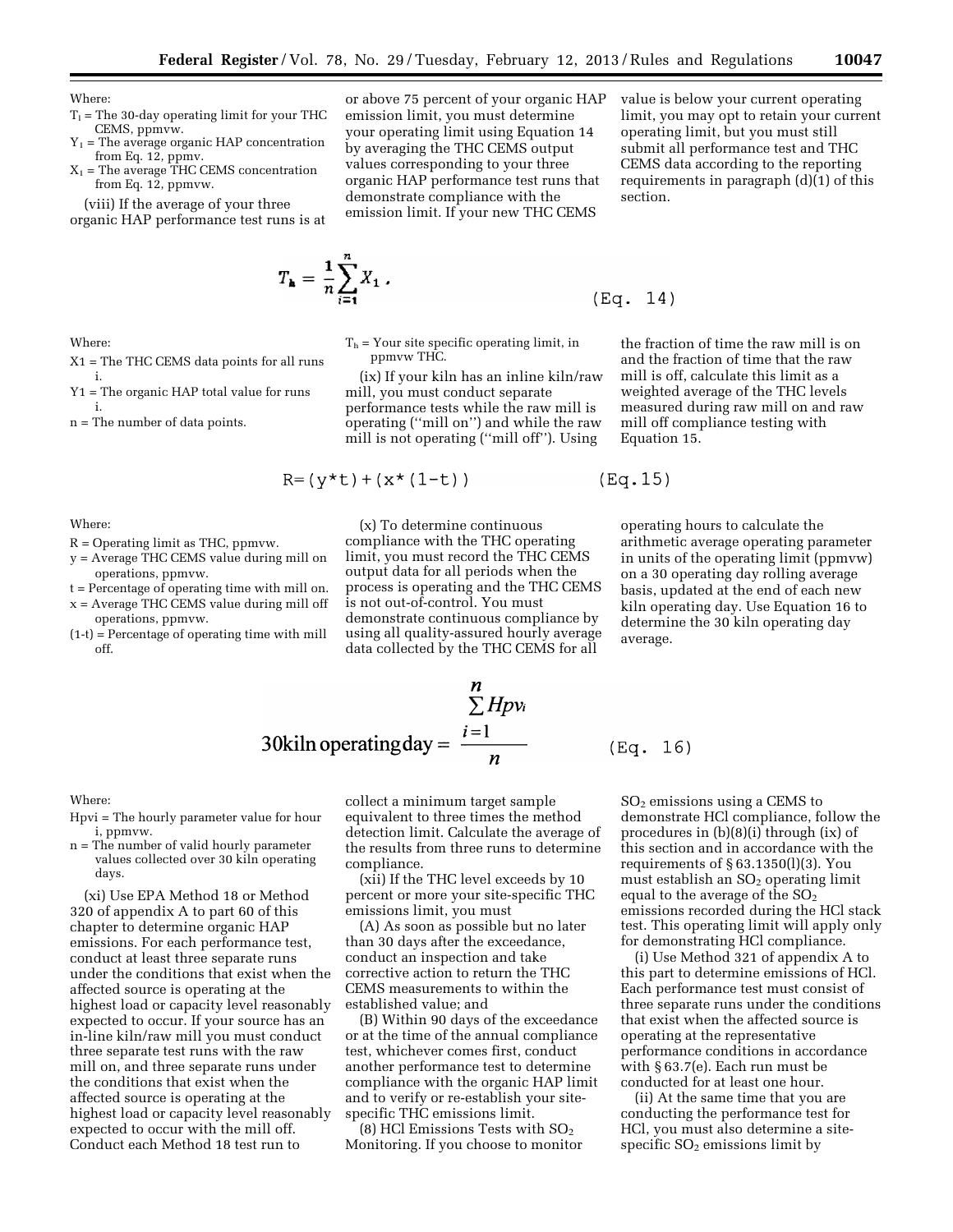operating an SO2 CEMS in accordance with the requirements of § 63.1350(l). The duration of the performance test must be three hours and the average  $SO<sub>2</sub>$ concentration (as calculated from the 1-minute averages) during the 3-hour test must be calculated. You must establish your  $SO<sub>2</sub>$  operating limit and determine compliance with it according to paragraphs (b)(8)(vii) and (viii)of this section.

(iii) If your source has an in-line kiln/ raw mill you must use the fraction of

Where:

- $R =$  Operating limit as  $SO<sub>2</sub>$ , ppmvw.
- $y = A$ verage  $\overline{SO_2}$  CEMS value during mill on operations, ppmvw.
- t = Percentage of operating time with mill on, expressed as a decimal.
- $x = A$ verage  $SO<sub>2</sub>$  CEMS value during mill off operations, ppmvw.
- $t-1 =$  Percentage of operating time with mill off, expressed as a decimal.

time the raw mill is on and the fraction of time that the raw mill is off and calculate this limit as a weighted average of the  $SO<sub>2</sub>$  levels measured during raw mill on and raw mill off testing.

 $(iv)$  Your  $SO<sub>2</sub>$  CEMS must be calibrated and operated according to the requirements of § 60.63(f).

(v) Your SO2 CEMS measurement scale must be capable of reading  $SO<sub>2</sub>$ concentrations consistent with the requirements of § 60.63(f), including mill on or mill off operation.

$$
R = (y*t) + x*(t-1)
$$
 (Eq. 17)

(vii) To determine continuous compliance with the  $SO<sub>2</sub>$  operating limit, you must record the  $SO<sub>2</sub>$  CEMS output data for all periods when the process is operating and the  $SO<sub>2</sub>$  CEMS is not out-of-control. You must demonstrate continuous compliance by using all quality-assured hourly average data collected by the  $SO<sub>2</sub>$  CEMS for all

(vi) If your kiln has an inline kiln/raw mill, you must conduct separate performance tests while the raw mill is operating (''mill on'') and while the raw mill is not operating (''mill off''). Using the fraction of time the raw mill is on and the fraction of time that the raw mill is off, calculate this limit as a weighted average of the THC levels measured during raw mill on and raw mill off compliance testing with Equation 17.

operating hours to calculate the arithmetic average operating parameter in units of the operating limit (ppmvw) on a 30 operating day rolling average basis, updated at the end of each new kiln operating day. Use Equation 18 to determine the 30 kiln operating day average.

 $\mathcal{E}$ 

$$
30\text{kiln operating day} = \frac{\sum\limits_{i=1}^{n} Hpv_i}{n}
$$
 (Eq. 18)

Where:

- Hpvi = The hourly parameter value for hour i, ppmvw.
- n = The number of valid hourly parameter values collected over 30 kiln operating days.

(viii) Use EPA Method 321 of appendix A to part 60 of this chapter to determine HCl emissions. For each performance test, conduct at least three separate runs under the conditions that exist when the affected source is operating at the highest load or capacity level reasonably expected to occur. If your source has an in-line kiln/raw mill you must conduct three separate test runs with the raw mill on, and three separate runs under the conditions that exist when the affected source is operating at the highest load or capacity level reasonably expected to occur with the mill off.

(ix) If the  $SO<sub>2</sub>$  level exceeds by 10 percent or more your site-specific  $SO<sub>2</sub>$ emissions limit, you must

(A) As soon as possible but no later than 30 days after the exceedance, conduct an inspection and take corrective action to return the  $SO<sub>2</sub>$ CEMS measurements to within the established value. and

(B) Within 90 days of the exceedance or at the time of the annual compliance test, whichever comes first, conduct another performance test to determine compliance with the HCl limit and to verify or re-establish your site-specific SO2 emissions limit.

(c) *Performance Test Frequency.*  Except as provided in § 63.1348(b), performance tests are required at regular intervals for affected sources that are subject to a dioxin, organic HAP or HCl emissions limit and must be repeated every 30 months except for pollutants where that specific pollutant is monitored using CEMS. Tests for PM are repeated every 12 months.

(d) *Performance Test Reporting Requirements.* (1) You must submit the information specified in paragraphs (d)(1) and (2) of this section no later than 60 days following the initial performance test. All reports must be signed by a responsible official.

\* \* \* \* \*

(ii) The values for the site-specific operating limits or parameters established pursuant to paragraphs (b)(1), (3), (6), and (7) of this section, as applicable, and a description, including sample calculations, of how the

operating parameters were established during the initial performance test.

(2) As of December 31, 2011 and within 60 days after the date of completing each performance evaluation or test, as defined in § 63.2, conducted to demonstrate compliance with any standard covered by this subpart, you must submit the relative accuracy test audit data and performance test data, except opacity data, to the EPA by successfully submitting the data electronically to the EPA's Central Data Exchange (CDX) by using the Electronic Reporting Tool(ERT) (see *[http://www.epa.gov/ttn/](http://www.epa.gov/ttn/chief/ert/ert_tool.html/) [chief/ert/ert](http://www.epa.gov/ttn/chief/ert/ert_tool.html/)*\_*tool.html/*).

(e) *Conditions of performance tests.*  Conduct performance tests under such conditions as the Administrator specifies to the owner or operator based on representative performance of the affected source for the period being tested. Upon request, you must make available to the Administrator such records as may be necessary to determine the conditions of performance tests.

■ 18. Section 63.1350 is amended by: ■ a. Revising paragraphs (a) through (d); ■ b. Revising paragraph (f) introductory text;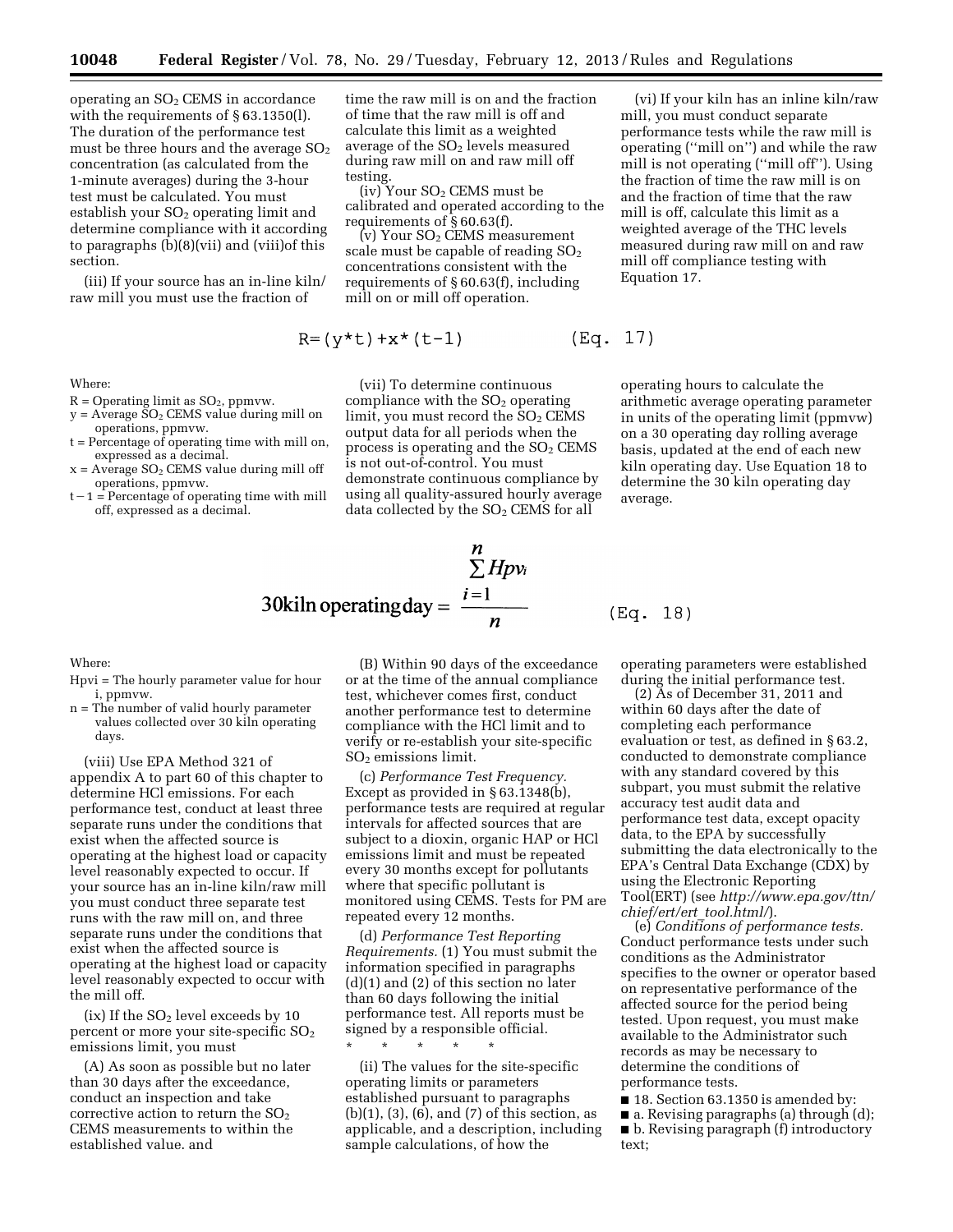$\blacksquare$  c. Revising paragraphs (f)(1)(iv) through  $(f)(1)(vi)$ ;

■ d. Revising paragraphs (f)(2)(i) and  $(f)(2)(iii);$ 

■ e. Revising paragraphs (f)(3) and (f)(4); ■ f. Revising paragraph (g)(1)

introductory text;

■ g. Revising paragraphs (g)(2) and  $(g)(4);$ 

- $\blacksquare$  h. Revising paragraph (h)(1)(ii);
- $\blacksquare$  i. Revising paragraphs (i)(1) and (i)(2);

■ j. Revising paragraph (k);

■ k. Revising paragraph (l);

■ l. Revising paragraph (m) introductory text;

 $\blacksquare$  m. Revising paragraphs  $(m)(3)$  and  $(m)(7)(i);$ 

■ n. Revising introductory text for

paragraphs (m)(9) and (m) (10);  $\blacksquare$  o. Revising paragraph  $(m)(10)(i)$ through (m)(10)(vii), and paragraph  $(m)(11)(v);$ 

■ p. Revising introductory text for

paragraphs (n), (o), and (p);

■ q. Removing and reserving paragraph (n)(3); and

■ **r**. Revising introductory text for

paragraphs  $(p)(1)$ ,  $(p)(2)$ , and  $(p)(5)$ . The revisions and additions read as

follows:

#### **§ 63.1350 Monitoring requirements.**

(a)(1) Following the compliance date, the owner or operator must demonstrate compliance with this subpart on a continuous basis by meeting the requirements of this section.

(2) All continuous monitoring data for periods of startup and shutdown must be compiled and averaged separately from data gathered during other operating periods.

(3) For each existing unit that is equipped with a CMS, maintain the average emissions or the operating parameter values within the operating parameter limits established through performance tests.

(4) Any instance where the owner or operator fails to comply with the continuous monitoring requirements of this section is a violation.

(b) *PM monitoring requirements.* (1)(i) *PM CPMS.* You will use a PM CPMS to establish a site-specific operating limit corresponding to the results of the performance test demonstrating compliance with the PM limit. You will conduct your performance test using Method 5 or Method 5I at appendix A– 3 to part 60 of this chapter. You will use the PM CPMS to demonstrate continuous compliance with this operating limit. You must repeat the performance test annually and reassess and adjust the site-specific operating limit in accordance with the results of the performance test using the procedures in § 63.1349(b)(1) (i) through

(vi) of this subpart. You must also repeat the test if you change the analytical range of the instrument, or if you replace the instrument itself or any principle analytical component of the instrument that would alter the relationship of output signal to in-stack PM concentration.

(ii) To determine continuous compliance, you must use the PM CPMS output data for all periods when the process is operating and the PM CPMS is not out-of-control. You must demonstrate continuous compliance by using all quality-assured hourly average data collected by the PM CPMS for all operating hours to calculate the arithmetic average operating parameter in units of the operating limit (milliamps) on a 30 operating day rolling average basis, updated at the end of each new kiln operating day.

(iii) For any exceedance of the 30 process operating day PM CPMS average value from the established operating parameter limit, you must:

(A) Within 48 hours of the exceedance, visually inspect the APCD;

(B) If inspection of the APCD identifies the cause of the exceedance, take corrective action as soon as possible and return the PM CPMS measurement to within the established value; and

(C) Within 30 days of the exceedance or at the time of the annual compliance test, whichever comes first, conduct a PM emissions compliance test to determine compliance with the PM emissions limit and to verify or reestablish the PM CPMS operating limit within 45 days. You are not required to conduct additional testing for any exceedances that occur between the time of the original exceedance and the PM emissions compliance test required under this paragraph.

(iv) PM CPMS exceedances leading to more than four required performance tests in a 12-month process operating period (rolling monthly) constitute a presumptive violation of this subpart.

(2) [Reserved]

(c) [Reserved]

(d) *Clinker production monitoring requirements.* In order to determine clinker production, you must:

(1) Determine hourly clinker production by one of two methods:

(i) Install, calibrate, maintain, and operate a permanent weigh scale system to measure and record weight rates in tons-mass per hour of the amount of clinker produced. The system of measuring hourly clinker production must be maintained within ±5 percent accuracy, or

(ii) Install, calibrate, maintain, and operate a permanent weigh scale system to measure and record weight rates in tons-mass per hour of the amount of feed to the kiln. The system of measuring feed must be maintained within ±5 percent accuracy. Calculate your hourly clinker production rate using a kiln-specific feed to clinker ratio based on reconciled clinker production determined for accounting purposes and recorded feed rates. Update this ratio monthly. Note that if this ratio changes at clinker reconciliation, you must use the new ratio going forward, but you do not have to retroactively change clinker production rates previously estimated.

(iii) [Reserved]

(2) Determine, record, and maintain a record of the accuracy of the system of measuring hourly clinker production (or feed mass flow if applicable) before initial use (for new sources) or by the effective compliance date of this rule (for existing sources). During each quarter of source operation, you must determine, record, and maintain a record of the ongoing accuracy of the system of measuring hourly clinker production (or feed mass flow).

(3) If you measure clinker production directly, record the daily clinker production rates; if you measure the kiln feed rates and calculate clinker production, record the hourly kiln feed and clinker production rates.

(4) Develop an emissions monitoring plan in accordance with paragraphs (p)(1) through (p)(4) of this section. \* \* \* \* \*

(f) *Opacity Monitoring Requirements.*  If you are subject to a limitation on opacity under § 63.1345, you must conduct required opacity monitoring in accordance with the provisions of paragraphs (f)(1)(i) through (vii) of this section and in accordance with your monitoring plan developed under § 63.1350(p). You must also develop an opacity monitoring plan in accordance with paragraphs  $(p)(1)$  through  $(4)$  and paragraph (o)(5), if applicable, of this section.

 $(1) * * * *$ 

(iv) If visible emissions are observed during any Method 22 performance test, of appendix A–7 to part 60 of this chapter, you must conduct 30 minutes of opacity observations, recorded at 15 second intervals, in accordance with Method 9 of appendix A–4 to part 60 of this chapter. The Method 9 performance test, of appendix A–4 to part 60 of this chapter, must begin within 1 hour of any observation of visible emissions.

(v) Any totally enclosed conveying system transfer point, regardless of the location of the transfer point is not required to conduct Method 22 visible emissions monitoring under this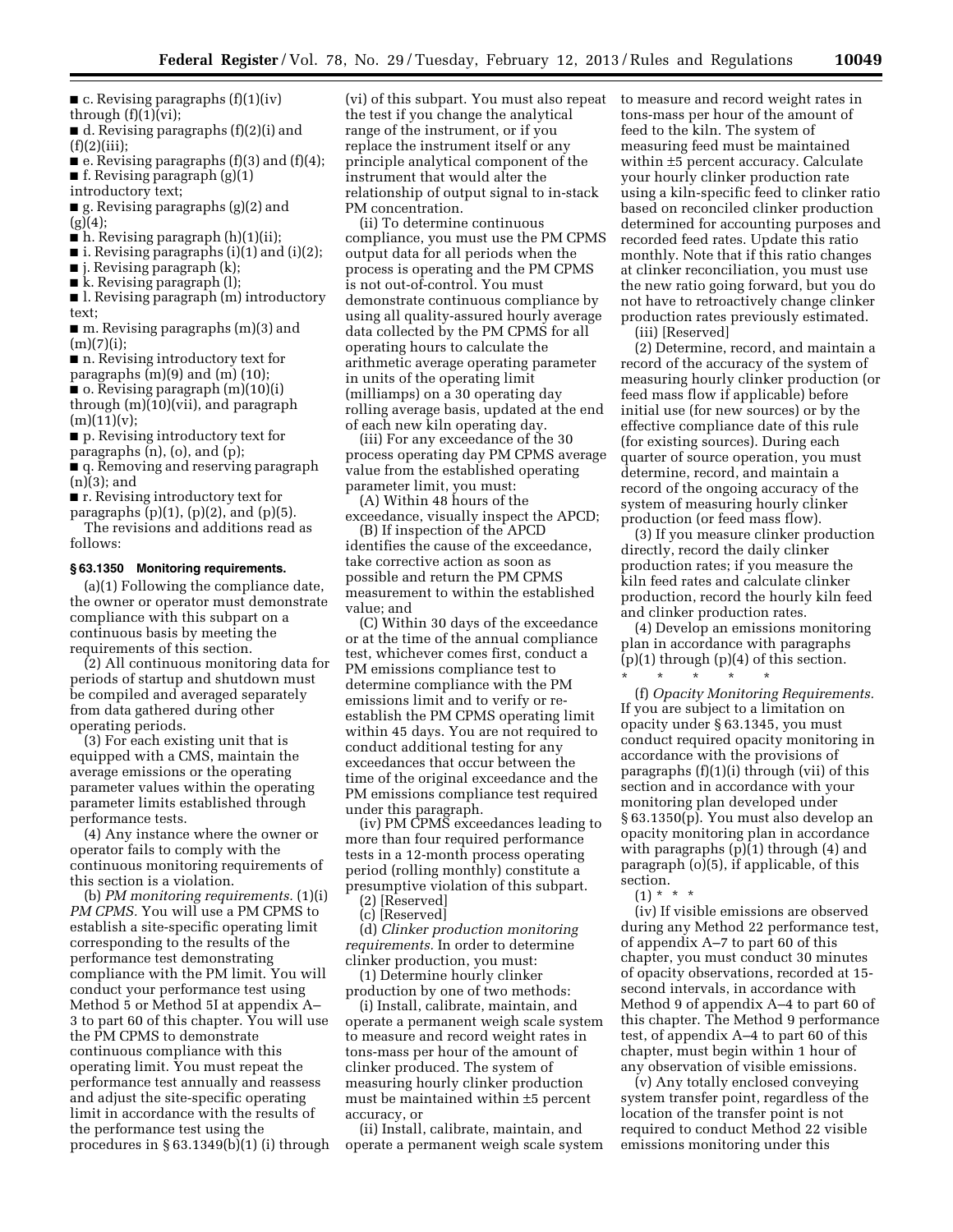paragraph. The enclosures for these transfer points must be operated and maintained as total enclosures on a continuing basis in accordance with the facility operations and maintenance plan.

(vi) If any partially enclosed or unenclosed conveying system transfer point is located in a building, you must conduct a Method 22 performance test, of appendix A–7 to part 60 of this chapter, according to the requirements of paragraphs (f)(1)(i) through (iv) of this section for each such conveying system transfer point located within the building, or for the building itself, according to paragraph  $(f)(1)(vii)$  of this section.

\* \* \* \* \*

(2)(i) For a raw mill or finish mill, you must monitor opacity by conducting daily visible emissions observations of the mill sweep and air separator PM control devices (PMCD) of these affected sources in accordance with the procedures of Method 22 of appendix A–7 to part 60 of this chapter. The duration of the Method 22 performance test must be 6 minutes.

\* \* \* \* \* (iii) If visible emissions are observed during the follow-up Method 22 performance test required by paragraph (f)(2)(ii) of this section from any stack from which visible emissions were observed during the previous Method 22 performance test required by paragraph (f)(2)(i) of the section, you must then conduct an opacity test of each stack from which emissions were observed during the follow up Method 22 performance test in accordance with Method 9 of appendix A–4 to part 60 of this chapter. The duration of the Method 9 test must be 30 minutes.

(3) If visible emissions are observed during any Method 22 visible emissions test conducted under paragraphs (f)(1) or (2) of this section, you must initiate, within one-hour, the corrective actions specified in your operation and maintenance plan as required in § 63.1347.

(4) The requirements under paragraph (f)(2) of this section to conduct daily Method 22 testing do not apply to any specific raw mill or finish mill equipped with a COMS or BLDS.

(i) If the owner or operator chooses to install a COMS in lieu of conducting the daily visible emissions testing required under paragraph (f)(2) of this section, then the COMS must be installed at the outlet of the PM control device of the raw mill or finish mill and the COMS must be installed, maintained, calibrated, and operated as required by the general provisions in subpart A of

this part and according to PS–1 of appendix B to part 60 of this chapter.

(ii) If you choose to install a BLDS in lieu of conducting the daily visible emissions testing required under paragraph (f)(2) of this section, the requirements in paragraphs (m)(1) through (m)(4), (m)(10) and (m)(11) of this section apply.

(g) \* \* \* (1) You must install, calibrate, maintain, and continuously operate a CMS to record the temperature of the exhaust gases from the kiln and alkali bypass, if applicable, at the inlet to, or upstream of, the kiln and/or alkali bypass PMCDs.

\* \* \* \* \* (2) You must monitor and continuously record the temperature of the exhaust gases from the kiln and alkali bypass, if applicable, at the inlet to the kiln and/or alkali bypass PMCD.

\* \* \* \* \* (4) Calculate the rolling three-hour average temperature using the average of 180 successive one-minute average temperatures. See § 63.1349(b)(3).

- \* \* \* \* \*
- (h) \* \* \*

 $(1) * * * *$ 

(ii) Each hour, calculate the threehour rolling average activated carbon injection rate for the previous three hours of process operation. See § 63.1349(b)(3).

\* \* \* \* \*

(i) \* \* \*

(1) You must install, operate, and maintain a THC continuous emission monitoring system in accordance with Performance Specification 8A of appendix B to part 60 of this chapter and comply with all of the requirements for continuous monitoring systems found in the general provisions, subpart A of this part. The owner or operator must operate and maintain each CEMS according to the quality assurance requirements in Procedure 1 of appendix F in part 60 of this chapter.

(2) Performance tests on alkali bypass and coal mill stacks must be conducted using Method 25A in appendix A to 40 CFR part 60 and repeated annually. \* \* \* \* \*

(k) *Mercury Monitoring Requirements.*  If you have a kiln subject to an emissions limitation on mercury emissions, you must install and operate a mercury continuous emissions monitoring system (Hg CEMS) in accordance with Performance Specification 12A (PS 12A) of appendix B to part 60 of this chapter or an integrated sorbent trap monitoring system in accordance with Performance Specification 12B (PS 12B) of appendix

B to part 60 of this chapter. You must monitor mercury continuously according to paragraphs (k)(1) through (5) of this section. You must also develop an emissions monitoring plan in accordance with paragraphs (p)(1) through (4) of this section.

 $(1)$  You must use a span value for any Hg CEMS that represents the mercury concentration corresponding to approximately two times the emissions standard and may be rounded up to the nearest multiple of  $5 \mu g/m^3$  of total mercury or higher level if necessary to include Hg concentrations which may occur (excluding concentrations during in-line raw ''mill off'' operation). As specified in PS 12A, Section 6.1.1, the data recorder output range must include the full range of expected Hg concentration values which would include those expected during ''mill off'' conditions. Engineering judgments made and calculations used to determine the corresponding span concentration from the emission standard shall be documented in the site-specific monitoring plan and associated records.

(2) In order to quality assure data measured above the span value, you must use one of the two options in paragraphs (k)(2)(i) and (ii) of this section.

(i) Include a second span that encompasses the Hg emission concentrations expected to be encountered during ''mill off'' conditions. This second span may be rounded to a multiple of  $5 \mu g/m^3$  of total mercury. The requirements of PS 12A, shall be followed for this second span with the exception that a RATA with the mill off is not required.

(ii) Quality assure any data above the span value established in paragraph (k)(1) of this section using the following procedure. Any time two consecutive one-hour average measured concentration of Hg exceeds the span value you must, within 24 hours before or after, introduce a higher, ''above span'' Hg reference gas standard to the Hg CEMS. The ''above span'' reference gas must meet the requirements of PS 12A, Section 7.1, must be of a concentration level between 50 and 150 percent of the highest hourly concentration measured during the period of measurements above span, and must be introduced at the probe. Record and report the results of this procedure as you would for a daily calibration. The ''above span'' calibration is successful if the value measured by the Hg CEMS is within 20 percent of the certified value of the reference gas. If the value measured by the Hg CEMS exceeds 20 percent of the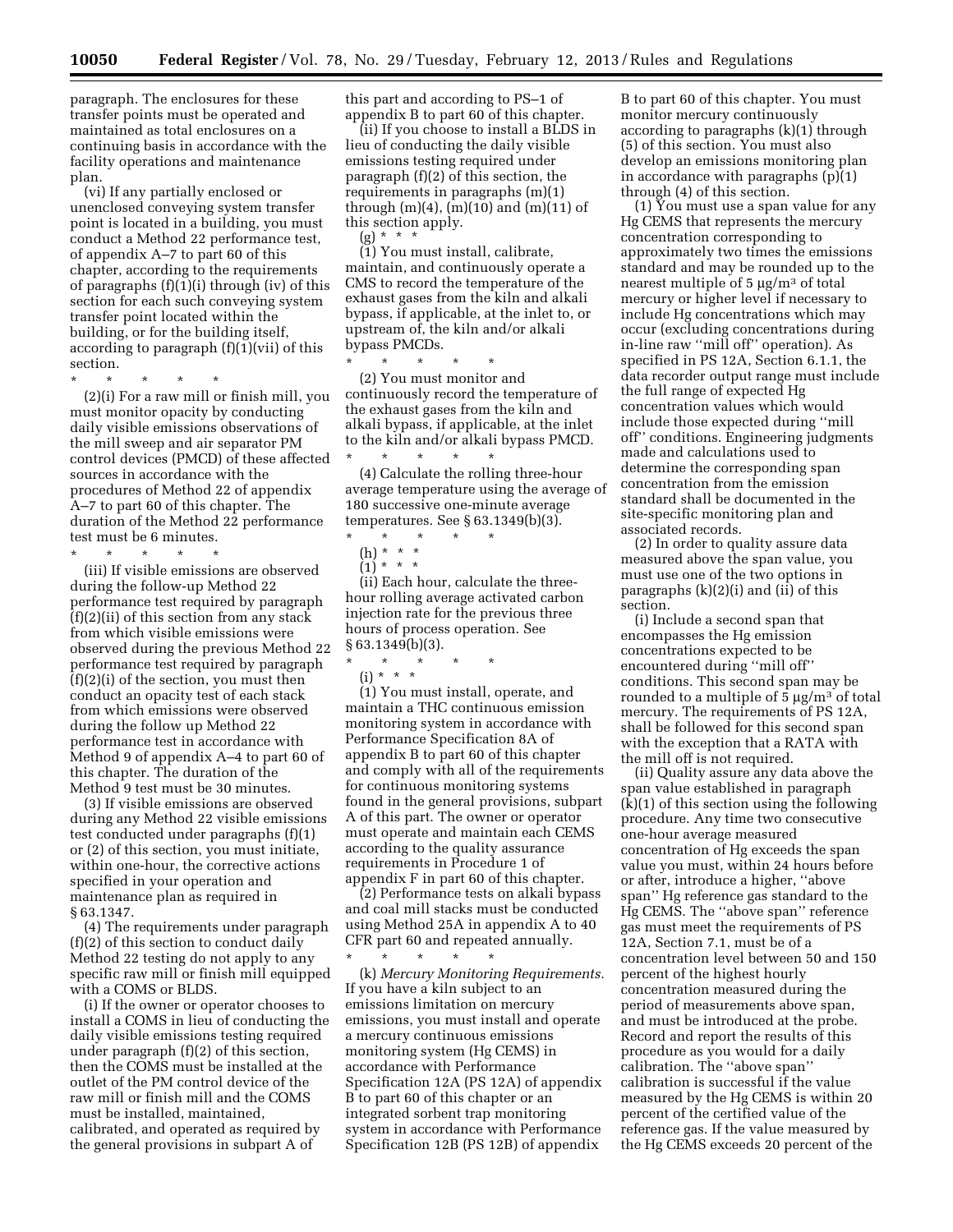certified value of the reference gas, then you must normalize the one-hour average stack gas values measured above the span during the 24-hour period preceding or following the ''above span'' calibration for reporting based on the Hg CEMS response to the reference gas as shown in equation 19:

# Certified reference gas value<br>Measured value of reference gas Measured value of reference gas  $(Eq. 19)$  $=$  Normalized stack gas result

Only one 'above span' calibration is needed per 24 hour period.

(3) You must operate and maintain each Hg CEMS or an integrated sorbent trap monitoring system according to the quality assurance requirements in Procedure 5 of appendix F to part 60 of this chapter. During the RATA of integrated sorbent trap monitoring systems required under Procedure 5, you may apply the appropriate exception for sorbent trap section 2 breakthrough in (k)(3)(i) through (iv) of this section:

(i) For stack Hg concentrations  $>1 \mu g$ / dscm, ≤10% of section 1 mass;

(ii) For stack Hg concentrations  $\leq 1 \mu$ g/ dscm and  $>0.5 \mu g/ds$ cm,  $\leq 20\%$  of section 1 mass;

(iii) For stack Hg concentrations  $\leq 0.5$  $\mu$ g/dscm and >0.1  $\mu$ g/dscm, ≤50% of section 1 mass; and

(iv) For stack Hg concentrations ≤0.1 mg/dscm, no breakthrough criterion assuming all other QA/QC specifications are met.

(4) Relative accuracy testing of mercury monitoring systems under PS 12A, PS 12B, or Procedure 5 must be conducted at normal operating conditions. If a facility has an inline raw mill, the testing must occur with the raw mill on.

(5) If you use a Hg CEMS or an integrated sorbent trap monitoring system, you must install, operate, calibrate, and maintain an instrument for continuously measuring and recording the exhaust gas flow rate to the atmosphere according to the requirements in paragraphs (n)(1) through (10) of this section. If kiln gases are diverted through an alkali bypass or to a coal mill and exhausted through separate stacks, you must account for the mercury emitted from those stacks by following the procedures in (k)(5)(i) through (iv) of this section:

(i) Develop a mercury hourly mass emissions rate by conducting annual performance tests using Method 29, or Method 30B, to measure the concentration of mercury in the gases exhausted from the alkali bypass and coal mill.

(ii) On a continuous basis, determine the mass emissions of mercury in lb/hr

from the alkali bypass and coal mill exhausts by using the mercury hourly emissions rate, the exhaust gas flow rate and hourly mercury emission rate to calculate hourly mercury emissions in lb/hr.

(iii) Sum the hourly mercury emissions from the kiln, alkali bypass and coal mill to determine total mercury emissions. Using hourly clinker production, calculate the hourly emissions rate in pounds per ton of clinker to determine your 30 day rolling average.

(iv) If mercury emissions from the coal mill are below the method detection limit for two consecutive annual performance tests, you may reduce the frequency of the performance tests of coal mills to once every 30 months. If the measured mercury concentration exceeds the method detection limit, you must revert to testing annually until two consecutive annual tests are below the method detection limit.

(6) If you operate an integrated sorbent trap monitoring system conforming to PS 12B, you may use a monitoring period at least 24 hours but no longer than 168 hours in length. You should use a monitoring period that is a multiple of 24 hours (except during relative accuracy testing as allowed in PS 12B).

(l) *HCl Monitoring Requirements.* If you are subject to an emissions limitation on HCl emissions in § 63.1343, you must monitor HCl emissions continuously according to paragraph (l)(1) or (2) and paragraphs (m)(1) through (4) of this section or, if your kiln is controlled using a wet or dry scrubber or tray tower, you alternatively may parametrically monitor  $SO<sub>2</sub>$  emissions continuously according to paragraph (l)(3) of this section. You must also develop an emissions monitoring plan in accordance with paragraphs (p)(1) through (4) of this section.

(1) If you monitor compliance with the HCl emissions limit by operating an HCl CEMS, you must do so in accordance with Performance Specification 15 (PS 15) of appendix B to part 60 of this chapter, or, upon promulgation, in accordance with any

other performance specification for HCl CEMS in appendix B to part 60 of this chapter. You must operate, maintain, and quality assure a HCl CEMS installed and certified under PS 15 according to the quality assurance requirements in Procedure 1 of appendix F to part 60 of this chapter except that the Relative Accuracy Test Audit requirements of Procedure 1 must be replaced with the validation requirements and criteria of sections 11.1.1 and 12.0 of PS 15. If you install and operate an HCl CEMS in accordance with any other performance specification for HCl CEMS in appendix B to part 60 of this chapter, you must operate, maintain and quality assure the HCl CEMS using the procedure of appendix F to part 60 of this chapter applicable to the performance specification. You must use Method 321 of appendix A to part 63 of this chapter as the reference test method for conducting relative accuracy testing. The span value and calibration requirements in paragraphs (l)(1)(i) and (ii) of this section apply to HCl CEMS other than those installed and certified under PS 15.

(i) You must use a span value for any HCl CEMS that represents the intended upper limit of the HCl concentration measurement range during normal inline raw ''mill on'' operation. The span value should be a concentration equivalent to approximately two times the emissions standard and it may be rounded to the nearest multiple of 5 ppm of HCl. The HCl CEMS data recorder output range must include the full range of expected HCl concentration values which would include those expected during ''mill off'' conditions. Engineering judgments made and calculations used to determine the corresponding span concentration from the emission standard shall be documented in the site-specific monitoring plan and associated records.

(ii) In order to quality assure data measured above the span value, you must use one of the two options in paragraphs  $(l)(1)(ii)(A)$  and  $(B)$  of this section.

(A) Include a second span that encompasses the HCl emission concentrations expected to be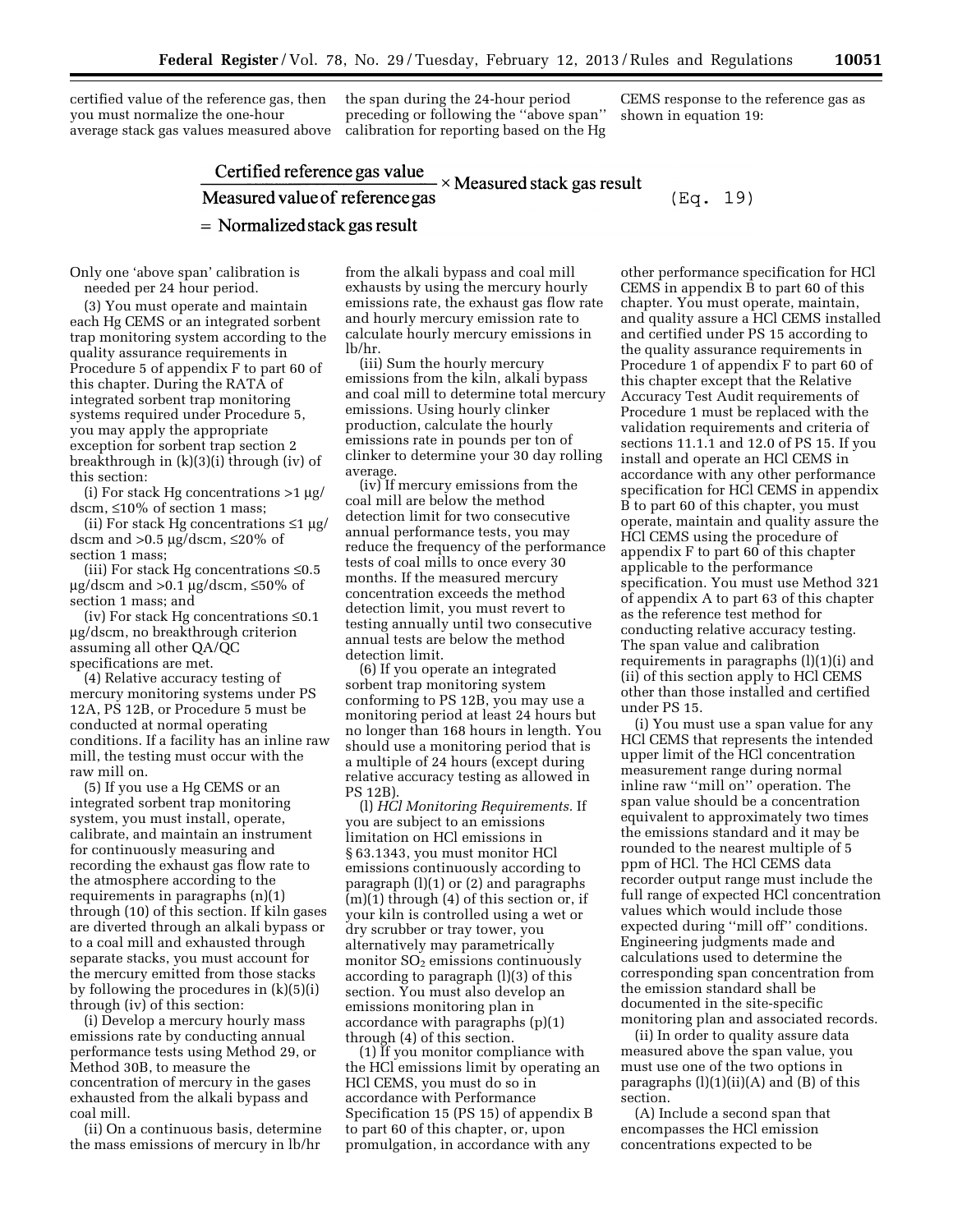encountered during ''mill off'' conditions. This second span may be rounded to a multiple of  $5 \mu g/m^3$  of total HCl. The requirements of the appropriate HCl monitor performance specification, shall be followed for this second span with the exception that a RATA with the mill off is not required.

(B) Quality assure any data above the span value established in paragraph (1)(1)(i) of this section using the following procedure. Any time the average measured concentration of HCl exceeds or is expected to exceed the span value for greater than two hours you must, within a period 24 hours before or after the 'above span' period, introduce a higher, 'above span' HCl reference gas standard to the HCl CEMS. The 'above span' reference gas must

meet the requirements of the applicable performance specification and be of a concentration level between 50 and 100 percent of the highest hourly concentration measured during the period of measurements above span, and must be introduced at the probe. Record and report the results of this procedure as you would for a daily calibration. The 'above span' calibration is successful if the value measured by the HCl CEMS is within 20 percent of the certified value of the reference gas. If the value measured by the HCl CEMS is not within 20 percent of the certified value of the reference gas, then you must normalize the stack gas values measured above span as described in paragraph (l)(1)(ii)(C) below. If the 'above span' calibration is conducted during the period when measured

emissions are above span and there is a failure to collect the required minimum number of data points in an hour due to the calibration duration, then you must determine the emissions average for that missed hour as the average of hourly averages for the hour preceding the missed hour and the hour following the missed hour.

(C) In the event that the 'above span' calibration is not successful (i.e., the HCl CEMS measured value is not within 20 percent of the certified value of the reference gas), then you must normalize the one-hour average stack gas values measured above the span during the 24 hour period preceding or following the 'above span' calibration for reporting based on the HCl CEMS response to the reference gas as shown in Equation 20:

## Certified reference gas value  $\times$  Measured stack gas result Measured value of reference gas  $=$  Normalized stack gas result

Only one 'above span' calibration is needed per 24-hour period.

(2) Install, operate, and maintain a CMS to monitor wet scrubber or tray tower parameters, as specified in paragraphs (m)(5) and (7) of this section, and dry scrubber, as specified in paragraph (m)(9) of this section.

(3) If the source is equipped with a wet or dry scrubber or tray tower, and you choose to monitor  $SO<sub>2</sub>$  emissions, monitor  $SO<sub>2</sub>$  emissions continuously according to the requirements of § 60.63(e) through (f) of part 60 subpart F of this chapter. If SO<sub>2</sub> levels increase above the 30-day rolling average  $SO<sub>2</sub>$ operating limit established during your performance test, you must:

(i) As soon as possible but no later than 48 hours after you exceed the established SO<sub>2</sub> value conduct an inspection and take corrective action to return the  $SO<sub>2</sub>$  emissions to within the operating limit; and

(ii) Within 60 days of the exceedance or at the time of the next compliance test, whichever comes first, conduct an HCl emissions compliance test to determine compliance with the HCl emissions limit and to verify or reestablish the  $SO<sub>2</sub>$  CEMS operating limit.

(m) *Parameter Monitoring Requirements.* If you have an operating limit that requires the use of a CMS, you must install, operate, and maintain each continuous parameter monitoring system (CPMS) according to the procedures in paragraphs (m)(1) through (4) of this section by the compliance

date specified in § 63.1351. You must also meet the applicable specific parameter monitoring requirements in paragraphs (m)(5) through (11) that are applicable to you.

\* \* \* \* \* (3) Determine the 1-hour block average of all recorded readings.

\* \* \* \* \*

(7) \* \* \* (i) Locate the pH sensor in a position that provides a representative measurement of wet scrubber or tray tower effluent pH.

\* \* \* \* \* (9) *Mass Flow Rate (for Sorbent Injection) Monitoring Requirements.* If you have an operating limit that requires the use of equipment to monitor sorbent injection rate (*e.g.,*  weigh belt, weigh hopper, or hopper flow measurement device), you must meet the requirements in paragraphs (m)(9)(i) through (iii) of this section. These requirements also apply to the sorbent injection equipment of a dry scrubber.

\* \* \* \* \* (10) *Bag leak detection monitoring requirements.* If you elect to use a fabric filter bag leak detection system to comply with the requirements of this subpart, you must install, calibrate, maintain, and continuously operate a BLDS as specified in paragraphs (m)(10)(i) through (viii) of this section.

(i) You must install and operate a BLDS for each exhaust stack of the fabric filter.

(ii) Each BLDS must be installed, operated, calibrated, and maintained in a manner consistent with the manufacturer's written specifications and recommendations and in accordance with the guidance provided in EPA–454/R–98–015, September 1997.

 $(Eq. 20)$ 

(iii) The BLDS must be certified by the manufacturer to be capable of detecting PM emissions at concentrations of 10 or fewer milligrams per actual cubic meter.

(iv) The BLDS sensor must provide output of relative or absolute PM loadings.

(v) The BLDS must be equipped with a device to continuously record the output signal from the sensor.

(vi) The BLDS must be equipped with an alarm system that will alert an operator automatically when an increase in relative PM emissions over a preset level is detected. The alarm must be located such that the alert is detected and recognized easily by an operator.

(vii) For positive pressure fabric filter systems that do not duct all compartments of cells to a common stack, a BLDS must be installed in each baghouse compartment or cell.

\* \* \* \* \*  $(11) * * * *$ 

(v) Cleaning the BLDS probe or otherwise repairing the BLDS; or \* \* \* \* \*

(n) *Continuous Flow Rate Monitoring System.* You must install, operate, calibrate, and maintain instruments, according to the requirements in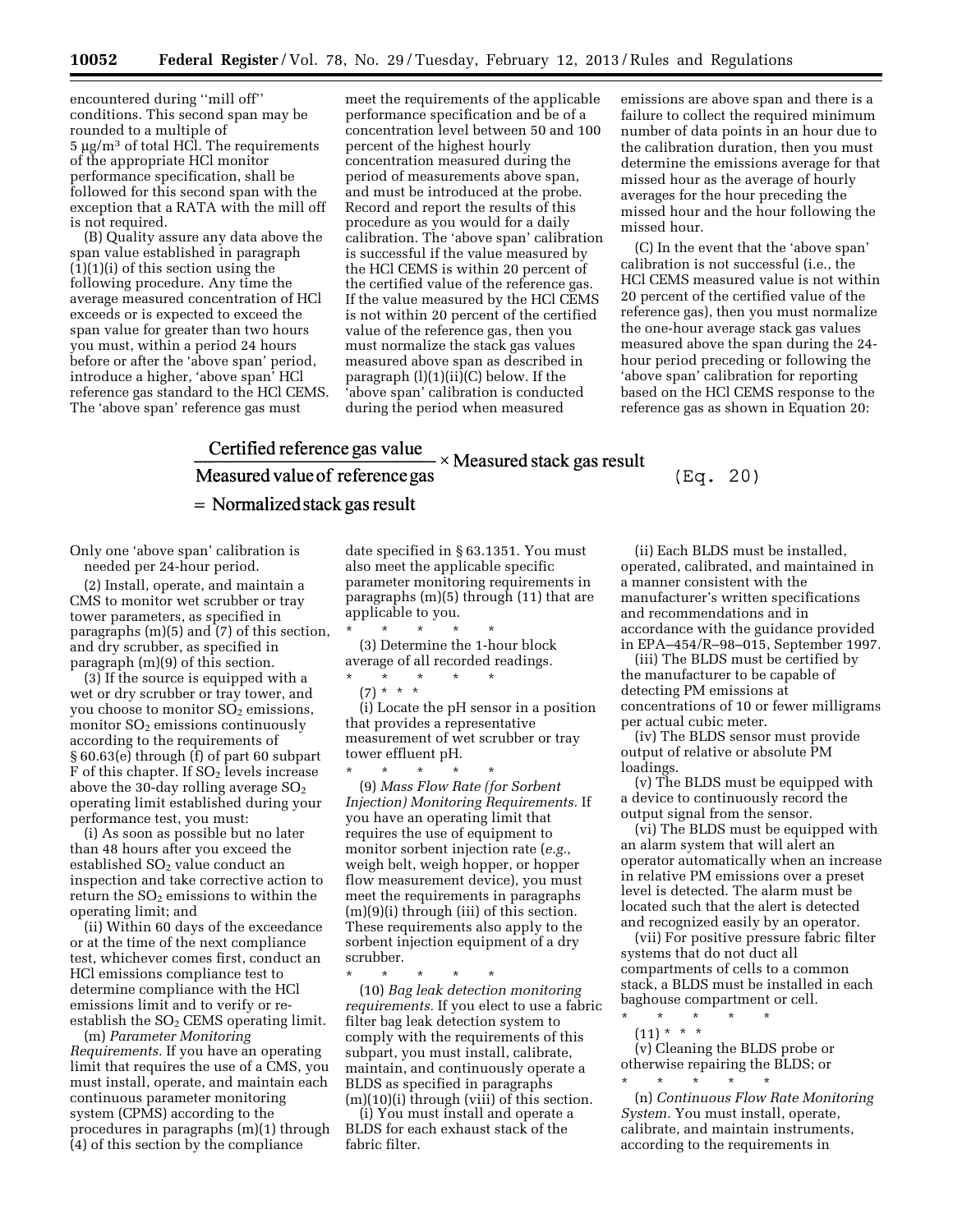paragraphs (n)(1) through (10) of this section, for continuously measuring and recording the stack gas flow rate to allow determination of the pollutant mass emissions rate to the atmosphere from sources subject to an emissions limitation that has a pounds per ton of clinker unit.

\* \* \* \* \*

(o) *Alternate Monitoring Requirements Approval.* You may submit an application to the Administrator for approval of alternate monitoring requirements to demonstrate compliance with the emission standards of this subpart, except for emission standards for THC, subject to the provisions of paragraphs (o)(1) through (6) of this section.

\* \* \* \* \*

(p) *Development and Submittal (Upon Request) of Monitoring Plans.* If you demonstrate compliance with any applicable emissions limit through performance stack testing or other emissions monitoring, you must develop a site-specific monitoring plan according to the requirements in paragraphs (p)(1) through (4) of this section. This requirement also applies to you if you petition the EPA Administrator for alternative monitoring parameters under paragraph (o) of this section and § 63.8(f). If you use a BLDS, you must also meet the requirements specified in paragraph (p)(5) of this section.

(1) For each CMS required in this section, you must develop, and submit to the permitting authority for approval upon request, a site-specific monitoring plan that addresses paragraphs (p)(1)(i) through (iii) of this section. You must submit this site-specific monitoring plan, if requested, at least 30 days before your initial performance evaluation of your CMS.

\* \* \* \* \*

(2) In your site-specific monitoring plan, you must also address paragraphs (p)(2)(i) through (iii) of this section. \* \* \* \* \*

(5) *BLDS Monitoring Plan.* Each monitoring plan must describe the items in paragraphs (p)(5)(i) through (v) of this section. At a minimum, you must retain records related to the site-specific monitoring plan and information discussed in paragraphs (m)(1) through  $(4)$ ,  $(m)(10)$  and  $(11)$  of this section for a period of 5 years, with at least the first 2 years on-site;

\* \* \* \* \*

■ 19. Section 63.1351 is amended by revising paragraphs (c) and (d) and adding paragraph (e) to read as follows:

#### **§ 63.1351 Compliance dates.**

\* \* \* \* \* (c) The compliance date for existing sources for all the requirements that became effective on February 12, 2013, except for the open clinker pile requirements will be September 9, 2015.

(d) The compliance date for new sources is February 12, 2013, or startup, whichever is later.

(e) The compliance date for existing sources with the requirements for open clinker storage piles in § 63.1343(c) is February 12, 2014.

■ 20. Section 63.1352 is amended by revising paragraph (b) to read as follows:

#### **§ 63.1352 Additional test methods.**

\* \* \* \* \*

(b) Owners or operators conducting tests to determine the rates of emission of specific organic HAP from raw material dryers, and kilns at Portland cement manufacturing facilities, solely for use in applicability determinations under § 63.1340 of this subpart are permitted to use Method 320 of appendix A to this part, or Method 18 of appendix A to part 60 of this chapter. ■ 21. Section 63.1353 is amended by

adding paragraph (b)(6) to read as follows:

#### **§ 63.1353 Notification Requirements.**

(b) \* \* \*

\* \* \* \* \*

(6) Within 48 hours of an exceedance that triggers retesting to establish compliance and new operating limits, notify the appropriate permitting agency of the planned performance tests. The notification requirements of §§ 63.7(b) and 63.9(e) do not apply to retesting required for exceedances under this subpart.

■ 22. Section 63.1354 is amended by:

■ a. Removing and reserving paragraphs (b)(4) and (5);

■ b. Revising paragraph (b)(9)(vi);

■ c. Adding paragraph (b)(9)(vii); and

■ d. Revising paragraph (c). The revisions read as follows:

#### **§ 63.1354 Reporting requirements.**

\* \* \* \* \*

(b) \* \* \*

 $(9)^*$  \* \* \*

(vi) For each PM, HCl, Hg, and THC CEMS or Hg sorbent trap monitoring system, within 60 days after the reporting periods, you must submit reports to the EPA's WebFIRE database by using the Compliance and Emissions Data Reporting Interface (CEDRI) that is accessed through the EPA's Central Data Exchange (CDX) (*[www.epa.gov/cdx](http://www.epa.gov/cdx)*). You must use the appropriate electronic reporting form in CEDRI or provide an alternate electronic file consistent with

the EPA's reporting form output format. For each reporting period, the reports must include all of the calculated 30 operating day rolling average values derived from the CEMS or Hg sorbent trap monitoring systems.

(vii) In response to each violation of an emissions standard or established operating parameter limit, the date, duration and description of each violation and the specific actions taken for each violation including inspections, corrective actions and repeat performance tests and the results of those actions.

\* \* \* \* \*

(c) Reporting a failure to meet a standard due to a malfunction. For each failure to meet a standard or emissions limit caused by a malfunction at an affected source, you must report the failure in the semi-annual compliance report required by § 63.1354(b)(9). The report must contain the date, time and duration, and the cause of each event (including unknown cause, if applicable), and a sum of the number of events in the reporting period. The report must list for each event the affected source or equipment, an estimate of the volume of each regulated pollutant emitted over the emission limit for which the source failed to meet a standard, and a description of the method used to estimate the emissions. The report must also include a description of actions taken by an owner or operator during a malfunction of an affected source to minimize emissions in accordance with § 63.1348(d), including actions taken to correct a malfunction.

■ 23. Section 63.1355 is amended by revising paragraphs (f) and (g)(1) and adding paragraph (h) to read as follows:

#### **§ 63.1355 Recordkeeping Requirements.**

\* \* \* \* \*

(f) You must keep records of the date, time and duration of each startup or shutdown period for any affected source that is subject to a standard during startup or shutdown that differs from the standard applicable at other times, and the quantity of feed and fuel used during the startup or shutdown period.

 $(g)(1)$  You must keep records of the date, time and duration of each malfunction that causes an affected source to fail to meet an applicable standard; if there was also a monitoring malfunction, the date, time and duration of the monitoring malfunction; the record must list the affected source or equipment, an estimate of the volume of each regulated pollutant emitted over the standard for which the source failed to meet a standard, and a description of